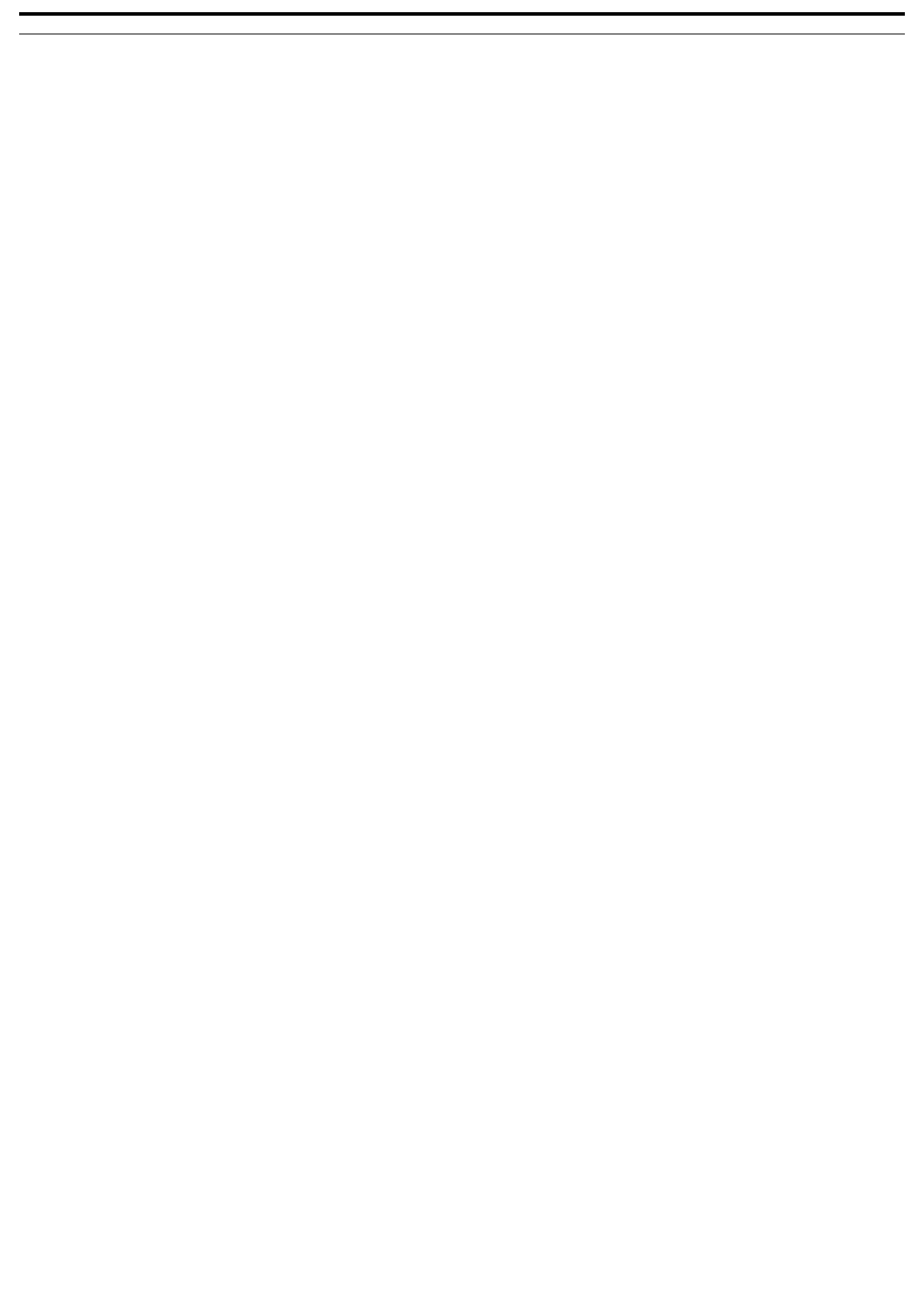## **TABLE OF CONTENTS**

## **Page Number**

## **PART I—FINANCIAL INFORMATION**

<span id="page-2-0"></span>

| Item 1.<br>Item 2.<br>Item 3.<br>Item 4T. | <b>Financial Statements</b><br><b>Management's Discussion and Analysis of Financial Condition and Results of Operations</b><br><b>Quantitative and Qualitative Disclosures About Market Risk</b><br><b>Controls and Procedures</b><br><b>PART II-OTHER INFORMATION</b> | <u>34</u><br>52<br>53 |
|-------------------------------------------|------------------------------------------------------------------------------------------------------------------------------------------------------------------------------------------------------------------------------------------------------------------------|-----------------------|
| Item 1.                                   | <b>Legal Proceedings</b>                                                                                                                                                                                                                                               | <u>54</u>             |
| Item 1A.                                  | <b>Risk Factors</b>                                                                                                                                                                                                                                                    | 55                    |
| Item 4.                                   | <b>Submission of Matters to a Vote of Security Holders</b>                                                                                                                                                                                                             | 56                    |
| Item 6.                                   | <b>Exhibits</b>                                                                                                                                                                                                                                                        | 57                    |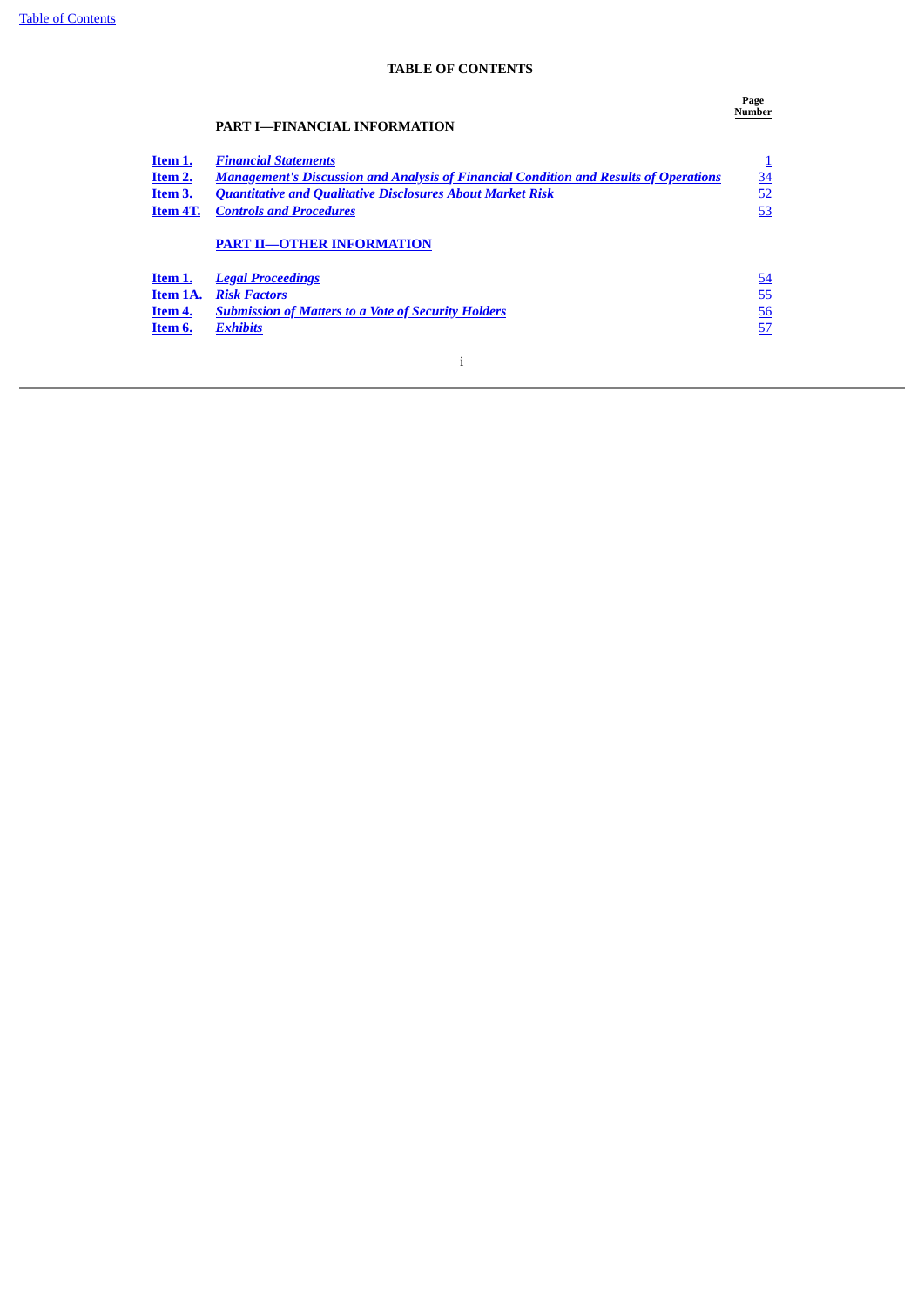## **PART 1—FINANCIAL INFORMATION**

## <span id="page-3-0"></span>**Item 1.** *Financial Statements*

## **TREE.COM, INC. AND SUBSIDIARIES**

## **CONSOLIDATED STATEMENTS OF OPERATIONS**

## **(Unaudited)**

|                                                                 | <b>Three Months Ended</b><br><b>June 30,</b> |         |               |                                          | <b>Six Months Ended</b><br><b>June 30,</b> |         |                           |            |
|-----------------------------------------------------------------|----------------------------------------------|---------|---------------|------------------------------------------|--------------------------------------------|---------|---------------------------|------------|
|                                                                 |                                              | 2009    |               | 2008                                     |                                            | 2009    |                           | 2008       |
| Revenue                                                         |                                              |         |               | (In thousands, except per share amounts) |                                            |         |                           |            |
| LendingTree Loans                                               | \$                                           | 36,257  | \$            | 25,254                                   | \$                                         | 70,629  | \$                        | 56,056     |
| Exchanges and other                                             |                                              | 16,923  |               | 24,514                                   |                                            | 34,052  |                           | 55,523     |
| <b>Real Estate</b>                                              |                                              | 7,793   |               | 10,215                                   |                                            | 13,552  |                           | 18,597     |
| <b>Total revenue</b>                                            |                                              | 60,973  |               | 59,983                                   |                                            | 118,233 |                           | 130,176    |
| Cost of revenue                                                 |                                              |         |               |                                          |                                            |         |                           |            |
| LendingTree Loans                                               |                                              | 14,003  |               | 11,413                                   |                                            | 25,859  |                           | 23,213     |
| Exchanges and other                                             |                                              | 2,531   |               | 3,601                                    |                                            | 4,998   |                           | 8,072      |
| <b>Real Estate</b>                                              |                                              | 4,792   |               | 5,907                                    |                                            | 8,656   |                           | 10,777     |
| Total cost of revenue (exclusive of depreciation                |                                              |         |               |                                          |                                            |         |                           |            |
| shown separately below)                                         |                                              | 21,326  |               | 20,921                                   |                                            | 39,513  |                           | 42,062     |
| Gross margin                                                    |                                              | 39,647  |               | 39,062                                   |                                            | 78,720  |                           | 88,114     |
| Operating expenses                                              |                                              |         |               |                                          |                                            |         |                           |            |
| Selling and marketing expense                                   |                                              | 13,892  |               | 27,819                                   |                                            | 27,714  |                           | 57,746     |
| General and administrative expense                              |                                              | 17,112  |               | 15,027                                   |                                            | 33,806  |                           | 35,686     |
| Product development                                             |                                              | 1,561   |               | 1,443                                    |                                            | 3,169   |                           | 3,552      |
| Restructuring expense                                           |                                              | (1,078) |               | 1,761                                    |                                            | (236)   |                           | 2,163      |
| Amortization of intangibles                                     |                                              | 1,318   |               | 3,660                                    |                                            | 2,581   |                           | 7,328      |
| Depreciation                                                    |                                              | 1,687   |               | 1,771                                    |                                            | 3,351   |                           | 3,546      |
| Asset impairments                                               |                                              | 3,903   |               | 164,335                                  |                                            | 3,903   |                           | 164,335    |
| Total operating expenses                                        |                                              | 38,395  |               | 215,816                                  |                                            | 74,288  |                           | 274,356    |
| Operating income (loss)                                         |                                              | 1,252   |               | (176, 754)                               |                                            | 4,432   |                           | (186, 242) |
| Other income (expense)                                          |                                              |         |               |                                          |                                            |         |                           |            |
| Interest income                                                 |                                              | 27      |               | 2                                        |                                            | 75      |                           | 11         |
| Interest expense                                                |                                              | (151)   |               | (219)                                    |                                            | (302)   |                           | (328)      |
| Other                                                           |                                              |         |               |                                          |                                            |         |                           | (2)        |
| Total other income (expense), net                               |                                              | (124)   |               | (217)                                    |                                            | (227)   |                           | (319)      |
| Income (loss) before income taxes                               |                                              | 1,128   |               | (176, 971)                               |                                            | 4,205   |                           | (186, 561) |
| Income tax (provision) benefit                                  |                                              | (386)   |               | 14,051                                   |                                            | (303)   |                           | 13,842     |
| Net income (loss)                                               | \$                                           | 742     | $\mathfrak s$ | (162, 920)                               | $\boldsymbol{\mathsf{S}}$                  | 3,902   | $\boldsymbol{\mathsf{S}}$ | (172, 719) |
| Weighted average common shares outstanding                      |                                              | 10,706  |               | 9,328                                    |                                            | 10,194  |                           | 9,328      |
| Weighted average diluted shares outstanding                     |                                              | 11,034  |               | 9,328                                    |                                            | 10,354  |                           | 9,328      |
| Net income (loss) per share available to common<br>shareholders |                                              |         |               |                                          |                                            |         |                           |            |
| <b>Basic</b>                                                    | \$                                           | 0.07    | \$            | (17.47)                                  | \$                                         | 0.38    | \$                        | (18.52)    |
| Diluted                                                         | \$                                           | 0.07    | \$            | (17.47)                                  | \$                                         | 0.38    | \$                        | (18.52)    |

The accompanying Notes to Consolidated Financial Statements are an integral part of these statements.

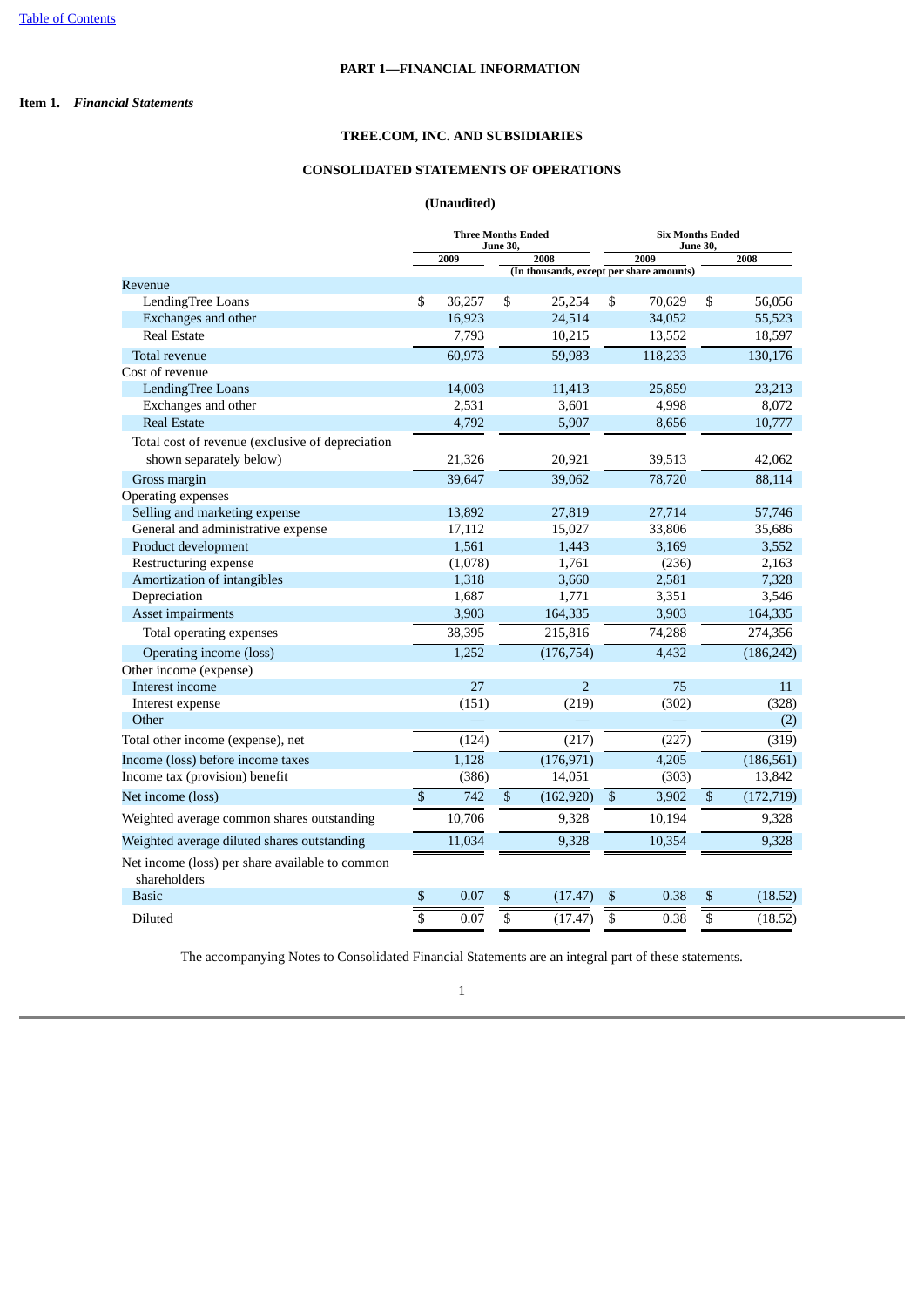## **CONSOLIDATED BALANCE SHEETS**

|                                                                                                                |                           | June 30, 2009<br>(unaudited)<br>(In thousands, except<br>share amounts) |            | <b>December 31, 2008</b> |            |
|----------------------------------------------------------------------------------------------------------------|---------------------------|-------------------------------------------------------------------------|------------|--------------------------|------------|
| <b>ASSETS:</b>                                                                                                 |                           |                                                                         |            |                          |            |
| Cash and cash equivalents                                                                                      | $\boldsymbol{\mathsf{S}}$ |                                                                         | 83,705     | \$                       | 73,643     |
| Restricted cash and cash equivalents                                                                           |                           |                                                                         | 15,499     |                          | 15,204     |
| Accounts receivable, net of allowance of \$408 and \$367,<br>respectively                                      |                           |                                                                         | 6,011      |                          | 7,234      |
| Loans held for sale (\$110,054 and \$85,638 measured at fair                                                   |                           |                                                                         |            |                          |            |
| value, respectively)                                                                                           |                           |                                                                         | 111,917    |                          | 87,835     |
| Prepaid and other current assets                                                                               |                           |                                                                         | 11,080     |                          | 8,960      |
| Total current assets                                                                                           |                           |                                                                         | 228,212    |                          | 192,876    |
| Property and equipment, net                                                                                    |                           |                                                                         | 13,968     |                          | 17,057     |
| Goodwill                                                                                                       |                           |                                                                         | 9,285      |                          | 9,285      |
| Intangible assets, net                                                                                         |                           |                                                                         | 59,179     |                          | 64,663     |
| Other non-current assets                                                                                       |                           |                                                                         | 476        |                          | 202        |
| <b>Total assets</b>                                                                                            | \$                        |                                                                         | 311,120    | \$                       | 284,083    |
| <b>LIABILITIES:</b>                                                                                            |                           |                                                                         |            |                          |            |
| Warehouse lines of credit                                                                                      | \$                        |                                                                         | 93,122     | \$                       | 76,186     |
| Accounts payable, trade                                                                                        |                           |                                                                         | 4,787      |                          | 3,541      |
| Deferred revenue                                                                                               |                           |                                                                         | 1,561      |                          | 1,231      |
| Deferred income taxes                                                                                          |                           |                                                                         | 2,290      |                          | 2,290      |
| Accrued expenses and other current liabilities                                                                 |                           |                                                                         | 35,042     |                          | 37,146     |
| Total current liabilities                                                                                      |                           |                                                                         | 136,802    |                          | 120,394    |
| Income taxes payable                                                                                           |                           |                                                                         | 882        |                          | 862        |
| Other long-term liabilities                                                                                    |                           |                                                                         | 9,923      |                          | 9,016      |
| Deferred income taxes                                                                                          |                           |                                                                         | 15,683     |                          | 15,683     |
| <b>Total liabilities</b>                                                                                       |                           |                                                                         | 163,290    |                          | 145,955    |
| Commitments and contingencies (Note 12)                                                                        |                           |                                                                         |            |                          |            |
| <b>SHAREHOLDERS' EQUITY:</b>                                                                                   |                           |                                                                         |            |                          |            |
| Preferred stock \$.01 par value; authorized 5,000,000 shares;<br>none issued or outstanding                    |                           |                                                                         |            |                          |            |
| Common stock \$.01 par value; authorized 50,000,000<br>shares; issued and outstanding 10,806,584 and 9,369,381 |                           |                                                                         |            |                          |            |
| shares, respectively                                                                                           |                           |                                                                         | 108        |                          | 94         |
| Additional paid-in capital                                                                                     |                           |                                                                         | 900,363    |                          | 894,577    |
| Accumulated deficit                                                                                            |                           |                                                                         | (752, 641) |                          | (756, 543) |
| Total shareholders' equity                                                                                     |                           |                                                                         | 147,830    |                          | 138,128    |
| Total liabilities and shareholders' equity                                                                     | \$                        |                                                                         | 311,120    | $\mathbb{S}$             | 284,083    |
|                                                                                                                |                           |                                                                         |            |                          |            |

The accompanying Notes to Consolidated Financial Statements are an integral part of these statements.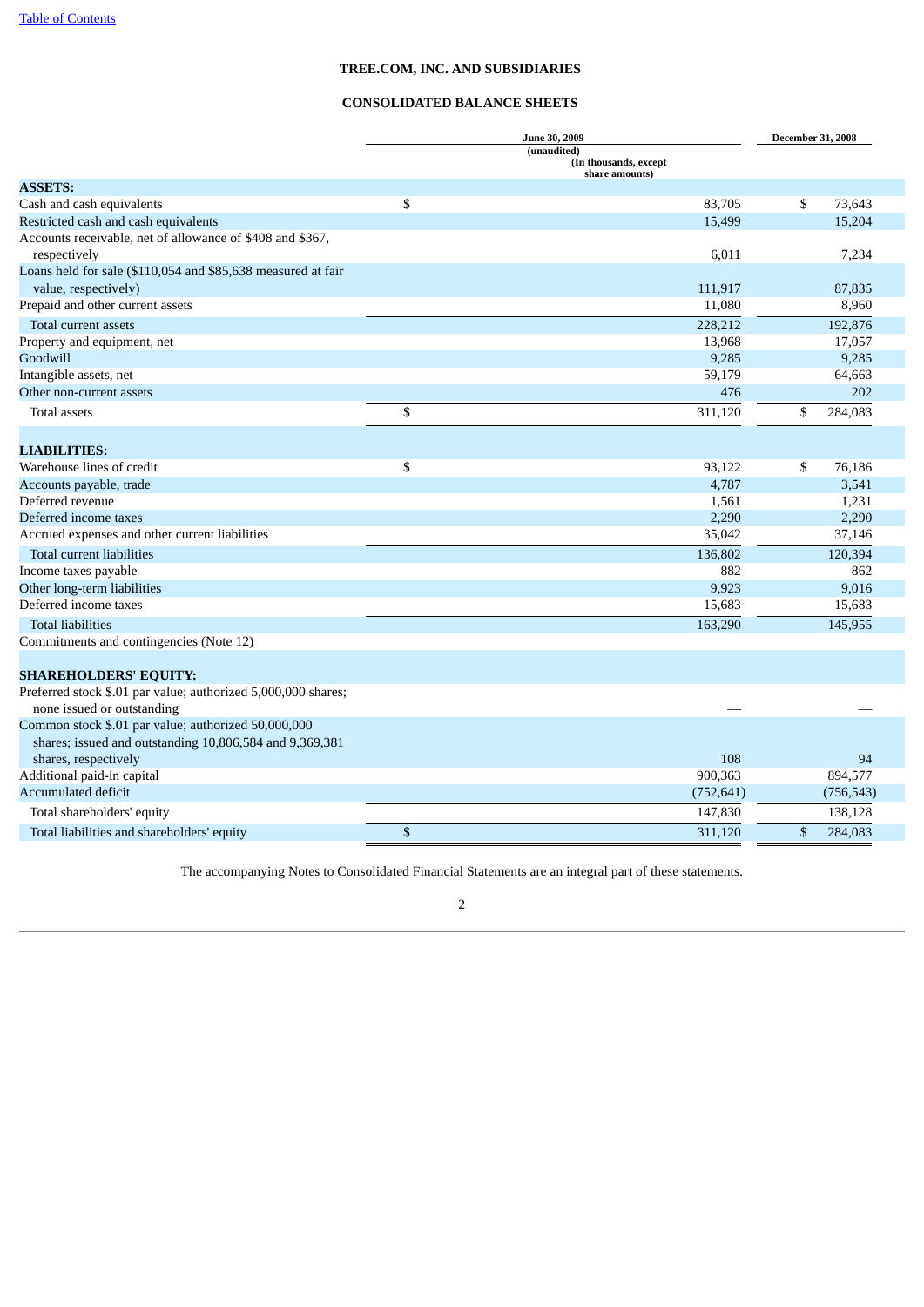## **CONSOLIDATED STATEMENT OF SHAREHOLDERS' EQUITY**

## **(Unaudited)**

|                                                                                                                            |              | <b>Common Stock</b> |                                 |                                         |                               |
|----------------------------------------------------------------------------------------------------------------------------|--------------|---------------------|---------------------------------|-----------------------------------------|-------------------------------|
|                                                                                                                            | <b>Total</b> | Number<br>of Shares | <b>Amount</b><br>(In thousands) | <b>Additional</b><br>Paid-in<br>Capital | <b>Accumulated</b><br>Deficit |
| <b>Balance as of December 31, 2008</b>                                                                                     | \$138,128    | 9,369               | 94<br>S.                        | \$894,577                               | \$(756,543)                   |
| Comprehensive income:                                                                                                      |              |                     |                                 |                                         |                               |
| Net income for the six months ended June 30, 2009                                                                          | 3,902        |                     |                                 |                                         | 3,902                         |
| Comprehensive income                                                                                                       | 3,902        |                     |                                 |                                         |                               |
| Non-cash compensation                                                                                                      | 1,993        |                     |                                 | 1,993                                   |                               |
| Sale of common stock                                                                                                       | 3,656        | 935                 | 9                               | 3,647                                   |                               |
| Issuance of common stock upon exercise of stock options and vesting of restricted stock units, net of<br>withholding taxes | 151          | 152                 | $2^{\circ}$                     | 149                                     |                               |
| Issuance of restricted stock                                                                                               |              | 350                 | 3                               | (3)                                     |                               |
| <b>Balance as of June 30, 2009</b>                                                                                         | \$147,830    | 10,806              | \$108                           | \$900,363                               | \$(752, 641)                  |

The accompanying Notes to Consolidated Financial Statements are an integral part of these statements.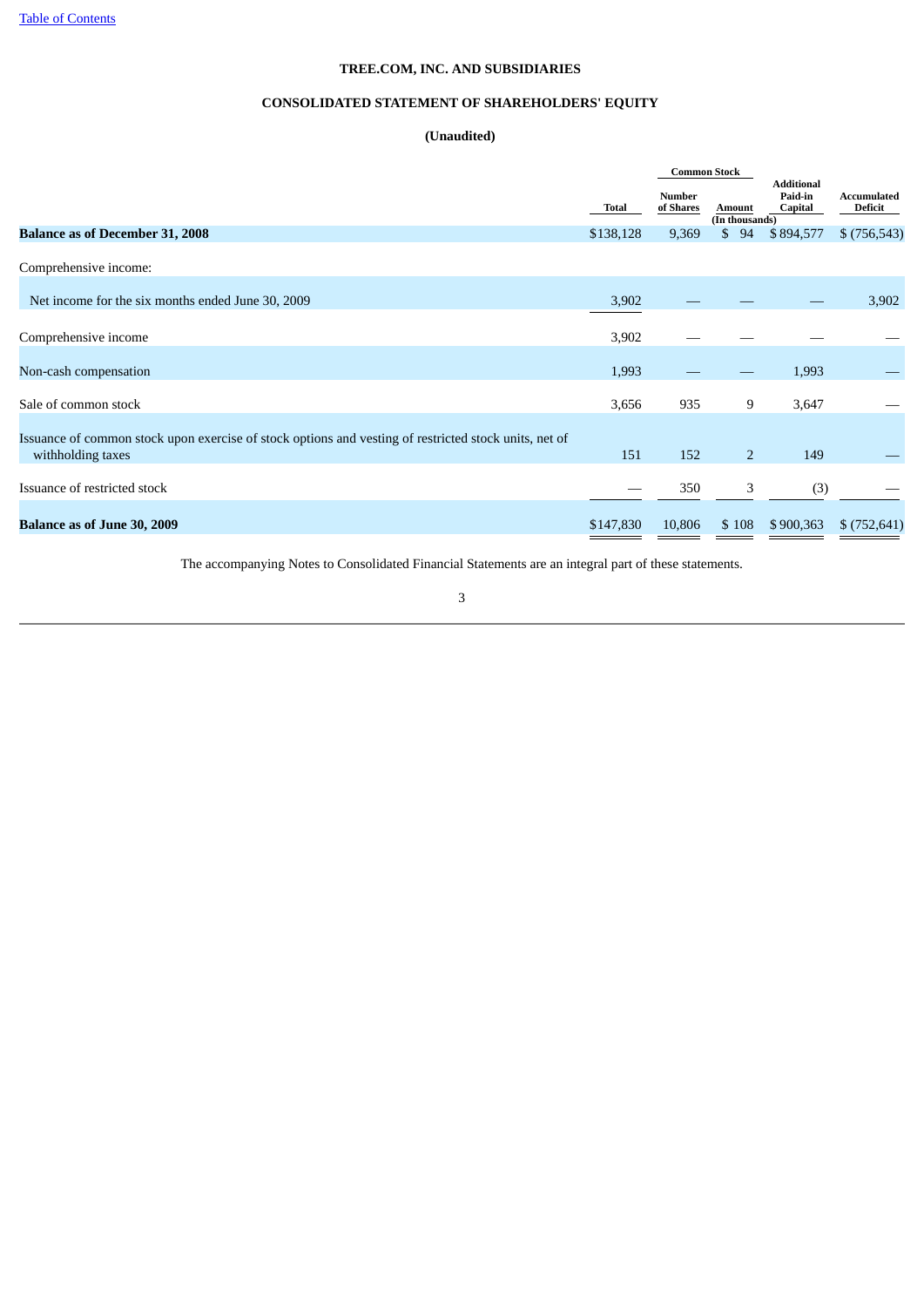## **CONSOLIDATED STATEMENTS OF CASH FLOWS**

## **(Unaudited)**

|                                                                          | Six Months Ended June 30, |                                |    |               |  |
|--------------------------------------------------------------------------|---------------------------|--------------------------------|----|---------------|--|
|                                                                          |                           | 2009<br>2008<br>(In thousands) |    |               |  |
| <b>Cash flows from operating activities:</b>                             |                           |                                |    |               |  |
| Net income (loss)                                                        | \$                        | 3,902                          | \$ | (172, 719)    |  |
| Adjustments to reconcile net income (loss) to net cash used in operating |                           |                                |    |               |  |
| activities:                                                              |                           |                                |    |               |  |
| Loss on disposal of assets                                               |                           | 949                            |    |               |  |
| Amortization of intangibles                                              |                           | 2,581                          |    | 7,328         |  |
| Depreciation                                                             |                           | 3,351                          |    | 3,546         |  |
| Intangible impairment                                                    |                           | 3,903                          |    | 33,378        |  |
| Goodwill impairment                                                      |                           |                                |    | 130,957       |  |
| Non-cash compensation expense                                            |                           | 1,993                          |    | 2,219         |  |
| Non-cash restructuring expense                                           |                           | 161                            |    | 370           |  |
| Deferred income taxes                                                    |                           |                                |    | (13,869)      |  |
| Gain on origination and sale of loans                                    |                           | (67,206)                       |    | (50, 828)     |  |
| Loss on impaired loans not sold                                          |                           | 290                            |    | 47            |  |
| Loss on sale of real estate acquired in satisfaction of loans            |                           | 77                             |    | 198           |  |
| Bad debt expense                                                         |                           | 243                            |    | 432           |  |
| Non-cash interest expense                                                |                           |                                |    | 76            |  |
| Changes in current assets and liabilities:                               |                           |                                |    |               |  |
| Accounts receivable                                                      |                           | 864                            |    | 2,153         |  |
| Origination of loans                                                     |                           | (1,612,556)                    |    | (1,246,436)   |  |
| Proceeds from sales of loans                                             |                           | 1,658,128                      |    | 1,295,909     |  |
| Principal payments received on loans                                     |                           | 627                            |    | 222           |  |
| Payments to investors for loan losses and early payoff obligations       |                           | (4, 141)                       |    | (2,907)       |  |
| Prepaid and other current assets                                         |                           | (623)                          |    | 2,129         |  |
| Accounts payable and other current liabilities                           |                           | (1,888)                        |    | 4,147         |  |
| Income taxes payable                                                     |                           | 123                            |    | (508)         |  |
| Deferred revenue                                                         |                           | 236                            |    | (718)         |  |
| Other, net                                                               |                           | 1,003                          |    | (278)         |  |
| Net cash used in operating activities                                    |                           | (7,983)                        |    | (5, 152)      |  |
| <b>Cash flows from investing activities:</b>                             |                           |                                |    |               |  |
| Contingent acquisition consideration                                     |                           |                                |    | (14, 487)     |  |
| Acquisitions                                                             |                           | (1,000)                        |    |               |  |
| Capital expenditures                                                     |                           | (1,404)                        |    | (2,770)       |  |
| Other, net                                                               |                           | 581                            |    | (146)         |  |
| Net cash used in investing activities                                    |                           | (1,823)                        |    | (17, 403)     |  |
|                                                                          |                           |                                |    |               |  |
| <b>Cash flows from financing activities:</b>                             |                           |                                |    |               |  |
| Borrowing under warehouse lines of credit                                |                           | 1,402,823                      |    | 1,142,343     |  |
| Repayments of warehouse lines of credit                                  |                           | (1,385,887)                    |    | (1, 146, 336) |  |
| Principal payments on long-term obligations                              |                           |                                |    | (20, 045)     |  |
| Transfers to IAC                                                         |                           |                                |    | 27,266        |  |
| Capital contributions from IAC                                           |                           |                                |    | 14,487        |  |
| Issuance of common stock                                                 |                           | 3,807                          |    |               |  |
| Excess tax benefits from stock-based awards                              |                           |                                |    | 153           |  |
| (Increase) decrease in restricted cash                                   |                           | (875)                          |    | 12,048        |  |
| Net cash provided by financing activities                                |                           | 19,868                         |    | 29,916        |  |
| Net increase in cash and cash equivalents                                |                           | 10,062                         |    | 7,361         |  |
| Cash and cash equivalents at beginning of period                         |                           | 73,643                         |    | 45,940        |  |
| Cash and cash equivalents at end of period                               | \$                        | 83,705                         | \$ | 53,301        |  |

The accompanying Notes to Consolidated Financial Statements are an integral part of these statements.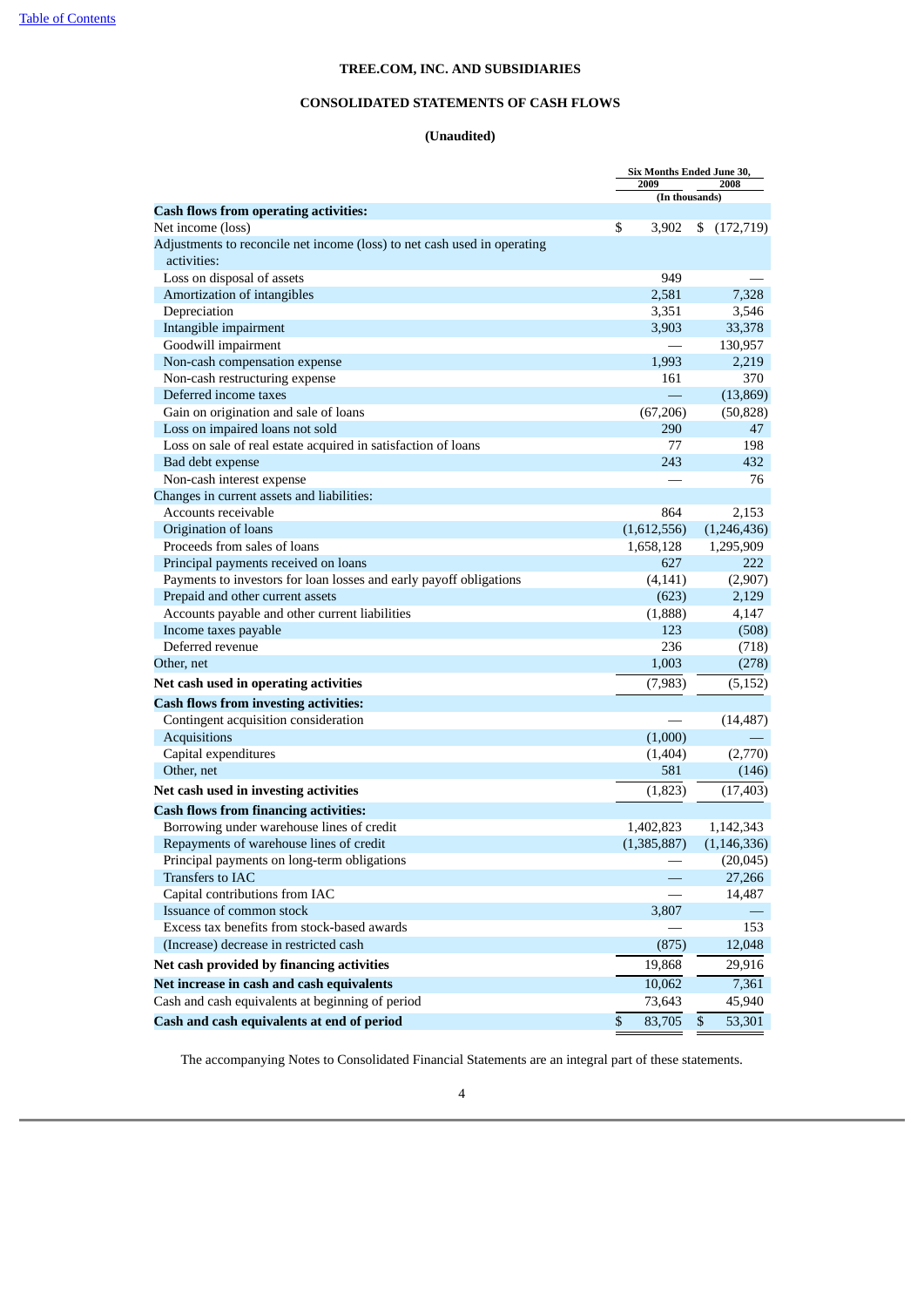#### **NOTES TO CONSOLIDATED FINANCIAL STATEMENTS**

#### **NOTE 1—ORGANIZATION**

#### **Spin-Off**

 On August 20, 2008, Tree.com, Inc. ("Tree.com" or the "Company") was spun off from its parent company, IAC/InterActiveCorp ("IAC") into a separate publicly traded company. In these consolidated financial statements, we refer to the separation transaction as the "spin-off." In connection with the spin-off, Tree.com was incorporated as a Delaware corporation in April 2008. Tree.com consists of the brands and businesses that formerly comprised IAC's Lending and Real Estate segments. We refer herein to these brands and businesses as the "Tree.com Businesses," which include LendingTree.com, RealEstate.com, GetSmart.com, Home Loan Center, Inc. (d/b/a LendingTree Loans) and iNest.com.

 In conjunction with the spin-off, Tree.com completed the following transactions: (1) extinguished all intercompany payable balances with IAC, which totaled \$56.2 million, by recording a non-cash contribution from IAC, (2) recapitalized the invested capital balances with common stock in the amount of \$0.1 million, whereby holders of IAC stock received one-thirtieth of a share of common stock of Tree.com, and (3) received \$55.2 million of cash from IAC.

#### **Basis of Presentation**

 The historical consolidated financial statements of Tree.com and its subsidiaries reflect the contribution or other transfer to Tree.com of all of the subsidiaries and assets and the assumption by Tree.com of all of the liabilities relating to the Tree.com Businesses in connection with the spin-off and the allocation to Tree.com of certain IAC corporate expenses relating to the Tree.com Businesses. Accordingly, the historical consolidated financial statements of Tree.com reflect the historical financial position, results of operations and cash flows of the Tree.com Businesses since their respective dates of acquisition by IAC, based on the historical consolidated financial statements and accounting records of IAC and using the historical results of operations and historical bases of the assets and liabilities of the Tree.com Businesses with the exception of accounting for income taxes. For purposes of these financial statements, income taxes have been computed for Tree.com on an as if stand-alone, separate tax return basis. Intercompany transactions and accounts have been eliminated.

 In the opinion of Tree.com's management, the assumptions underlying the historical consolidated financial statements of Tree.com are reasonable. However, this financial information does not necessarily reflect what the historical financial position, results of operations and cash flows of Tree.com would have been had Tree.com been a stand-alone company during the periods presented.

 The accompanying unaudited interim consolidated financial statements as of June 30, 2009 and 2008 and for the three and six months then ended have been prepared in accordance with accounting principles generally accepted in the United States of America for interim financial information and the rules and regulations of the U.S. Securities and Exchange Commission ("SEC"). Accordingly, they do not include all of the information and footnotes required by generally accepted accounting principles for annual financial statements. In the opinion of the Company's management, the unaudited interim consolidated financial statements have been prepared on the same basis as the audited financial statements, and include all adjustments, consisting only of normal recurring adjustments, necessary for the fair presentation of the Company's financial position for the periods presented. The results for the three and six months ended June 30, 2009 are not necessarily indicative of the results to be expected for the year ending December 31, 2009, or any other period. These financial statements and notes should be read in conjunction with the audited financial statements and notes thereto included in the Company's annual report on Form 10-K for the year ended December 31, 2008.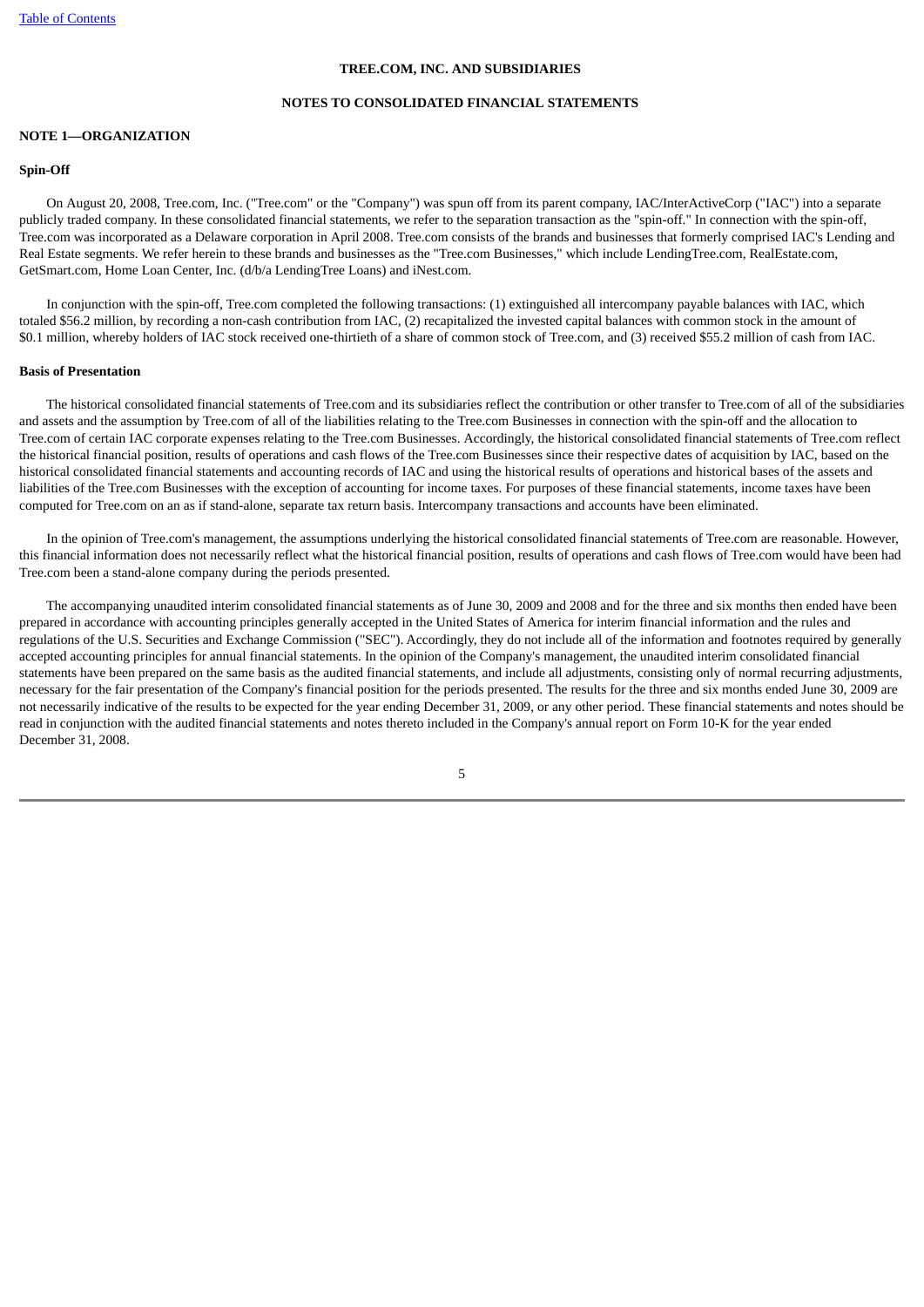#### **NOTES TO CONSOLIDATED FINANCIAL STATEMENTS (Continued)**

## **NOTE 1—ORGANIZATION (Continued)**

 We evaluated subsequent events through August 7, 2009, the issuance date of our consolidated financial statements for the period ended June 30, 2009, as this is the date on which we filed such financial statements on Form 10-Q with the SEC.

#### **Company Overview**

#### *LendingTree Loans*

 The LendingTree Loans segment originates, processes, approves and funds various residential real estate loans through Home Loan Center, Inc. ("HLC"), (d/b/a LendingTree Loans). The HLC and LendingTree Loans brand names are collectively referred to in these consolidated financial statements as "LendingTree Loans."

#### *Exchanges*

 The Exchanges segment consists of online lead generation networks and call centers (principally LendingTree.com and GetSmart.com) that connect consumers and service providers principally in the lending industry.

#### *Real Estate*

 The Real Estate segment consists of a proprietary full service real estate brokerage (RealEstate.com, REALTORS®) that operates in 20 U.S. markets, as well as an online lead generation network accessed at *www.RealEstate.com*, that connects consumers with real estate brokerages around the country.

Tree.com maintains operations solely in the United States.

#### **Business Combinations**

 In 2009 Tree.com purchased certain assets of three separate companies, with an aggregate purchase price of \$5.5 million in cash. One of the purchases closed in January 2009, and the two other purchases closed in July 2009. All three transactions are part of our strategic initiative to diversify our revenue streams outside of the mortgage and real estate industries.

 These asset purchases are being accounted for under the acquisition method of accounting in accordance with SFAS No. 141R (see Note 2). Accordingly, the purchase price is allocated to the acquired assets and liabilities based on their estimated fair values at the acquisition date. The purchase that closed in January 2009 has been allocated as \$1.0 million to intangible assets with useful lives of three years. The allocation of the purchase price for the two other transactions, including goodwill, if any, is not yet complete and will be finalized upon completion of the analysis of the fair values of the acquired assets and liabilities. The pro forma effect of these purchases was not material to our results of operations.

#### **NOTE 2—SIGNIFICANT ACCOUNTING POLICIES**

#### **Accounting Estimates**

 Tree.com's management is required to make certain estimates and assumptions during the preparation of the consolidated financial statements in accordance with U.S. generally accepted

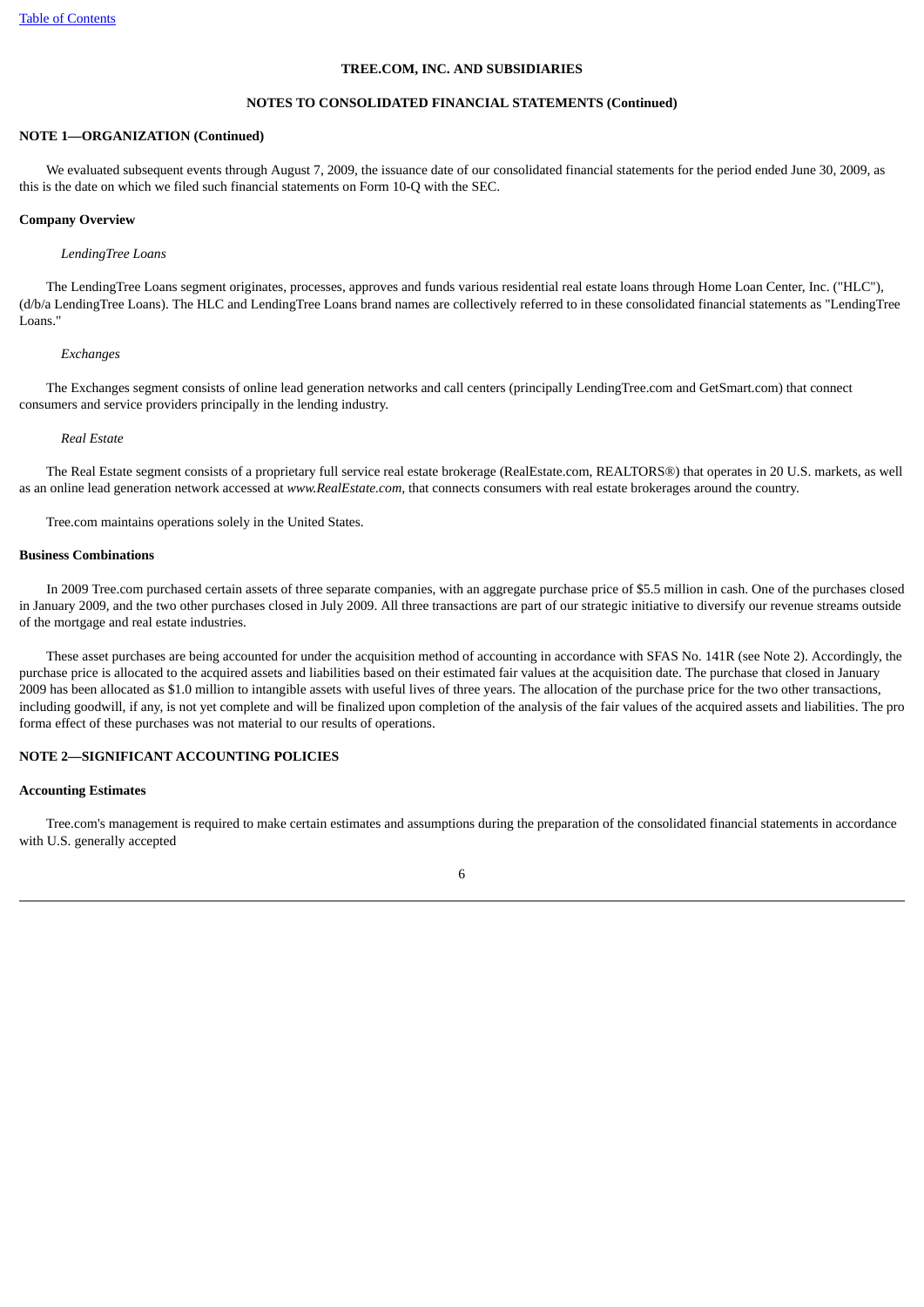## **NOTES TO CONSOLIDATED FINANCIAL STATEMENTS (Continued)**

#### **NOTE 2—SIGNIFICANT ACCOUNTING POLICIES (Continued)**

accounting principles. These estimates and assumptions impact the reported amount of assets and liabilities and disclosures of contingent assets and liabilities as of the date of the consolidated financial statements. They also impact the reported amount of net earnings during any period. Actual results could differ from those estimates.

 Significant estimates underlying the accompanying consolidated financial statements include: valuation allowance for impaired loans held for sale; reserve for obligations on loans that have been previously sold; the fair value of loans held for sale and related derivatives; the recoverability of long-lived assets, goodwill and intangible assets; the determination of income taxes payable and deferred income taxes, including related valuation allowances; various other allowances, reserves and accruals; and assumptions related to the determination of stock-based compensation.

#### **Reclassifications**

 In connection with the change in reportable segments (see Note 7), certain prior period amounts have been reclassified to conform with the current year presentation with no effect on net income (loss) or accumulated deficit. Specifically, compensation and other employee-related costs for loan officers within the LendingTree Loans segment totaling \$3.5 million and \$6.9 million for the three and six months ending June 30, 2008, respectively, were reclassified from selling and marketing expense to cost of revenue, and certain other expenses totaling \$0.1 million and \$0.2 million for the three and six months ending June 30, 2008, respectively, were reclassified from general and administrative expense to selling and marketing expense.

#### **Restricted Cash and Cash Equivalents**

Restricted cash and cash equivalents consists of the following (in thousands):

|                                              | June 30, 2009 |        |    | <b>December 31, 2008</b> |
|----------------------------------------------|---------------|--------|----|--------------------------|
| Cash in escrow for future operating lease    |               |        |    |                          |
| commitments                                  | \$.           | 3,478  | S  | 5,587                    |
| Cash in escrow for surety bonds              |               | 5,029  |    | 5,016                    |
| Cash in escrow for corporate purchasing card |               |        |    |                          |
| program                                      |               | 2,202  |    | 2,200                    |
| Minimum required balances for warehouse      |               |        |    |                          |
| lines of credit                              |               | 1,875  |    | 1,000                    |
| Other                                        |               | 2,915  |    | 1,401                    |
| Total restricted cash and cash equivalents   |               | 15,499 | \$ | 15,204                   |

Changes in restricted cash balances are shown within investing and financing activities in the accompanying consolidated statements of cash flows.

#### **Recent Accounting Pronouncements**

 In December 2007, the Financial Accounting Standards Board ("FASB") issued Statement of Financial Accounting Standards ("SFAS") No. 141 (revised 2007), "Business Combinations" ("SFAS No. 141R"), which replaces FASB Statement No. 141. SFAS No. 141R establishes principles and requirements for how an acquirer recognizes and measures in its financial statements the identifiable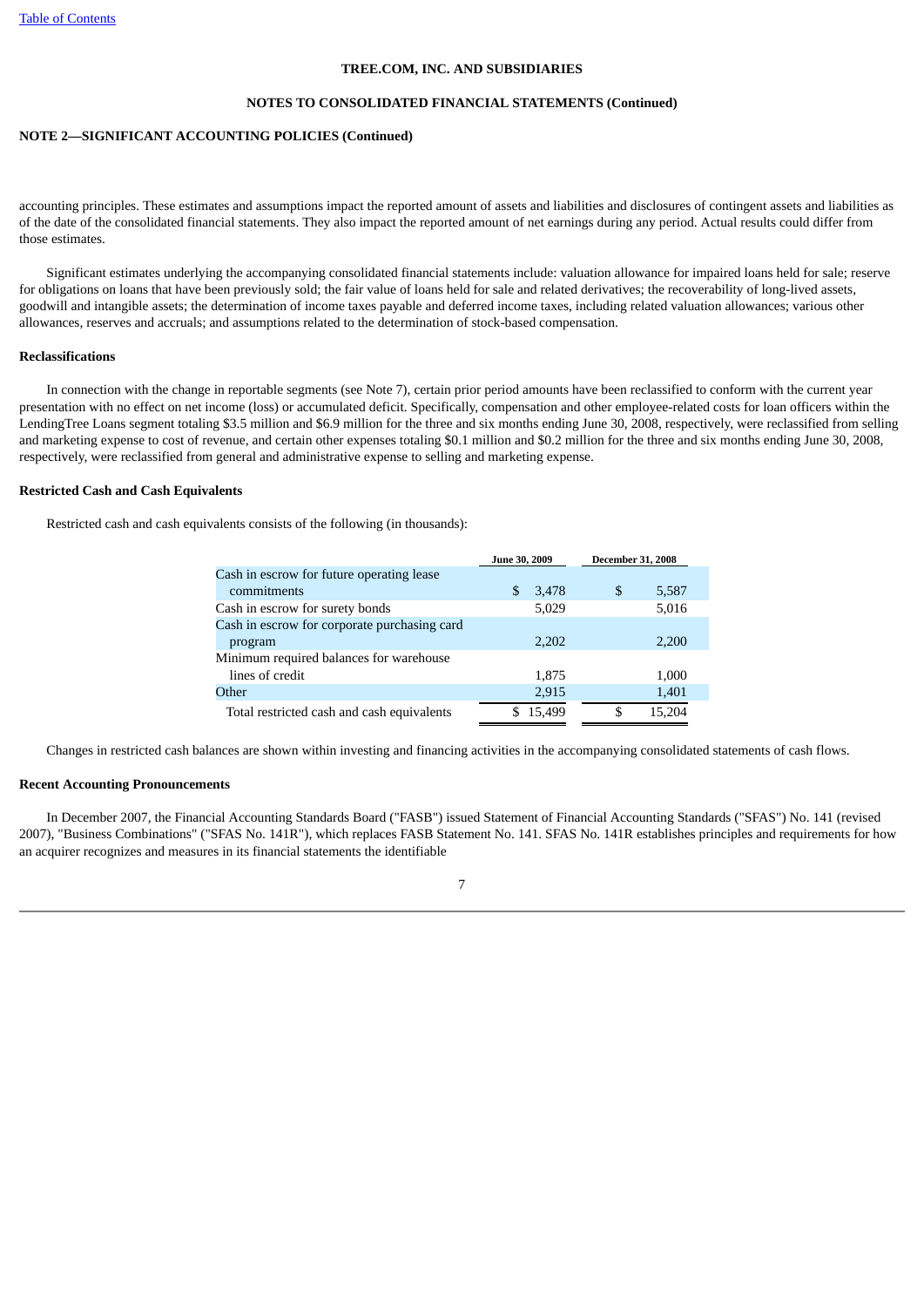## **NOTES TO CONSOLIDATED FINANCIAL STATEMENTS (Continued)**

#### **NOTE 2—SIGNIFICANT ACCOUNTING POLICIES (Continued)**

assets acquired, the liabilities assumed, any noncontrolling interest in the acquiree and the goodwill acquired. The Statement also establishes disclosure requirements that will enable users to evaluate the nature and financial effects of the business combination. SFAS No. 141R applies prospectively to business combinations in fiscal years beginning after December 15, 2008. The Company applied SFAS No. 141R to its business combinations made subsequent to January 1, 2009. See Note 1 for further information.

 Tree.com adopted SFAS No. 161, "Disclosures about Derivative Instruments and Hedging Activities, an amendment of FASB Statement No. 133" ("SFAS No. 161") on January 1, 2009. SFAS No. 161 amends and expands the disclosure requirements of SFAS No. 133, "Accounting for Derivative Instruments and Hedging Activities" ("SFAS No. 133") with the intent to provide users of financial statements with an enhanced understanding of: (i) how and why an entity uses derivative instruments; (ii) how derivative instruments and related hedged items are accounted for under SFAS No. 133 and its related interpretations; and (iii) how derivative instruments and related hedged items affect an entity's financial position, financial performance and cash flows. The adoption of SFAS No. 161 did not have a material impact on the Company's consolidated financial statements. See Note 9 for further information.

 In April 2009, the FASB issued and Tree.com adopted FASB Staff Position ("FSP") No. FAS 107-1 and APB 28-1, "Interim Disclosures about Fair Value of Financial Instruments". This FSP amends SFAS No. 107, "Disclosures about Fair Value of Financial Instruments", to require disclosures about fair value of financial instruments for interim reporting periods of publicly traded companies as well as in annual financial statements. This FSP also amends APB Opinion No. 28, "Interim Financial Reporting", to require those disclosures in summarized financial information at interim reporting periods. See Note 9 for further information.

 In May 2009, the FASB issued and Tree.com adopted SFAS No. 165, "Subsequent Events" ("SFAS No. 165"). SFAS No. 165 establishes principles and requirements for subsequent events, in particular: (i) the period after the balance sheet date during which management of a reporting entity shall evaluate events or transactions that may occur for potential recognition or disclosure in the financial statements; (ii) the circumstances under which an entity shall recognize events or transactions occurring after the balance sheet date in its financial statements; and (iii) the disclosures that an entity shall make about events or transactions that occurred after the balance sheet date. See Note 1 for further information.

 In June 2009, the FASB issued SFAS No. 166, "Accounting for Transfers of Financial Assets, an amendment of FASB Statement No. 140". The objective is to improve relevance, representational faithfulness, and comparability of the information that a reporting entity provides in its financial statements about a transfer of financial assets; the effects of a transfer on its financial position, financial performance, and cash flows; and a transferor's continuing involvement, if any, in transferred financial assets. SFAS No. 166 is effective for annual reporting periods beginning after November 15, 2009. The Company is evaluating the impact of adopting SFAS No. 166.

 In June 2009, the FASB issued SFAS No. 168, "The FASB Accounting Standards Codification and the Hierarchy of Generally Accepted Accounting Principles—A Replacement of FASB Statement No. 162." The objective is to replace SFAS No. 162 and to establish the FASB Accounting Standards Codification as the source of authoritative accounting principles recognized by the FASB to be applied by nongovernmental entities in the preparation of financial statements in conformity with GAAP. Rules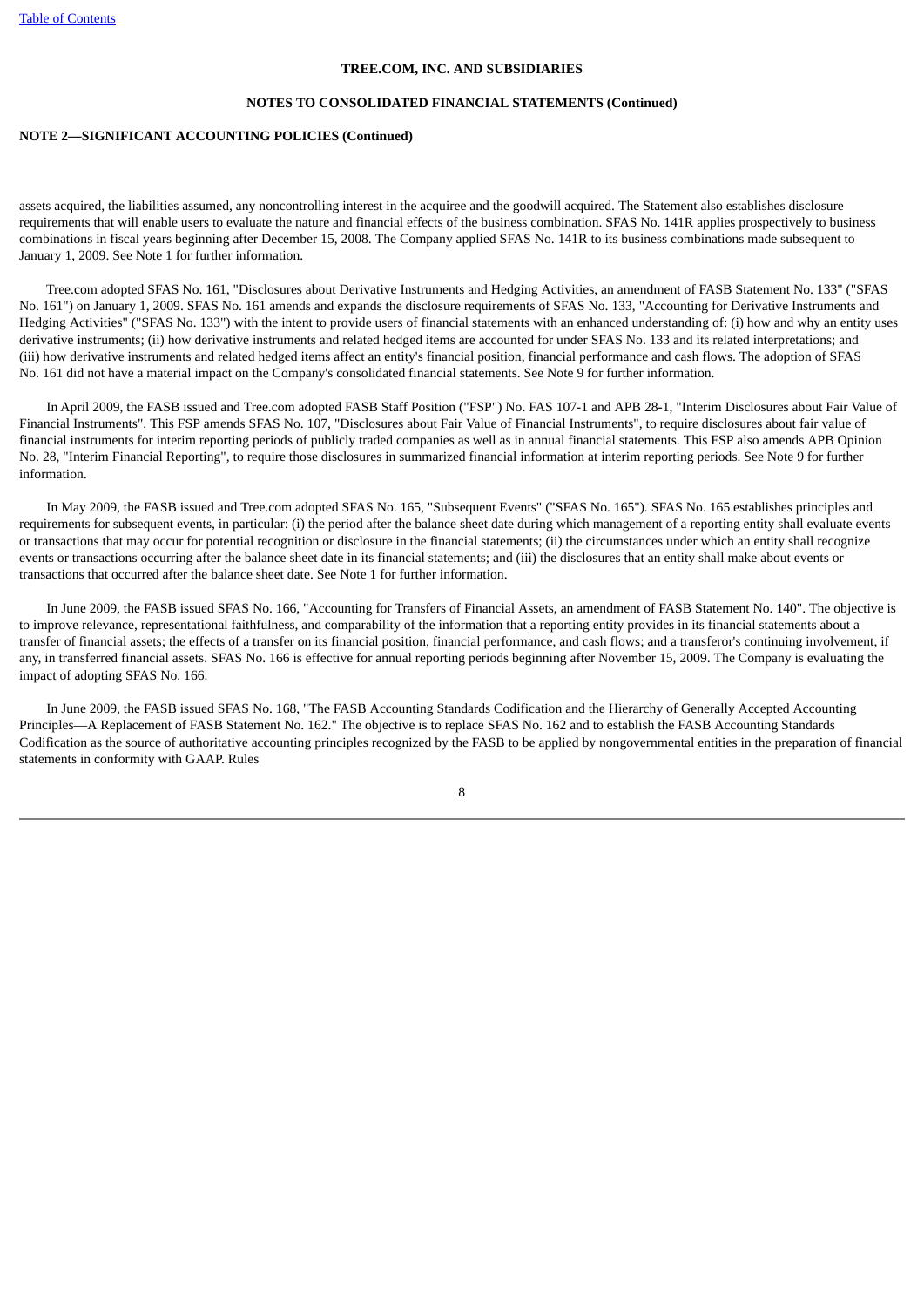## **NOTES TO CONSOLIDATED FINANCIAL STATEMENTS (Continued)**

## **NOTE 2—SIGNIFICANT ACCOUNTING POLICIES (Continued)**

and interpretive releases of the SEC under authority of federal securities laws are also sources of authoritative GAAP for SEC registrants. SFAS No. 168 does not change GAAP. SFAS No. 168 is effective for financial statements issued for interim and annual periods ending after September 15, 2009. The adoption of SFAS No. 168 will have no material impact on our consolidated financial statements.

## **NOTE 3—GOODWILL AND INTANGIBLE ASSETS**

The balance of goodwill and intangible assets, net is as follows (in thousands):

|                                            | <b>June 30, 2009</b> |        |   | December 31.<br>2008 |
|--------------------------------------------|----------------------|--------|---|----------------------|
| Goodwill—Real Estate                       | S                    | 9.285  | S | 9,285                |
| Intangible assets:                         |                      |        |   |                      |
| Intangible assets with indefinite lives    |                      | 55.229 |   | 55.229               |
| Intangible assets with definite lives, net |                      | 3.950  |   | 9,434                |
| Total intangible assets, net               |                      | 59,179 |   | 64,663               |
| Total goodwill and intangible assets, net  |                      | 68.464 | S | 73.948               |

Intangible assets with indefinite lives relate principally to trade names and trademarks.

At June 30, 2009, intangible assets with definite lives relate to the following (in thousands):

|                       |   | Cost      |   | Accumulated<br><b>Amortization</b> | Net     | Weighted<br>Average<br><b>Amortization</b><br>Life<br>(Years) |
|-----------------------|---|-----------|---|------------------------------------|---------|---------------------------------------------------------------|
| Purchase agreements   | S | 76,117    | S | (73, 352)                          | \$2,765 | 5.7                                                           |
| Technology            |   | 29,997    |   | (29,200)                           | 797     | 3.0                                                           |
| <b>Customer</b> lists |   | 6,607     |   | (6,607)                            |         | 2.8                                                           |
| Other                 |   | 9,614     |   | (9,226)                            | 388     | 4.8                                                           |
| Total                 |   | \$122,335 | S | (118, 385)                         | \$3,950 |                                                               |

At December 31, 2008, intangible assets with definite lives relate to the following (in thousands):

|                       |   | Cost      | <b>Accumulated</b><br><b>Amortization</b> | Net         | Weighted<br>Average<br><b>Amortization</b><br>Life<br>(Years) |
|-----------------------|---|-----------|-------------------------------------------|-------------|---------------------------------------------------------------|
| Purchase agreements   | S | 76,117    | \$<br>(68, 898)                           | \$7,219     | 5.7                                                           |
| Technology            |   | 29,100    | (29, 100)                                 |             | 3.0                                                           |
| <b>Customer</b> lists |   | 6,607     | (6,607)                                   |             | 2.8                                                           |
| Other                 |   | 9,512     | (7,297)                                   | 2,215       | 4.8                                                           |
| Total                 |   | \$121,336 | \$<br>(111, 902)                          | 9,434<br>S. |                                                               |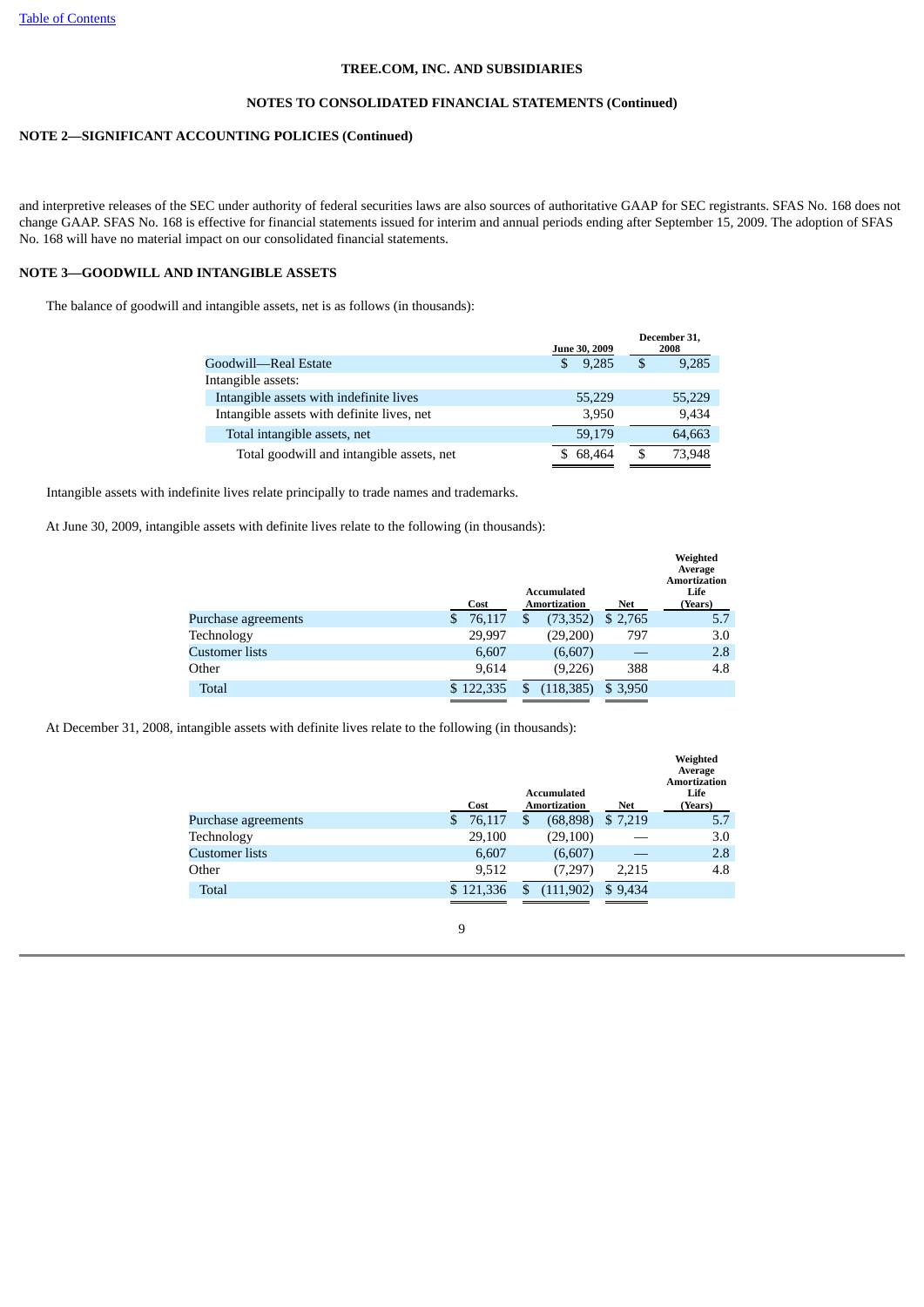#### **NOTES TO CONSOLIDATED FINANCIAL STATEMENTS (Continued)**

#### **NOTE 3—GOODWILL AND INTANGIBLE ASSETS (Continued)**

 Amortization of intangible assets with definite lives is computed on a straight-line basis and, based on June 30, 2009 balances, such amortization for the next five years is estimated to be as follows (in thousands):

|                                     | <b>Amount</b> |
|-------------------------------------|---------------|
| Six months ending December 31, 2009 | \$1,623       |
| Year ending December 31, 2010       | 1.887         |
| Year ending December 31, 2011       | 366           |
| Year ending December 31, 2012       | 74            |
|                                     | \$3,950       |

 In the second quarter of 2009, Tree.com recorded impairment charges of \$3.9 million related to definite-lived intangible assets within Real Estate. In the second quarter of 2009, the new Real Estate operating segment leadership undertook significant changes in management, operational focus and marketing efforts related to the new homes referral service business. These changes combined with the continued deterioration of new housing starts and new homes sales in 2009, caused the Company to reassess the remaining useful lives and the likely future recoverability of the remaining value of these intangible assets. In testing the recoverability of these assets, indications of impairment were determined to exist, and subsequent impairment testing resulted in the charge noted above.

 In the second quarter of 2008, Tree.com recorded impairment charges of \$131.0 million and \$33.4 million related to goodwill and an indefinite-lived intangible asset, respectively. The charge related to LendingTree Loans was a goodwill impairment charge of \$0.9 million. The charges associated with the Exchanges were \$69.3 million related to goodwill and \$33.4 million related to an indefinite-lived intangible asset. The charge related to Real Estate was a goodwill impairment charge of \$60.8 million.

 The impairments in 2008 resulted from the Company's reassessment of the likely future profitability in light of the persistent adverse mortgage and real estate market realities. These adverse conditions included, among others, constrained liquidity, lender focus on low margin mortgage offerings, the decline in real estate values and a high rate of delinquency for existing mortgages. Tree.com updated its assessment of mortgage and real estate market conditions and Tree.com's responsive operational strategies during the second quarter of 2008, and quantified these considerations in Tree.com's future forecasted results.

 The following table presents the balance of goodwill by segment, including changes in the carrying amount of goodwill, for the six months ended June 30, 2008 (in thousands):

| 2008                 |    | <b>Balance as of</b><br>January 1, | <b>Additions</b> |    | (Deductions) |    | <b>Impairments</b> | <b>Balance</b> as<br>of<br><b>June 30,</b><br>2008 |
|----------------------|----|------------------------------------|------------------|----|--------------|----|--------------------|----------------------------------------------------|
| LendingTree<br>Loans | \$ | 898                                | \$               | S  |              | S  | (898)              | \$                                                 |
| Exchanges            |    | 69,868                             |                  |    | (615)        |    | (69,253)           |                                                    |
| <b>Real Estate</b>   |    | 70,126                             |                  |    | (35)         |    | (60, 806)          | 9,285                                              |
| Total                |    | 140,892                            | \$               | \$ | (650)        | \$ | (130,957           | 9,285                                              |

 Deductions principally relate to the establishment of deferred tax assets related to the acquired tax attributes and income tax benefit realized pursuant to the exercise of stock options assumed in a business acquisition that were vested at the transaction date and are treated as a reduction in goodwill when the income tax deductions are realized. The impairments are described above.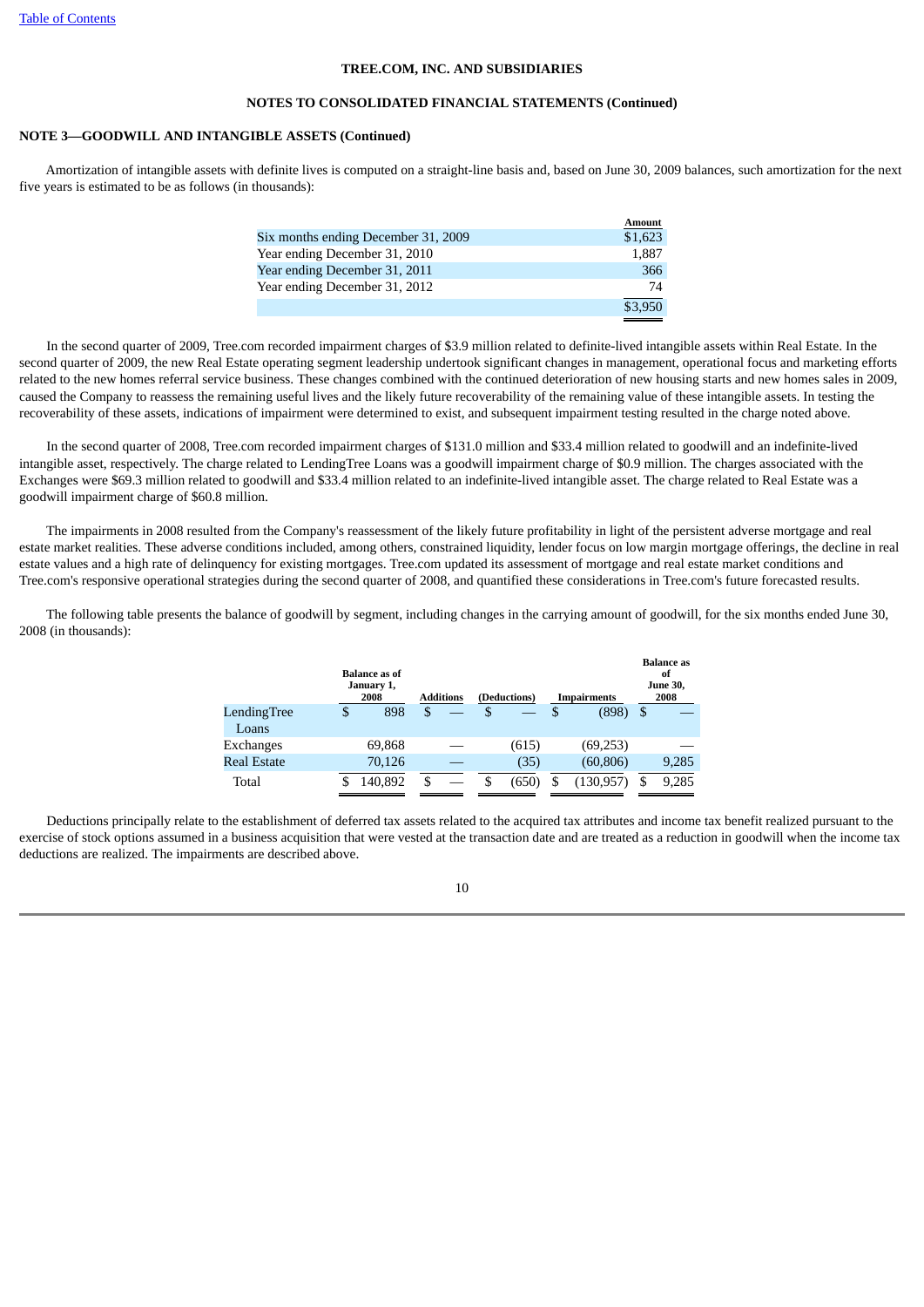#### **NOTES TO CONSOLIDATED FINANCIAL STATEMENTS (Continued)**

## **NOTE 4—PROPERTY AND EQUIPMENT**

The balance of property and equipment, net is as follows (in thousands):

|                                                    | June 30, 2009 | <b>December 31, 2008</b> |
|----------------------------------------------------|---------------|--------------------------|
| Computer equipment and capitalized                 | \$ 35,969     | 34,416                   |
| software                                           |               |                          |
| Leasehold improvements                             | 3,184         | 3,184                    |
| Furniture and other equipment                      | 4.949         | 5,088                    |
| Projects in progress                               | 2,001         | 3,169                    |
|                                                    | 46,103        | 45,857                   |
| Less: accumulated depreciation and<br>amortization | (32, 135)     | (28, 800)                |
| Total property and equipment, net                  | 13,968        | \$<br>17,057             |

## **NOTE 5—ACCRUED EXPENSES AND OTHER CURRENT LIABILITIES**

Accrued expenses and other current liabilities consist of the following (in thousands):

|                                                              | June 30, 2009 |                | December 31.<br>2008 |
|--------------------------------------------------------------|---------------|----------------|----------------------|
| Accrued loan loss liability related to loans previously sold | \$<br>5,634   | $\mathfrak{L}$ | 3,972                |
| Litigation accruals                                          |               |                | 2,031                |
| Accrued advertising expense                                  | 5,556         |                | 5,518                |
| Accrued compensation and benefits                            | 7.224         |                | 5,251                |
| Accrued professional fees                                    | 1,016         |                | 1,576                |
| Accrued restructuring costs                                  | 876           |                | 3,262                |
| Derivative liabilities                                       | 1,421         |                | 2,164                |
| Customer deposits and escrows                                | 3,763         |                | 2,957                |
| Deferred rent                                                | 851           |                | 1,035                |
| Other                                                        | 8,701         |                | 9,380                |
| Total accrued expenses and other current liabilities         | 35,042        | \$             | 37.146               |

The other category above reflects an estimated earnout payable related to an acquisition and other miscellaneous accrued expenses.

 An additional \$6.5 million of accrued loan loss liability related to loans previously sold is classified in other long term liabilities at both June 30, 2009 and December 31, 2008.

#### **NOTE 6—WAREHOUSE LINES OF CREDIT**

Borrowings on warehouse lines of credit were \$93.1 million and \$76.2 million at June 30, 2009 and December 31, 2008, respectively.

 As of June 30, 2009, LendingTree Loans had two \$50 million committed lines of credit ("warehouse lines"). Borrowings under these lines are limited for funding, and are secured by, consumer residential loans that are held for sale. Loans under these warehouse lines are repaid directly from proceeds from the sales of loans by LendingTree Loans.

 The first line is scheduled to expire on April 30, 2010, but can be cancelled at the option of the lender without default upon sixty days notice. The second line is scheduled to expire on December 29, 2009; however, that lender has indicated it is exiting the warehouse lending business and will honor the existing contract only through the stated term. The first line includes an additional uncommitted credit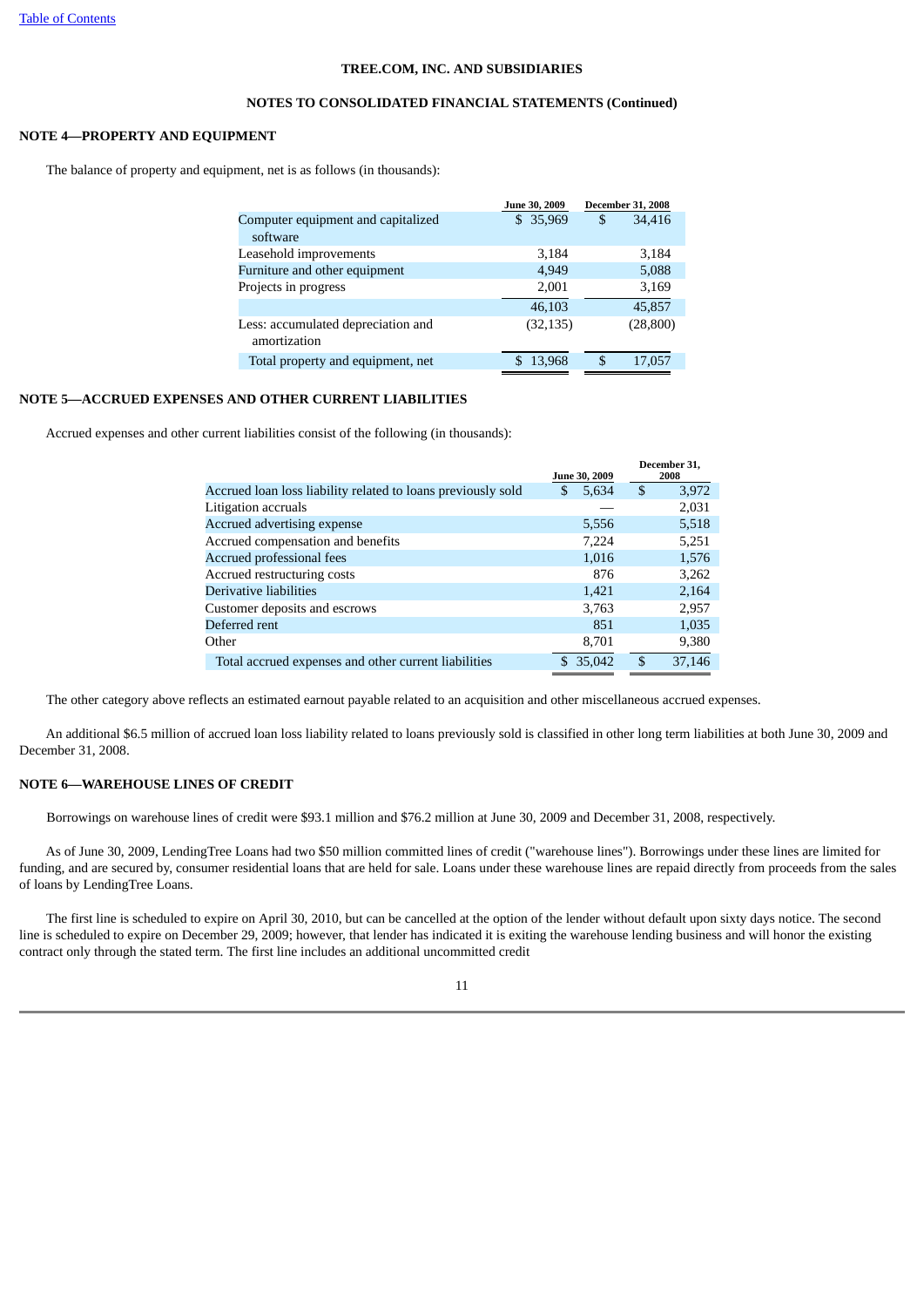#### **NOTES TO CONSOLIDATED FINANCIAL STATEMENTS (Continued)**

#### **NOTE 6—WAREHOUSE LINES OF CREDIT (Continued)**

facility of \$75 million. The first line is also guaranteed by Tree.com, Inc., LendingTree, LLC and LendingTree Holdings Corp.

 The interest rate under the first line is 225 basis points plus the greater of (a) the 30-day LIBOR or (b) 200 basis points. The interest rate under the \$75 million uncommitted line is 30-day LIBOR plus 150 basis points. The interest rate under the second line is 30-day LIBOR plus 125 basis points.

 Under the terms of these warehouse lines, LendingTree Loans is required to maintain various financial and other covenants. These financial covenants include, but are not limited to, maintaining (i) minimum tangible net worth of \$44.0 million, cash on hand with a certain lender and liquid assets, (ii) a maximum ratio of total liabilities to net worth and (iii) pre-tax net income requirements on a quarterly basis. LendingTree Loans is also required to sell at least 50% of the loans it originates to an affiliate of the lender under the first line or pay a "pair-off fee" of 37.5 basis points on the difference between the required and actual volume of loans sold. During the quarter ended June 30, 2009, LendingTree Loans was in compliance with the covenants under the lines.

 The LendingTree Loans business is highly dependent on the availability of these warehouse lines. Although we believe that our existing lines of credit are adequate for our current operations, reductions in our available credit, or the inability to renew or replace these lines, would have a material adverse effect on our business, financial condition and results of operations. Management has determined that it could continue to operate the LendingTree Loans business, at a reduced capacity, if one but not both of the warehouse lines were lost and not replaced. Management has been and continues to be in discussions with several financial institutions that could serve as potential sources of credit to replace or supplement the current credit facilities. However, these financial institutions, like all financial institutions, are subject to the same adverse market conditions and may be affected by recent market disruptions, which may affect the decision to provide a credit line, or the pricing for such lines.

## **NOTE 7—SEGMENT INFORMATION**

 The overall concept that Tree.com employs in determining its reportable segments and related financial information is to present them in a manner consistent with how the chief operating decision maker and executive management view the Tree.com businesses, how the businesses are organized as to segment management, and the focus of the Tree.com businesses with regards to the types of products or services offered or the target market.

 Following the spin-off from IAC, the new chief operating decision maker began to realign the Tree.com Businesses into new operating segments. During the first quarter of 2009, management completed its realignment of staffing and direct revenue and costs for each new segment and created reporting structures to enable the chief operating decision maker and management to evaluate the results of operations for each of these new segments on a comparative basis with prior periods. In prior periods, the segments "Lending" and "Real Estate" were presented, which have been changed to "LendingTree Loans", "Exchanges" and "Real Estate" segments. Additionally, certain shared indirect costs that are described below are reported as "Unallocated—Corporate". All items of segment information for prior periods have been restated to conform to the new reportable segment presentation.

 The expenses presented below for each of the business segments include an allocation of certain corporate expenses that are identifiable and directly benefit those segments. The unallocated expenses are those corporate overhead expenses that are not directly attributable to a segment and include: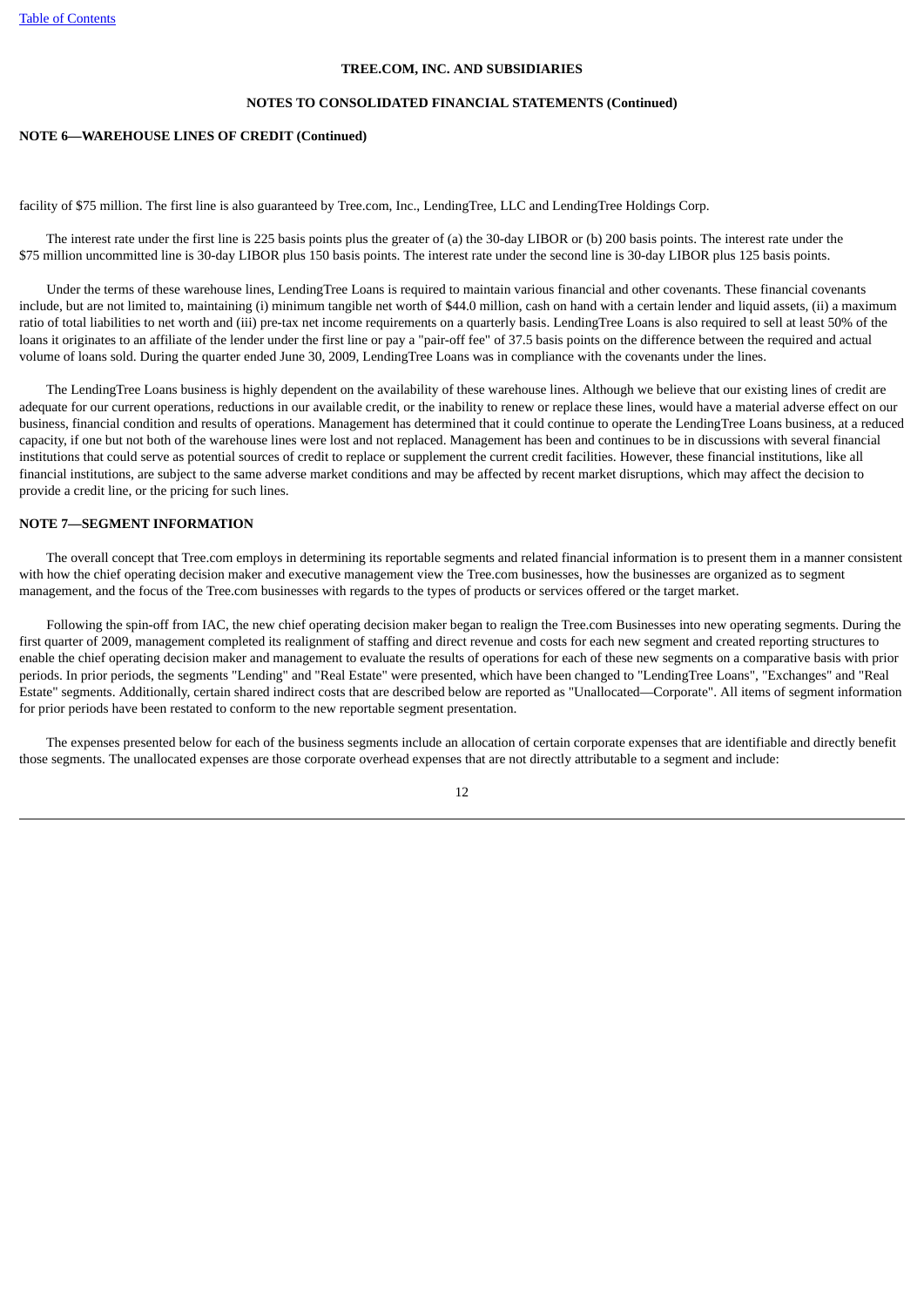#### **NOTES TO CONSOLIDATED FINANCIAL STATEMENTS (Continued)**

## **NOTE 7—SEGMENT INFORMATION (Continued)**

corporate expenses such as finance, legal, executive, technology support, and human resources, as well as elimination of inter-segment revenue and costs.

 Tree.com's primary performance metrics are EBITDA and Adjusted EBITDA. EBITDA is defined as earnings before interest, taxes, depreciation and amortization. Adjusted EBITDA is defined as EBITDA excluding (1) non-cash compensation expense, (2) non-cash intangible asset impairment charges, (3) gain/loss on disposal of assets, (4) restructuring expenses, (5) proceeds from litigation settlements, (6) pro forma adjustments for significant acquisitions, and (7) one-time items. Tree.com believes these measures are useful to investors because they represent the operating results from Tree.com's segments, but exclude the effects of any other non-cash expenses. EBITDA and Adjusted EBITDA have certain limitations in that they do not take into account the impact to Tree.com's statement of operations of certain expenses, including depreciation, non-cash compensation and acquisition related accounting. Tree.com endeavors to compensate for the limitations of the non-GAAP measure presented by also providing the comparable GAAP measure with equal or greater prominence and descriptions of the reconciling items, including quantifying such items, to derive the non-GAAP measure.

Summarized information by segment and a reconciliation to EBITDA and Adjusted EBITDA is as follows (in thousands):

|                                                                    | For the Three Months Ended June 30, 2009: |                  |                |                          |              |  |  |
|--------------------------------------------------------------------|-------------------------------------------|------------------|----------------|--------------------------|--------------|--|--|
|                                                                    |                                           |                  |                | <b>Unallocated</b>       |              |  |  |
|                                                                    | <b>LendingTree</b><br>Loans               | <b>Exchanges</b> | Real<br>Estate | Corporate                | <b>Total</b> |  |  |
| Revenue                                                            | \$36,257                                  | \$20,630         | \$7,793        | $\mathbb{S}$<br>(3,707)  | \$60,973     |  |  |
| Cost of revenue (exclusive of depreciation shown separately below) | 14,003                                    | 2,020            | 4,792          | 511                      | 21,326       |  |  |
| Gross Margin                                                       | 22,254                                    | 18,610           | 3,001          | (4,218)                  | 39,647       |  |  |
| <b>Operating Expenses:</b>                                         |                                           |                  |                |                          |              |  |  |
| Selling and marketing expense                                      | 4,098                                     | 12,474           | 1,020          | (3,700)                  | 13,892       |  |  |
| General and administrative expense                                 | 5,911                                     | 2,665            | 2,331          | 6,205                    | 17,112       |  |  |
| Product development                                                | 97                                        | 807              | 347            | 310                      | 1,561        |  |  |
| Restructuring expense                                              | (1,084)                                   |                  | 6              |                          | (1,078)      |  |  |
| Amortization of intangibles                                        | 70                                        | 106              | 1,142          | $\overline{\phantom{m}}$ | 1,318        |  |  |
| Depreciation                                                       | 759                                       | 198              | 287            | 443                      | 1,687        |  |  |
| Asset impairments                                                  |                                           |                  | 3,903          |                          | 3,903        |  |  |
| Total operating expenses                                           | 9,851                                     | 16,250           | 9,036          | 3,258                    | 38,395       |  |  |
| Operating income (loss)                                            | 12,403                                    | 2,360            | (6,035)        | (7, 476)                 | 1,252        |  |  |
| Adjustments to reconcile to EBITDA and Adjusted EBITDA:            |                                           |                  |                |                          |              |  |  |
| Amortization of intangibles                                        | 70                                        | 106              | 1,142          |                          | 1,318        |  |  |
| Depreciation                                                       | 759                                       | 198              | 287            | 443                      | 1,687        |  |  |
| <b>EBITDA</b>                                                      | 13,232                                    | 2,664            | (4,606)        | (7,033)                  | 4,257        |  |  |
| Restructuring expense                                              | (1,084)                                   |                  | 6              |                          | (1,078)      |  |  |
| Asset impairments                                                  |                                           |                  | 3,903          |                          | 3,903        |  |  |
| Loss on disposal of assets                                         |                                           | 311              |                |                          | 311          |  |  |
| Non-cash compensation                                              | 67                                        | 306              | 33             | 410                      | 816          |  |  |
| <b>Adjusted EBITDA</b>                                             | \$12,215                                  | \$<br>3,281      | \$<br>(664)    | \$<br>(6,623)            | \$8,209      |  |  |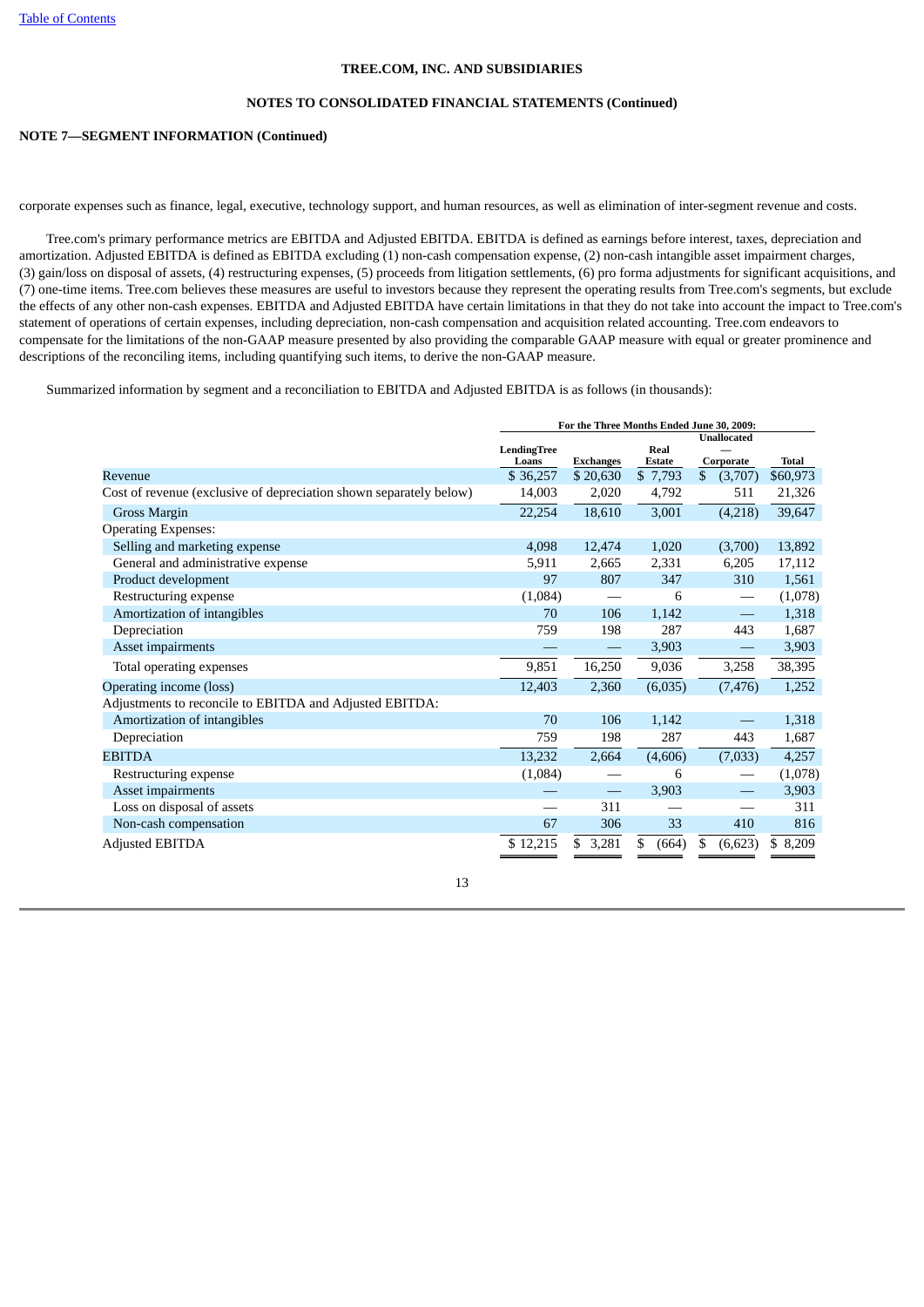## **NOTES TO CONSOLIDATED FINANCIAL STATEMENTS (Continued)**

## **NOTE 7—SEGMENT INFORMATION (Continued)**

|                                                                    |                       | For the Three Months Ended June 30, 2008:<br><b>Unallocated</b> |                    |                          |                        |  |  |  |
|--------------------------------------------------------------------|-----------------------|-----------------------------------------------------------------|--------------------|--------------------------|------------------------|--|--|--|
|                                                                    | LendingTree<br>Loans  | <b>Exchanges</b>                                                | <b>Real Estate</b> | Corporate                | <b>Total</b>           |  |  |  |
| Revenue                                                            | \$25,254              | \$<br>30,128                                                    | \$10,215           | $\mathbb{S}$<br>(5,614)  | $\mathbb{S}$<br>59,983 |  |  |  |
| Cost of revenue (exclusive of depreciation shown separately below) | 11,413                | 3,063                                                           | 5,907              | 538                      | 20,921                 |  |  |  |
| Gross Margin                                                       | 13,841                | 27,065                                                          | 4,308              | (6, 152)                 | 39,062                 |  |  |  |
| <b>Operating Expenses:</b>                                         |                       |                                                                 |                    |                          |                        |  |  |  |
| Selling and marketing expense                                      | 5,623                 | 25,327                                                          | 2,223              | (5,354)                  | 27,819                 |  |  |  |
| General and administrative expense                                 | 5,618                 | 183                                                             | 3,654              | 5,572                    | 15,027                 |  |  |  |
| Product development                                                | 60                    | 733                                                             | 611                | 39                       | 1,443                  |  |  |  |
| Restructuring expense                                              | 404                   | 151                                                             | 513                | 693                      | 1,761                  |  |  |  |
| Amortization of intangibles                                        | 70                    | 2,502                                                           | 1,088              | $\overline{\phantom{0}}$ | 3,660                  |  |  |  |
| Depreciation                                                       | 848                   | 194                                                             | 252                | 477                      | 1,771                  |  |  |  |
| Asset impairments                                                  | 898                   | 102,630                                                         | 60,807             |                          | 164,335                |  |  |  |
| Total operating expenses                                           | 13,521                | 131,720                                                         | 69,148             | 1,427                    | 215,816                |  |  |  |
| Operating income (loss)                                            | 320                   | (104, 655)                                                      | (64, 840)          | (7,579)                  | (176, 754)             |  |  |  |
| Adjustments to reconcile to EBITDA and Adjusted EBITDA:            |                       |                                                                 |                    |                          |                        |  |  |  |
| Amortization of intangibles                                        | 70                    | 2,502                                                           | 1,088              |                          | 3,660                  |  |  |  |
| Depreciation                                                       | 848                   | 194                                                             | 252                | 477                      | 1,771                  |  |  |  |
| <b>EBITDA</b>                                                      | 1,238                 | (101, 959)                                                      | (63,500)           | (7, 102)                 | (171, 323)             |  |  |  |
| Restructuring expense                                              | 404                   | 151                                                             | 513                | 693                      | 1,761                  |  |  |  |
| Asset impairments                                                  | 898                   | 102,631                                                         | 60,806             |                          | 164,335                |  |  |  |
| Non-cash compensation                                              |                       | 250                                                             | 552                | 861                      | 1,663                  |  |  |  |
| <b>Adjusted EBITDA</b>                                             | $\mathbf{s}$<br>2,540 | 1,073<br>\$                                                     | (1,629)<br>\$      | (5,548)<br>\$            | \$<br>(3,564)          |  |  |  |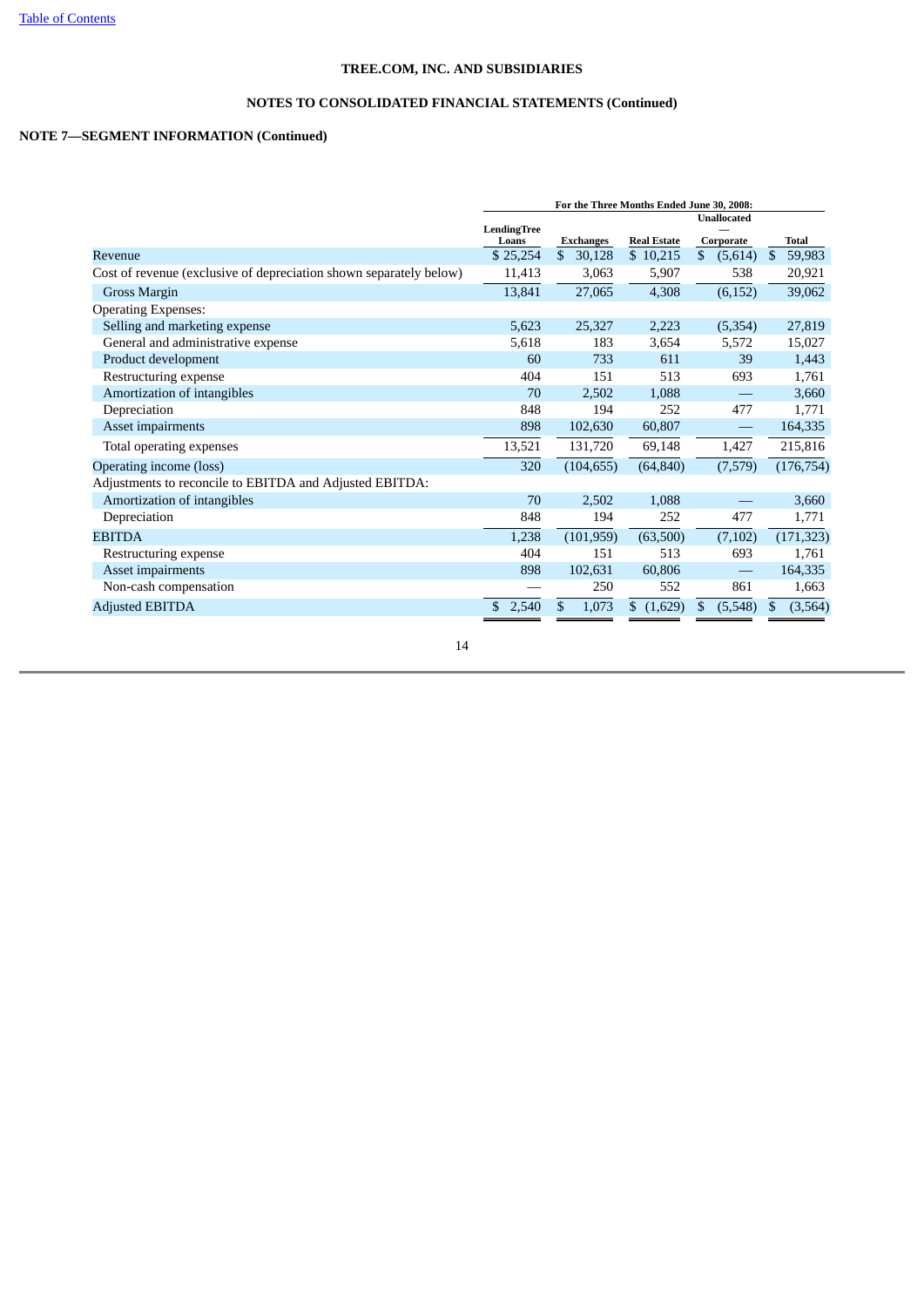## **NOTES TO CONSOLIDATED FINANCIAL STATEMENTS (Continued)**

## **NOTE 7—SEGMENT INFORMATION (Continued)**

|                                                                    | For the Six Months Ended June 30, 2009: |                          |                    |                          |              |  |  |
|--------------------------------------------------------------------|-----------------------------------------|--------------------------|--------------------|--------------------------|--------------|--|--|
|                                                                    | LendingTree                             |                          |                    | <b>Unallocated</b>       |              |  |  |
|                                                                    | Loans                                   | <b>Exchanges</b>         | <b>Real Estate</b> | Corporate                | <b>Total</b> |  |  |
| Revenue                                                            | \$70,629                                | \$39,697                 | \$13,552           | $\mathbb{S}$<br>(5,645)  | \$118,233    |  |  |
| Cost of revenue (exclusive of depreciation shown separately below) | 25,859                                  | 3,911                    | 8,656              | 1,087                    | 39,513       |  |  |
| Gross Margin                                                       | 44,770                                  | 35,786                   | 4,896              | (6, 732)                 | 78,720       |  |  |
| <b>Operating Expenses:</b>                                         |                                         |                          |                    |                          |              |  |  |
| Selling and marketing expense                                      | 6,212                                   | 24,442                   | 2,698              | (5,638)                  | 27,714       |  |  |
| General and administrative expense                                 | 11,248                                  | 5,456                    | 5,055              | 12,047                   | 33,806       |  |  |
| Product development                                                | 247                                     | 1,439                    | 881                | 602                      | 3,169        |  |  |
| Restructuring expense                                              | (1, 192)                                | 58                       | 739                | 159                      | (236)        |  |  |
| Amortization of intangibles                                        | 140                                     | 156                      | 2,285              | $\overline{\phantom{0}}$ | 2,581        |  |  |
| Depreciation                                                       | 1,546                                   | 397                      | 547                | 861                      | 3,351        |  |  |
| Asset impairments                                                  |                                         |                          | 3,903              |                          | 3,903        |  |  |
| Total operating expenses                                           | 18,201                                  | 31,948                   | 16,108             | 8,031                    | 74,288       |  |  |
| Operating income (loss)                                            | 26,569                                  | 3,838                    | (11,212)           | (14,763)                 | 4,432        |  |  |
| Adjustments to reconcile to EBITDA and Adjusted EBITDA:            |                                         |                          |                    |                          |              |  |  |
| Amortization of intangibles                                        | 140                                     | 156                      | 2,285              |                          | 2,581        |  |  |
| Depreciation                                                       | 1,546                                   | 397                      | 547                | 861                      | 3,351        |  |  |
| <b>EBITDA</b>                                                      | 28,255                                  | 4,391                    | (8,380)            | (13,902)                 | 10,364       |  |  |
| Restructuring expense                                              | (1,192)                                 | 58                       | 739                | 159                      | (236)        |  |  |
| Asset impairments                                                  |                                         | $\overline{\phantom{0}}$ | 3,903              |                          | 3,903        |  |  |
| Loss on disposal of assets                                         |                                         | 949                      |                    |                          | 949          |  |  |
| Non-cash compensation                                              | 136                                     | 419                      | 131                | 1,307                    | 1,993        |  |  |
| <b>Adjusted EBITDA</b>                                             | \$27,199                                | 5,817<br>\$              | \$<br>(3,607)      | (12, 436)                | \$16,973     |  |  |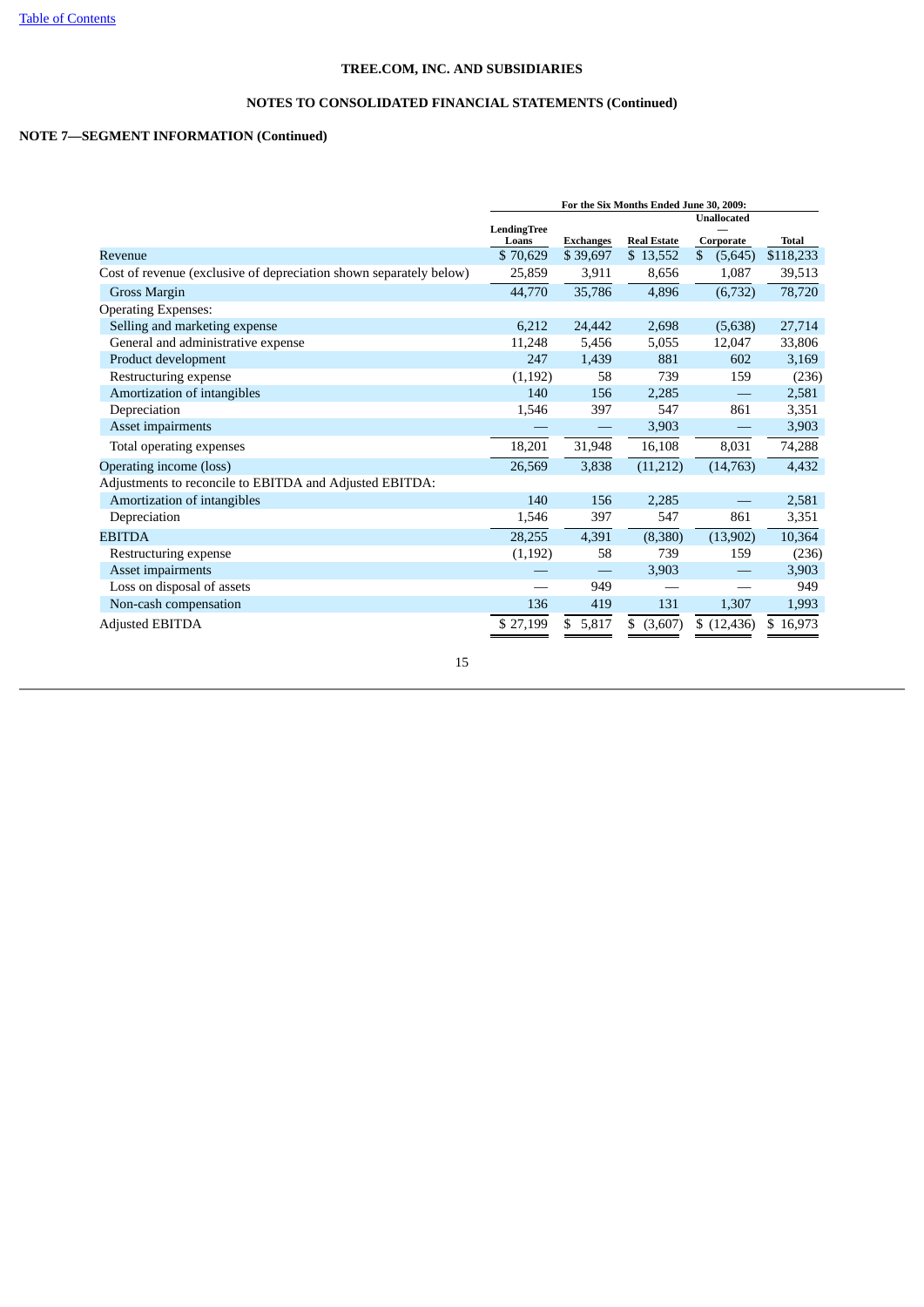## **NOTES TO CONSOLIDATED FINANCIAL STATEMENTS (Continued)**

## **NOTE 7—SEGMENT INFORMATION (Continued)**

|                                                                    | For the Six Months Ended June 30, 2008:<br><b>Unallocated</b> |                  |                    |                          |                            |  |  |
|--------------------------------------------------------------------|---------------------------------------------------------------|------------------|--------------------|--------------------------|----------------------------|--|--|
|                                                                    | LendingTree<br>Loans                                          | <b>Exchanges</b> | <b>Real Estate</b> | Corporate                | <b>Total</b>               |  |  |
| Revenue                                                            | \$56,056                                                      | \$<br>67,188     | \$18,597           | \$(11,665)               | \$130,176                  |  |  |
| Cost of revenue (exclusive of depreciation shown separately below) | 23,213                                                        | 6,968            | 10,777             | 1,104                    | 42,062                     |  |  |
| Gross Margin                                                       | 32,843                                                        | 60,220           | 7,820              | (12,769)                 | 88,114                     |  |  |
| <b>Operating Expenses:</b>                                         |                                                               |                  |                    |                          |                            |  |  |
| Selling and marketing expense                                      | 11,639                                                        | 52,763           | 4,414              | (11,070)                 | 57,746                     |  |  |
| General and administrative expense                                 | 12,719                                                        | 3,892            | 6,938              | 12,137                   | 35,686                     |  |  |
| Product development                                                | 404                                                           | 1,843            | 1,266              | 39                       | 3,552                      |  |  |
| Restructuring expense                                              | 806                                                           | 151              | 513                | 693                      | 2,163                      |  |  |
| Amortization of intangibles                                        | 140                                                           | 4,992            | 2,196              |                          | 7,328                      |  |  |
| Depreciation                                                       | 1,650                                                         | 380              | 454                | 1,062                    | 3,546                      |  |  |
| Asset impairments                                                  | 898                                                           | 102,630          | 60,807             | $\overline{\phantom{0}}$ | 164,335                    |  |  |
| Total operating expenses                                           | 28,256                                                        | 166,651          | 76,588             | 2,861                    | 274,356                    |  |  |
| Operating income (loss)                                            | 4,587                                                         | (106, 431)       | (68, 768)          | (15,630)                 | (186, 242)                 |  |  |
| Adjustments to reconcile to EBITDA and Adjusted EBITDA:            |                                                               |                  |                    |                          |                            |  |  |
| Amortization of intangibles                                        | 140                                                           | 4,992            | 2,196              |                          | 7,328                      |  |  |
| Depreciation                                                       | 1,650                                                         | 380              | 454                | 1,062                    | 3,546                      |  |  |
| <b>EBITDA</b>                                                      | 6,377                                                         | (101, 059)       | (66, 118)          | (14, 568)                | (175, 368)                 |  |  |
| Restructuring expense                                              | 806                                                           | 151              | 513                | 693                      | 2,163                      |  |  |
| Asset impairments                                                  | 898                                                           | 102,630          | 60,807             |                          | 164,335                    |  |  |
| Non-cash compensation                                              |                                                               | 330              | 717                | 1,172                    | 2,219                      |  |  |
| <b>Adjusted EBITDA</b>                                             | $\mathbb{S}$<br>8,081                                         | 2,052<br>\$      | (4,081)<br>\$      | (12,703)                 | $\mathfrak{S}$<br>(6, 651) |  |  |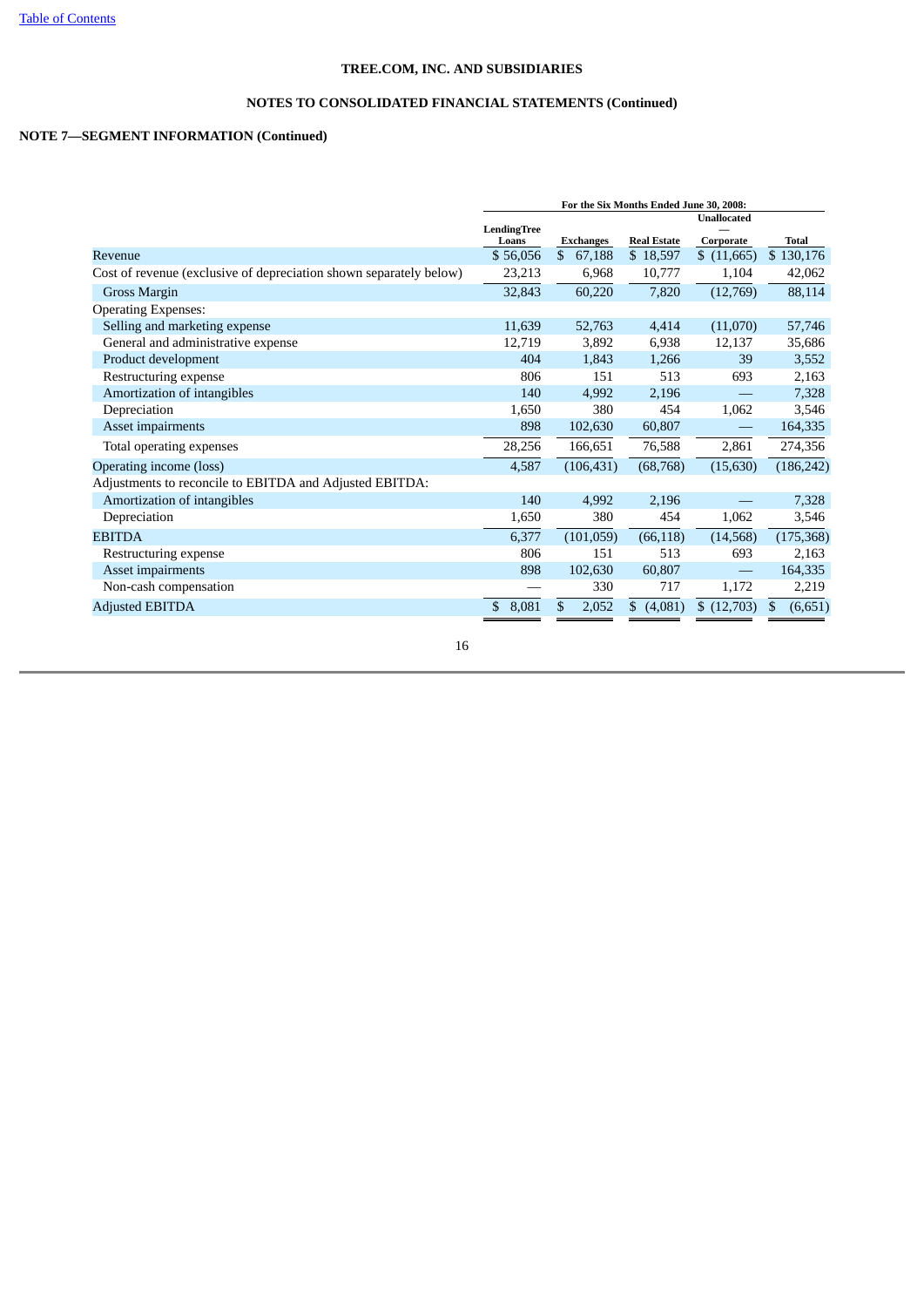## **NOTES TO CONSOLIDATED FINANCIAL STATEMENTS (Continued)**

## **NOTE 7—SEGMENT INFORMATION (Continued)**

Significant components of revenue for the three and six months ended June 30, 2009 and 2008 are as follows (in thousands):

|                                 | <b>Three Months Ended</b><br>June 30, |              | <b>Six Months Ended June 30,</b> |              |
|---------------------------------|---------------------------------------|--------------|----------------------------------|--------------|
|                                 | 2009                                  | 2008         | 2009                             | 2008         |
| LendingTree Loans:              |                                       |              |                                  |              |
| Origination and sale of loans   | \$<br>34,442                          | \$<br>22.821 | 67,206<br>S.                     | \$<br>50,828 |
| Other(a)                        | 1,815                                 | 2,433        | 3,423                            | 5,228        |
| Total LendingTree Loans revenue | 36,257                                | 25.254       | 70,629                           | 56,056       |
| Exchanges:                      |                                       |              |                                  |              |
| Match fees                      | 9.903                                 | 13.715       | 19.869                           | 33.573       |
| Closed loan fees                | 6.432                                 | 10.154       | 12.862                           | 20.896       |
| Other                           | 588                                   | 905          | 1,321                            | 1,649        |
| Inter-segment                   | 3,707                                 | 5.354        | 5,645                            | 11,070       |
| <b>Total Exchanges</b>          | 20,630                                | 30,128       | 39,697                           | 67.188       |
| Real Estate revenue             | 7,793                                 | 10,215       | 13,552                           | 18,597       |
| Inter-segment elimination       | (3,707)                               | (5,614)      | (5,645)                          | (11,665)     |
| <b>Total revenue</b>            | \$<br>60,973                          | \$<br>59,983 | \$118,233                        | \$130,176    |

<sup>(</sup>a) Other revenue within the LendingTree Loans segment includes \$0.3 million and \$0.6 million of inter-segment revenue for the three and six months ended June 30, 2008, respectively, which is also included in the inter-segment elimination.

Total assets by segment at June 30, 2009 and December 31, 2008 are as follows (in thousands):

|                                        | <b>June 30,</b><br>2009 | December 31,<br>2008 |
|----------------------------------------|-------------------------|----------------------|
| LendingTree Loans                      | \$185,221               | \$149,310            |
| Real Estate                            | 32.284                  | 38,085               |
| Exchanges and Unallocated—Corporate(a) | 93,615                  | 96,688               |
| Total                                  | \$311,120               | \$284.083            |

<sup>(</sup>a) Assets are jointly used by the Exchanges and Unallocated—Corporate segments, and it is not practicable to allocate assets between these segments.

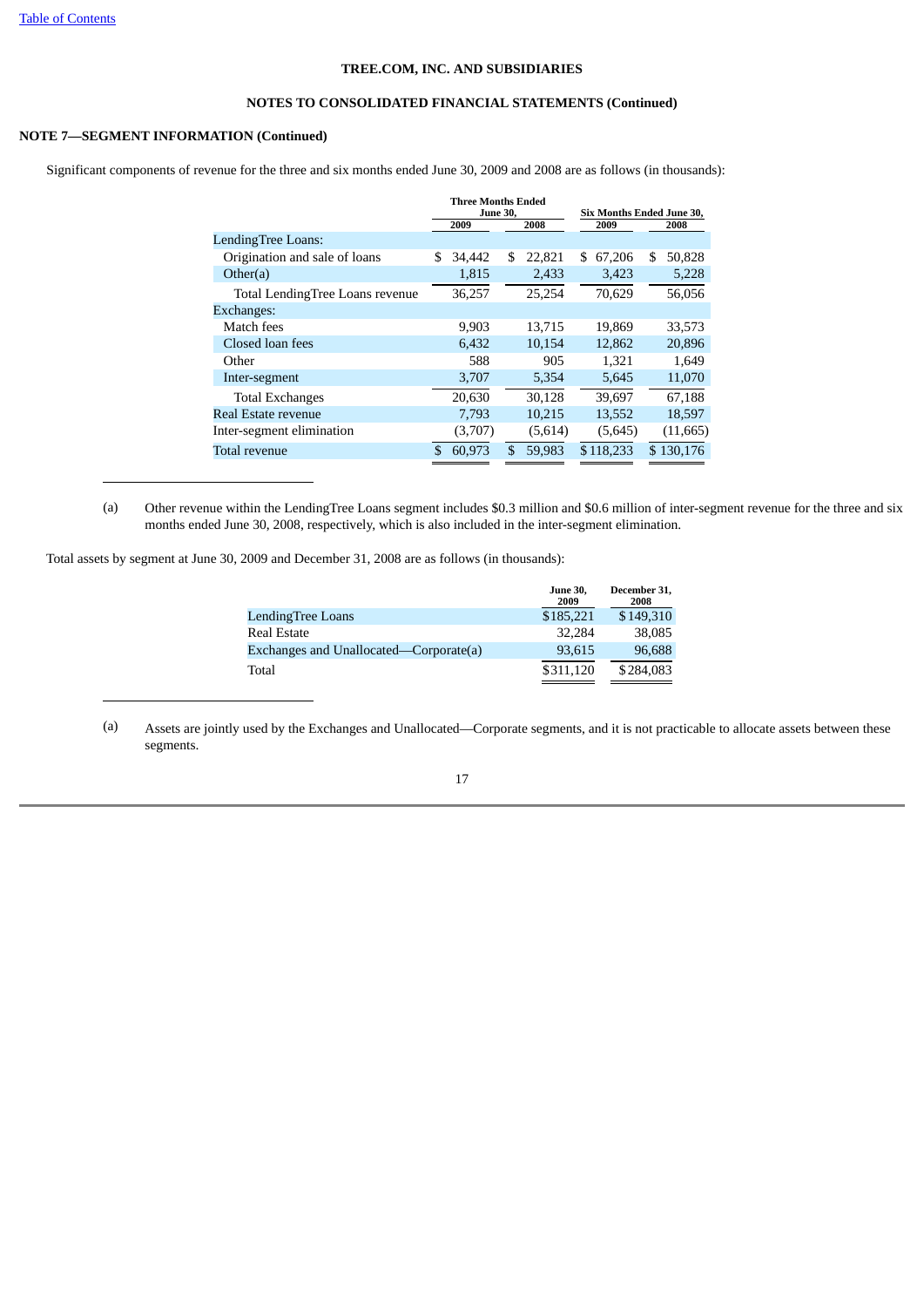#### **NOTES TO CONSOLIDATED FINANCIAL STATEMENTS (Continued)**

## **NOTE 8—EARNINGS PER SHARE AND STOCK-BASED COMPENSATION**

The following table sets forth the computation of Basic and Diluted earnings per share:

|                                                    | Three Months Ended June 30, |              |      |                |              |                                       |    |                |
|----------------------------------------------------|-----------------------------|--------------|------|----------------|--------------|---------------------------------------|----|----------------|
|                                                    |                             |              | 2009 |                |              | 2008                                  |    |                |
|                                                    |                             | Basic        |      | <b>Diluted</b> |              | <b>Basic</b>                          |    | <b>Diluted</b> |
|                                                    |                             |              |      |                |              | (In thousands, except per share data) |    |                |
| Numerator:                                         |                             |              |      |                |              |                                       |    |                |
| Net income (loss) available to common shareholders | \$.                         | 742          | \$.  | 742            |              | \$(162,920)                           |    | \$(162,920)    |
| Denominator:                                       |                             |              |      |                |              |                                       |    |                |
| Weighted average common shares(a)                  |                             | 10,706       |      | 11,034         |              | 9,328                                 |    | 9,328          |
| Net income (loss) per common share                 |                             | 0.07         | \$.  | 0.07           | \$           | (17.47)                               | \$ | (17.47)        |
|                                                    |                             |              |      |                |              | <b>Six Months Ended June 30,</b>      |    |                |
|                                                    |                             |              | 2009 |                |              | 2008                                  |    |                |
|                                                    |                             | <b>Basic</b> |      | <b>Diluted</b> | <b>Basic</b> |                                       |    | <b>Diluted</b> |
|                                                    |                             |              |      |                |              | (In thousands, except per share data) |    |                |
| Numerator:                                         |                             |              |      |                |              |                                       |    |                |
| Net income (loss) available to common shareholders |                             | \$ 3,902     |      | \$ 3,902       |              | \$(172,719)                           |    | \$(172,719)    |
| <b>Denominator:</b>                                |                             |              |      |                |              |                                       |    |                |
| Weighted average common shares(a)                  |                             | 10,194       |      | 10,354         |              | 9,328                                 |    | 9,328          |
| Net income (loss) per common share                 |                             | 0.38         | S    | 0.38           |              | (18.52)                               |    | (18.52)        |

<sup>(</sup>a) The weighted average common shares for the three and six months ended June 30, 2008 is equal to the number of shares outstanding immediately following the spin-off from IAC.

 Non-cash compensation expense related to equity awards is included in the following line items in the accompanying consolidated statements of operations for the three and six months ended June 30, 2009 and 2008 (in thousands):

|                                    |   | <b>Three Months Ended</b><br><b>June 30,</b> |  |         |   |         | <b>Six Months Ended</b><br><b>June 30,</b> |         |
|------------------------------------|---|----------------------------------------------|--|---------|---|---------|--------------------------------------------|---------|
|                                    |   | 2008<br>2009                                 |  | 2009    |   | 2008    |                                            |         |
| Cost of revenue                    | S | 31                                           |  | 125     | S | 69      |                                            | 162     |
| Selling and marketing expense      |   | 50                                           |  | 136     |   | 86      |                                            | 177     |
| General and administrative expense |   | 690                                          |  | 1.401   |   | 1.765   |                                            | 1,878   |
| Product development                |   | 45                                           |  |         |   | 73      |                                            |         |
| Non-cash compensation expense      |   | 816                                          |  | \$1,663 |   | \$1,993 |                                            | \$2,219 |

 The forms of stock-based awards granted to Tree.com employees are principally restricted stock units ("RSUs"), restricted stock and stock options. RSUs are awards in the form of units, denominated in a hypothetical equivalent number of shares of Tree.com common stock and with the value of each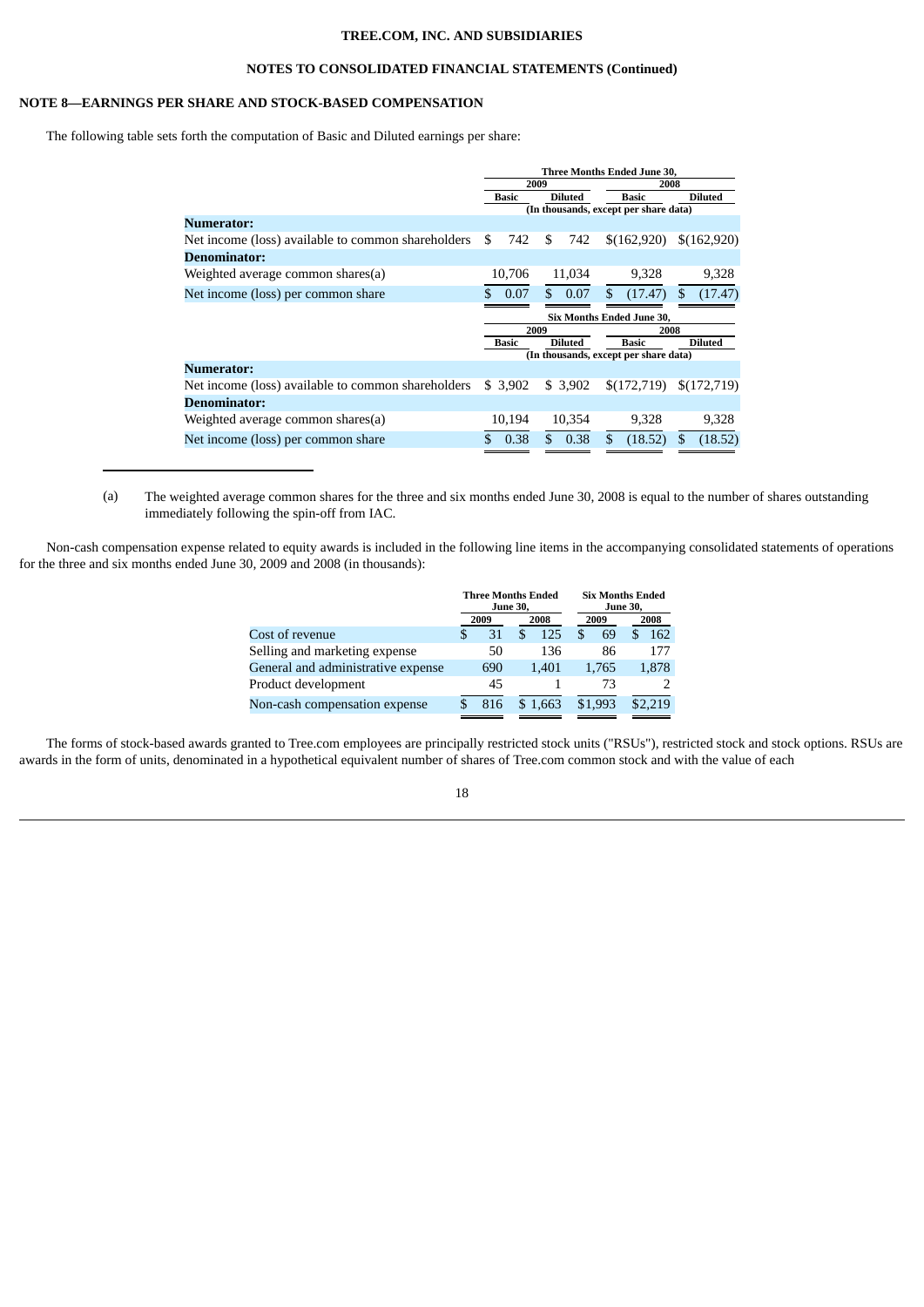#### **NOTES TO CONSOLIDATED FINANCIAL STATEMENTS (Continued)**

## **NOTE 8—EARNINGS PER SHARE AND STOCK-BASED COMPENSATION (Continued)**

award equal to the fair value of Tree.com common stock at the date of grant. RSUs may be settled in cash, stock or both, as determined by the Compensation Committee at the time of grant. Each stock-based award is subject to service-based vesting, where a specific period of continued employment must pass before an award vests. Tree.com recognizes expense for all stock-based awards for which vesting is considered probable. For stock-based awards the accounting charge is measured at the grant date as the fair value of Tree.com common stock and expensed ratably as non-cash compensation over the vesting term.

 The amount of stock-based compensation expense recognized in the consolidated statement of operations is reduced by estimated forfeitures, as the amount recorded is based on awards ultimately expected to vest. The forfeiture rate is estimated at the grant date based on historical experience and revised, if necessary, in subsequent periods if the actual forfeiture rate differs from the estimated rate.

A summary of changes in outstanding stock options for the six months ended June 30, 2009 is as follows:

|                                | <b>Shares</b> | Weighted<br>Average<br><b>Exercise</b><br>Price | Weighted<br>Average<br>Remaining<br>Contractual<br>Term |     | Aggregate<br><b>Intrinsic</b><br>Value<br>(In thousands) |
|--------------------------------|---------------|-------------------------------------------------|---------------------------------------------------------|-----|----------------------------------------------------------|
| Outstanding at January 1, 2009 | 1,870,707     | \$14.43                                         |                                                         |     |                                                          |
| Granted                        | 21,250        | 7.46                                            |                                                         |     |                                                          |
| Exercised                      | (10, 356)     | 6.98                                            |                                                         |     |                                                          |
| Forfeited                      | (616, 634)    | 24.65                                           |                                                         |     |                                                          |
| <b>Expired</b>                 | (15,705)      | 9.56                                            |                                                         |     |                                                          |
| Outstanding at June 30, 2009   | 1,249,262     | 9.38<br>\$                                      | 7.6                                                     | \$  | 1,596                                                    |
| Options exercisable            | 283,304       | \$<br>9.59                                      | 4.3                                                     | \$. | 402                                                      |

The following table summarizes the information about stock options outstanding and exercisable as of June 30, 2009:

|                                 |                                        | <b>Options Outstanding</b>                                              |                                              |       |                                        | <b>Options Exercisable</b>                   |  |  |
|---------------------------------|----------------------------------------|-------------------------------------------------------------------------|----------------------------------------------|-------|----------------------------------------|----------------------------------------------|--|--|
| <b>Range of Exercise Prices</b> | <b>Outstanding at</b><br>June 30, 2009 | Weighted<br>Average<br>Remaining<br>Contractual<br><b>Life in Years</b> | Weighted<br>Average<br><b>Exercise Price</b> |       | <b>Exercisable at</b><br>June 30, 2009 | Weighted<br>Average<br><b>Exercise Price</b> |  |  |
| \$.01 to \$4.99                 | 22,951                                 | 2.86                                                                    | \$                                           | 3.10  | 22,951                                 | \$<br>3.10                                   |  |  |
| \$5.00 to \$7.45                | 20.715                                 | 3.24                                                                    |                                              | 6.68  | 20,715                                 | 6.68                                         |  |  |
| \$7.46 to \$9.99                | 944,498                                | 8.81                                                                    |                                              | 8.13  | 105,390                                | 7.79                                         |  |  |
| \$10.00 to \$14.99              | 124,650                                | 2.41                                                                    |                                              | 11.87 | 124.456                                | 11.87                                        |  |  |
| \$15.00 to \$19.99              | 86,906                                 | 5.57                                                                    |                                              | 15.30 | 6.913                                  | 18.76                                        |  |  |
| \$20.00 to \$24.99              | 48.447                                 | 5.74                                                                    |                                              | 20.24 | 1.784                                  | 21.50                                        |  |  |
| Greater than \$25.00            | 1,095                                  | 0.50                                                                    |                                              | 38.69 | 1,095                                  | 38.69                                        |  |  |
|                                 | 1.249.262                              | 7.62                                                                    | \$                                           | 9.38  | 283.304                                | \$<br>9.59                                   |  |  |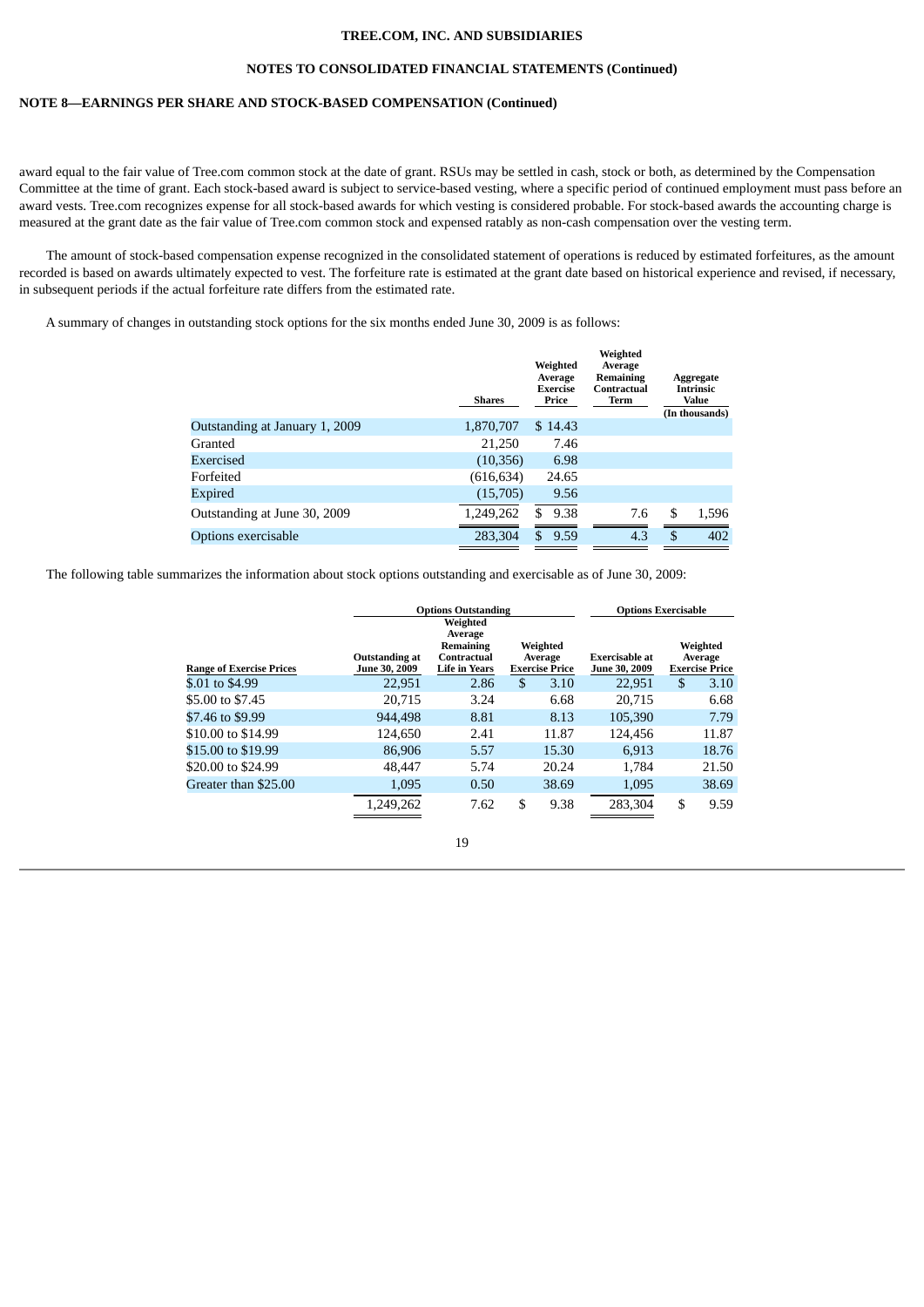#### **NOTES TO CONSOLIDATED FINANCIAL STATEMENTS (Continued)**

### **NOTE 8—EARNINGS PER SHARE AND STOCK-BASED COMPENSATION (Continued)**

Nonvested RSUs and restricted stock outstanding as of June 30, 2009 and changes during the six months ended June 30, 2009 were as follows:

|                              | <b>RSUs</b>                                                               |             | <b>Restricted Stock</b> |                                           |  |  |
|------------------------------|---------------------------------------------------------------------------|-------------|-------------------------|-------------------------------------------|--|--|
|                              | Weighted<br>Average<br>Grant<br>Number of<br>Date Fair<br>Value<br>Shares |             | Number of               | Weighted<br>Average<br>Grant<br>Date Fair |  |  |
| Nonvested at January 1, 2009 | 380,205                                                                   | \$11.39     | Shares<br>117,970       | Value<br>\$7.46                           |  |  |
| Granted                      | 483,178                                                                   | 5.05        | 350,000                 | 5.42                                      |  |  |
| Vested                       | (10, 133)                                                                 | 9.71        |                         |                                           |  |  |
| Forfeited                    | (47, 879)                                                                 | 11.52       |                         |                                           |  |  |
| Nonvested at June 30, 2009   | 805,371                                                                   | 8.09<br>\$. | 467,970                 | \$5.93                                    |  |  |

 On April 28, 2009 the shareholders of the Company approved the Second Amended and Restated 2008 Stock and Annual Incentive Plan. The Stock Plan effects the following amendments to our Amended and Restated 2008 Stock and Annual Incentive Plan:

- Increases by 550,000 the maximum number of shares that may be delivered pursuant to awards under the Stock Plan to 2,750,000 (plus those shares issuable upon the exercise or vesting of awards under IAC incentive plans that were converted into awards denominated in shares of our common stock in connection with the spin-off):
- Increases by 366,667 the maximum number of shares that may be granted pursuant to options intended to be "incentive stock options" to 1,833,333;
- Increases by 366,667 the maximum number of shares that may be subject to awards granted to any individual participant to 1,833,333 (and clarifies that shares subject to awards that are forfeited, are terminated, expire or lapse are not counted against such individual limit); and
- Adds a new provision to the effect that notwithstanding anything in the Stock Plan to the contrary,
	- our Chief Executive Officer may surrender for cancellation an outstanding stock option to purchase 589,850 shares with an exercise price of \$25.43 per share, and
	- the shares subject to such surrendered stock option will be available for future awards under the plan (including to our Chief Executive Officer) immediately following such surrender.

 On April 28, 2009, the Company also entered into an Option Cancellation Agreement with the Chief Executive Officer, in which he surrendered for cancellation in its entirety such stock option award to purchase 589,850 shares of the Company's common stock at an exercise price of \$25.43 per share.

#### **NOTE 9—FAIR VALUE MEASUREMENTS**

 Tree.com adopted SFAS No. 157, "Fair Value Measurements" ("SFAS No. 157") effective January 1, 2008. In accordance with SFAS No. 157, Tree.com categorizes its assets and liabilities

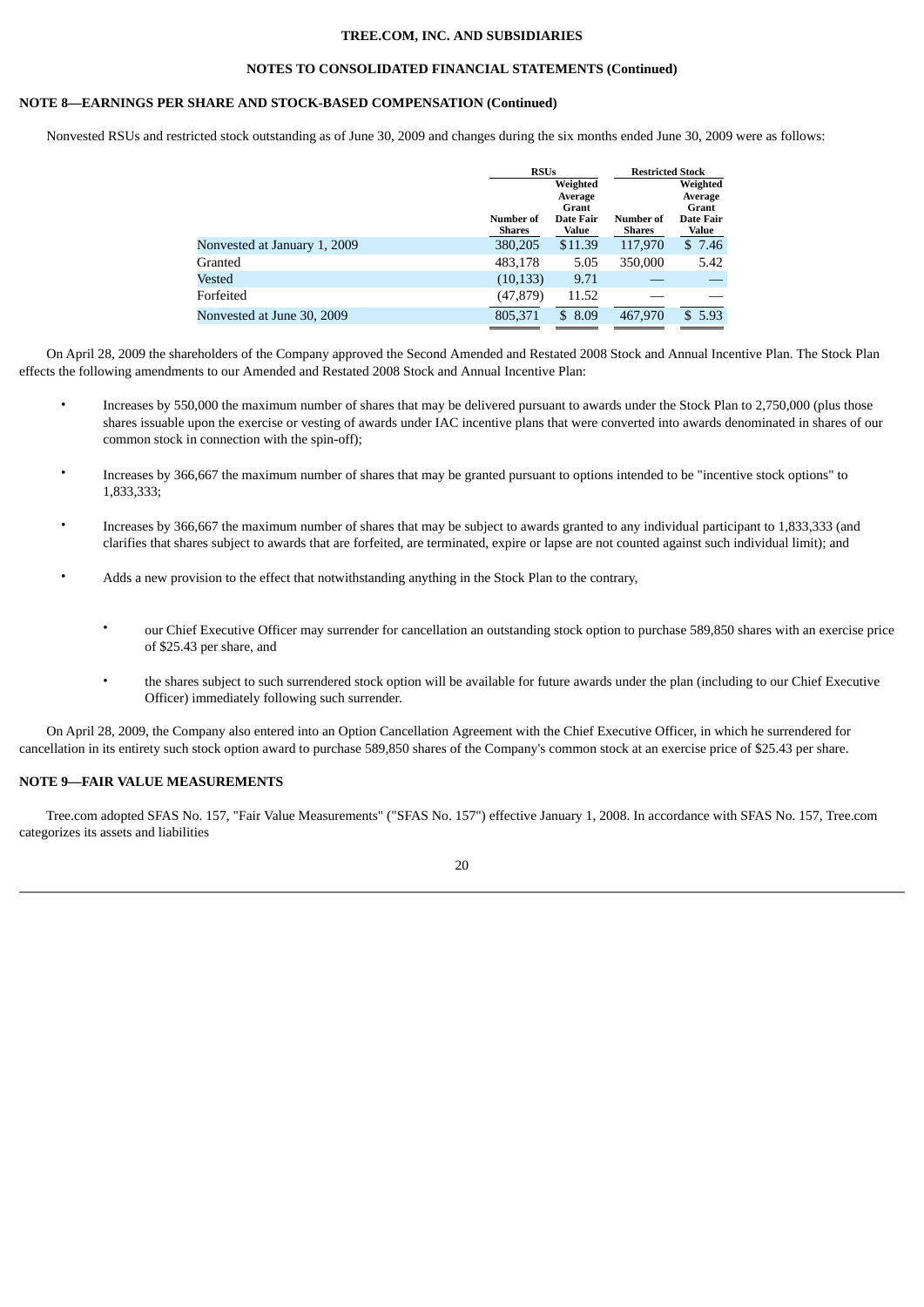#### **NOTES TO CONSOLIDATED FINANCIAL STATEMENTS (Continued)**

### **NOTE 9—FAIR VALUE MEASUREMENTS (Continued)**

measured at fair value into a fair value hierarchy that prioritizes the assumptions used in pricing the asset or liability into the following three levels:

- Level 1: Observable inputs such as quoted prices for identical assets and liabilities in active markets obtained from independent sources.
- Level 2: Other inputs that are observable directly or indirectly, such as quoted prices for similar assets or liabilities in active markets, quoted prices for identical or similar assets or liabilities in markets that are not active and inputs that are derived principally from or corroborated by observable market data.
- Level 3: Unobservable inputs for which there is little or no market data and require Tree.com to develop its own assumptions, based on the best information available in the circumstances, about the assumptions market participants would use in pricing the asset or liability.

 The following presents Tree.com's assets and liabilities that are measured at fair value on a recurring basis at June 30, 2009 and December 31, 2008 (in thousands):

|                                          | As of June 30, 2009                                                                                              |  |                                                                  |    |                                                    |    |                                                |  |  |  |
|------------------------------------------|------------------------------------------------------------------------------------------------------------------|--|------------------------------------------------------------------|----|----------------------------------------------------|----|------------------------------------------------|--|--|--|
|                                          | <b>Recurring Fair Value Measurements Using</b>                                                                   |  |                                                                  |    |                                                    |    |                                                |  |  |  |
|                                          | <b>Quoted Market</b><br><b>Prices in Active</b><br>Markets for<br><b>Identical</b><br><b>Assets</b><br>(Level 1) |  | Significant<br>Other<br><b>Observable</b><br>Inputs<br>(Level 2) |    | Significant<br>Unobservable<br>Inputs<br>(Level 3) |    | <b>Total Fair Value</b><br><b>Measurements</b> |  |  |  |
| Loans held for sale                      | S                                                                                                                |  | \$109,783                                                        | \$ | 271                                                | \$ | 110,054                                        |  |  |  |
| Interest rate lock commitments ("IRLCs") |                                                                                                                  |  |                                                                  |    | 6,698                                              |    | 6,698                                          |  |  |  |
| Forward delivery contracts               |                                                                                                                  |  | (205)                                                            |    | (82)                                               |    | (287)                                          |  |  |  |
| Total                                    | \$                                                                                                               |  | \$109,578                                                        | S  | 6,887                                              | S  | 116.465                                        |  |  |  |

|                                          | As of December 31, 2008<br><b>Recurring Fair Value Measurements Using</b>                                        |  |                                                           |                                                    |       |    |                                                |  |  |  |
|------------------------------------------|------------------------------------------------------------------------------------------------------------------|--|-----------------------------------------------------------|----------------------------------------------------|-------|----|------------------------------------------------|--|--|--|
|                                          | <b>Quoted Market</b><br><b>Prices in Active</b><br>Markets for<br><b>Identical</b><br><b>Assets</b><br>(Level 1) |  | Significant<br>Other<br>Observable<br>Inputs<br>(Level 2) | Significant<br>Unobservable<br>Inputs<br>(Level 3) |       |    | <b>Total Fair Value</b><br><b>Measurements</b> |  |  |  |
| Loans held for sale                      | S                                                                                                                |  | \$84.824                                                  | \$                                                 | 814   | \$ | 85,638                                         |  |  |  |
| Interest rate lock commitments ("IRLCs") |                                                                                                                  |  |                                                           |                                                    | 5.904 |    | 5,904                                          |  |  |  |
| Forward delivery contracts               |                                                                                                                  |  | (1,884)                                                   |                                                    | (20)  |    | (1,904)                                        |  |  |  |
| Total                                    | S                                                                                                                |  | 82,940<br>S.                                              |                                                    | 6.698 | \$ | 89.638                                         |  |  |  |

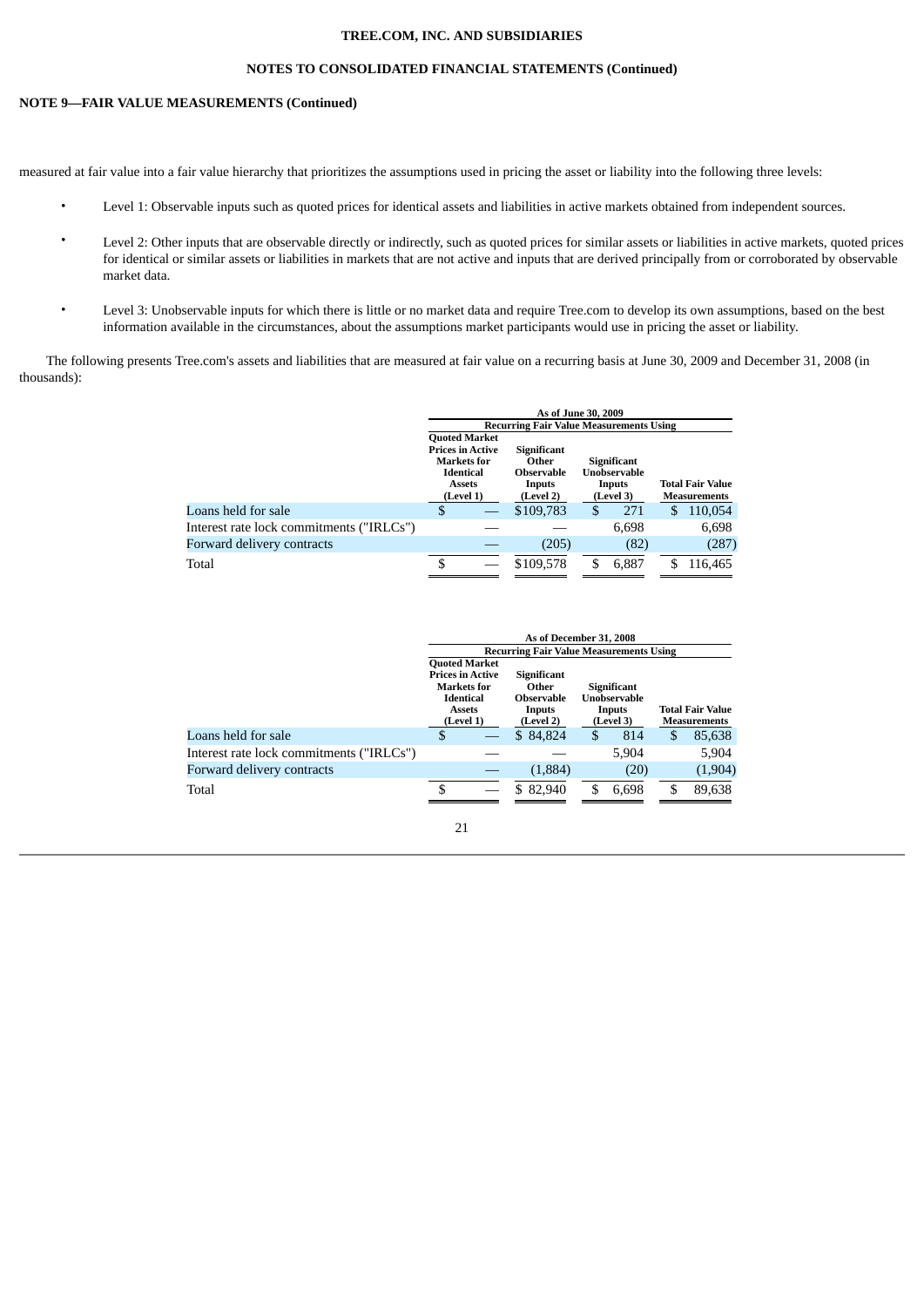## **NOTES TO CONSOLIDATED FINANCIAL STATEMENTS (Continued)**

## **NOTE 9—FAIR VALUE MEASUREMENTS (Continued)**

 The following presents the changes in Tree.com's assets and liabilities that are measured at fair value on a recurring basis using significant unobservable inputs (Level 3) for the three and six months ended June 30, 2009 and 2008 (in thousands):

|                                                                |                                                                                                                                       | <b>Three Months</b><br><b>Ended June 30, 2009</b> |   |     | <b>Six Months</b><br><b>Ended June 30, 2009</b>                                                          |   |                           |
|----------------------------------------------------------------|---------------------------------------------------------------------------------------------------------------------------------------|---------------------------------------------------|---|-----|----------------------------------------------------------------------------------------------------------|---|---------------------------|
|                                                                | <b>Interest Rate</b><br>Lock<br><b>Commitments</b><br>and Forward<br>Loans<br>Held<br><b>Delivery</b><br>for Sale<br><b>Contracts</b> |                                                   |   |     | <b>Interest Rate</b><br>Lock<br><b>Commitments</b><br>and Forward<br><b>Delivery</b><br><b>Contracts</b> |   | Loans<br>Held<br>for Sale |
| Balance at beginning of period                                 | S                                                                                                                                     | 8,755                                             | S | 271 | 5,884                                                                                                    | S | 814                       |
| Total net gains (realized and unrealized) included in earnings |                                                                                                                                       | 24.247                                            |   |     | 53,374                                                                                                   |   | 66                        |
| Transfers of IRLCs to closed loans                             |                                                                                                                                       | (12,308)                                          |   |     | (27, 480)                                                                                                |   |                           |
| Purchase, sales, issuances and settlements, net                |                                                                                                                                       | (13, 439)                                         |   | (1) | (24, 677)                                                                                                |   | (609)                     |
| Transfers in or out of Level 3, net                            |                                                                                                                                       | (639)                                             |   |     | (485)                                                                                                    |   |                           |
| Balance at June 30, 2009                                       | \$                                                                                                                                    | 6.616                                             |   |     | 6,616                                                                                                    |   | 271                       |

|                                                                |                                                                                                                                       | <b>Three Months</b><br><b>Ended June 30, 2008</b> |    |  |  | <b>Six Months</b><br><b>Ended June 30, 2008</b>                                                          |    |                           |  |
|----------------------------------------------------------------|---------------------------------------------------------------------------------------------------------------------------------------|---------------------------------------------------|----|--|--|----------------------------------------------------------------------------------------------------------|----|---------------------------|--|
|                                                                | <b>Interest Rate</b><br>Lock<br><b>Commitments</b><br>and Forward<br>Loans<br><b>Delivery</b><br>Held<br>for Sale<br><b>Contracts</b> |                                                   |    |  |  | <b>Interest Rate</b><br>Lock<br><b>Commitments</b><br>and Forward<br><b>Delivery</b><br><b>Contracts</b> |    | Loans<br>Held<br>for Sale |  |
| Balance at beginning of period                                 | S                                                                                                                                     | 5,264                                             | Ъ. |  |  | 3,465                                                                                                    | ъĐ |                           |  |
| Total net gains (realized and unrealized) included in earnings |                                                                                                                                       | 12,404                                            |    |  |  | 29.137                                                                                                   |    |                           |  |
| Transfers of IRLCs to closed loans                             |                                                                                                                                       | (7, 189)                                          |    |  |  | (15,581)                                                                                                 |    |                           |  |
| Purchase, sales, issuances and settlements, net                |                                                                                                                                       | (6,797)                                           |    |  |  | (12, 871)                                                                                                |    |                           |  |
| Transfers in or out of Level 3, net                            |                                                                                                                                       | (623)                                             |    |  |  | (1,091)                                                                                                  |    |                           |  |
| Balance at June 30, 2008                                       |                                                                                                                                       | 3,059                                             | .S |  |  | 3,059                                                                                                    | ъ  |                           |  |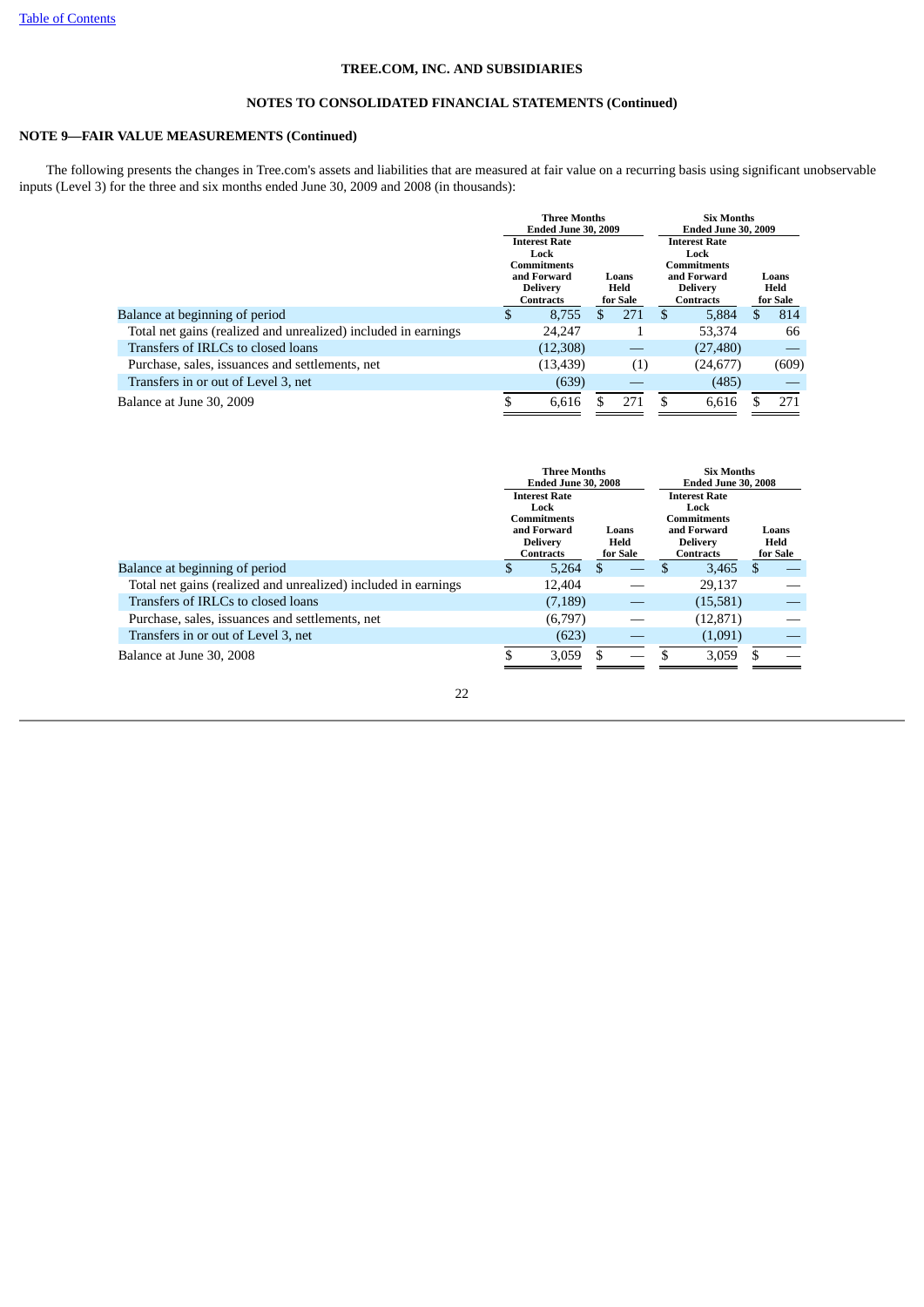#### **NOTES TO CONSOLIDATED FINANCIAL STATEMENTS (Continued)**

## **NOTE 9—FAIR VALUE MEASUREMENTS (Continued)**

 The following presents the gains included in earnings for the three and six months ended June 30, 2009 and 2008 relating to Tree.com's assets and liabilities that are measured at fair value on a recurring basis using significant unobservable inputs (Level 3) (in thousands):

|                                                                                                                                                    |                                                                                            | <b>Three Months</b><br><b>Ended June 30, 2009</b> |                           | <b>Six Months</b><br><b>Ended June 30, 2009</b>                                                   |                           |
|----------------------------------------------------------------------------------------------------------------------------------------------------|--------------------------------------------------------------------------------------------|---------------------------------------------------|---------------------------|---------------------------------------------------------------------------------------------------|---------------------------|
|                                                                                                                                                    | <b>Interest Rate</b><br>Lock<br>Commitments<br>and Forward<br><b>Delivery</b><br>Contracts |                                                   | Loans<br>Held<br>for Sale | <b>Interest Rate</b><br>Lock<br>Commitments<br>and Forward<br><b>Delivery</b><br><b>Contracts</b> | Loans<br>Held<br>for Sale |
| Total net gains included in earnings, which are included in revenue from LendingTree Loans                                                         |                                                                                            | 24,247                                            |                           | 53,374                                                                                            | 66                        |
| Change in unrealized gains relating to assets and liabilities still held at June 30, 2009, which are included<br>in revenue from LendingTree Loans |                                                                                            | 6.616                                             |                           | 6,616                                                                                             |                           |

|                                                                                                               |                       | <b>Three Months</b>        |       |                               | <b>Six Months</b> |                            |       |          |
|---------------------------------------------------------------------------------------------------------------|-----------------------|----------------------------|-------|-------------------------------|-------------------|----------------------------|-------|----------|
|                                                                                                               |                       | <b>Ended June 30, 2008</b> |       |                               |                   | <b>Ended June 30, 2008</b> |       |          |
|                                                                                                               |                       | <b>Interest Rate</b>       |       |                               |                   | <b>Interest Rate</b>       |       |          |
|                                                                                                               |                       | Lock.                      |       |                               |                   | Lock                       |       |          |
|                                                                                                               |                       | Commitments                |       |                               |                   | Commitments                |       |          |
|                                                                                                               | and Forward           |                            | Loans | and Forward                   |                   |                            | Loans |          |
|                                                                                                               |                       | <b>Delivery</b>            |       | Held                          | <b>Delivery</b>   |                            |       | Held     |
|                                                                                                               | for Sale<br>Contracts |                            |       |                               |                   | Contracts                  |       | for Sale |
| Total net gains included in earnings, which are included in revenue from LendingTree Loans                    |                       | 12,404                     |       | $\overbrace{\phantom{aaaaa}}$ |                   | 29,137                     |       |          |
| Change in unrealized gains relating to assets and liabilities still held at June 30, 2008, which are included |                       |                            |       |                               |                   |                            |       |          |
| in revenue from LendingTree Loans                                                                             |                       | 3.059                      |       | $\hspace{0.05cm}$             |                   | 3.059                      |       |          |

 LendingTree Loans economically hedges the changes in fair value of certain loans held for sale primarily by entering into mortgage forward delivery contracts. Although LendingTree Loans continued to enter into forward delivery contracts for risk management purposes, effective April 1, 2007 it no longer designated these derivatives as hedges for accounting purposes. When hedge accounting was discontinued, the affected loans held for sale were no longer adjusted for changes in fair value. However, the changes in fair value of the forward delivery contracts continued to be recognized in current earnings as a component of LendingTree Loans revenue.

 LendingTree Loans enters into commitments with consumers to originate loans at a specified interest rate (interest rate lock commitments—"IRLCs"). Tree.com reports IRLCs as derivative instruments at fair value in accordance with SFAS No. 133. Accordingly, LendingTree Loans determines the fair value of IRLCs using current secondary market prices for underlying loans with similar coupons, maturity and credit quality, subject to the anticipated loan funding probability. The fair value of IRLCs is subject to change primarily due to changes in interest rates and the loan funding probability. Under LendingTree Loans' risk management policy, LendingTree Loans economically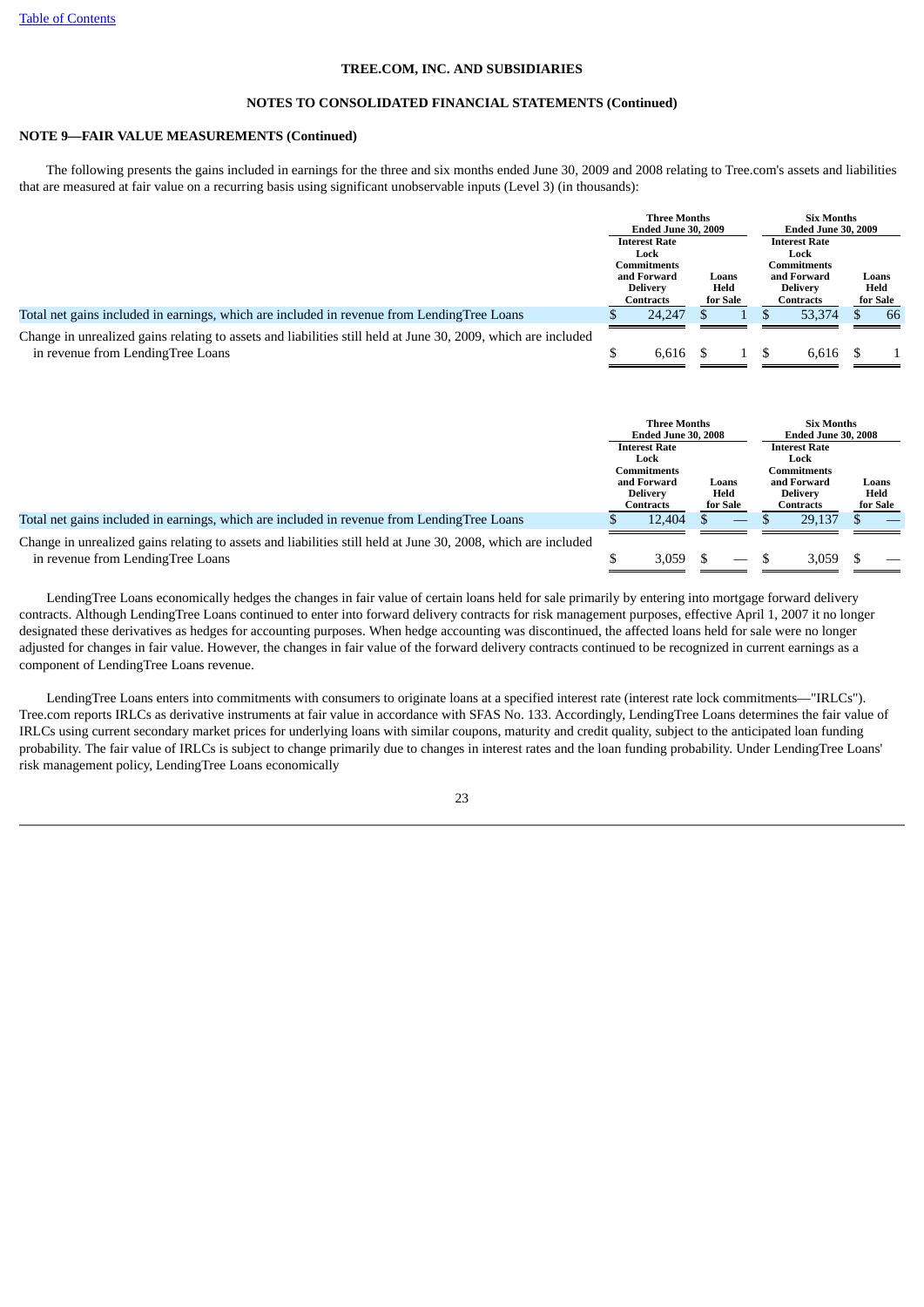#### **NOTES TO CONSOLIDATED FINANCIAL STATEMENTS (Continued)**

#### **NOTE 9—FAIR VALUE MEASUREMENTS (Continued)**

hedges the changes in fair value of IRLCs primarily by entering into mortgage forward delivery contracts which can reduce the volatility of economic outcomes. IRLCs and the related hedging instruments are recorded at fair value with changes in fair value being recorded in current earnings as a component of revenue from the origination and sale of loans in the consolidated statement of operations. At June 30, 2009 and December 31, 2008, there were \$289.9 million and \$252.9 million, respectively, of IRLCs notional value outstanding.

Prior to the adoption of SFAS No. 157 the recognition of gains and losses at the inception of a derivative contract were prohibited unless the fair value of the contract was evidenced by a quoted price in an active market. As no active market exists for IRLCs, such day one gains and losses were not recognized until the related loan was sold. Prior to January 1, 2008, guidance also prohibited including the value of servicing the loan in calculating the fair value of an IRLC. Such guidance was rescinded by Staff Accounting Bulletin No. 109, "Written Loan Commitments Recorded at Fair Value Through Earnings" ("SAB 109"). Accordingly, with the adoption of SFAS No. 157 and SAB 109 on January 1, 2008, the day one gains and servicing value, adjusted by the loan funding probability, are included in the value of IRLCs.

 The following table summarizes the Company's derivative instruments not designated as hedging instruments under SFAS No. 133, as of June 30, 2009 and December 31, 2008 (in thousands):

|                                       | June 30, 2009                                  |            | <b>December 31, 2008</b>                               |                     |
|---------------------------------------|------------------------------------------------|------------|--------------------------------------------------------|---------------------|
|                                       | <b>Balance Sheet Location</b>                  | Fair Value | <b>Balance Sheet Location</b>                          | <b>Fair Value</b>   |
| <b>Interest Rate Lock Commitments</b> | Prepaid and other current assets               | \$6,711    | Prepaid and other current assets                       | \$5,913             |
| <b>Forward Delivery Contracts</b>     | Prepaid and other current assets               | 1,121      | Prepaid and other current assets                       | 251                 |
| <b>Interest Rate Lock Commitments</b> | Accrued expenses and other current liabilities |            | (13) Accrued expenses and other current liabilities    | (9)                 |
| <b>Forward Delivery Contracts</b>     | Accrued expenses and other current liabilities |            | (1,408) Accrued expenses and other current liabilities | (2, 155)            |
| <b>Total Derivatives</b>              |                                                | \$6,411    |                                                        | $\frac{1}{2}$ 4,000 |

 The gain/(loss) recognized in the consolidated statements of operations for derivatives for the three and six months ended June 30, 2009 and 2008 was as follows (in thousands):

|                                          |                                                                             |                         | <b>Three Months</b><br>Ended |                         | <b>Six Months</b><br>Ended |
|------------------------------------------|-----------------------------------------------------------------------------|-------------------------|------------------------------|-------------------------|----------------------------|
|                                          | <b>Location of Gain/(Loss)</b><br><b>Recognized in Income on Derivative</b> | <b>June 30.</b><br>2009 | <b>June 30.</b><br>2008      | <b>June 30,</b><br>2009 | <b>June 30,</b><br>2008    |
| <b>Interest Rate Lock</b><br>Commitments | LendingTree Loans revenue                                                   | \$23.664                | \$10,558                     | \$52.951                | \$25,502                   |
| <b>Forward Delivery Contracts</b>        | LendingTree Loans revenue                                                   | 3.400                   | 2.477                        | 2.419                   | 2.270                      |
| Total                                    |                                                                             | \$27,064                | \$13.035                     | \$55,370                | \$27,772                   |

 Tree.com adopted SFAS No. 159, "The Fair Value Option for Financial Assets and Financial Liabilities Including and amendment of FASB Statement No. 115" ("SFAS No. 159"), effective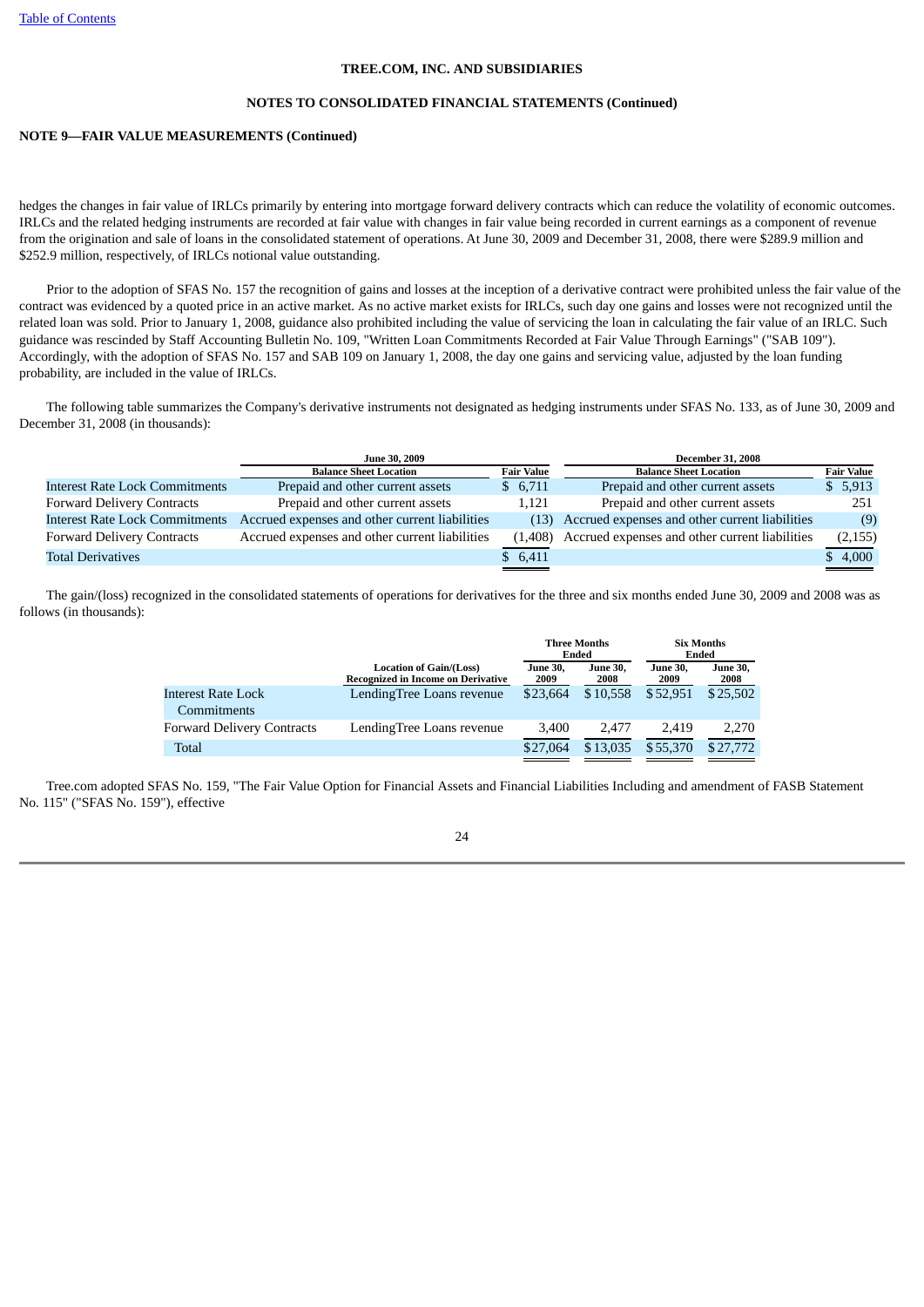#### **NOTES TO CONSOLIDATED FINANCIAL STATEMENTS (Continued)**

#### **NOTE 9—FAIR VALUE MEASUREMENTS (Continued)**

January 1, 2008. SFAS No. 159 permits entities to choose to measure certain financial instruments at fair value with the objective of reducing both the complexity in the accounting for financial instruments and the volatility in earnings caused by measuring related assets and liabilities differently. Upon adoption, Tree.com elected to account for loans held for sale originated on or after January 1, 2008 at fair value. Electing the fair value option allows a better offset of the changes in fair values of the loans and the forward delivery contracts used to economically hedge them without the burden of complying with the requirements for hedge accounting under SFAS No. 133.

 Tree.com did not elect the fair value option on loans held for sale originated prior to January 1, 2008 and on loans that were repurchased from investors on or subsequent to that date. As of June 30, 2009 and December 31, 2008, 56 and 60 such loans, respectively, all of which were impaired, were included in loans held for sale and were carried at the lower of cost or market ("LOCOM") value assessed on an individual loan basis. The market value (or fair value) of these impaired loans at June 30, 2009 and December 31, 2008, measured on a non-recurring basis using significant unobservable inputs (Level 3), was \$1.9 and \$2.2 million, respectively. This fair value measurement is management's best estimate of the market value of such loans and considers current bids in the secondary market for similar loans.

 The following presents the difference between the aggregate principal balance of loans held for sale for which the fair value option has been elected and for loans measured at LOCOM as of June 30, 2009 and December 31, 2008 (in thousands):

|                                                                      | As of June 30, 2009                                                   |    |                                                                  |                                               |  |  |
|----------------------------------------------------------------------|-----------------------------------------------------------------------|----|------------------------------------------------------------------|-----------------------------------------------|--|--|
|                                                                      | <b>Loans Held</b><br>for Sale<br>—Measured<br>at<br><b>Fair Value</b> |    | <b>Loans Held</b><br>for Sale<br>—Measured<br>at<br><b>LOCOM</b> | <b>Total Loans</b><br><b>Held For</b><br>Sale |  |  |
| Aggregate unpaid principal balance                                   | \$108,631                                                             | S. | 5,423                                                            | \$114,054                                     |  |  |
| Difference between fair value and aggregate unpaid principal balance | 1,423                                                                 |    |                                                                  | 1,423                                         |  |  |
| Lower of cost or market valuation allowance                          |                                                                       |    | (3,541)                                                          | (3,541)                                       |  |  |
| Deferred loan fees, net of costs                                     |                                                                       |    | (19)                                                             | (19)                                          |  |  |
| Loans held for sale                                                  | \$110.054                                                             |    | 1.863                                                            | \$111,917                                     |  |  |

|                                                                      | As of December 31, 2008 |                                                                       |                                                           |         |    |                                               |  |
|----------------------------------------------------------------------|-------------------------|-----------------------------------------------------------------------|-----------------------------------------------------------|---------|----|-----------------------------------------------|--|
|                                                                      |                         | <b>Loans Held</b><br>for Sale<br>-Measured<br>at<br><b>Fair Value</b> | Loans Held<br>for Sale<br>-Measured<br>at<br><b>LOCOM</b> |         |    | <b>Total Loans</b><br><b>Held For</b><br>Sale |  |
| Aggregate unpaid principal balance                                   | S.                      | 83,094                                                                | S                                                         | 5.949   | S. | 89,043                                        |  |
| Difference between fair value and aggregate unpaid principal balance |                         | 2.544                                                                 |                                                           |         |    | 2,544                                         |  |
| Lower of cost or market valuation allowance                          |                         |                                                                       |                                                           | (3,726) |    | (3,726)                                       |  |
| Deferred loan fees, net of costs                                     |                         |                                                                       |                                                           | (26)    |    | (26)                                          |  |
| Loans held for sale                                                  |                         | 85.638                                                                | S                                                         | 2.197   |    | 87,835                                        |  |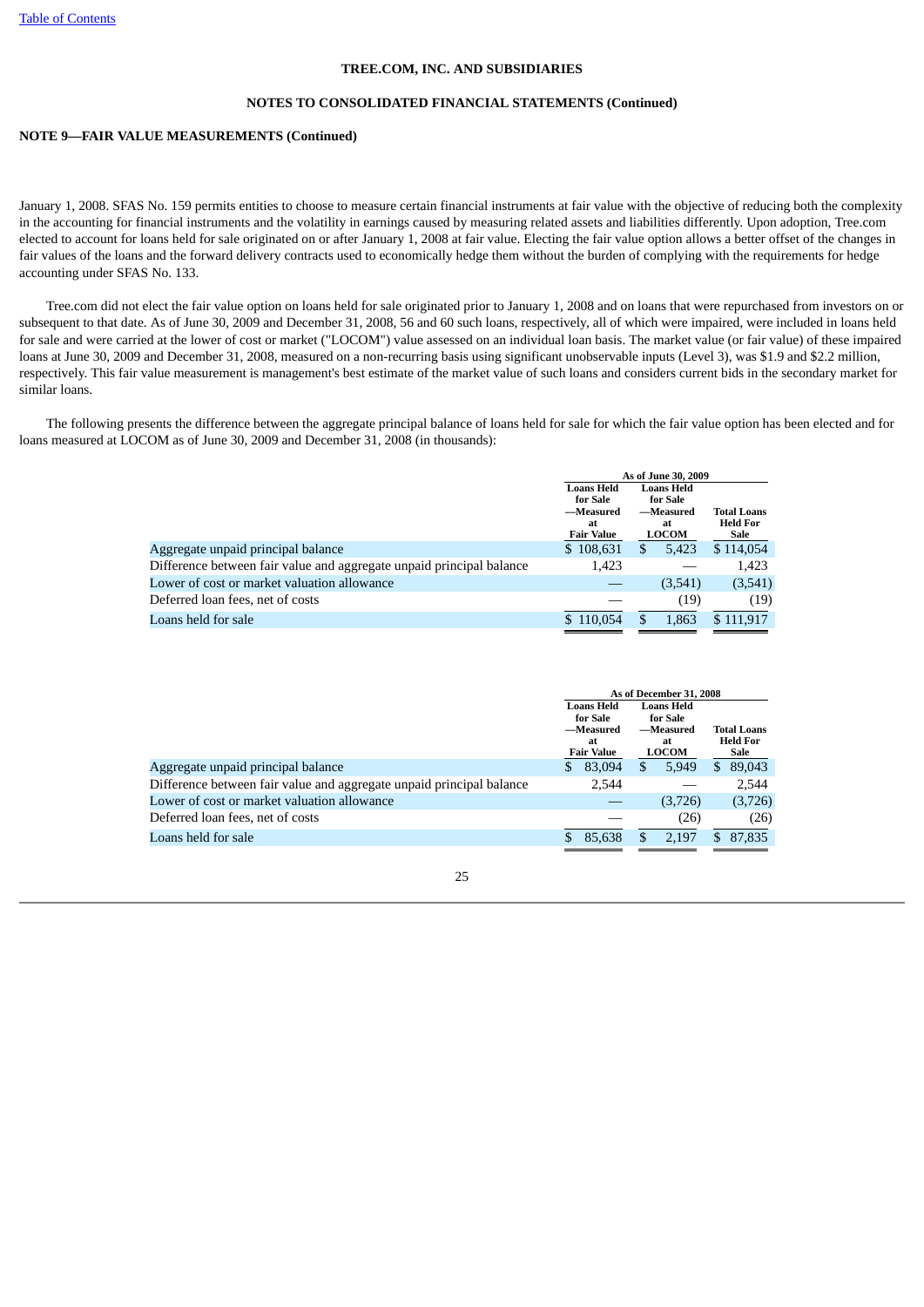## **NOTES TO CONSOLIDATED FINANCIAL STATEMENTS (Continued)**

#### **NOTE 9—FAIR VALUE MEASUREMENTS (Continued)**

 During each of the three months ended June 30, 2009 and 2008, the change in fair value of loans held for sale for which the fair value option has been elected was a loss of \$1.6 million, and is included as a component of LendingTree Loans revenue in the accompanying consolidated statements of operations.

 During the six months ended June 30, 2009 and 2008, the change in fair value of loans held for sale for which the fair value option has been elected was a loss of \$2.0 million and \$1.7 million, respectively, and is included as a component of LendingTree Loans revenue in the accompanying consolidated statements of operations.

 SFAS No. 107, "Disclosures About Fair Value of Financial Instruments" ("SFAS No. 107") and SFAS No. 157, requires the disclosure of the estimated fair value of financial instruments, including those financial instruments for which the Company did not elect the fair value option. The following disclosures represent financial instruments in which the ending balances at June 30, 2009 and December 31, 2008 are not carried at fair value in their entirety on the Company's consolidated balance sheets. The additional disclosure below of the estimated fair value of financial instruments has been determined by the Company using available market information and appropriate valuation methodologies. However, considerable judgment is necessarily required to interpret market data to develop the estimates of fair value. Accordingly, the estimates presented herein are not necessarily indicative of the amounts that could be realized in a current market exchange. The use of different market assumptions or estimation methodologies may have a material impact on the estimated fair value amounts. The Company's financial instruments include letters of credit and surety bonds. The Company had \$5.0 million in restricted cash at June 30, 2009 and December 31, 2008 as collateral for the surety bonds. These commitments remain in place to facilitate the commercial operations of certain Tree.com subsidiaries.

|                                             | June 30, 2009      |               |                           | <b>December 31, 2008</b> |  |  |
|---------------------------------------------|--------------------|---------------|---------------------------|--------------------------|--|--|
|                                             | Carrying<br>Amount | Fair<br>Value | Carrying<br><b>Amount</b> | Fair<br>Value            |  |  |
| Cash and cash equivalents                   | \$83,705           | \$83,705      | \$73,643                  | \$73,643                 |  |  |
| Restricted cash                             | 15,499             | 15,499        | 15,204                    | 15,204                   |  |  |
| Accounts receivable, net                    | 6,011              | 6,011         | 7,234                     | 7,234                    |  |  |
| Loans held for sale, net                    | 111,917            | 111,917       | 87,835                    | 87,835                   |  |  |
| Warehouse lines of credit and notes payable | (93, 122)          | (93, 122)     | (76, 186)                 | (76, 186)                |  |  |
| Accounts payable                            | (4,787)            | (4,787)       | (3,541)                   | (3,541)                  |  |  |
| <b>Accrued expenses</b>                     | (35,042)           | (35,042)      | (37, 146)                 | (37, 146)                |  |  |
| Surety bonds and letters of credit          | N/A                | (8,357)       | N/A                       | (7, 732)                 |  |  |

 The carrying amounts of cash and cash equivalents and restricted cash reflected in the accompanying consolidated balance sheets approximate fair value as they are maintained with various high-quality financial institutions or in short-term duration high-quality debt securities. Accounts receivable, net, are short-term in nature and are generally settled shortly after the sale, and therefore the carrying amount approximates fair value. The fair value of loans held for sale, net, was estimated using current secondary market prices for underlying loans with similar coupons, maturity and credit quality. The carrying amounts for the remaining warehouse lines of credit and notes payable and all other financial instruments approximate their fair value.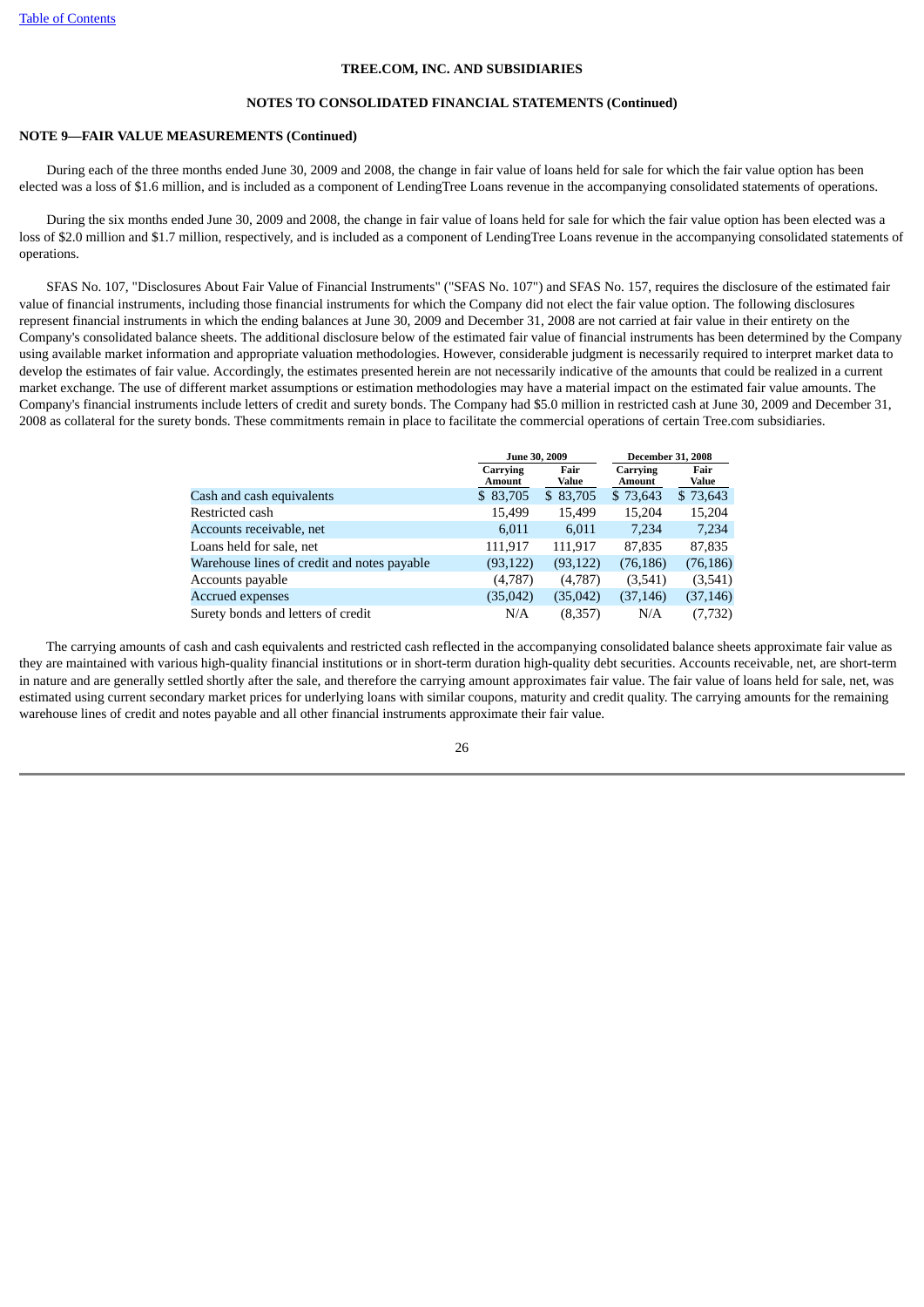#### **NOTES TO CONSOLIDATED FINANCIAL STATEMENTS (Continued)**

#### **NOTE 10—ORIGINATION AND SALE OF LOANS, LOANS HELD FOR SALE AND LOAN LOSS OBLIGATIONS**

#### **Origination and Sale of Loans**

 LendingTree Loans' revenues are primarily derived from the origination and sale of loans. Mortgage loans are funded through warehouse lines of credit and are recorded at fair value. Changes in the fair value of mortgage loans are recorded through revenue prior to the sale of the loans to investors, which typically occurs within thirty days. The gain or loss on the sale of loans is recognized on the date the loans are sold and is based on the difference between the sale proceeds received and the fair value of the loans. The Company sells its loans on a servicing released basis in which the Company gives up the right to service the loans. The recognition of the sale of loans is accounted for in accordance with SFAS No. 140, "Accounting for Transfers and Servicing of Financial Assets and Extinguishments of Liabilities" ("SFAS No. 140").

 A summary of the initial unpaid principal balance of loans sold by type of loan for the three months ended June 30, 2009 and 2008 is presented below (\$ amounts in millions):

|               |        |               | Three Months ended June 30, |               |             | Six Months ended June 30, |             |      |  |  |
|---------------|--------|---------------|-----------------------------|---------------|-------------|---------------------------|-------------|------|--|--|
|               | 2009   |               | 2008                        |               | 2009        |                           | 2008        |      |  |  |
|               | Amount | $\frac{0}{0}$ | Amount                      | $\frac{0}{0}$ | Amount      | $\%$                      | Amount      | %    |  |  |
| Conforming    | \$751  |               | 86% \$537                   |               | 84%\$1,387  |                           | 87%\$1,060  | 85%  |  |  |
| FHA and Alt-A | 111    | 13%           | 103                         | 16%           | 188         | 12%                       | 173         | 14%  |  |  |
| Jumbo         | 9      | $1\%$         |                             | $-$ %         | 12          | $1\%$                     | 14          | 1%   |  |  |
| Total         | \$871  |               | 100% \$641                  |               | 100%\$1,587 |                           | 100%\$1.247 | 100% |  |  |

#### **Loans Held for Sale**

 LendingTree Loans originates all of its residential real estate loans with the intent to sell them in the secondary market. Loans held for sale consist primarily of residential first mortgage loans that are secured by residential real estate throughout the United States.

The following table represents the loans held for sale by type of loan as of June 30, 2009 and December 31, 2008 (\$ amounts in thousands):

|               | June 30, 2009 |       | <b>December 31, 2008</b> |       |  |
|---------------|---------------|-------|--------------------------|-------|--|
|               | <b>Amount</b> | %     | Amount                   | %     |  |
| Conforming    | \$92,928      |       | 83% \$74,993             | 86%   |  |
| FHA and Alt-A | 18,061        | 16%   | 11.737                   | 13%   |  |
| Subprime      | 779           | $1\%$ | 878                      | 1%    |  |
| Home equity   | 149           | $-$ % | 227                      | $-$ % |  |
| <b>Total</b>  | \$111,917     |       | 100% \$87,835            | 100%  |  |

 The unpaid principal amount of loans on nonaccrual status at June 30, 2009 and December 31, 2008 was \$5.8 million and \$7.0 million, respectively. These loans have a net book value (net of lower of cost or market valuation allowances and fair value adjustments) of \$2.1 million and \$3.0 million at June 30, 2009 and December 31, 2008, respectively. Included within the loans on nonaccrual status are repurchased loans with a net book value of \$1.0 million and \$1.1 million at June 30, 2009 and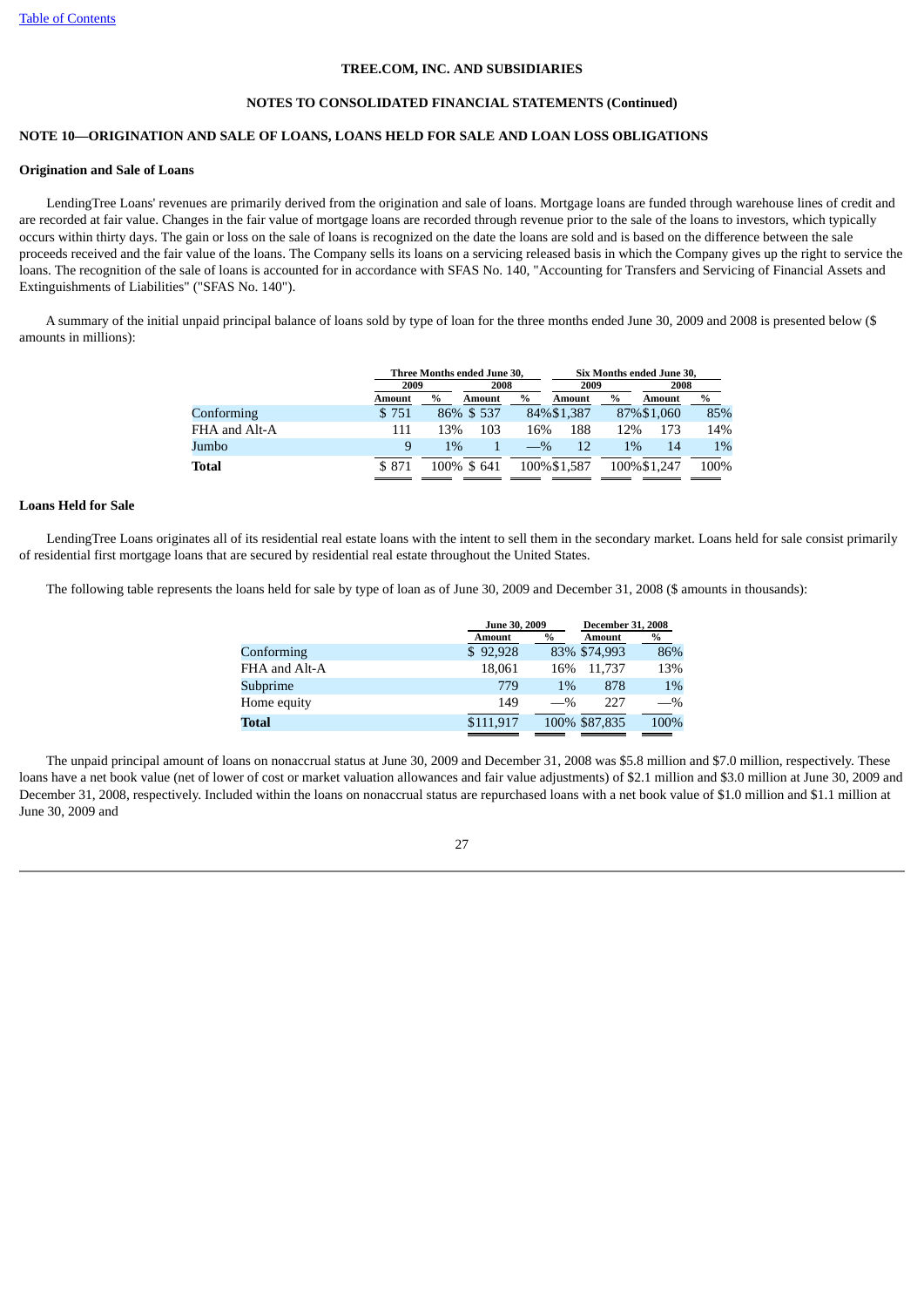#### **NOTES TO CONSOLIDATED FINANCIAL STATEMENTS (Continued)**

#### **NOTE 10—ORIGINATION AND SALE OF LOANS, LOANS HELD FOR SALE AND LOAN LOSS OBLIGATIONS (Continued)**

December 31, 2008, respectively. During the three and six months ended June 30, 2009 LendingTree Loans did not repurchase any loans. During the three months ended June 30, 2008, LendingTree Loans repurchased 2 loans with \$0.1 million of unpaid principal balances. During the six months ended June 30, 2008 LendingTree Loans repurchased 16 loans with \$1.3 million of unpaid principal balances.

 Real estate properties acquired in satisfaction of loans totaled \$0.8 million and \$0.9 million, net of estimated selling expenses, at June 30, 2009 and December 31, 2008, respectively, and is included in prepaid and other current assets in the accompanying consolidated balance sheets.

#### **Loan Loss Obligations**

 LendingTree Loans sells loans it originates to investors on a servicing released basis so the risk of loss or default by the borrower is generally transferred to the investor. However, LendingTree Loans is required by these investors to make certain representations relating to credit information, loan documentation and collateral. These representations and warranties may extend through the contractual life of the mortgage loan. Subsequent to the sale, if underwriting deficiencies, borrower fraud or documentation defects are discovered in individual mortgage loans, LendingTree Loans may be obligated to repurchase the respective mortgage loan or indemnify the investors for any losses from borrower defaults if such deficiency or defect cannot be cured within the specified period following discovery.

 In the case of early loan payoffs, which occurs when a borrower prepays a loan prior to the end of a specified period, LendingTree Loans may be required to repay all or a portion of the premium initially paid by the investor. The estimated obligation associated with early loan payoffs is calculated based on historical loss experience by type of loan.

 The obligation for losses related to the representations and warranties and other provisions discussed above is initially recorded at its estimated fair value, which includes a projection of expected future losses as well as a market based premium. Subsequently, the Company maintains the liability using the estimated obligation related to this exposure based, in part, on historical and projected loss frequency and loss severity using its claims history (adjusted for recent trends in claims experience as well as market pricing information on loans repurchased), the original principal amount of the loans previously sold, the year the loans were sold, and loan type. Accordingly, subsequent adjustments to the obligation, if any, are not made based on changes in the fair value of the obligation, which might include an estimated change in losses that may be expected in the future, but are made once further losses are estimated to be both probable and estimable. As such, given current general industry trends in mortgage loans as well as housing prices, market expectations around losses related to the Company's obligations could vary significantly from the obligation recorded as of the balance sheet date.

 Because LendingTree Loans does not service the loans it sells, it does not maintain nor have access to the current balances and loan performance data with respect to the individual loans previously sold to investors. Accordingly, the Company is unable to determine, with precision, its maximum exposure under its representations and warranties. However, LendingTree Loans utilizes the original loan balance (before it was sold to an investor), historical and projected loss frequencies and loss severities by loan segment as well as analyses of loss claims in investor pipelines to estimate its exposure to losses on loans previously sold.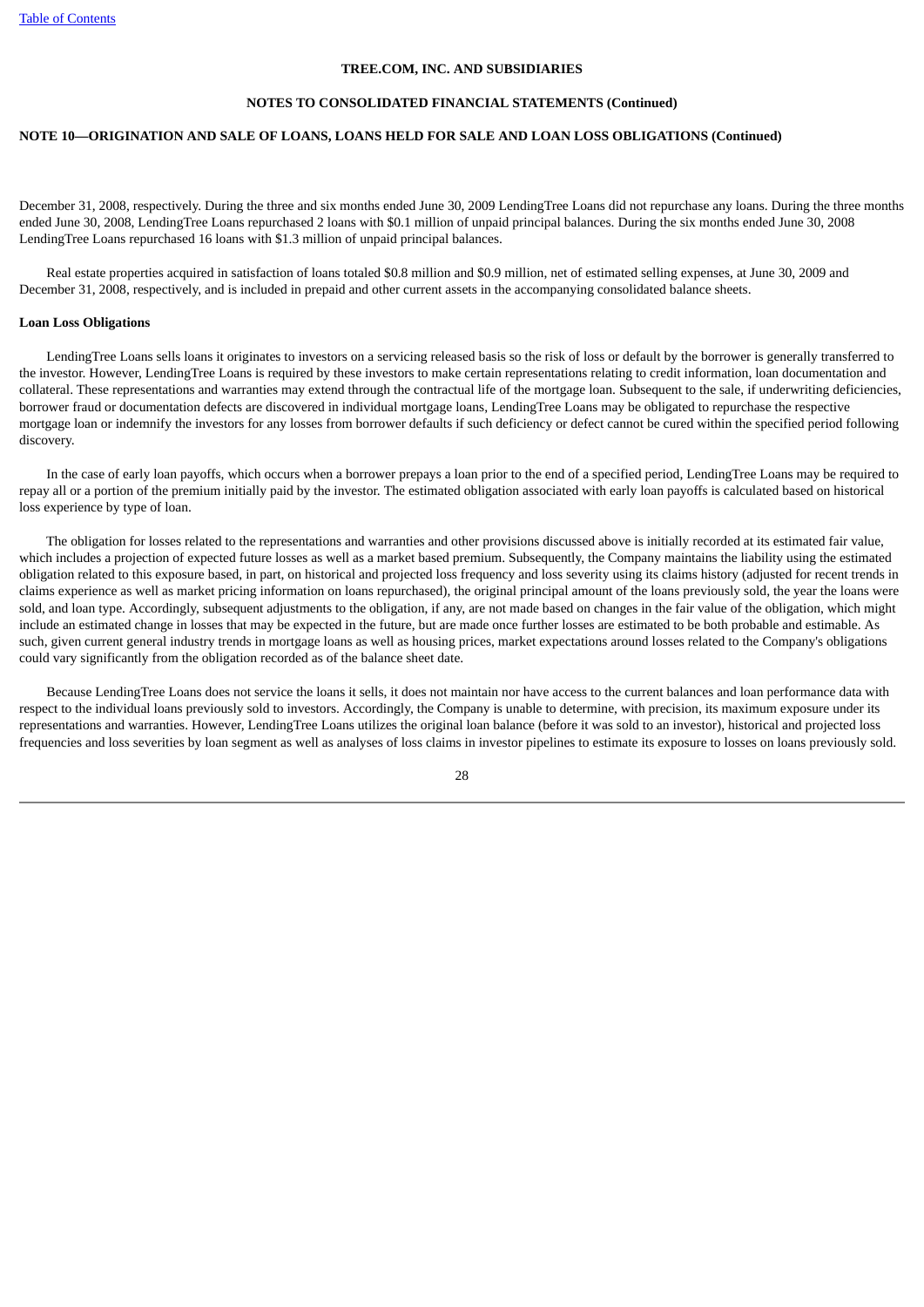#### **NOTES TO CONSOLIDATED FINANCIAL STATEMENTS (Continued)**

#### **NOTE 10—ORIGINATION AND SALE OF LOANS, LOANS HELD FOR SALE AND LOAN LOSS OBLIGATIONS (Continued)**

 In estimating its exposure to loan losses, LendingTree Loans segments its loan sales into four segments based on the extent of the documentation provided by the borrower to substantiate income and/or assets (full or limited documentation) and the lien position of the mortgage in the underling property (first or second position). Each of these segments has a different loss experience with full documentation, first lien position loans generally having the lowest loss ratios and limited documentation, second lien position loans generally having the highest loss ratios.

 For the six months ended June 30, 2009, LendingTree Loans sold approximately 7,200 loans with an original principal balance of \$1.6 billion. Through June 30, 2009 there had been no loans from this group which had experienced losses.

 For 2008, LendingTree Loans sold approximately 11,000 loans with an original principal balance of \$2.2 billion. Through June 30, 2009 there were 9 loans from this group with an original balance of \$1.7 million that had experienced aggregate losses of \$0.2 million.

 For 2007, LendingTree Loans sold approximately 36,300 loans with an original principal balance of \$6.1 billion. Through June 30, 2009 there were 105 loans from this group with an original balance of \$13.1 million that had experienced aggregate losses of \$3.2 million.

 For 2006, LendingTree Loans sold approximately 55,000 loans with an original principal balance of \$7.9 billion. Through June 30, 2009 there were 146 loans from this group with an original balance of \$16.7 million that had experienced aggregate losses of \$7.6 million.

 For 2005 and prior years, LendingTree Loans sold an aggregate of approximately 86,700 loans with an original principal balance of \$13.0 billion. Through June 30, 2009 there were 76 loans from this group with an original balance of \$10.1 million that had experienced aggregate losses of \$3.4 million.

Based on historical experience, it is anticipated that the Company will continue to experience losses on these vintage loans sold for years to come.

The activity related to loss reserves on previously sold loans for the three and six months ended June 30, 2009 and 2008, is as follows (in thousands):

|                              |                 | <b>Three Months Ended</b> |      |         |                           |          |  |         |
|------------------------------|-----------------|---------------------------|------|---------|---------------------------|----------|--|---------|
|                              | <b>June 30,</b> |                           |      |         | Six Months Ended June 30, |          |  |         |
|                              |                 | 2009                      | 2008 |         | 2009                      |          |  | 2008    |
| Balance, beginning of period |                 | 9.832                     |      | 12.702  |                           | \$10,451 |  | 13,886  |
| Provisions                   |                 | 5.585                     |      | 429     |                           | 5.943    |  | 114     |
| Charge offs to reserves      |                 | (3,332)                   |      | (1,739) |                           | (4,309)  |  | (2,608) |
| Balance, end of period       |                 | 12.085                    |      | 11.392  |                           | 12.085   |  | 11.392  |
|                              |                 |                           |      |         |                           |          |  |         |

 Based on an analysis of the Company's historical loan loss experience, it has been determined that a portion of the loss claims expected to be made by investors will be made more than twelve months following the initial sale of the underlying loan. Accordingly, the Company has estimated the portion of its Loans Sold Reserve that it anticipates it will be liable for after twelve months and has classified that portion of the reserve as a long-term liability. The liability for losses on previously sold loans is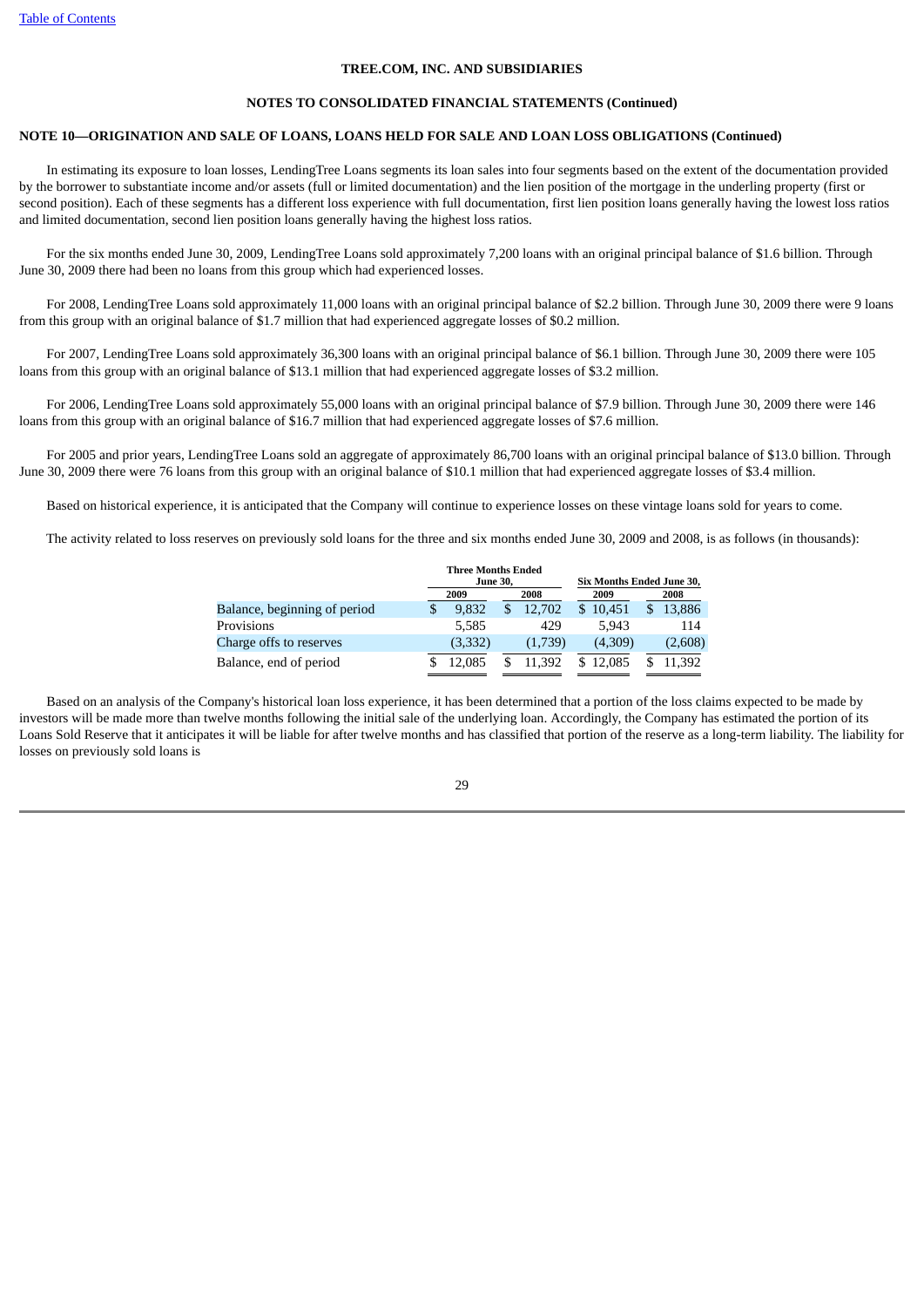#### **NOTES TO CONSOLIDATED FINANCIAL STATEMENTS (Continued)**

#### **NOTE 10—ORIGINATION AND SALE OF LOANS, LOANS HELD FOR SALE AND LOAN LOSS OBLIGATIONS (Continued)**

presented in the accompanying consolidated balance sheet as of June 30, 2009 and December 31, 2008 as follows (in thousands):

| <b>June 30,</b><br>2009 | <b>December</b><br>31,<br>2008 |
|-------------------------|--------------------------------|
| \$5.634                 | 3.972                          |
| 6.451                   | 6.479                          |
| \$12,085                | \$10.451                       |
|                         |                                |

### **NOTE 11—INCOME TAXES**

 For the three months ended June 30, 2009 and 2008, Tree.com recorded a tax (provision) benefit of (\$0.4) million and \$14.1 million, respectively, which represents effective tax rates of 34.2% and 7.9%, respectively. The 2008 tax rate is lower than the federal statutory rate of 35% due principally to non-deductible impairment charges and an increase in the valuation allowance on deferred tax assets. For 2009, the tax rate is lower than the federal statutory rate of 35% due to the change in the valuation allowance on deferred tax assets.

 For the six months ended June 30, 2009 and 2008, Tree.com recorded a tax (provision) benefit of (\$0.3) million and 13.8 million, respectively, which represents effective tax rates of 7.2% and 7.4%, respectively. These tax rates are lower than the federal statutory rate of 35% due principally to non-deductible impairment charges and an increase in the valuation allowance on deferred tax assets.

 Tree.com believes that it is reasonably possible that its unrecognized tax benefits could decrease by approximately \$0.3 million within twelve months of the current reporting date due to the expiration of statutes of limitations. An estimate of other changes in unrecognized tax benefits cannot be made, but are not expected to be significant.

 During the second quarter, Tree.com determined that because its valuation allowance and permanent differences yielded an unusual effective tax rate, Tree.com utilized the actual year to date effective tax rate (under FASB Interpretation No. 18, "Accounting for Income Taxes in Interim Periods-an interpretation of APB Opinion No. 28") for purposes of determining year to date tax expense.

#### **NOTE 12—CONTINGENCIES**

 HLC is party to various employment related lawsuits. During the six months ended June 30, 2009 and 2008, provisions of \$0.3 million and \$—0-, respectively, were recorded in general and administrative expenses in the accompanying consolidated statements of operations. The balance of the related liability was \$—0- and \$2.0 million at June 30, 2009 and December 31, 2008, respectively.

 In the ordinary course of business, Tree.com is a party to various lawsuits. Tree.com establishes reserves for specific legal matters when it determines that the likelihood of an unfavorable outcome is probable and the loss is reasonably estimable. Management has also identified certain other legal matters where it believes an unfavorable outcome is not probable and, therefore, no reserve is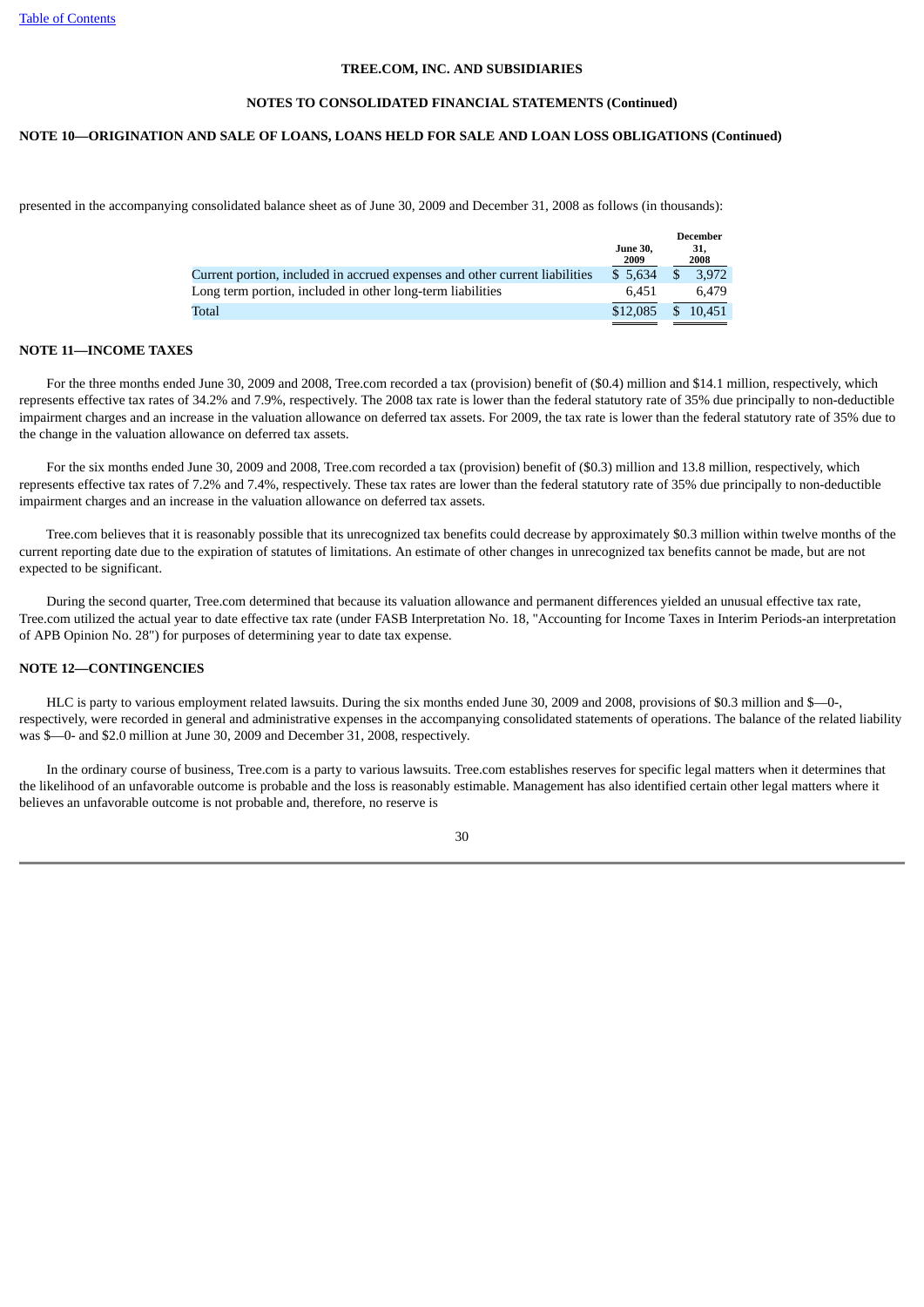#### **NOTES TO CONSOLIDATED FINANCIAL STATEMENTS (Continued)**

#### **NOTE 12—CONTINGENCIES (Continued)**

established. Although management currently believes that an unfavorable resolution of claims against Tree.com, including claims where an unfavorable outcome is reasonably possible, will not have a material impact on the liquidity, results of operations, or financial condition of Tree.com, these matters are subject to inherent uncertainties and management's view of these matters may change in the future. It is possible that an unfavorable outcome of one or more of these lawsuits could have a material impact on the liquidity, results of operations, or financial condition of Tree.com. Tree.com also evaluates other contingent matters, including tax contingencies, to assess the probability and estimated extent of potential loss.

#### **NOTE 13—RELATED PARTY TRANSACTIONS**

 While affiliated with IAC, Tree.com's expenses included allocations from IAC of costs associated with IAC's accounting, treasury, legal, tax, corporate support, human resources and internal audit functions. These expenses were allocated based on the ratio of Tree.com's revenue as a percentage of IAC's total revenue. Allocated costs were \$0.1 million and \$0.3 million for the three and six months ended June 30, 2008, and are included in "General and administrative expense" in the accompanying consolidated statements of operations. It is not practicable to determine the amounts of these expenses that would have been incurred had Tree.com operated as an unaffiliated entity. In the opinion of management, the allocation method was reasonable.

#### **Relationship Between Tree.com and IAC after the Spin-Off**

 For purposes of governing certain of the ongoing relationships between Tree.com and IAC at and after the spin-off, and to provide for an orderly transition, Tree.com and IAC entered into a separation agreement, a tax sharing agreement, an employee matters agreement and a transition services agreement (the "Spin-Off Agreements"), among other agreements.

## **NOTE 14—RESTRUCTURING CHARGES**

 The restructuring charges primarily relate to Tree.com's significant reduction in its mortgage origination and real estate operations in response to the adverse developments in mortgage and real estate market conditions. Costs that relate to ongoing operations are not part of restructuring charges. Restructuring charges by segment and type are as follows (in thousands):

| For The Three Months Ended June 30, 2009 |   |                                                  |                         |  |       |              |  |  |  |  |
|------------------------------------------|---|--------------------------------------------------|-------------------------|--|-------|--------------|--|--|--|--|
|                                          |   | Continuing<br><b>Lease</b><br><b>Obligations</b> | Asset<br>Write-<br>offs |  | Other | Total        |  |  |  |  |
|                                          |   | \$(1,084)                                        | \$.                     |  |       | (1,084)<br>S |  |  |  |  |
|                                          |   |                                                  |                         |  |       |              |  |  |  |  |
|                                          | 6 |                                                  |                         |  |       | 6            |  |  |  |  |
|                                          |   |                                                  |                         |  |       |              |  |  |  |  |
|                                          | 6 | \$(1,084)                                        |                         |  |       | (1,078)      |  |  |  |  |
|                                          |   | Employee<br>Termination<br>Costs                 |                         |  |       |              |  |  |  |  |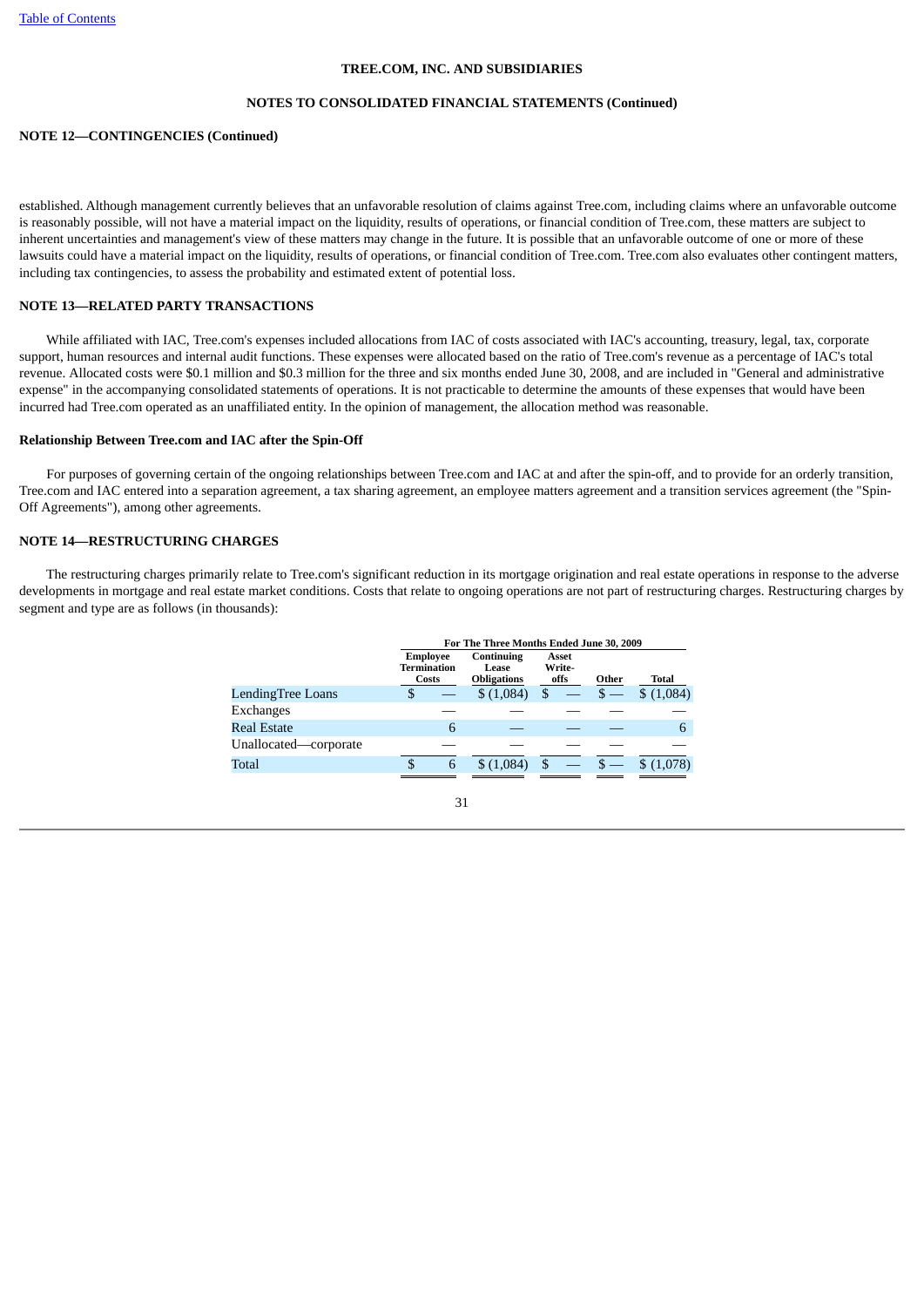## **NOTES TO CONSOLIDATED FINANCIAL STATEMENTS (Continued)**

## **NOTE 14—RESTRUCTURING CHARGES (Continued)**

|                          | For The Three Months Ended June 30, 2008 |       |                     |                    |  |                 |       |   |       |  |
|--------------------------|------------------------------------------|-------|---------------------|--------------------|--|-----------------|-------|---|-------|--|
|                          | Employee<br>Termination                  |       | Continuing<br>Lease |                    |  | Asset<br>Write- |       |   |       |  |
|                          |                                          | Costs |                     | <b>Obligations</b> |  | offs            | Other |   | Total |  |
| <b>LendingTree Loans</b> | \$                                       | 403   | S                   |                    |  |                 |       | S | 404   |  |
| Exchanges                |                                          | 151   |                     |                    |  |                 |       |   | 151   |  |
| <b>Real Estate</b>       |                                          | 367   |                     |                    |  | 34              | 112   |   | 513   |  |
| Unallocated-corporate    |                                          | 705   |                     |                    |  |                 | (12)  |   | 693   |  |
| Total                    |                                          | 1.626 |                     |                    |  | 35              | \$100 |   | 1.761 |  |

|                       | For The Six Months Ended June 30, 2009 |                                         |                                           |    |                         |       |   |         |  |  |  |
|-----------------------|----------------------------------------|-----------------------------------------|-------------------------------------------|----|-------------------------|-------|---|---------|--|--|--|
|                       |                                        | <b>Employee</b><br>Termination<br>Costs | Continuing<br>Lease<br><b>Obligations</b> |    | Asset<br>Write-<br>offs | Other |   | Total   |  |  |  |
| LendingTree Loans     |                                        |                                         | \$(1,192)                                 | \$ |                         |       | S | (1,192) |  |  |  |
| Exchanges             |                                        | 58                                      |                                           |    |                         |       |   | 58      |  |  |  |
| <b>Real Estate</b>    |                                        | 542                                     | 73                                        |    | 124                     |       |   | 739     |  |  |  |
| Unallocated—corporate |                                        | 208                                     | (49)                                      |    |                         |       |   | 159     |  |  |  |
| Total                 | S.                                     | 808                                     | \$(1,168)                                 | c  | 124                     |       |   | (236)   |  |  |  |

|                       | For The Six Months Ended June 30, 2008 |                                         |    |                                           |  |                         |       |   |              |  |  |
|-----------------------|----------------------------------------|-----------------------------------------|----|-------------------------------------------|--|-------------------------|-------|---|--------------|--|--|
|                       |                                        | Employee<br>Termination<br><b>Costs</b> |    | Continuing<br>Lease<br><b>Obligations</b> |  | Asset<br>Write-<br>offs | Other |   | <b>Total</b> |  |  |
| LendingTree Loans     | S                                      | 403                                     | S  | 65                                        |  | 338                     | S     | S | 806          |  |  |
| Exchanges             |                                        | 151                                     |    |                                           |  |                         |       |   | 151          |  |  |
| <b>Real Estate</b>    |                                        | 367                                     |    |                                           |  | 34                      | 112   |   | 513          |  |  |
| Unallocated-corporate |                                        | 705                                     |    |                                           |  |                         | (12)  |   | 693          |  |  |
| Total                 |                                        | 1,626                                   | \$ | 65                                        |  | 372                     | \$100 |   | 2,163        |  |  |

 The recovery of restructuring charges under the continuing lease obligations category for LendingTree Loans during the three and six months ended June 30, 2009 primarily relate to the cancellation of certain lease agreements for facilities that had been previously exited. The remaining obligation was cancelled in conjunction with cancelling the lease agreement and renewing the lease on facilities currently occupied, resulting in the recovery of the expense.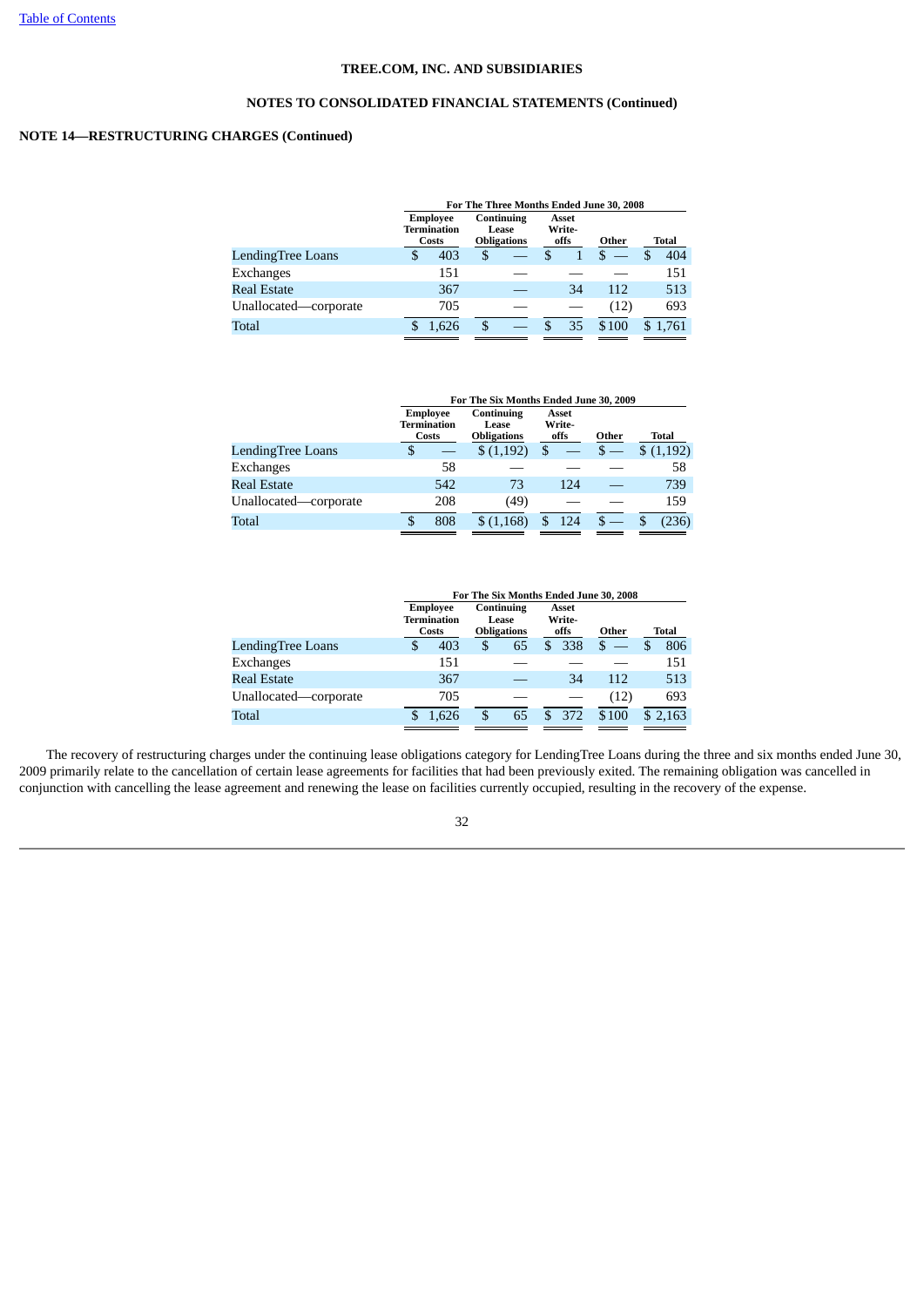## **NOTES TO CONSOLIDATED FINANCIAL STATEMENTS (Continued)**

## **NOTE 14—RESTRUCTURING CHARGES (Continued)**

Restructuring charges and spending against liabilities are as follows (in thousands):

|                                 | For The Six Months Ended June 30, 2009 |                                         |                                           |                         |       |            |  |  |  |  |  |
|---------------------------------|----------------------------------------|-----------------------------------------|-------------------------------------------|-------------------------|-------|------------|--|--|--|--|--|
|                                 |                                        | Employee<br><b>Termination</b><br>Costs | Continuing<br>Lease<br><b>Obligations</b> | Asset<br>Write-<br>offs | Other | Total      |  |  |  |  |  |
| Balance, beginning of<br>period | S                                      | 385                                     | 3,703<br>\$                               | \$.                     |       | 4.088<br>S |  |  |  |  |  |
| Restructuring charges           |                                        | 808                                     | (1, 168)                                  | 124                     |       | (236)      |  |  |  |  |  |
| Payments                        |                                        | (900)                                   | (1, 367)                                  |                         |       | (2,267)    |  |  |  |  |  |
| Write-offs                      |                                        |                                         | 20                                        | (124)                   |       | (104)      |  |  |  |  |  |
| Balance, end of period          |                                        | 293                                     | 1.188<br>S.                               | \$                      |       | 1.481      |  |  |  |  |  |

 At June 30, 2009, restructuring liabilities of \$0.9 million are included in "Accrued expenses and other current liabilities" and \$0.6 million are included in "Other long-term liabilities" in the accompanying consolidated balance sheet. At December 31, 2008, restructuring liabilities of \$3.3 million are included in "Accrued expenses and other current liabilities" and \$0.8 million are included in "Other long-term liabilities" in the accompanying consolidated balance sheet. Tree.com does not expect to incur significant additional costs related to the prior restructurings noted above.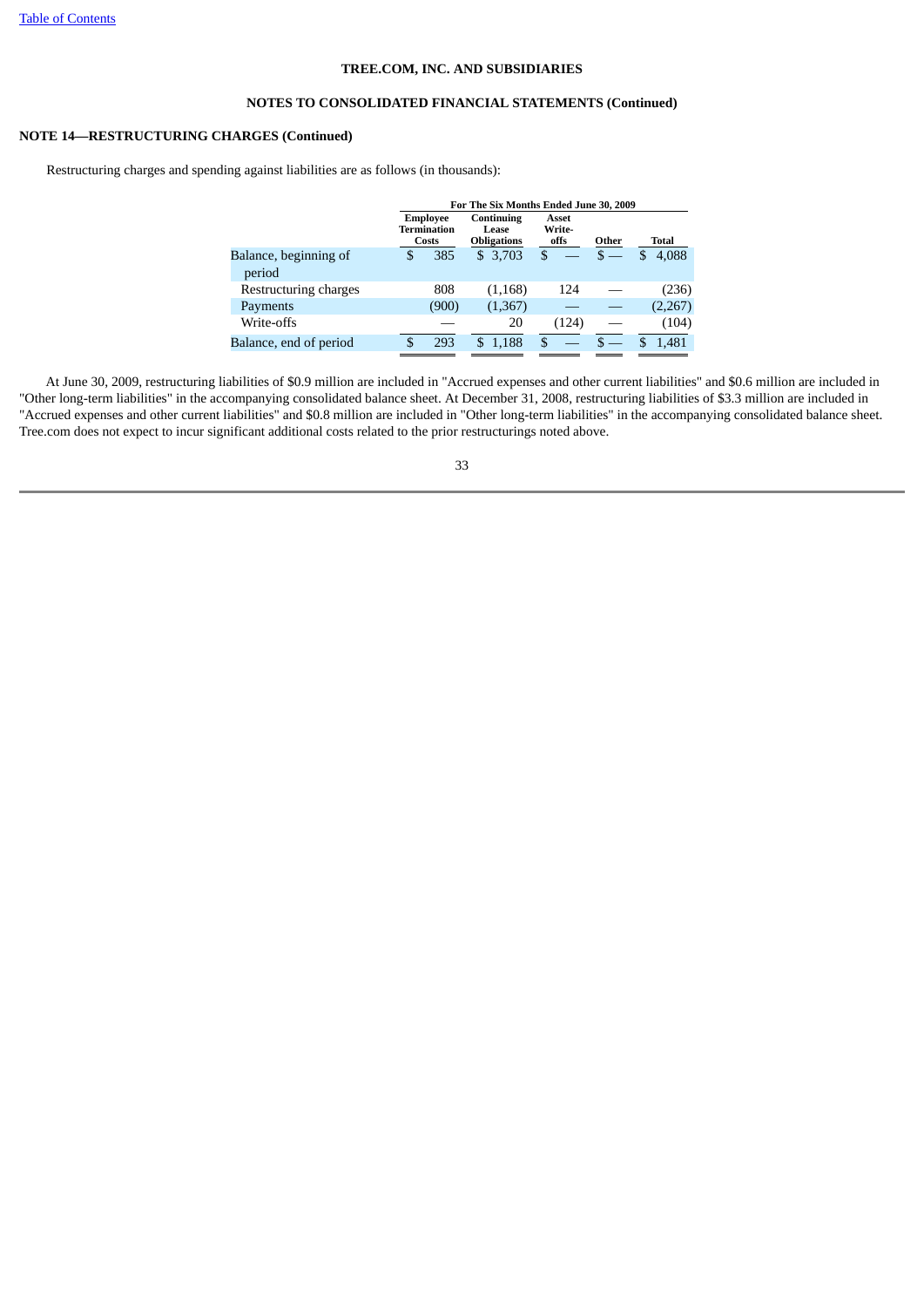#### [Table of Contents](#page-2-0)

#### **Item 2.** *Management's Discussion and Analysis of Financial Condition and Results of Operations*

#### **Management Overview**

 On August 20, 2008, Tree.com, Inc. ("Tree.com") was spun off from its parent company, IAC/InterActiveCorp ("IAC") into a separate publicly traded company. We refer to the separation transaction as the "spin-off." In connection with the spin-off, Tree.com was incorporated as a Delaware corporation in April 2008. Tree.com consists of the brands and businesses that formerly comprised IAC's Lending and Real Estate segments. These brands and businesses include LendingTree.com, RealEstate.com, GetSmart.com and Home Loan Center, Inc. (d/b/a LendingTree Loans).

 Following the spin-off from IAC, the new chief operating decision maker began to realign the Tree.com businesses into new operating segments. For the first quarter of 2009, management completed its realignment of staffing and direct revenue and costs for each new segment and created reporting structures to enable the chief operating decision maker and management to evaluate the results of operations for each of these new segments on a comparative basis with prior periods. In prior periods, the segments "Lending" and "Real Estate" were presented, which have been changed to "LendingTree Loans", "Exchanges" and "Real Estate" segments. Additionally, certain shared indirect costs that are described below are reported as "Unallocated—Corporate." All items of segment information for prior periods have been restated to conform to the new reportable segment presentation.

 The expenses presented below for each of the business segments include an allocation of certain corporate expenses that are identifiable and directly benefit those segments. The unallocated expenses are those corporate overhead expenses that are not directly attributable to a segment and include: corporate expenses such as finance, legal, executive, technology support, and human resources, as well as elimination of inter-segment revenue and costs.

 The LendingTree Loans segment originates, processes, approves and funds various residential real estate loans through Home Loan Center, Inc. ("HLC"), (d/b/a LendingTree Loans). The HLC and LendingTree Loans brand names are collectively referred to in these consolidated financial statements as "LendingTree Loans."

 The Exchanges segment consists of online lead generation networks and call centers (principally LendingTree.com and GetSmart.com) that connect consumers and service providers principally in the lending industry.

 The Real Estate segment consists of a proprietary full-service real estate brokerage (RealEstate.com, REALTORS®) that operates in 20 U.S. markets, as well as an online lead generation network accessed at *www.RealEstate.com*, that connects consumers with real estate brokerages around the country.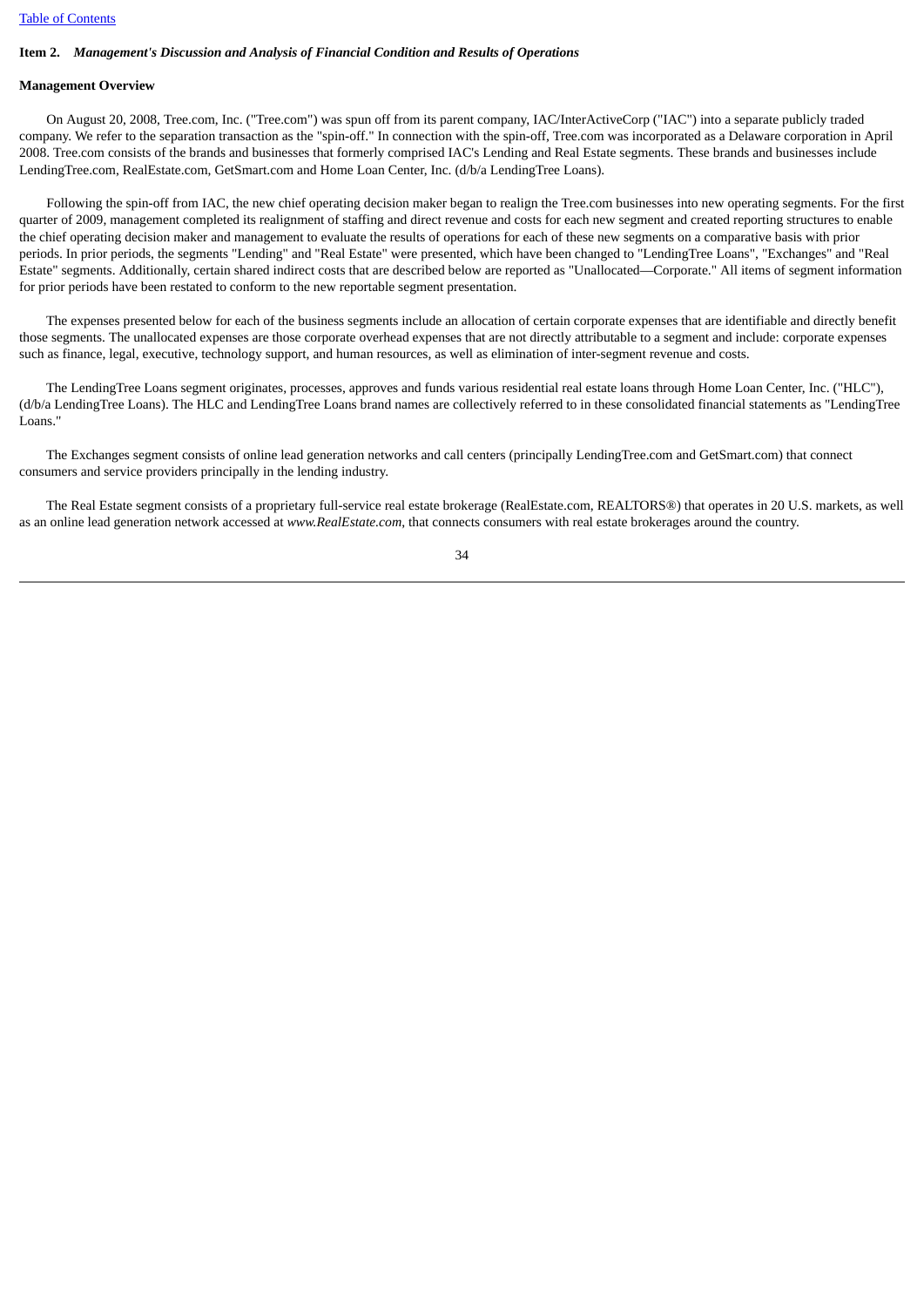*Results of operations for the three and six months ended June 30, 2009 compared to the three and six months ended June 30, 2008:*

#### *Revenue*

*For the three months ended June 30, 2009 compared to the three months ended June 30, 2008*

|                                | Three Months Ended June 30,<br>$\frac{0}{0}$ |                        |          |
|--------------------------------|----------------------------------------------|------------------------|----------|
|                                | 2009                                         | Change                 | 2008     |
|                                |                                              | (Dollars in thousands) |          |
| LendingTree Loans:             |                                              |                        |          |
| Origination and sale of loans  | \$34,442                                     | 51%                    | \$22,821 |
| Other                          | 1,815                                        | (25)%                  | 2,433    |
| <b>Total LendingTree Loans</b> | 36,257                                       | 44%                    | 25,254   |
| Exchanges:                     |                                              |                        |          |
| Match fees                     | 9,903                                        | (28)%                  | 13,715   |
| Closed loan fees               | 6,432                                        | (37)%                  | 10,154   |
| Other                          | 588                                          | (33)%                  | 905      |
| Inter-segment revenue          | 3,707                                        | (31)%                  | 5,354    |
| <b>Total Exchanges</b>         | 20,630                                       | (32)%                  | 30,128   |
| <b>Real Estate</b>             | 7,793                                        | (24)%                  | 10,215   |
| Inter-segment revenue          | (3,707)                                      | 34%                    | (5,614)  |
| Total revenue                  | \$60,973                                     | 2%                     | \$59,983 |
|                                |                                              |                        |          |

 LendingTree Loans revenue in 2009 increased \$11.0 million, or 44%, from the same period in 2008. Revenue generated from the origination and sale of loans in the secondary market increased 11.6 million, or 51%, primarily due to a dramatically declining mortgage interest rate environment that began late in the fourth quarter of 2008, improvement in revenue per closed loan and higher loan closing rates. Offsetting this increase in revenue was a higher charge to the provision for previously sold loans, which is recorded as a reduction of revenue. The provision increased from \$0.4 million in 2008 to \$5.6 million in 2009, reflecting an increase in the trend of losses realized in the second quarter that related primarily to loans sold in 2006 and 2007.

The dollar value of loans closed directly by LendingTree Loans is as follows:

|                     | Three Months Ended June 30, |                       |       |
|---------------------|-----------------------------|-----------------------|-------|
|                     | $\frac{0}{0}$               |                       |       |
|                     | 2009                        | Change                | 2008  |
|                     |                             | (Dollars in millions) |       |
| Refinance mortgages | \$812                       | 65%                   | \$493 |
| Purchase mortgages  | 86                          | (40)%                 | 144   |
| Total               | \$898                       | 41%                   | \$637 |

 LendingTree Loans originates mortgage loans on property located throughout the United States. Revenue from loans originated for property in California totaled approximately 16% and 5% of Tree.com's consolidated revenue for the three months ended June 30, 2009 and 2008, respectively.

 Revenue from the Exchanges declined \$9.5 million, or 32%, due primarily to fewer loan requests from consumers, fewer matched loan requests with network lenders and fewer loans closed through network lenders. Matched loan requests in the second quarter of 2009 were down 29% from the same period in 2008 due to the five Federal Reserve interest rate cuts during the first quarter of 2008, which stimulated significant consumer demand on our network in the first quarter and the early part of the second quarter of 2008. Although mortgage rates remained at or near historical lows during most of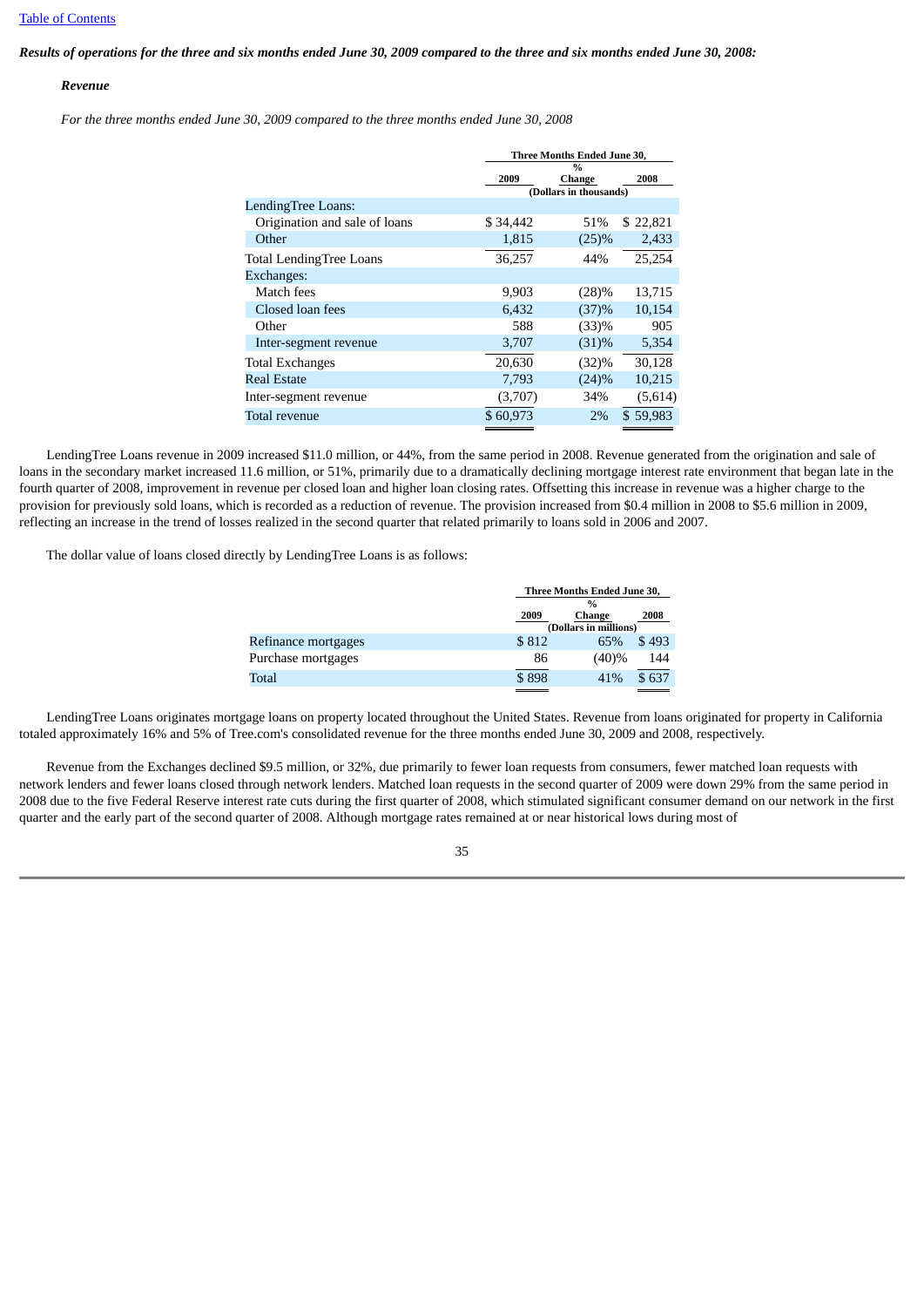the second quarter of 2009, the Exchanges experienced a decline in matched loan requests, reflecting lower network lender demand for consumer leads. Management believes the lower demand for loan requests from network lenders was primarily attributable to production and warehouse capacity limitations for many of the lenders participating on the network. Additionally, many lenders experienced their own higher levels of organic lead volume through other channels during this low interest rate environment. As a result of fewer matched loan requests, closed loan units through the Exchange also declined resulting in 37% lower closed loan fees.

The dollar value of loans closed by Exchange network lenders is as follows:

|                     | Three Months Ended June 30, |               |         |  |
|---------------------|-----------------------------|---------------|---------|--|
|                     |                             | $\frac{0}{0}$ |         |  |
|                     | 2009                        | Change        | 2008    |  |
|                     | (Dollars in millions)       |               |         |  |
| Refinance mortgages | \$1,882                     | (7)%          | \$2,020 |  |
| Purchase mortgages  | 590                         | (45)%         | 1,069   |  |
| Other               | 141                         | (76)%         | 596     |  |
| Total               | \$2,613                     | (29)%         | 3,685   |  |

No single Exchange network lender accounts for revenue representing more than 10% of Tree.com's consolidated revenue for any periods presented.

 Real Estate revenue decreased \$2.4 million, or 24%, principally due to a decrease in closings year-over-year due to the persistent negative real estate market conditions contributing to lower home sales prices and fewer real estate transactions overall. The dollar value of the Company's real estate closings decreased \$209 million, or 39%, from \$541 million in 2008 to \$332 million in 2009. However, Real Estate experienced positive growth in the number of agents working for our company-owned brokerage, which increased from 1,000 at the end of the second quarter 2008 to over 1,300 at the end of the second quarter 2009.

*For the six months ended June 30, 2009 compared to the six months ended June 30, 2008*

|                               | Six Months Ended June 30, |                        |    |           |
|-------------------------------|---------------------------|------------------------|----|-----------|
|                               | %                         |                        |    |           |
|                               | 2009                      | Change                 |    | 2008      |
|                               |                           | (Dollars in thousands) |    |           |
| LendingTree Loans:            |                           |                        |    |           |
| Origination and sale of loans | \$<br>67,206              | 32%                    | \$ | 50,828    |
| Other                         | 3,423                     | (35)%                  |    | 5,228     |
| Total LendingTree Loans       | 70.629                    | 26%                    |    | 56,056    |
| Exchanges:                    |                           |                        |    |           |
| Match fees                    | 19,869                    | (41)%                  |    | 33,573    |
| Closed loan fees              | 12,862                    | (38)%                  |    | 20,896    |
| Other                         | 1,321                     | $(20)\%$               |    | 1,649     |
| Inter-segment revenue         | 5,645                     | (49)%                  |    | 11,070    |
| <b>Total Exchanges</b>        | 39,697                    | (41)%                  |    | 67,188    |
| <b>Real Estate</b>            | 13,552                    | (27)%                  |    | 18,597    |
| Inter-segment revenue         | (5,645)                   | 52%                    |    | (11, 665) |
| Total revenue                 | \$118,233                 | (9)%                   |    | \$130.176 |

 LendingTree Loans revenue in 2009 increased \$14.6 million, or 26%, from the same period in 2008. Revenue generated from the origination and sale of loans in the secondary market increased \$16.4 million, or 32%, primarily due to a dramatically declining mortgage interest rate environment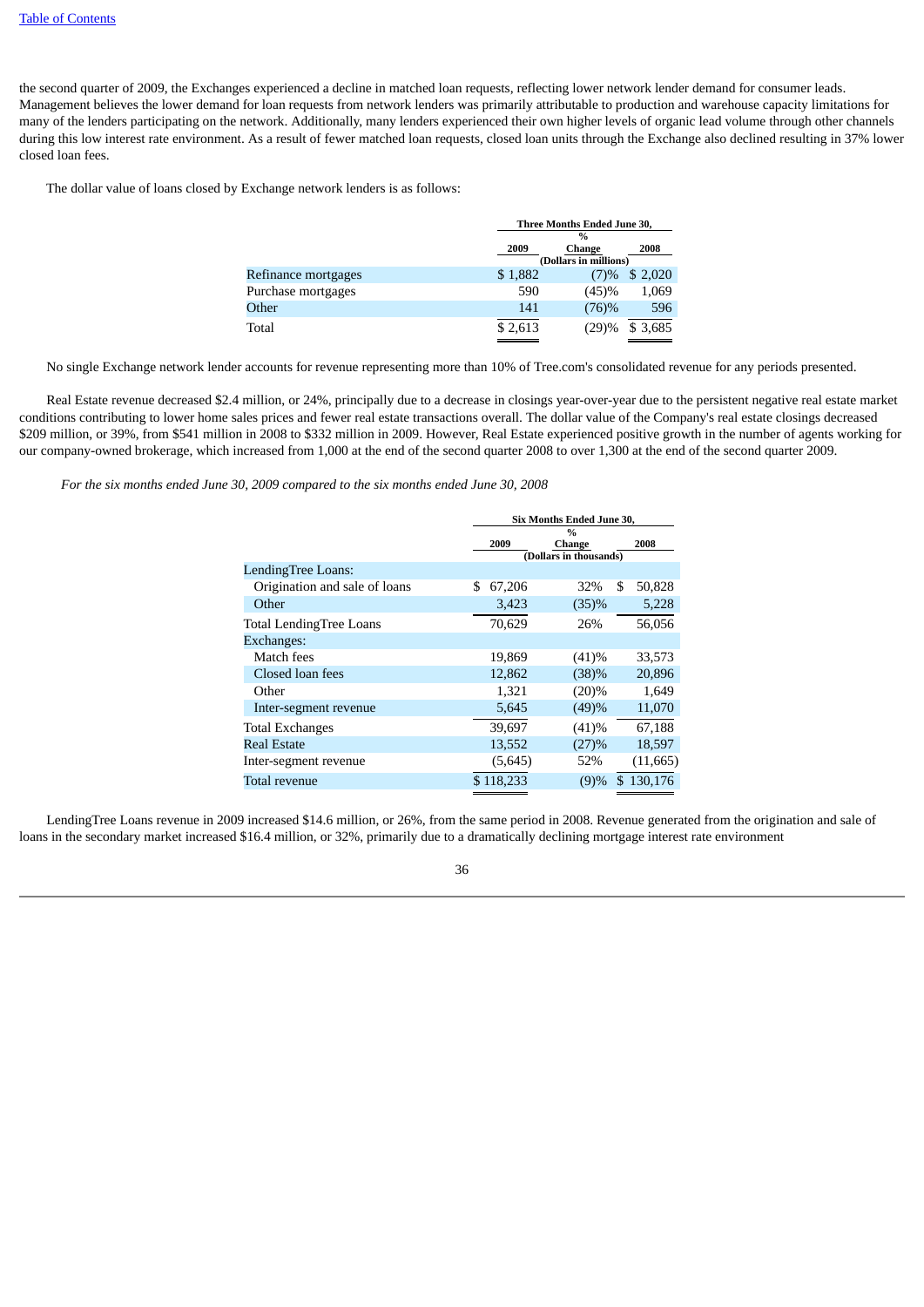that began late in the fourth quarter of 2008, improvement in revenue per closed loan and higher loan closing rates. Offsetting this increase in revenue was a higher charge to the provision for previously sold loans, which is recorded as a reduction of revenue. The provision increased from \$0.1 million in 2008 to \$5.9 million in 2009, reflecting an increase in losses realized in the second quarter that related primarily to loans sold in 2006 and 2007.

The dollar value of loans closed directly by LendingTree Loans is as follows:

|                     | <b>Six Months Ended June 30,</b> |                                                  |       |
|---------------------|----------------------------------|--------------------------------------------------|-------|
|                     | 2009                             | $\frac{0}{0}$<br>Change<br>(Dollars in millions) | 2008  |
| Refinance mortgages | \$1,459                          | 46%<br>D                                         | 993   |
| Purchase mortgages  | 154                              | (39)%                                            | 254   |
| Total               | \$1,613                          | 29%                                              | 1.247 |

 LendingTree Loans originates mortgage loans on property located throughout the United States. Revenue from loans originated for property in California totaled approximately 14% and 5% of Tree.com's consolidated revenue for the six months ended June 30, 2009 and 2008, respectively.

 Revenue from the Exchanges declined \$27.5 million, or 41%, due primarily to fewer loan requests from consumers, fewer matched loan requests with network lenders and fewer loans closed through network lenders. Matched loan requests in 2009 were down 33% from the same period in 2008 due to the five Federal Reserve interest rate cuts during the first quarter of 2008, which stimulated significant consumer demand on our network in the first quarter and the early part of the second quarter of 2008. Although mortgage rates remained at or near historical lows during most of the first half of 2009, the Exchanges experienced a decline in matched loan requests, reflecting lower network lender demand for consumer leads. Management believes the lower demand for loan requests from network lenders was primarily attributable to production and warehouse capacity limitations for many of the lenders participating on the network. Additionally, many lenders experienced their own higher levels of organic lead volume through other channels during this low interest rate environment. As a result of fewer matched loan requests, closed loan units through the Exchange also declined resulting in 38% lower closed loan fees.

The dollar value of loans closed by Exchange network lenders is as follows:

|                     | Six Months Ended June 30, |                       |  |
|---------------------|---------------------------|-----------------------|--|
|                     |                           | %                     |  |
|                     | 2009                      | Change<br>2008        |  |
|                     |                           | (Dollars in millions) |  |
| Refinance mortgages | \$3,889                   | 4.241<br>(8)%         |  |
| Purchase mortgages  | 1,051                     | 1,914<br>(45)%        |  |
| Other               | 298                       | (76)%<br>1,221        |  |
| Total               | \$5,238                   | \$7,376<br>(29)%      |  |
|                     |                           |                       |  |

 Real Estate revenue decreased \$5.0 million, or 27%, principally due to a decrease in closings year-over-year due to the persistent negative real estate market conditions contributing to lower home sales prices and fewer real estate transactions overall. The dollar value of the Company's real estate closings decreased \$342 million, or 36%, from \$956 million in 2008 to \$614 million in 2009. However, Real Estate experienced positive growth in the number of agents working for our company-owned brokerage, which increased from 1,000 at the end of the second quarter 2008 to over 1,300 at the end of the second quarter 2009.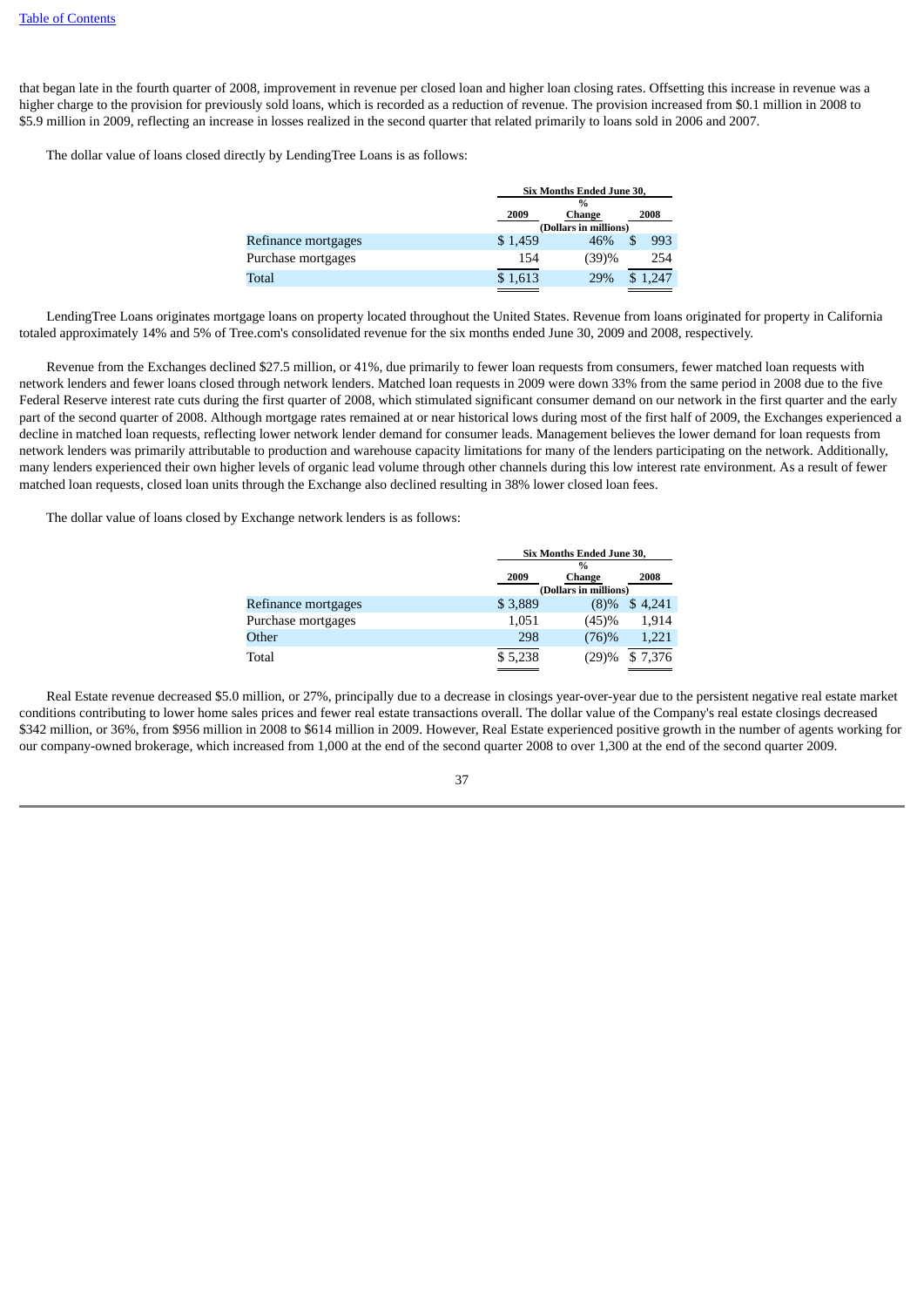## *Cost of revenue*

*For the three months ended June 30, 2009 compared to the three months ended June 30, 2008*

|                                  | Three Months Ended June 30, |                        |          |
|----------------------------------|-----------------------------|------------------------|----------|
|                                  | $\frac{0}{0}$               |                        |          |
|                                  | 2009                        | Change                 | 2008     |
|                                  |                             | (Dollars in thousands) |          |
| <b>LendingTree Loans</b>         | \$14,003                    | 23%                    | \$11,413 |
| Exchanges                        | 2,020                       | (34)%                  | 3,063    |
| <b>Real Estate</b>               | 4,792                       | (19)%                  | 5,907    |
| Unallocated-corporate            | 511                         | (5)%                   | 538      |
| Cost of revenue                  | \$21,326                    | 2%                     | \$20,921 |
| As a percentage of total revenue | 35%                         |                        | 35%      |

|                                                         | Three Months Ended June 30, |       |
|---------------------------------------------------------|-----------------------------|-------|
| As a Percentage of Segment Revenue                      | 2009                        | 2008  |
| LendingTree Loans                                       | 39%                         | 45%   |
| Exchanges                                               | 10%                         | 10%   |
| Real Estate                                             | 61%                         | 58%   |
| Unallocated—corporate, as a percentage of total revenue | $1\%$                       | $1\%$ |

 Cost of revenue consists primarily of costs associated with loan originations, compensation and other employee-related costs (including stock-based compensation) related to customer call centers, real estate network support staff and loan officers, as well as credit scoring fees, consumer incentive costs, real estate agent commissions and website network hosting and server fees.

 Cost of revenue in 2009 increased \$0.4 million from 2008. During 2009 the Company's costs associated with loan originations in LendingTree Loans increased by \$2.1 million, which corresponds to the increases in both revenue from the origination and sales of loans and the dollar value of loans closed directly by LendingTree Loans. In addition, commissions paid to real estate agents increased \$0.3 million, and credit scoring fees increased \$0.2 million.

 Offsetting these increases in cost of revenue were decreases of \$0.7 million in compensation and other employee-related costs and \$1.6 million in consumer incentive rebates related to decreased closings at the Exchanges and in Real Estate. The decrease in compensation and other employee-related costs reflects the net of reduced personnel costs associated with Tree.com's customer call center, settlement services operation and portions of its loan processing department, offset by an increase in commissions paid to loan officers at LendingTree Loans due to higher loan originations.

*For the six months ended June 30, 2009 compared to the six months ended June 30, 2008*

|                                  |          | Six Months Ended June 30, |          |  |
|----------------------------------|----------|---------------------------|----------|--|
|                                  |          | %                         |          |  |
|                                  | 2009     | Change                    | 2008     |  |
|                                  |          | (Dollars in thousands)    |          |  |
| LendingTree Loans                | \$25,859 | 11%                       | \$23,213 |  |
| Exchanges                        | 3,911    | (44)%                     | 6,968    |  |
| <b>Real Estate</b>               | 8,656    | (20)%                     | 10,777   |  |
| Unallocated-corporate            | 1,087    | $(2)\%$                   | 1,104    |  |
| Cost of revenue                  | \$39,513 | $(6)\%$                   | \$42,062 |  |
| As a percentage of total revenue | 33%      |                           | 32%      |  |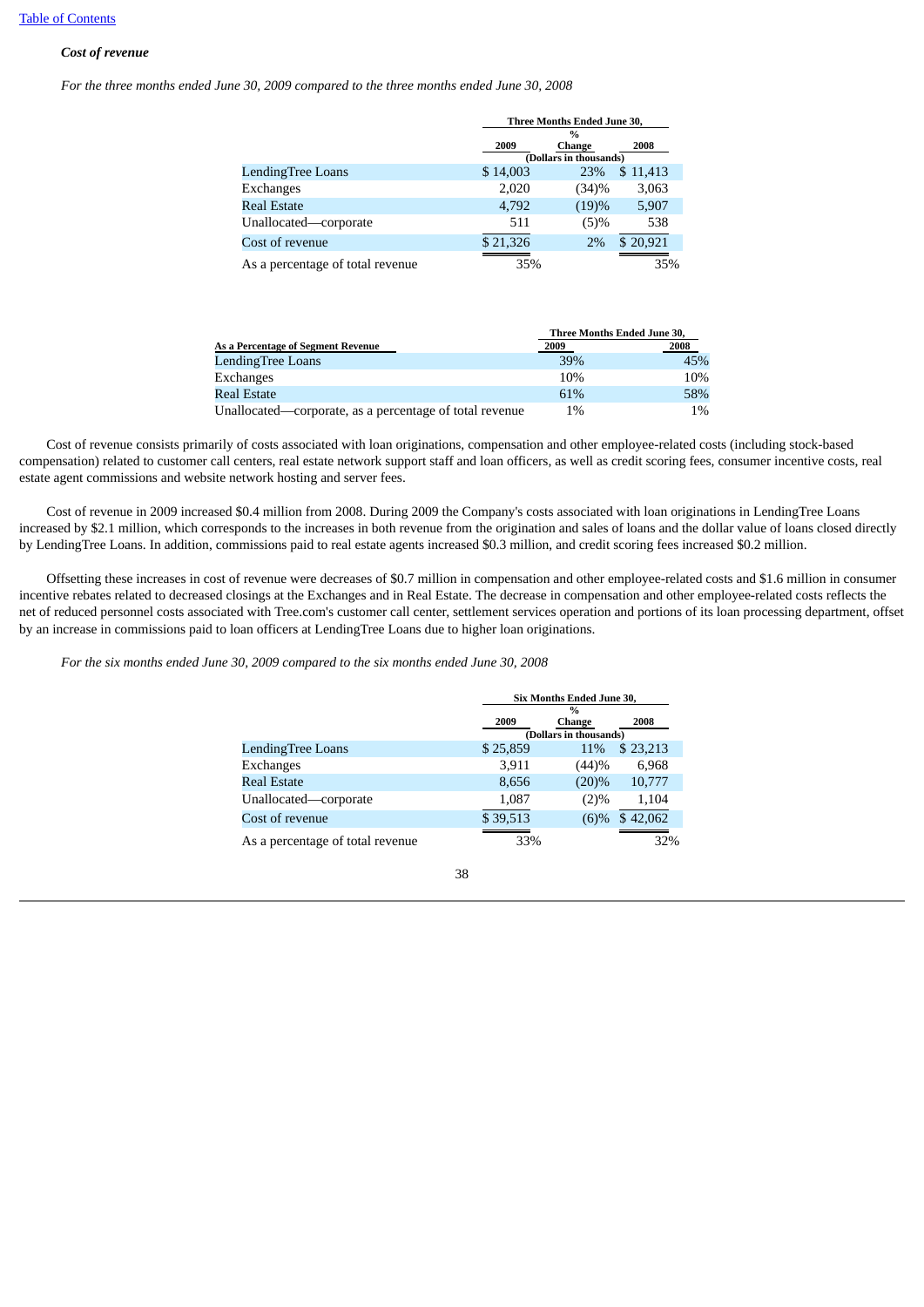|                                                         | Six Months Ended June 30, |       |
|---------------------------------------------------------|---------------------------|-------|
| As a Percentage of Segment Revenue                      | 2009                      | 2008  |
| LendingTree Loans                                       | 37%                       | 41%   |
| Exchanges                                               | 10%                       | 10%   |
| Real Estate                                             | 64%                       | 58%   |
| Unallocated—corporate, as a percentage of total revenue | $1\%$                     | $1\%$ |

 Cost of revenue in 2009 decreased \$2.5 million from 2008 primarily due to decreases of \$2.6 million in compensation and other employee-related costs and \$3.0 million in consumer incentive rebates related to decreased closings at the Exchanges and in Real Estate. The decrease in compensation and other employeerelated costs reflects the net of reduced personnel costs associated with Tree.com's customer call center, settlement services operation and portions of its loan processing department, offset by an increase in commissions paid to loan officers at LendingTree Loans due to higher loan originations.

 Offsetting these decreases in cost of revenue was an increase of \$2.7 million in costs associated with loan originations in LendingTree Loans. This increase corresponds to the increases in both revenue from the origination and sales of loans and the dollar value of loans closed directly by LendingTree Loans.

#### *Selling and marketing expense*

*For the three months ended June 30, 2009 compared to the three months ended June 30, 2008*

|                                        | Three Months Ended June 30, |                        |            |
|----------------------------------------|-----------------------------|------------------------|------------|
|                                        | $\frac{0}{0}$               |                        |            |
|                                        | 2009                        | Change                 | 2008       |
|                                        |                             | (Dollars in thousands) |            |
| <b>LendingTree Loans</b>               | 4,098<br>\$                 | (27)%                  | 5,623<br>S |
| Exchanges                              | 12,474                      | (51)%                  | 25,327     |
| <b>Real Estate</b>                     | 1,020                       | (54)%                  | 2,223      |
| Elimination of inter-segment marketing | (3,700)                     | (31)%                  | (5,354)    |
| Selling and marketing expense          | \$13,892                    | (50)%                  | \$27,819   |
| As a percentage of total revenue       | 23%                         |                        | 46%        |

|                                    | Three Months Ended June 30. |      |
|------------------------------------|-----------------------------|------|
| As a Percentage of Segment Revenue | 2009                        | 2008 |
| LendingTree Loans                  | 11%                         | 22%  |
| Exchanges                          | 60%                         | 84%  |
| Real Estate                        | 13%                         | 22%  |

 Selling and marketing expense consists primarily of advertising and promotional expenditures, fees paid to lead sources and compensation and other employee-related costs (including stock-based compensation) for personnel engaged in the sales function. Advertising and promotional expenditures primarily include online marketing, as well as television, print and radio spending. Advertising production costs are expensed in the period the related ad is first run.

 Advertising for the Exchanges is primarily the building and maintaining of the Company's core brands, using both online and offline spending, and generates leads not only for the Exchanges but for our other segments as well. Marketing expense for LendingTree Loans is primarily comprised of inter-segment purchases of leads from the Exchanges, leveraging the LendingTree and GetSmart brands. The remainder of the expense is comprised of lead purchases from third parties. Advertising for Real Estate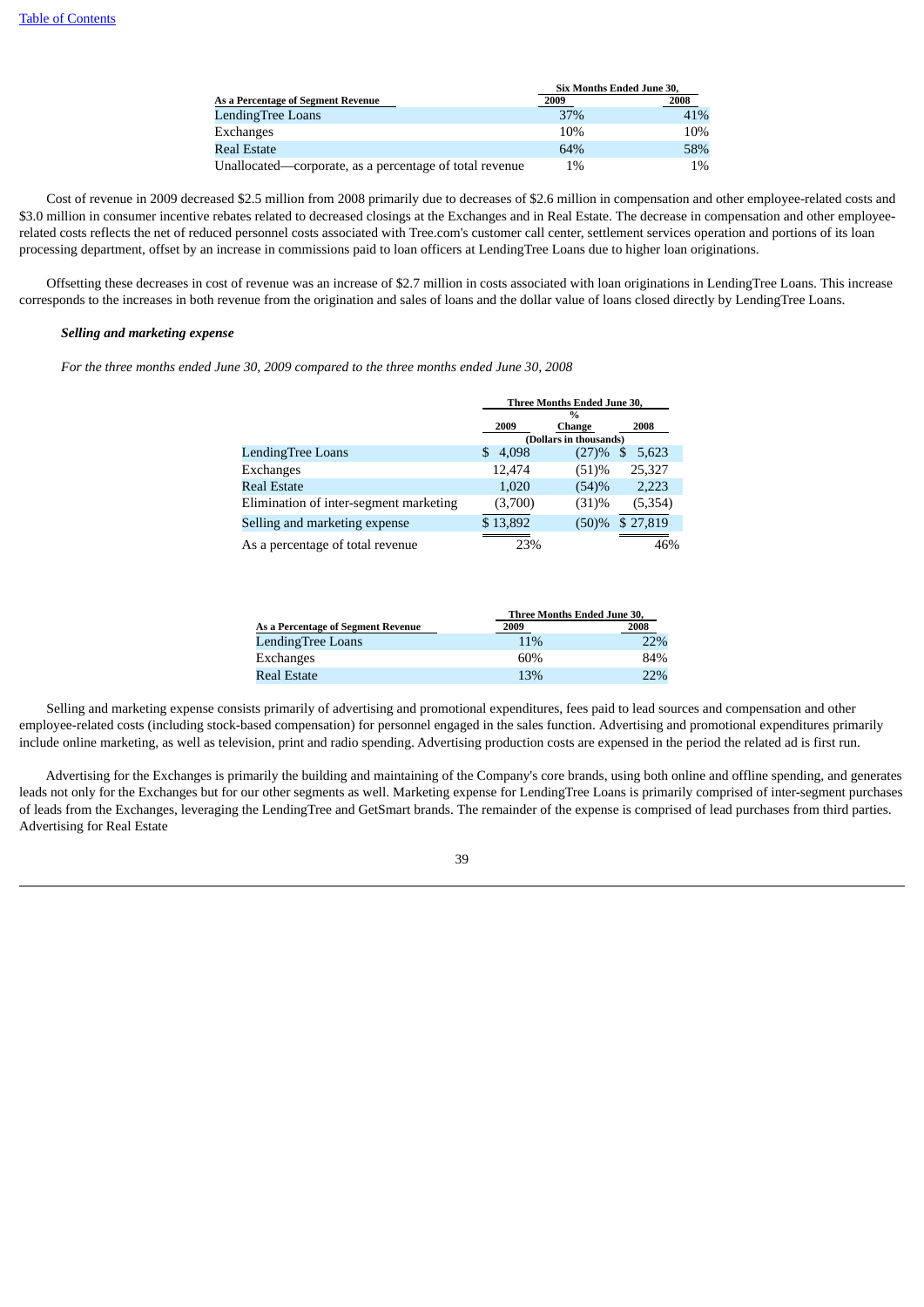primarily consists of lead generation through online spending, as well as lead purchases from the Exchanges.

 Overall selling and marketing expense in 2009 decreased \$13.9 million from 2008 primarily due to a decrease of \$13.5 million in advertising and promotional expenditures. In 2009, Tree.com decreased its online marketing advertising by \$8.6 million, from \$15.2 million in 2008 to \$6.6 million in 2009. Tree.com also decreased its broadcast advertising by \$4.3 million, from \$8.7 million in 2008 to \$4.4 million in 2009.

 The decline in selling and marketing expense for the LendingTree Loans segment, both in dollars and as a percentage of revenue, is related to a decrease in the cost per lead acquired from the Exchanges. The Exchanges were able to decrease advertising spend due to naturally higher consumer demand driven by the favorable mortgage rate trends and improvements in organic traffic.

 Tree.com anticipates that it will continue to adjust selling and marketing expenditures generally in relation to revenue producing opportunities and that selling and marketing will continue to represent a high percentage of revenue as it continues to promote its brands both online and offline.

*For the six months ended June 30, 2009 compared to the six months ended June 30, 2008*

|                                        | Six Months Ended June 30, |                        |             |
|----------------------------------------|---------------------------|------------------------|-------------|
|                                        |                           |                        |             |
|                                        | 2009                      | Change                 | 2008        |
|                                        |                           | (Dollars in thousands) |             |
| LendingTree Loans                      | 6,212<br>S                | (47)%                  | 11,639      |
| Exchanges                              | 24,442                    | (54)%                  | 52,763      |
| Real Estate                            | 2,698                     | (39)%                  | 4.414       |
| Elimination of inter-segment marketing | (5,638)                   | 49%                    | (11,070)    |
| Selling and marketing expense          | \$27,714                  | (52)%                  | 57,746<br>S |
| As a percentage of total revenue       | 23%                       |                        | 44%         |

|                                    | <b>Six Months Ended June 30.</b> |      |
|------------------------------------|----------------------------------|------|
| As a Percentage of Segment Revenue | 2009                             | 2008 |
| LendingTree Loans                  | 9%                               | 21%  |
| Exchanges                          | 62%                              | 79%  |
| Real Estate                        | 20%                              | 24%  |

 Overall selling and marketing expense in 2009 decreased \$30.0 million from 2008 primarily due to a decrease of \$29.3 million in advertising and promotional expenditures. In 2009, Tree.com decreased its online marketing advertising by \$18.9 million, from \$33.0 million in 2008 to \$14.1 million in 2009. Tree.com also decreased its broadcast advertising by \$7.8 million, from \$16.0 million in 2008 to \$8.2 million in 2009.

 The decline in selling and marketing expense for the LendingTree Loans segment, both in dollars and as a percentage of revenue, is related to a decrease in the cost per lead acquired from the Exchanges and receiving "overflow" leads from a partner that received more leads than their current capacity could handle. The Exchanges were able to decrease advertising spend due to naturally higher consumer demand driven by the favorable mortgage rate trends and improvements in organic traffic.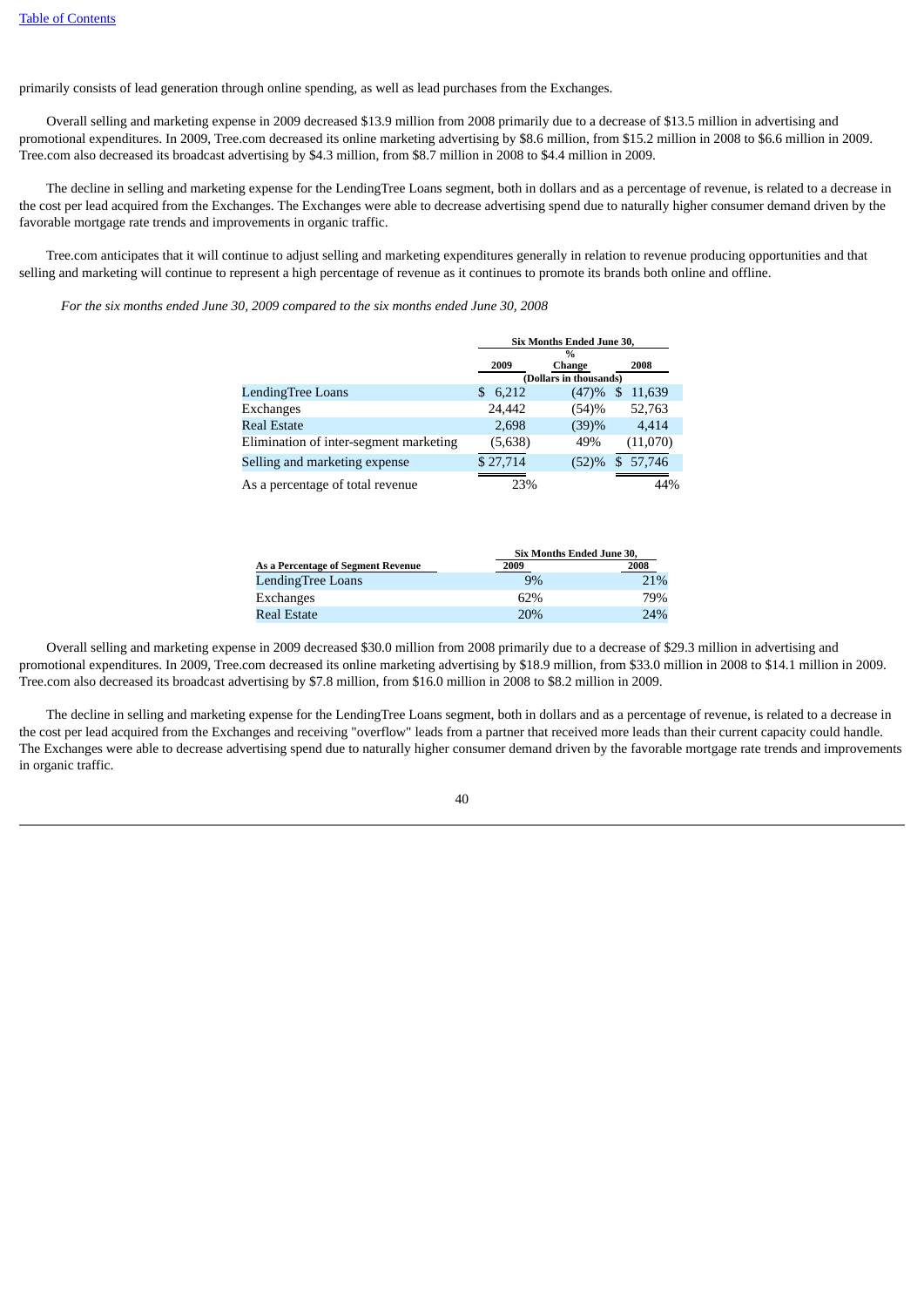## *General and administrative expense*

*For the three months ended June 30, 2009 compared to the three months ended June 30, 2008*

|                                    | Three Months Ended June 30, |                         |            |
|------------------------------------|-----------------------------|-------------------------|------------|
|                                    | 2009                        | $\frac{0}{0}$<br>Change | 2008       |
|                                    |                             | (Dollars in thousands)  |            |
| LendingTree Loans                  | 5,911<br>S.                 | 5%                      | 5,618<br>S |
| Exchanges                          | 2,665                       | 1,344%                  | 183        |
| Real Estate                        | 2,331                       | $(36)\%$                | 3,654      |
| Unallocated-corporate              | 6,205                       | 11%                     | 5,572      |
| General and administrative expense | \$17,112                    | 14%                     | \$15,027   |
| As a percentage of total revenue   | 28%                         |                         | 25%        |

|                                                         | Three Months Ended June 30, |       |
|---------------------------------------------------------|-----------------------------|-------|
| As a Percentage of Segment Revenue                      | 2009                        | 2008  |
| LendingTree Loans                                       | 16%                         | 22%   |
| Exchanges                                               | 13%                         | $1\%$ |
| Real Estate                                             | 30%                         | 36%   |
| Unallocated—corporate, as a percentage of total revenue | 10%                         | 9%    |

 General and administrative expense consists primarily of compensation and other employee-related costs (including stock-based compensation) for personnel engaged in finance, legal, tax, corporate IT, human resources and executive management functions, as well as facilities and infrastructure costs and fees for professional services.

 General and administrative expense in 2009 increased by \$2.1 million from 2008. However, 2008 includes a recovery of \$1.6 million in the Exchanges associated with legal and regulatory costs. Significant increases during 2009 include \$0.9 million in professional fees and \$0.3 million in loss on disposal of fixed assets. Offsetting these were decreases of \$0.3 million in compensation and other employee-related costs and \$0.2 million in facilities costs.

*For the six months ended June 30, 2009 compared to the six months ended June 30, 2008*

|                                    | Six Months Ended June 30, |                                  |          |
|------------------------------------|---------------------------|----------------------------------|----------|
|                                    |                           | $\frac{0}{0}$                    |          |
|                                    | 2009                      | Change<br>(Dollars in thousands) | 2008     |
| LendingTree Loans                  | \$11,248                  | (12)%                            | \$12,719 |
| Exchanges                          | 5,456                     | 40%                              | 3,892    |
| <b>Real Estate</b>                 | 5,055                     | (27)%                            | 6,938    |
| Unallocated-corporate              | 12,047                    | (1)%                             | 12,137   |
| General and administrative expense | \$33,806                  | (5)%                             | \$35,686 |
| As a percentage of total revenue   | 29%                       |                                  | 27%      |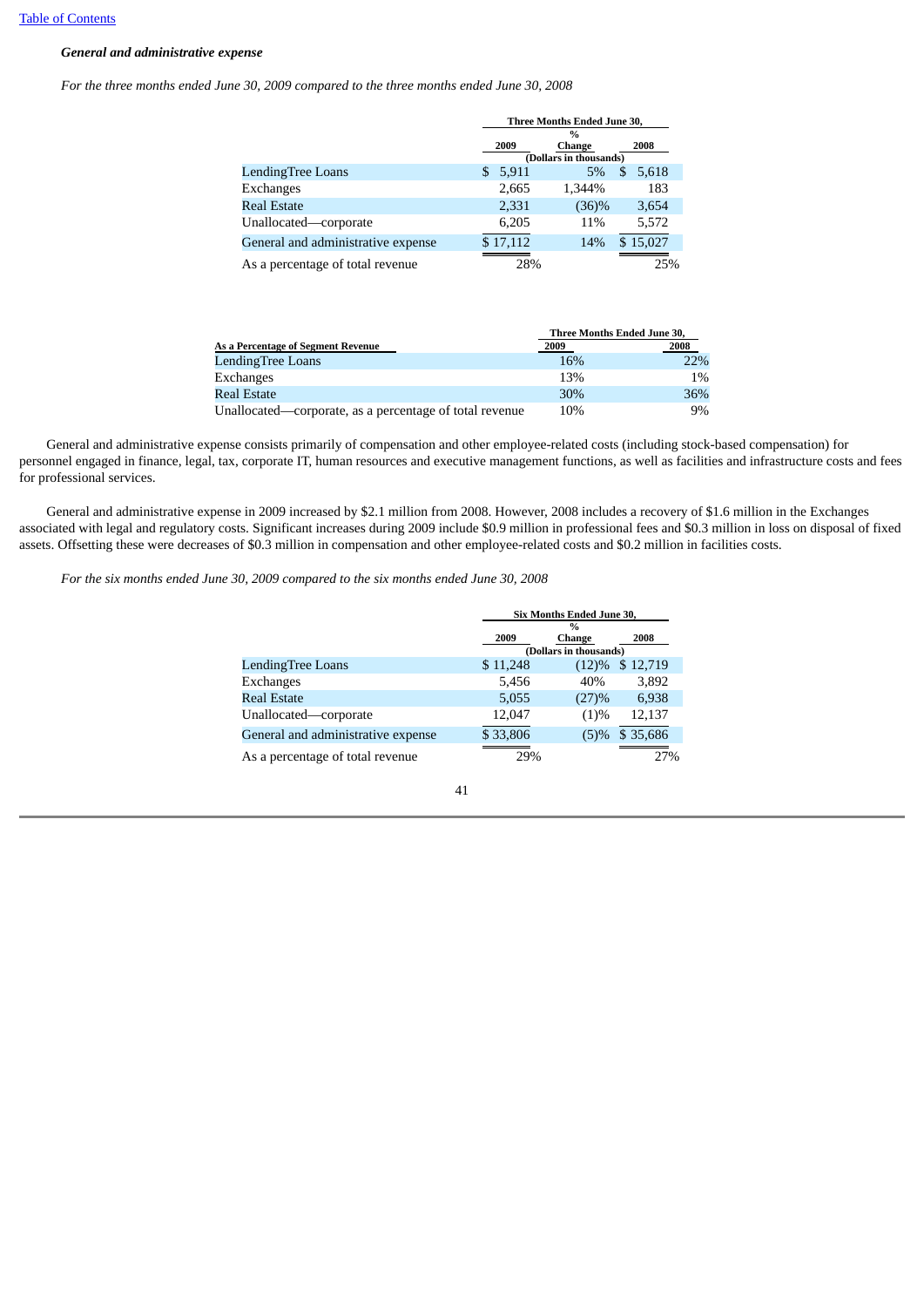|                                                         | Six Months Ended June 30, |      |  |
|---------------------------------------------------------|---------------------------|------|--|
| As a Percentage of Segment Revenue                      | 2009                      | 2008 |  |
| LendingTree Loans                                       | 16%                       | 23%  |  |
| Exchanges                                               | 14%                       | 6%   |  |
| Real Estate                                             | 37%                       | 37%  |  |
| Unallocated—corporate, as a percentage of total revenue | 10%                       | 9%   |  |

 General and administrative expense in 2009 decreased by \$1.9 million from 2008. This decrease reflects a \$2.5 million reduction in compensation and other employee-related costs as a result of prior restructuring activities, and a \$0.5 million decrease in facilities costs. In addition, 2008 includes a recovery of \$1.6 million in the Exchanges associated with legal and regulatory costs. These decreases were partially offset by a \$0.9 million increase in loss on disposal of fixed assets.

 As a result of the spin-off and reductions in base salaries for executives and other employees, the Company has placed greater emphasis on equity compensation than did IAC. In February 2009, the Compensation Committee determined that the Company's compensation programs should have less of a fixed component and, instead, should be much more variable and tied to individual and corporate performance. The Compensation Committee believes placing a greater emphasis on incentive arrangements and equity compensation will result in the Company's executives and employees being paid for performance and will better align their incentives with the Company's strategic goals.

 As of June 30, 2009, there was approximately \$3.0 million, \$4.3 million and \$1.8 million of unrecognized compensation cost, net of estimated forfeitures, related to stock options, RSUs and restricted stock, respectively. These costs are expected to be recognized over a weighted average period of approximately 3.2 years for stock options, 2.2 years for RSUs and 3.4 years for restricted stock.

#### *Product development*

*For the three months ended June 30, 2009 compared to the three months ended June 30, 2008*

|                                  | Three Months Ended June 30, |         |                        |  |         |
|----------------------------------|-----------------------------|---------|------------------------|--|---------|
|                                  | $\frac{0}{0}$               |         |                        |  |         |
|                                  |                             | 2009    | Change                 |  | 2008    |
|                                  |                             |         | (Dollars in thousands) |  |         |
| LendingTree Loans                | S                           | 97      | 61%                    |  | 60      |
| <b>Exchanges</b>                 |                             | 807     | 10%                    |  | 733     |
| <b>Real Estate</b>               |                             | 347     | (43)%                  |  | 611     |
| Unallocated-corporate            |                             | 310     | 685%                   |  | 39      |
| Product development              |                             | \$1,561 | 8%                     |  | \$1,443 |
| As a percentage of total revenue |                             | 3%      |                        |  | 2%      |

|                                                         |       | Three Months Ended June 30, |
|---------------------------------------------------------|-------|-----------------------------|
| As a Percentage of Segment Revenue                      | 2009  | 2008                        |
| LendingTree Loans                                       |       |                             |
| Exchanges                                               | 4%    | 2%                          |
| Real Estate                                             | 4%    | 6%                          |
| Unallocated—corporate, as a percentage of total revenue | $1\%$ |                             |

 Product development expense consists primarily of compensation and other employee-related costs (including stock-based compensation) for personnel engaged in product development, which include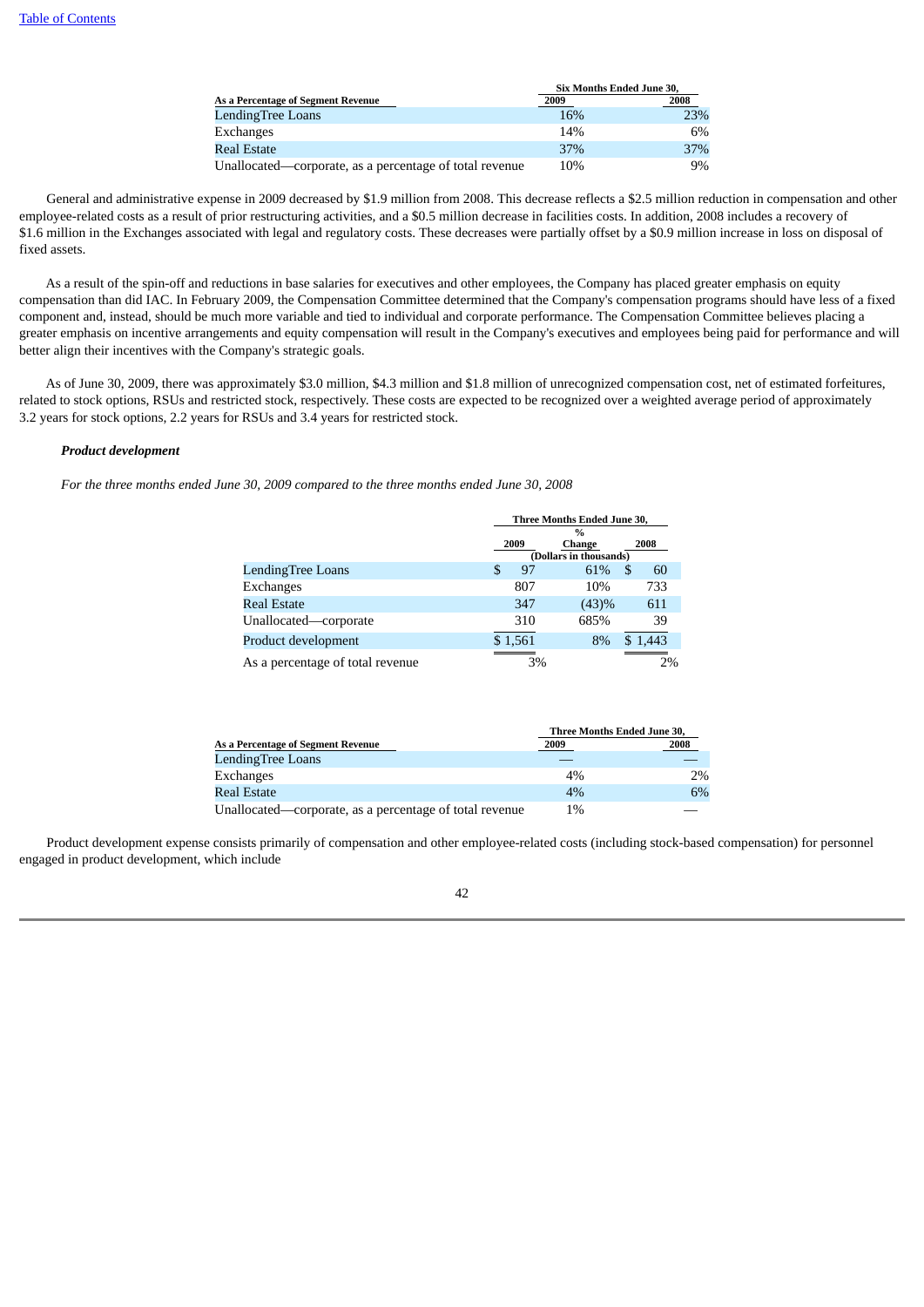costs related to the design, development, testing and enhancement of technology that are not capitalized.

 Product development expense in 2009 increased \$0.1 million from 2008, due to an increase in outsourcing and technology contractors, offset by decreased compensation and other employee-related costs.

*For the six months ended June 30, 2009 compared to the six months ended June 30, 2008*

|                                  | Six Months Ended June 30, |                        |         |
|----------------------------------|---------------------------|------------------------|---------|
|                                  | $\frac{0}{0}$             |                        |         |
|                                  | 2009                      | Change                 | 2008    |
|                                  |                           | (Dollars in thousands) |         |
| <b>LendingTree Loans</b>         | 247                       | (39)%                  | 404     |
| Exchanges                        | 1,439                     | (22)%                  | 1,843   |
| <b>Real Estate</b>               | 881                       | $(30)\%$               | 1,266   |
| Unallocated-corporate            | 602                       | 1,425%                 | 39      |
| Product development              | \$3,169                   | (11)%                  | \$3,552 |
| As a percentage of total revenue | 3%                        |                        | 3%      |

|                                                         | Six Months Ended June 30, |       |  |
|---------------------------------------------------------|---------------------------|-------|--|
| As a Percentage of Segment Revenue                      | 2009                      | 2008  |  |
| LendingTree Loans                                       |                           | $1\%$ |  |
| Exchanges                                               | 4%                        | 3%    |  |
| <b>Real Estate</b>                                      | 7%                        | 7%    |  |
| Unallocated—corporate, as a percentage of total revenue | $1\%$                     |       |  |

 Product development expense in 2009 decreased \$0.4 million from 2008, due to decreased compensation and other employee-related costs associated with reductions in workforce that occurred during 2008.

## *Adjusted Earnings Before Interest, Taxes, Depreciation and Amortization*

*For the three months ended June 30, 2009 compared to the three months ended June 30, 2008*

 Adjusted Earnings Before Interest, Taxes, Depreciation and Amortization ("Adjusted EBITDA") is a non-GAAP measure and is defined in "Tree.com's Principles of Financial Reporting".

|                                            | Three Months Ended June 30, |        |               |
|--------------------------------------------|-----------------------------|--------|---------------|
|                                            | $\frac{0}{0}$               |        |               |
|                                            | 2009                        | Change | 2008          |
|                                            | (Dollars in thousands)      |        |               |
| LendingTree Loans                          | \$12,215                    | 381%   | \$2,540       |
| Exchanges                                  | 3,281                       | 206%   | 1.073         |
| <b>Real Estate</b>                         | (664)                       | 59%    | (1,629)       |
| Unallocated and inter-segment eliminations | (6,623)                     | (19)%  | (5,548)       |
| <b>Adjusted EBITDA</b>                     | 8,209                       | NM     | $$$ $(3,564)$ |
| As a percentage of total revenue           | 13%                         |        | (6)%          |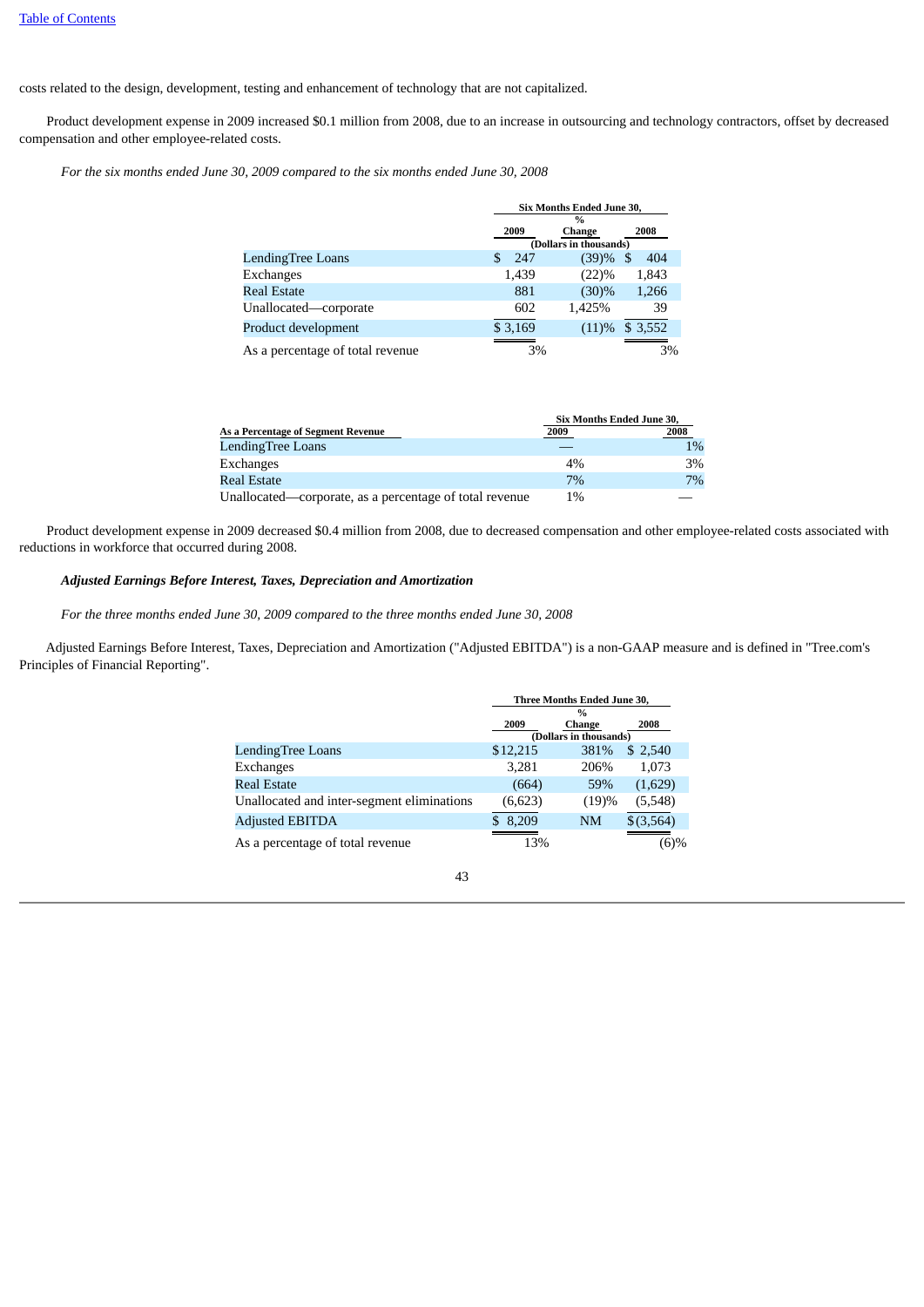|                                                                              | Three Months Ended June 30, |       |
|------------------------------------------------------------------------------|-----------------------------|-------|
| As a Percentage of Segment Revenue                                           | 2009                        | 2008  |
| LendingTree Loans                                                            | 34%                         | 10%   |
| Exchanges                                                                    | 16%                         | $4\%$ |
| Real Estate                                                                  | (9)%                        | (16)% |
| Unallocated and inter-segment eliminations, as a percentage of total revenue | (11)%                       | (9)%  |

 Adjusted EBITDA in 2009 improved \$11.8 million to \$8.2 million, reflecting an increase in the LendingTree Loans gross margin, and operating costs decreasing more rapidly than overall revenue in 2009 principally due to the marketing reductions and previous restructuring activities noted above.

*For the six months ended June 30, 2009 compared to the six months ended June 30, 2008*

|                                            | Six Months Ended June 30, |                                                   |            |
|--------------------------------------------|---------------------------|---------------------------------------------------|------------|
|                                            | 2009                      | $\frac{0}{0}$<br>Change<br>(Dollars in thousands) | 2008       |
| LendingTree Loans                          | \$27,199                  | 237%                                              | 8,081<br>S |
| Exchanges                                  | 5.817                     | 183%                                              | 2,052      |
| <b>Real Estate</b>                         | (3,607)                   | 12%                                               | (4,081)    |
| Unallocated and inter-segment eliminations | (12, 436)                 | 2%                                                | (12,703)   |
| <b>Adjusted EBITDA</b>                     | \$16,973                  | <b>NM</b>                                         | (6,651)    |
| As a percentage of total revenue           | 14%                       |                                                   | 5)%        |

|                                                                              | Six Months Ended June 30, |          |
|------------------------------------------------------------------------------|---------------------------|----------|
| As a Percentage of Segment Revenue                                           | 2009                      | 2008     |
| LendingTree Loans                                                            | 39%                       | 14%      |
| Exchanges                                                                    | 15%                       | 3%       |
| Real Estate                                                                  | (27)%                     | (22)%    |
| Unallocated and inter-segment eliminations, as a percentage of total revenue | (11)%                     | $(10)\%$ |

 Adjusted EBITDA in 2009 improved \$23.6 million to \$17.0 million, reflecting an increase in the LendingTree Loans gross margin, and operating costs decreasing more rapidly than overall revenue in 2009 principally due to the marketing reductions and previous restructuring activities noted above.

## *Operating income (loss)*

*For the three months ended June 30, 2009 compared to the three months ended June 30, 2008*

|                                            | Three Months Ended June 30,    |           |              |
|--------------------------------------------|--------------------------------|-----------|--------------|
|                                            | 2009<br>(Dollars in thousands) | 2008      |              |
| LendingTree Loans                          | \$12,403                       | 3,769%    | 320<br>S     |
| <b>Exchanges</b>                           | 2.360                          | NM        | (104, 655)   |
| <b>Real Estate</b>                         | (6,035)                        | 91%       | (64, 840)    |
| Unallocated and inter-segment eliminations | (7, 476)                       | $1\%$     | (7,579)      |
| Operating income (loss)                    | 1,252                          | <b>NM</b> | \$(176, 754) |
| As a percentage of total revenue           | 2%                             |           | (295)%       |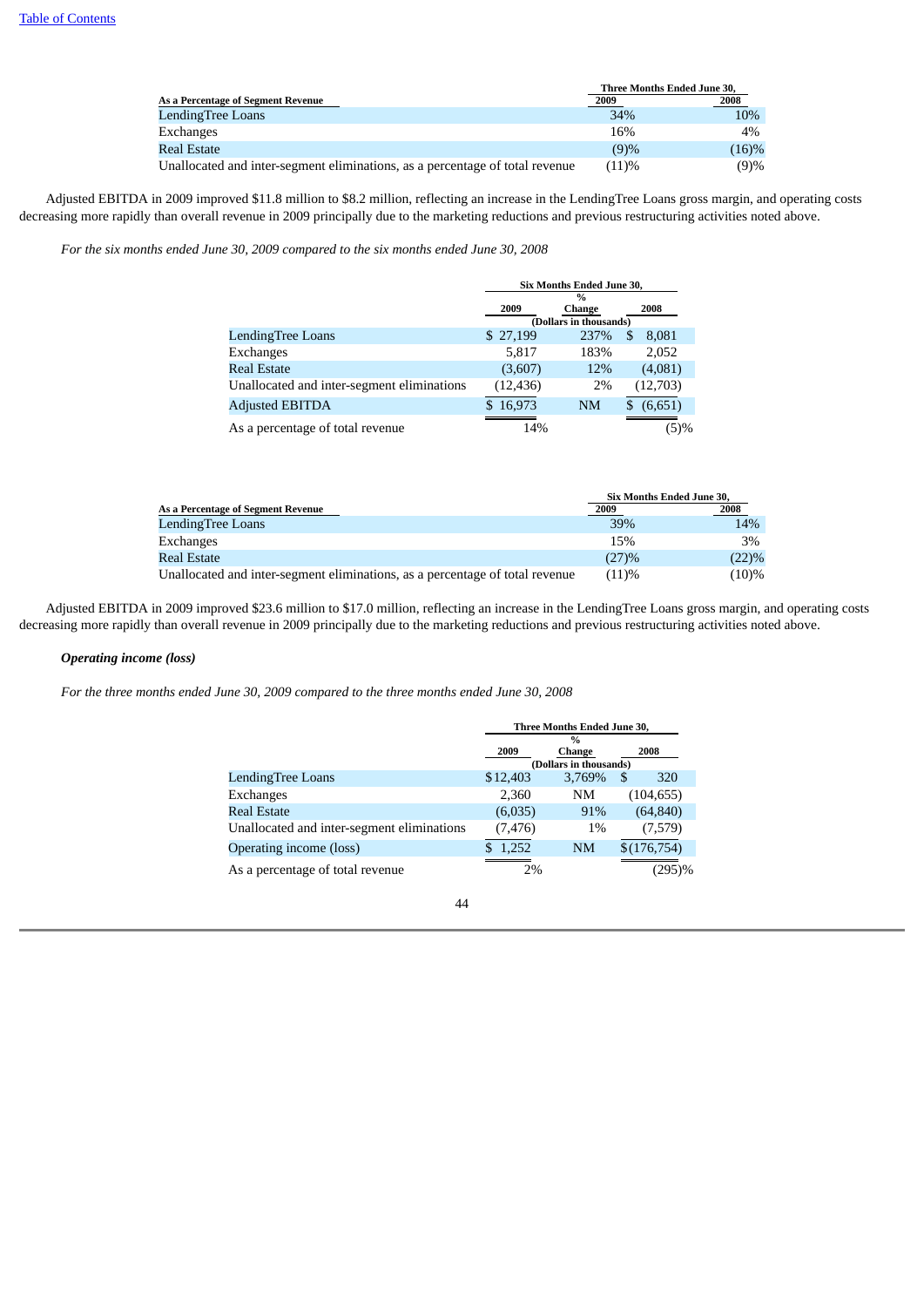|                                                                              | Three Months Ended June 30, |        |
|------------------------------------------------------------------------------|-----------------------------|--------|
| As a Percentage of Segment Revenue                                           | 2009                        | 2008   |
| LendingTree Loans                                                            | 34%                         | $1\%$  |
| Exchanges                                                                    | 11%                         | (347)% |
| Real Estate                                                                  | (77)%                       | (635)% |
| Unallocated and inter-segment eliminations, as a percentage of total revenue | (12)%                       | (13)%  |

 Operating income in 2009 improved \$178.0 million from 2008. Operating income in 2009 includes impairment charges of \$3.9 million related to definitelived intangible assets with Real Estate. In the second quarter of 2009, the new Real Estate operating segment leadership undertook significant changes in management, operational focus and marketing efforts related to the new homes referral services business. These changes combined with the continued deterioration of new housing starts and new homes sales in 2009, caused the Company to reassess the remaining useful lives and the likely future recoverability of the remaining value of these intangible assets. In testing the recoverability of these assets, indications of impairment were determined to exist, and subsequent impairment testing resulted in the charge noted above.

 Operating loss in 2008 includes asset impairment charges totaling \$164.3 million. The charge related to LendingTree Loans was a goodwill impairment charge of \$0.9 million. The charges associated with the Exchanges were \$69.3 million related to goodwill and \$33.4 million related to an indefinite-lived intangible asset. The charge related to Real Estate was a goodwill impairment charge of \$60.8 million.

 The impairments in 2008 resulted from the Company's reassessment of the likely future profitability in light of the persistent adverse mortgage and real estate market realities. These adverse conditions included, among others, constrained liquidity, lender focus on low margin mortgage offerings, the decline in real estate values and a high rate of delinquency for existing mortgages. Tree.com updated its assessment of mortgage and real estate market conditions and Tree.com's responsive operational strategies during the second quarter of 2008, and quantified these considerations in Tree.com's future forecasted results.

*For the six months ended June 30, 2009 compared to the six months ended June 30, 2008*

|                                            | <b>Six Months Ended June 30,</b> |                                                   |              |
|--------------------------------------------|----------------------------------|---------------------------------------------------|--------------|
|                                            | 2009                             | $\frac{0}{0}$<br>Change<br>(Dollars in thousands) | 2008         |
| LendingTree Loans                          | \$26,569                         | 479%                                              | 4,587<br>S   |
| Exchanges                                  | 3,838                            | NΜ                                                | (106, 431)   |
| <b>Real Estate</b>                         | (11,212)                         | 84%                                               | (68, 768)    |
| Unallocated and inter-segment eliminations | (14,763)                         | 6%                                                | (15, 630)    |
| Operating income (loss)                    | 4,432                            | <b>NM</b>                                         | \$(186, 242) |
| As a percentage of total revenue           | 4%                               |                                                   | (143)%       |

|                                                                              | Six Months Ended June 30, |           |
|------------------------------------------------------------------------------|---------------------------|-----------|
| As a Percentage of Segment Revenue                                           | 2009                      | 2008      |
| LendingTree Loans                                                            | 38%                       | 8%        |
| Exchanges                                                                    | 10%                       | (158)%    |
| Real Estate                                                                  | (83)%                     | $(370)\%$ |
| Unallocated and inter-segment eliminations, as a percentage of total revenue | (12)%                     | (12)%     |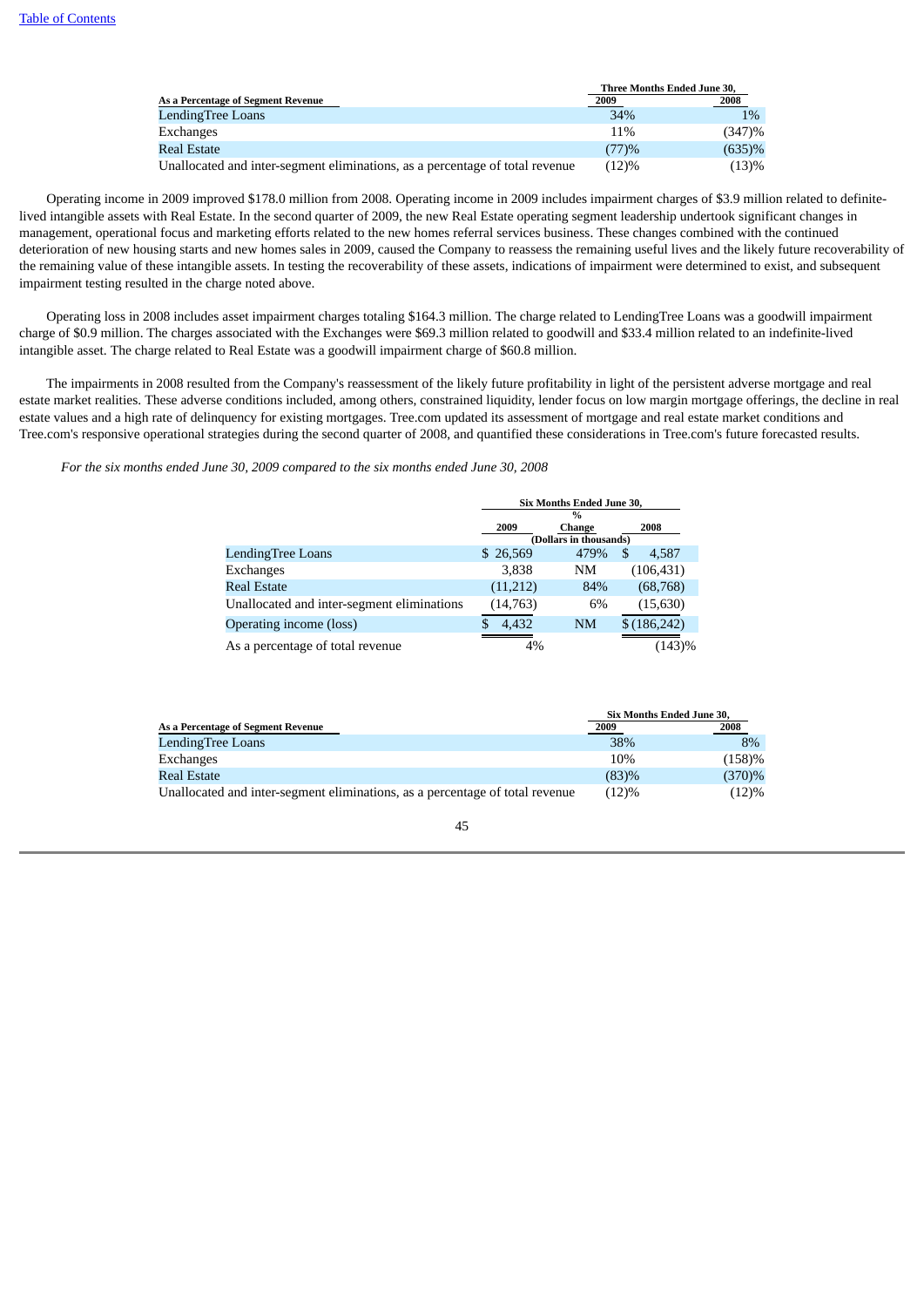Operating income in 2009 improved \$190.7 million from 2008, resulting primarily from the asset impairment charges recorded in 2008 and described above in the three month discussion, in addition to the increase in Adjusted EBITDA discussed above.

#### *Income tax provision*

 For the three months ended June 30, 2009 and 2008, Tree.com recorded a tax (provision) benefit of (\$0.4) million and \$14.1 million, respectively, which represents effective tax rates of 34.2% and 7.9%, respectively. The 2008 tax rate is lower than the federal statutory rate of 35% due principally to non-deductible impairment charges and an increase in the valuation allowance on deferred tax assets. For 2009, the tax rate is lower than the federal statutory rate of 35% due to the change in the valuation allowance on deferred tax assets.

 For the six months ended June 30, 2009 and 2008, Tree.com recorded a tax (provision) benefit of (\$0.3) million and 13.8 million, respectively, which represents effective tax rates of 7.2% and 7.4%, respectively. These tax rates are lower than the federal statutory rate of 35% due principally to non-deductible impairment charges and an increase in the valuation allowance on deferred tax assets.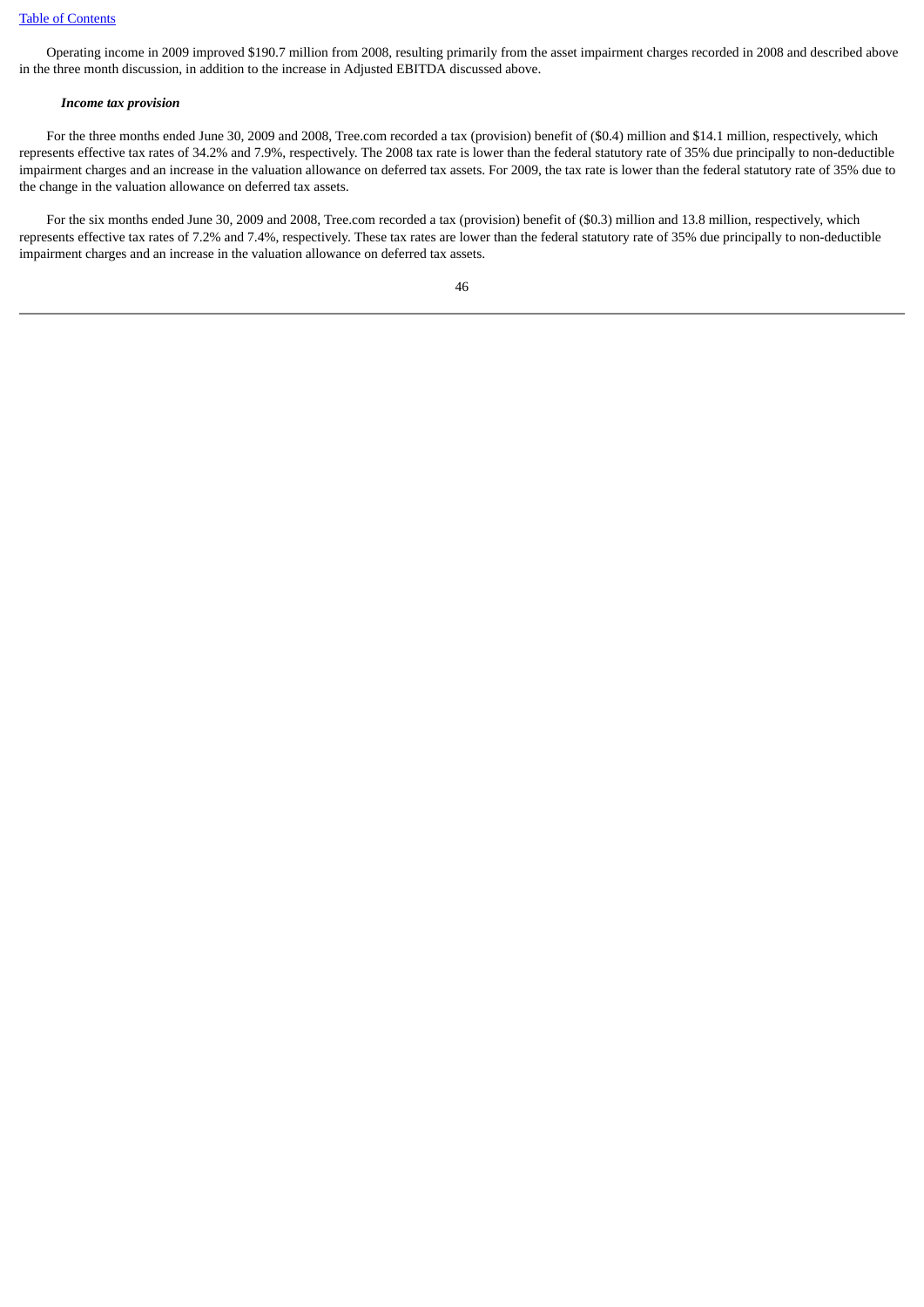## **FINANCIAL POSITION, LIQUIDITY AND CAPITAL RESOURCES**

As of June 30, 2009, Tree.com had \$99.2 million of cash and cash equivalents and restricted cash and cash equivalents.

 Net cash used in operating activities was \$8.0 million in the six months ended June 30, 2009, compared to \$5.2 million in the same period in 2008. The increase in cash used of \$2.8 million is primarily due to a \$8.8 million increase in cash used for payments on accounts payable and prepaid expenses, offset by an increase in Adjusted EBITDA.

 Net cash used in investing activities in the six months ended June 30, 2009 of \$1.8 million primarily resulted from an acquisition of \$1.0 million and capital expenditures of \$1.4 million. Net cash used in investing activities in the same period in 2008 of \$17.4 million primarily resulted from the payment of contingent consideration associated with the Home Loan Center, Inc. acquisition of \$14.5 million and capital expenditures of \$2.8 million.

 Net cash provided by financing activities in 2009 of \$19.9 million was primarily due to net borrowings under warehouse lines of credit of \$16.9 million, and proceeds from the sale of common stock of \$3.8 million. Net cash provided by financing activities in 2008 of \$29.9 million was primarily due to capital contributions and other transfers from IAC of \$41.8 million, a decrease in restricted cash of \$12.1 million, offset by payments on notes payable and capital lease obligations of \$20.0 million. The net borrowings under warehouse lines of credit is related to the change in loans held for sale at LendingTree Loans and is included within cash flow from operations.

 As of June 30, 2009, LendingTree Loans had two \$50 million committed lines of credit ("warehouse lines"). Borrowings under these lines are limited for funding, and are secured by, consumer residential loans that are held for sale. Loans under these warehouse lines are repaid directly from proceeds from the sales of loans by LendingTree Loans.

 The first line is scheduled to expire on April 30, 2010, but can be cancelled at the option of the lender without default upon sixty days notice. The second line is scheduled to expire on December 29, 2009; however, that lender has indicated it is exiting the warehouse lending business and will honor the existing contract only through the stated term. The first line includes an additional uncommitted credit facility of \$75 million. The first line is also guaranteed by Tree.com, Inc., Lending Tree, LLC and Lending Tree Holdings Corp.

 The interest rate under the first line is 225 basis points plus the greater of (a) the 30-day LIBOR or (b) 200 basis points. The interest rate under the \$75 million uncommitted line is 30-day LIBOR plus 150 basis points. The interest rate under the second line is 30-day LIBOR plus 125 basis points.

 Under the terms of these warehouse lines, LendingTree Loans is required to maintain various financial and other covenants. These financial covenants include, but are not limited to, maintaining (i) minimum tangible net worth of \$44.0 million, cash on hand with a certain lender and liquid assets, (ii) a maximum ratio of total liabilities to net worth and (iii) pre-tax net income requirements on a quarterly basis. LendingTree Loans is also required to sell at least 50% of the loans it originates to an affiliate of the lender under the first line or pay a "pair-off fee" of 37.5 basis points on the difference between the required and actual volume of loans sold. During the quarter ended June 30, 2009, LendingTree Loans was in compliance with the covenants under the lines. At June 30, 2009, there was \$93.1 million outstanding under the committed lines of credit.

 The LendingTree Loans business is highly dependent on the availability of these warehouse lines. Although we believe that our existing lines of credit are adequate for our current operations, reductions in our available credit, or the inability to renew or replace these lines, would have a material adverse effect on our business, financial condition and results of operations. Management has determined that it could continue to operate the LendingTree Loans business, at a reduced capacity, if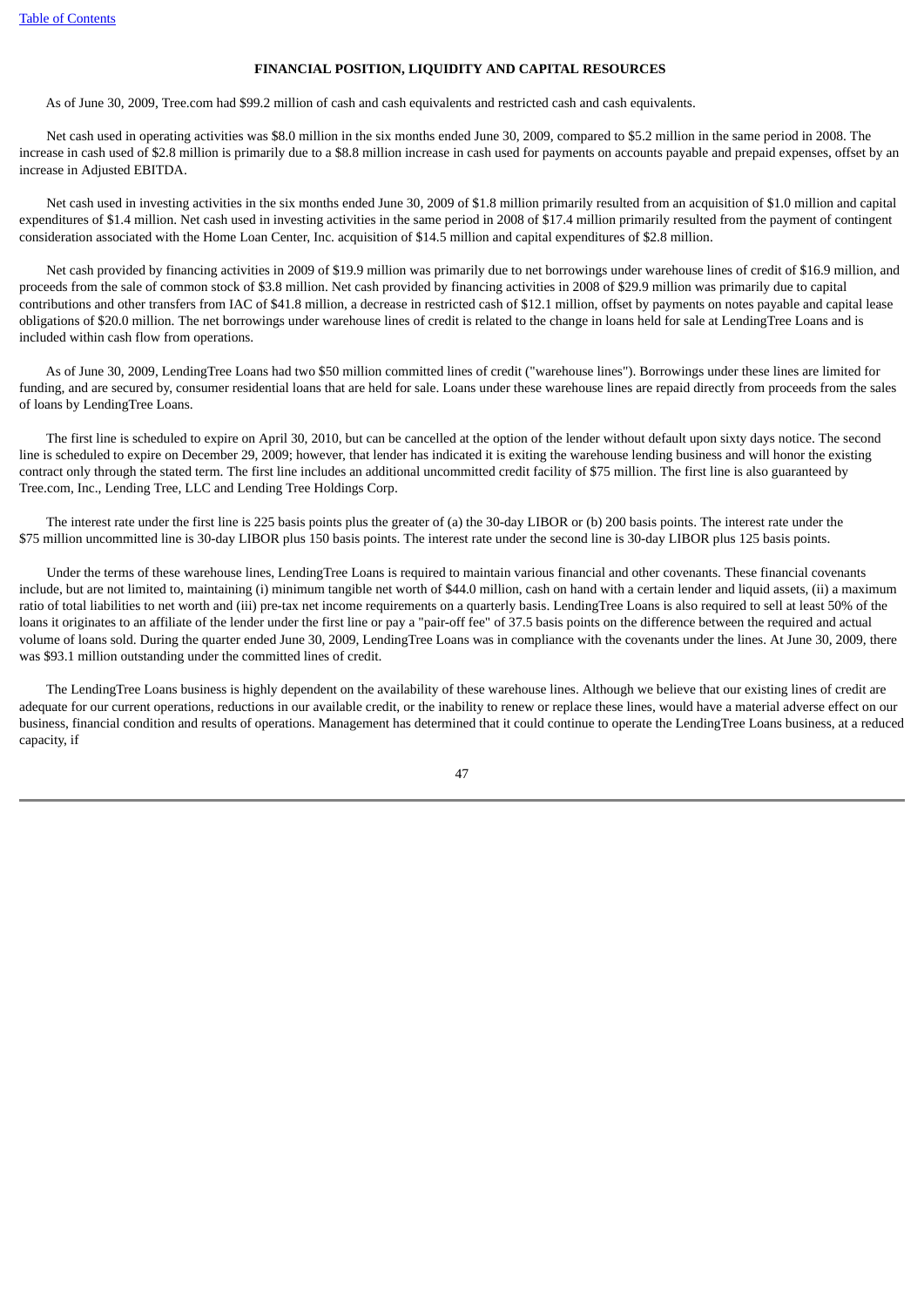one but not both of the warehouse lines were lost. Management has been and continues to be in discussions with several financial institutions that could serve as potential sources of credit to replace or supplement the current credit facilities. However, these financial institutions, like all financial institutions, are subject to the same adverse market conditions and may be affected by recent market disruptions, which may affect the decision to provide a credit line, or the pricing for such lines.

Tree.com anticipates that it will need to make capital and other expenditures in connection with the development and expansion of its overall operations.

 In connection with the completion of the spin-off, intercompany payable balances with IAC were extinguished and IAC transferred to Tree.com an amount of cash that was sufficient for its initial capitalization. Tree.com has considered its anticipated operating cash flows in 2009, cash and cash equivalents, current capacity under its warehouse lines of credit and access to capital markets, subject to restrictions in the tax sharing agreement, and believes that these are sufficient to fund its operating needs, including debt requirements, commitments and contingencies and capital and investing commitments for the foreseeable future.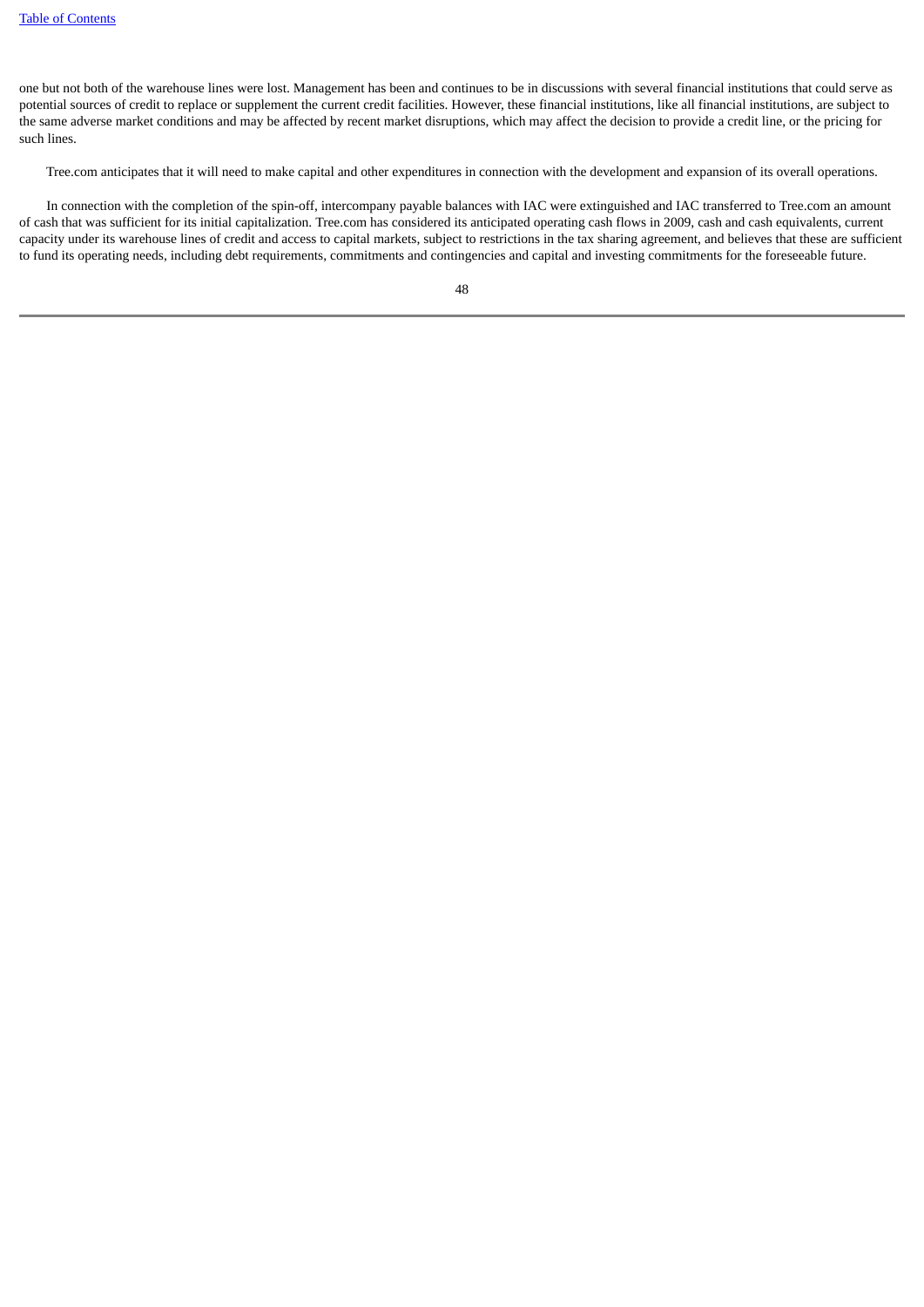## **CONTRACTUAL OBLIGATIONS AND COMMERCIAL COMMITMENTS**

|                                             | <b>Payments Due by Period</b> |                            |                                    |                  |                         |
|---------------------------------------------|-------------------------------|----------------------------|------------------------------------|------------------|-------------------------|
| Contractual Obligations as of June 30, 2009 | Total                         | <b>Less Than</b><br>1 Year | $1 - 3$<br>Years<br>(In thousands) | $3 - 5$<br>Years | More<br>Than<br>5 Years |
| Short-term borrowings                       | 93,122                        | 93.122                     | S                                  |                  |                         |
| Purchase obligations(a)                     | 5,169                         | 5,169                      |                                    |                  |                         |
| <b>Operating leases</b>                     | 24,835                        | 5.407                      | 8.653                              | 7.401            | 3,374                   |
| Total contractual cash obligations          | 123.126                       | 103.698                    | \$8.653                            | \$7,401          | 3.374                   |

(a) The purchase obligations primarily relate to marketing contracts in 2009.

## **Seasonality**

 Tree.com revenue is subject to the cyclical and seasonal trends of the U.S. housing market. Home sales typically rise during the spring and summer months and decline during the fall and winter months. Refinancing and home equity activity is principally driven by mortgage interest rates as well as real estate values. The broader cyclical trends in the mortgage and real estate markets have upset the usual seasonal trends.

#### **Recent Accounting Pronouncements**

Refer to Note 2 to the consolidated financial statements for a description of recent accounting pronouncements.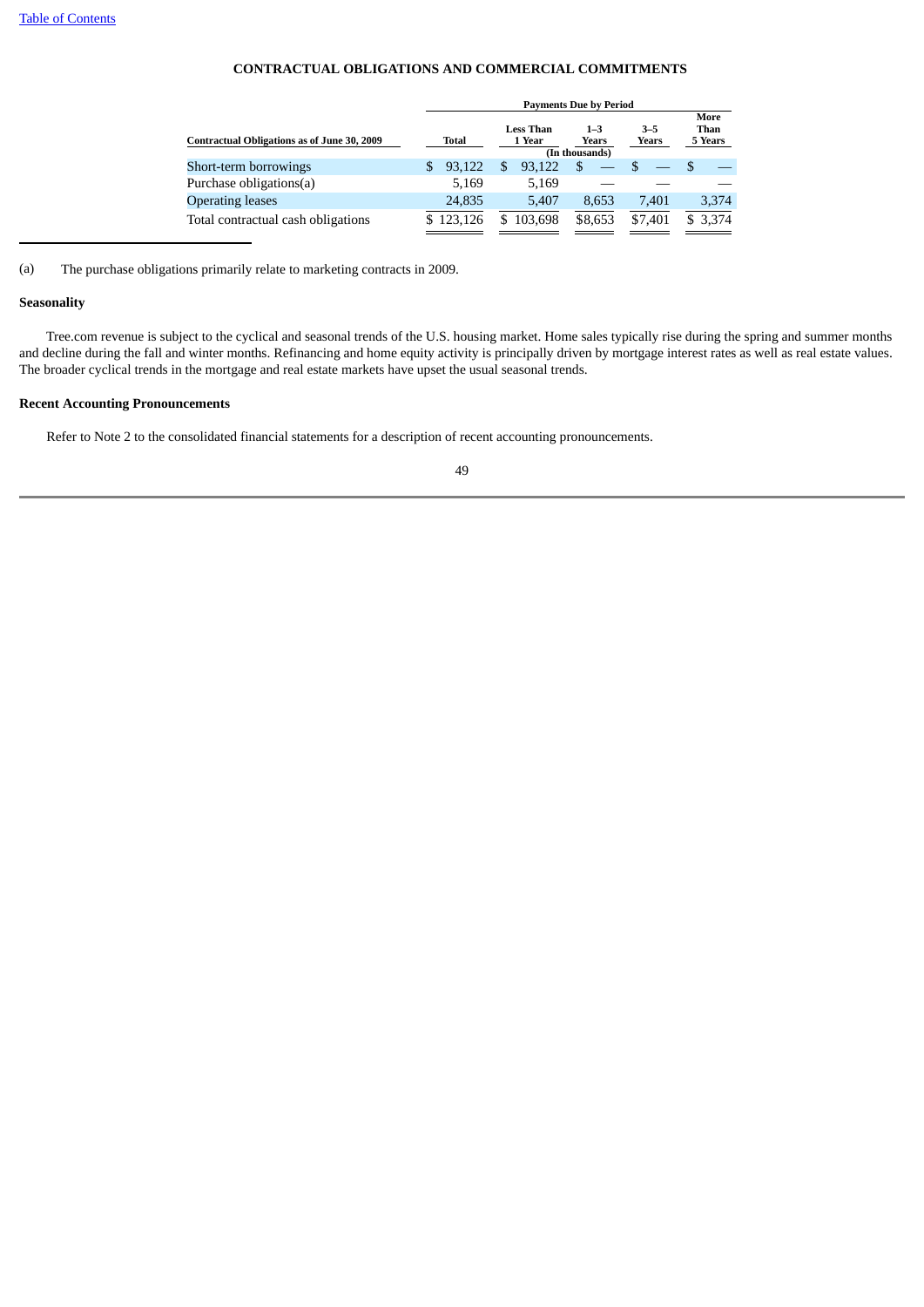#### **TREE.COM'S PRINCIPLES OF FINANCIAL REPORTING**

 Tree.com reports Earnings Before Interest, Taxes, Depreciation and Amortization ("EBITDA"), and adjusted for certain items discussed below ("Adjusted EBITDA"), as supplemental measures to GAAP. These measures are two of the primary metrics by which Tree.com evaluates the performance of its businesses, on which its internal budgets are based and by which management is compensated. Tree.com believes that investors should have access to the same set of tools that it uses in analyzing its results. These non-GAAP measures should be considered in addition to results prepared in accordance with GAAP, but should not be considered a substitute for or superior to GAAP results. Tree.com provides and encourages investors to examine the reconciling adjustments between the GAAP and non-GAAP measure which are discussed below.

## **Definition of Tree.com's Non-GAAP Measures**

 Adjusted EBITDA is defined as EBITDA excluding (1) non-cash compensation expense, (2) non-cash intangible asset impairment charges, (3) gain/loss on disposal of assets, (4) restructuring expenses, (5) proceeds from litigation settlements, (6) pro forma adjustments for significant acquisitions, and (7) one-time items. Tree.com believes this measure is useful to investors because it represents the operating results from Tree.com's segments, but excludes the effects of any other non-cash expenses. Adjusted EBITDA has certain limitations in that it does not take into account the impact to Tree.com's statement of operations of certain expenses, including depreciation, non-cash compensation and acquisition related accounting. Tree.com endeavors to compensate for the limitations of the non-GAAP measure presented by also providing the comparable GAAP measure with equal or greater prominence and descriptions of the reconciling items, including quantifying such items, to derive the non-GAAP measure.

## **Pro Forma Results**

 Tree.com will only present EBITDA and Adjusted EBITDA on a pro forma basis if it views a particular transaction as significant in size or transformational in nature. For the periods presented in this report, there are no transactions that Tree.com has included on a pro forma basis.

## **One-Time Items**

 EBITDA and Adjusted EBITDA are presented before one-time items, if applicable. These items are truly one-time in nature and non-recurring, infrequent or unusual, and have not occurred in the past two years or are not expected to recur in the next two years, in accordance with SEC rules. For the periods presented in this report, there are no one-time items.

## **Non-Cash Expenses That Are Excluded From Tree.com's Non-GAAP Measures**

 Non-cash compensation expense consists principally of expense associated with the grants of restricted stock units and stock options. These expenses are not paid in cash, and Tree.com will include the related shares in its future calculations of fully diluted shares outstanding. Upon vesting of restricted stock units and the exercise of certain stock options, the awards will be settled, at Tree.com's discretion, on a net basis, with Tree.com remitting the required tax withholding amount from its current funds.

 Amortization and impairment of intangibles are non-cash expenses relating primarily to acquisitions. At the time of an acquisition, the intangible assets of the acquired company, such as purchase agreements, technology and customer relationships, are valued and amortized over their estimated lives.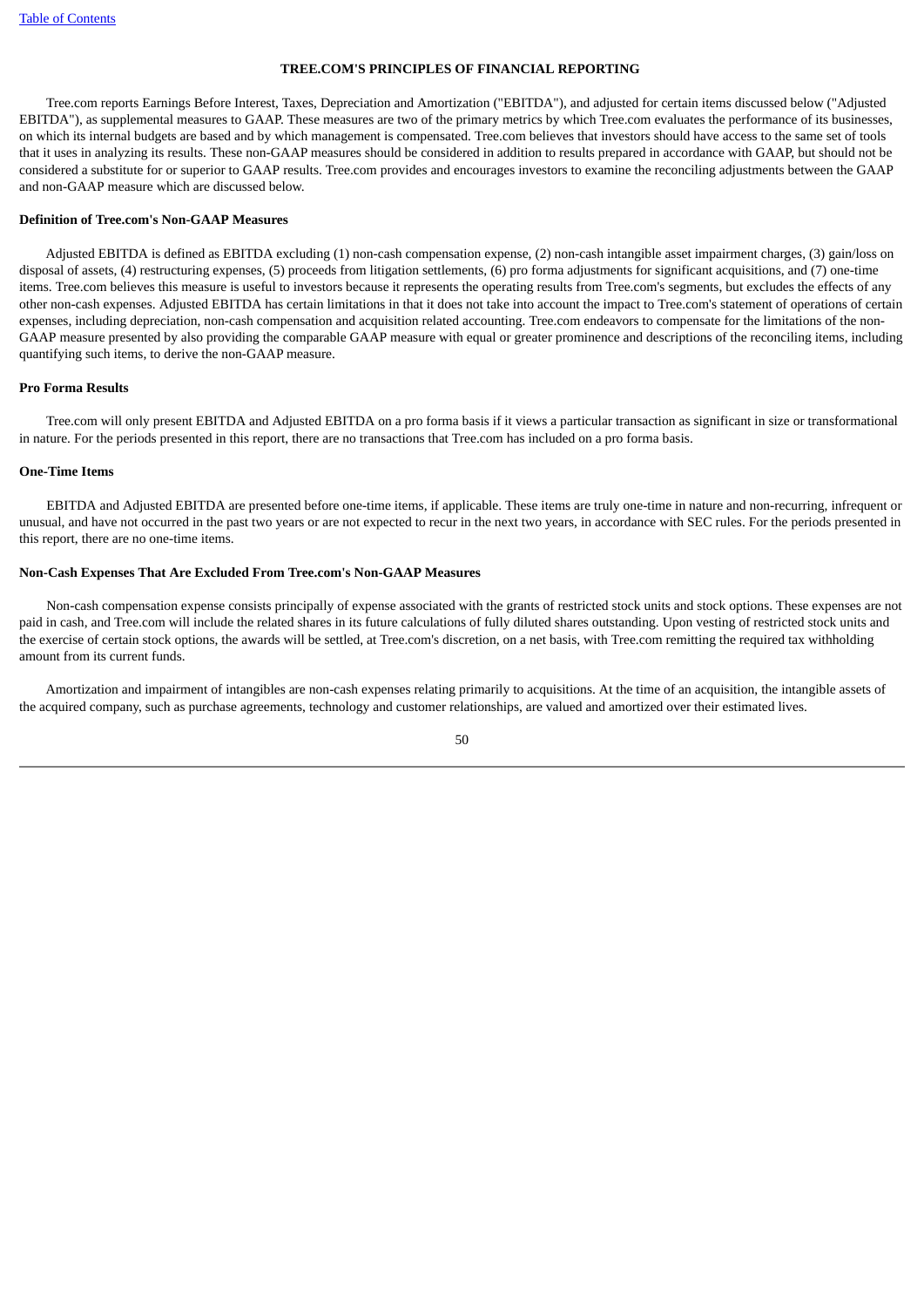## **RECONCILIATION OF EBITDA AND ADJUSTED EBITDA**

 For a reconciliation of EBITDA and Adjusted EBITDA to operating income (loss) for Tree.com's operating segments for the three and six months ended June 30, 2009 and 2008, see Note 7 to the consolidated financial statements.

## **OTHER**

 REALTORS®—a registered collective membership mark that identifies a real estate professional who is a member of the National Association of REALTORS® and subscribes to its strict Code of Ethics.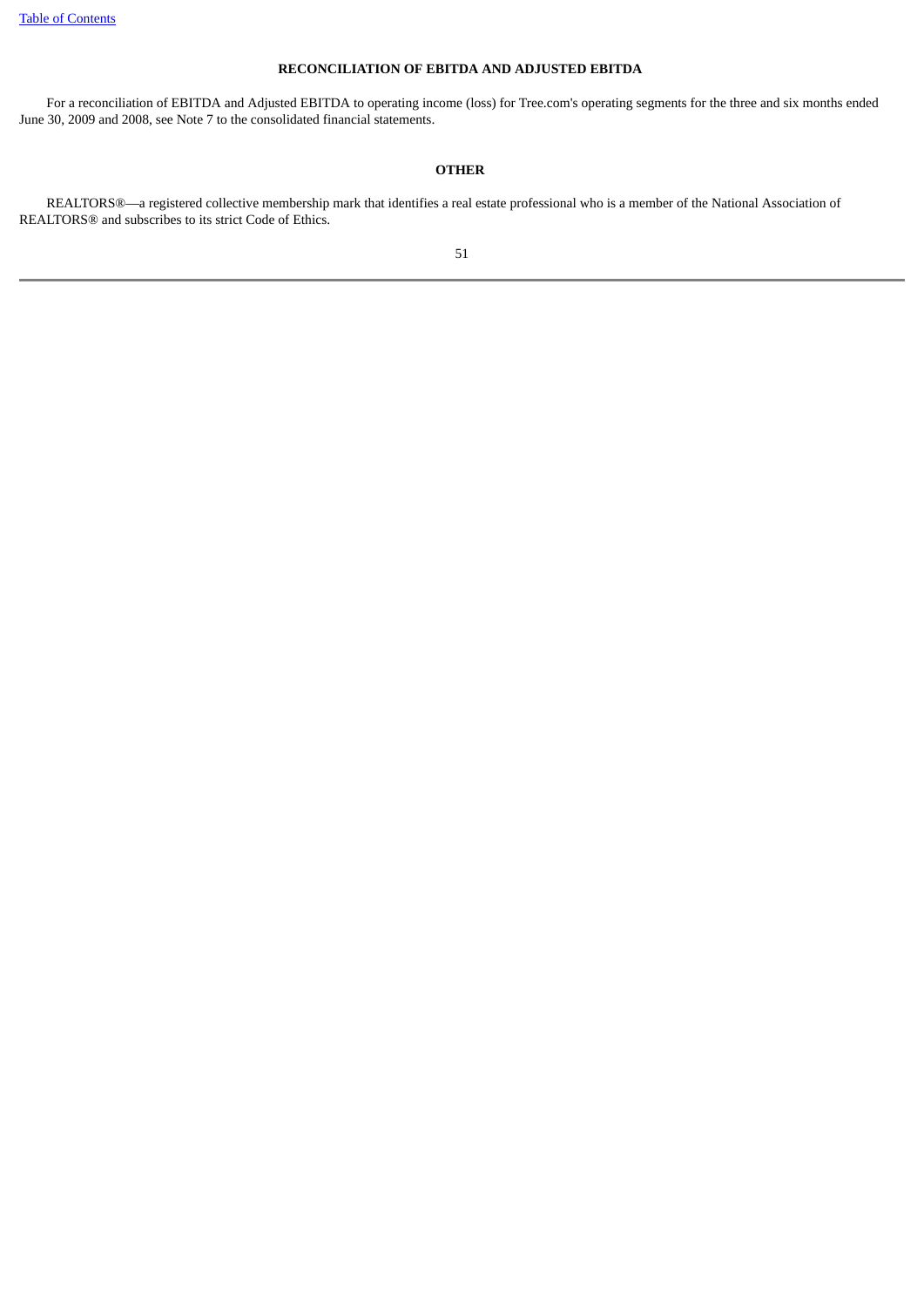#### **Item 3.** *Quantitative and Qualitative Disclosures about Market Risk*

#### **Interest Rate Risk**

 Tree.com's exposure to market rate risk for changes in interest rates relates primarily to LendingTree Loans' loans held for sale, interest rate lock commitments and lines of credit.

## **Loans Held for Sale and Interest Rate Lock Commitments**

 LendingTree Loans' mortgage banking operations expose the Company to interest rate risk for loans originated until those loans are sold in the secondary market ("loans held for sale"). The fair value of loans held for sale is subject to change primarily due to changes in market interest rates. LendingTree Loans hedges the changes in fair value of certain loans held for sale primarily by entering into mortgage forward delivery contracts. Although LendingTree Loans continues to enter into derivatives for risk management purposes, effective April 1, 2007 management determined these derivative instruments would no longer qualify for the hedge accounting provisions of SFAS No. 133, "Accounting for Derivative Instruments and Hedging Activities." When hedge accounting was discontinued, the affected loans held for sale were no longer adjusted for changes in fair value. However, the changes in fair value of the derivative instruments continue to be recognized in current earnings as a component of revenue.

 In addition, LendingTree Loans provides interest rate lock commitments ("IRLCs") to fund mortgage loans at interest rates previously agreed upon with the borrower for specified periods of time, which also expose it to interest rate risk. IRLCs are considered derivative instruments and, therefore, are recorded at fair value, with changes in fair value reflected in current period earnings. To manage the interest rate risk associated with the IRLCs, the Company uses derivative instruments, including mortgage forward delivery contracts.

 On January 1, 2008, the Company adopted the provisions of SFAS No. 157, "Fair Value Measurements" ("SFAS No. 157"). Prior to the adoption of SFAS 157 the recognition of gains and losses at the inception of a derivative contract were prohibited unless the fair value of the contract was evidenced by a quoted price in an active market. As no active market exists for IRLCs, such day one gains and losses were not recognized until the related loan was sold. Prior to January 1, 2008, guidance also prohibited including the value of servicing the loan in calculating the fair value of an IRLC. Such guidance was rescinded by Staff Accounting Bulletin No. 109, "Written Loan Commitments Recorded at Fair Value Through Earnings" ("SAB 109"). Accordingly, with the adoption of SFAS No. 157 and SAB 109 on January 1, 2008, the day one gains and servicing value, adjusted by the loan funding probability, are included in the value of IRLCs. Prior to the adoption of SFAS No. 157 and SAB 109 the recognition of such day one gains and servicing value were prohibited and these gains were not recognized until realized through the sale of the related loans. This change in treatment, therefore, is only related to the timing of revenue recognition. The net change in the fair value of the IRLCs and related forward delivery contracts, including the impact of day one gains and servicing value, for the three months ended June 30, 2009 and 2008 resulted in gains of \$27.0 million and \$13.0 million, respectively, which have been recognized as a component of revenue in the accompanying consolidated statements of operations. The net change in the fair value of the IRLCs and related forward delivery contracts, including the impact of day one gains and servicing value, for the six months ended June 30, 2009 and 2008 resulted in gains of \$55.3 million and \$27.8 million, respectively, which have been recognized as a component of revenue in the accompanying consolidated statements of operations.

 The fair values of derivative financial instruments at LendingTree Loans are impacted by movements in market interest rates. Changes in the fair value of the derivative financial instruments would substantially be offset by changes in the fair value of the items for which risk is being mitigated. As of June 30, 2009, if market interest rates had increased by 100 basis points, the aggregate fair value of the derivative financial instruments and the hedged items at LendingTree Loans would have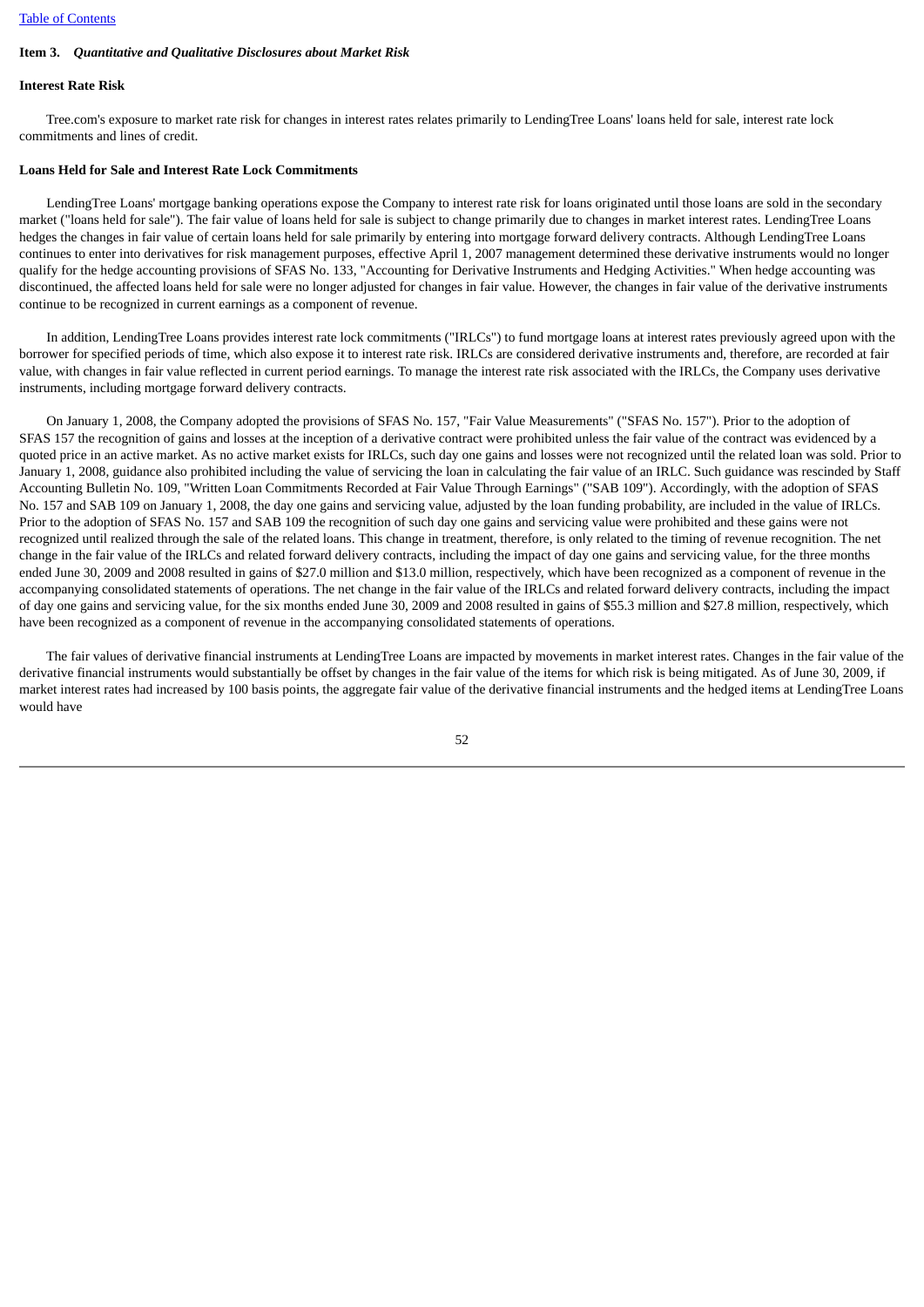increased by \$1.0 million. As of June 30, 2009, if market interest rates had decreased by 100 basis points, the aggregate fair value of the derivative financial instruments and the hedged items at LendingTree Loans would have decreased by \$1.3 million.

#### **Item 4T.** *Controls and Procedures*

 We monitor and evaluate on an ongoing basis our disclosure controls and procedures and our internal control over financial reporting in order to improve our overall effectiveness. In the course of this evaluation, we modify and refine our internal processes as conditions warrant.

 As required by Rule 13a-15(b) under the Securities Exchange Act of 1934, as amended (the "Exchange Act"), our management, including our Chief Executive Officer and Chief Financial Officer, evaluated the effectiveness of our disclosure controls and procedures (as defined by Rule 13a-15(e) and 15d-15(e) under the Exchange Act). Based upon that evaluation, our Chief Executive Officer and Chief Financial Officer concluded that as of the end of the period covered by this report, our disclosure controls and procedures were effective in providing reasonable assurance that information we are required to disclose in our filings with the Securities and Exchange Commission under the Exchange Act is recorded, processed, summarized and reported within the time periods specified in the Commission's rules and Forms, and include controls and procedures designed to ensure that information required to be disclosed by us in the reports that we file or submit under the Exchange Act is accumulated and communicated to our management, including our principal executive and principal financial officers, as appropriate to allow timely decisions regarding required disclosure.

 As required by Rule 13a-15(d) of the Exchange Act, we, under the supervision and with the participation of our management, including the Chief Executive Officer and Chief Financial Officer, also evaluated whether any changes occurred to our internal control over financial reporting during the period covered by this report that have materially affected, or are reasonably likely to materially affect, such control. Based on that evaluation, there has been no such change during the quarter ended June 30, 2009.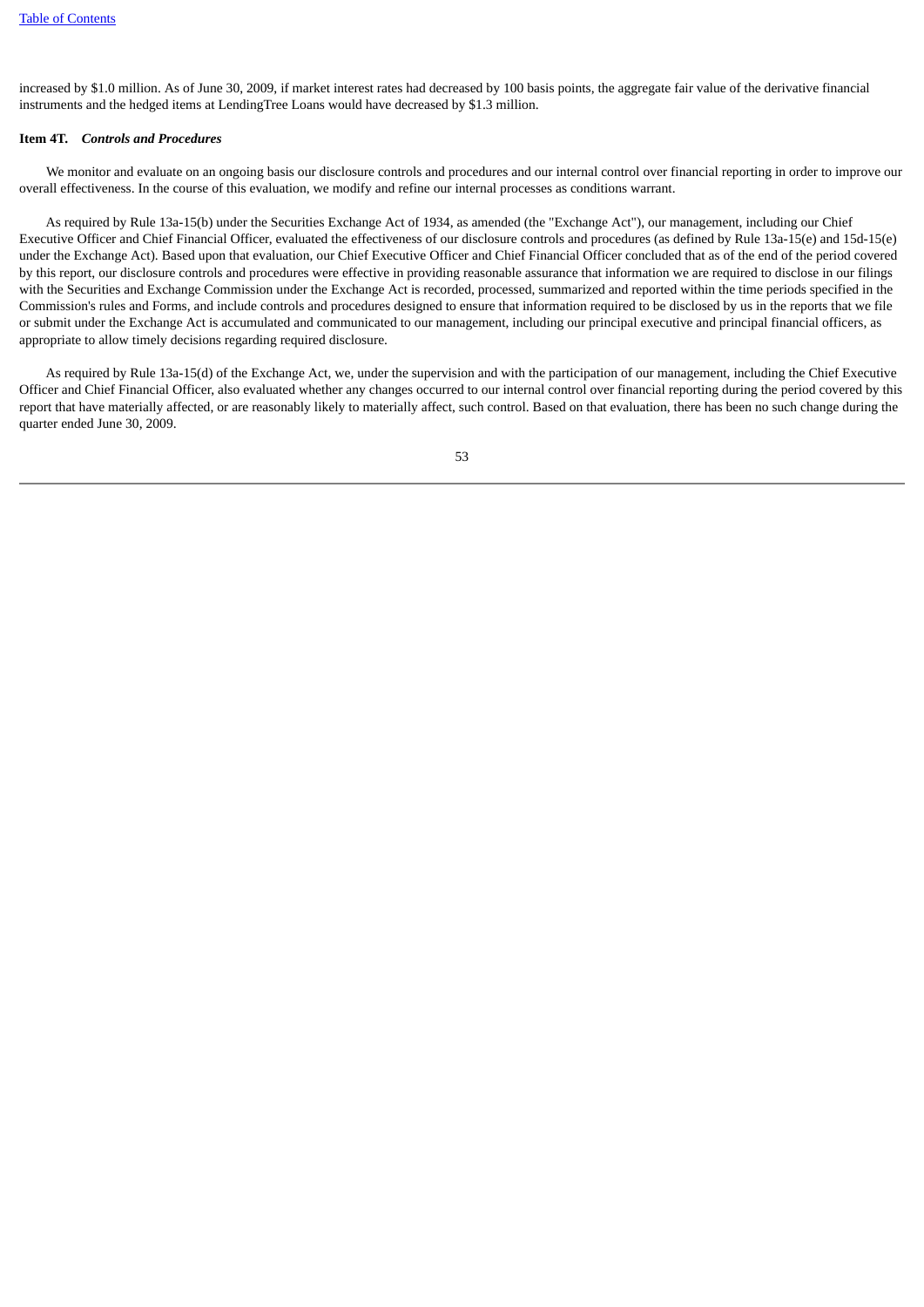## **PART II**

## **OTHER INFORMATION**

## **Item 1.** *Legal Proceedings*

 In the ordinary course of business, the Company and its subsidiaries are parties to litigation involving property, personal injury, contract, intellectual property and other claims. We included a discussion of certain legal proceedings in Part I, Item 3, of our Annual Report on Form 10-K for the year ended December 31, 2008 (the "2008 Form 10-K"), and an update in Part II, Item 1, of our Periodic Report on Form 10-Q for the quarter ended June 30, 2009 (the "2009 1<sup>st</sup> Quarter 10-Q"). During the quarter ended June 30, 2009, there were no material developments to the proceedings disclosed in the 2008 Form 10-K and 2009 1<sup>st</sup> Quarter 10-Q and no new material legal proceedings.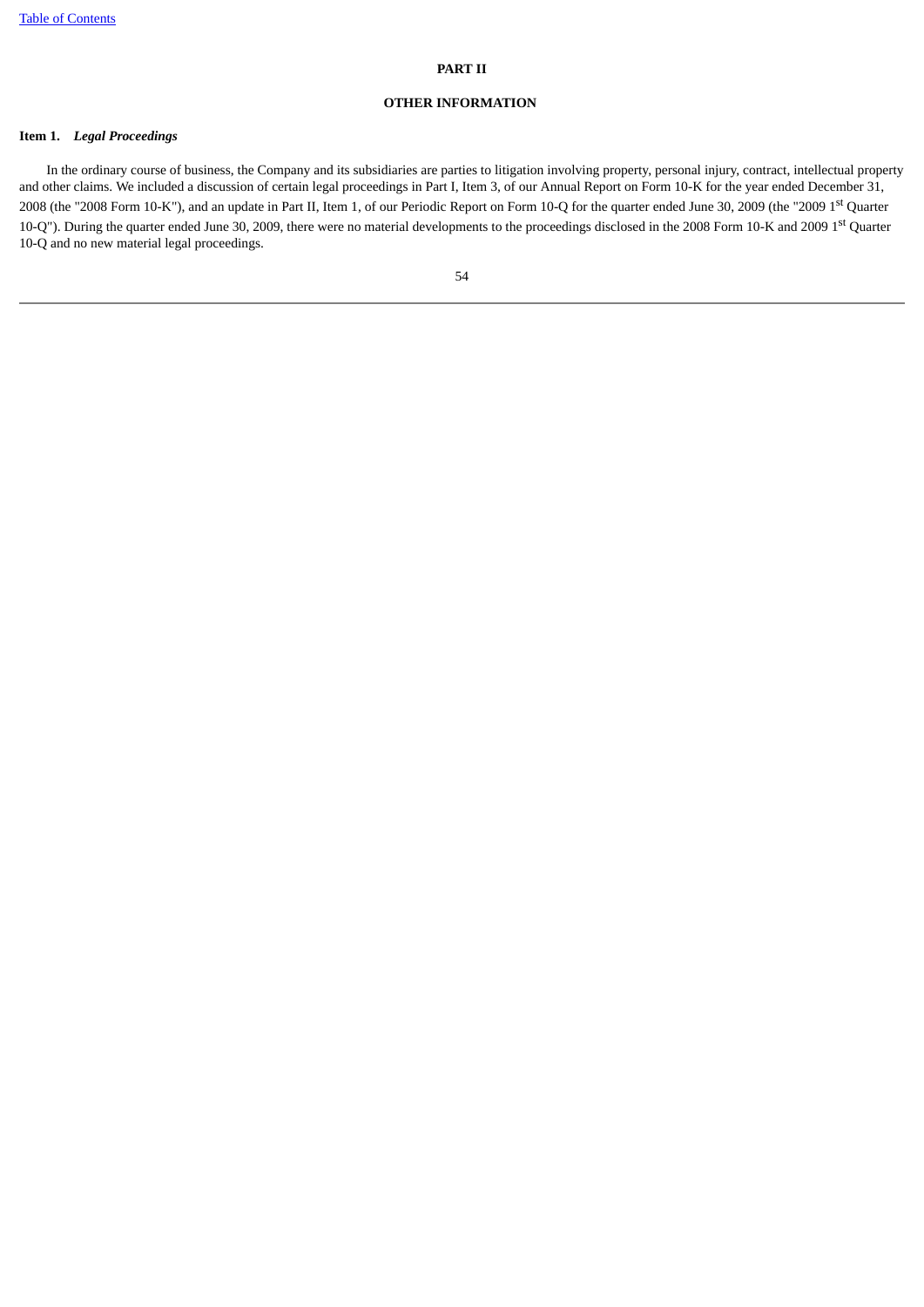## **Item 1A.** *Risk Factors*

#### *Cautionary Statement Regarding Forward-Looking Information*

 This Quarterly Report on Form 10-Q contains "forward looking statements" within the meaning of the Private Securities Litigation Reform Act of 1995. The use of words such as "anticipates," "estimates," "expects," "projects," "intends," "plans" and "believes," among others, generally identify forward-looking statements. These forward-looking statements include, among others, statements relating to: the adequacy of our current warehouse lines for our current operations and our ability to operate our LendingTree Loans business at a reduced capacity if we were to lose one of these lines; our belief that an unfavorable resolution of legal claims against us will not have a material impact on the liquidity, results of operations or financial condition of Tree.com; our belief that we will not incur significant additional costs related to our restructuring activities; our belief that we will continue to adjust selling and marketing expenditures generally in relation to revenue producing opportunities and that our selling and marketing efforts will continue to represent a high percentage of our revenues; our Compensation Committee's belief that placing a greater emphasis on incentive arrangements and equity compensation will result in the Company's executives and employees being paid for performance and will better align their incentives with the Company's strategic goals; our belief that we will need to make capital and other expenditures in connection with the development and expansion of our overall operations; and our belief that our sources of liquidity are sufficient to fund our operating needs, including debt requirements, commitments and contingencies and capital and investing commitments for the foreseeable future. These forward-looking statements also include statements related to: Tree.com's anticipated financial performance; Tree.com's business prospects and strategy; anticipated trends and prospects in the various industries in which Tree.com businesses operate; new products, services and related strategies; and other similar matters. These forward looking statements are based on management's current expectations and assumptions about future events, which are inherently subject to uncertainties, risks and changes in circumstances that are difficult to predict.

 Actual results could differ materially from those contained in the forward looking statements included in this report for a variety of reasons, including, among others, the risk factors set forth below and those described in our 2008 Form 10-K and in our 2009 First Quarter 10-Q. Other unknown or unpredictable factors that could also adversely affect Tree.com's business, financial condition and results of operations may arise from time to time. In light of these risks and uncertainties, the forward looking statements discussed in this report may not prove to be accurate. Accordingly, you should not place undue reliance on these forward looking statements, which only reflect the views of Tree.com management as of the date of this report. Tree.com does not undertake to update these forward-looking statements.

 Other than the factor set forth below, there have been no material changes to the risk factors included in Part I, Item 1A, of the 2008 Form 10-K and Part II, Item IA of the 2009 First Quarter 10-Q.

## *Adverse Events and Trends—Adverse conditions in the credit markets could materially and adversely affect our business, financial condition and results of operations.*

 The credit markets, in particular those financial institutions that provide warehouse financing and similar arrangements to mortgage lenders, have been experiencing unprecedented and continued disruptions resulting from instability in the mortgage and housing markets. Our Lending Business originates, processes, approves and funds various consumer mortgage loans through HLC, which operates primarily under the brand name "LendingTree Loans®." These direct lending operations have significant financing needs that are currently being met through borrowings under warehouse lines of credit or repurchase agreements to fund and close loans, followed by the sale of substantially all loans funded to investors in the secondary mortgage markets. Current credit market conditions, such as

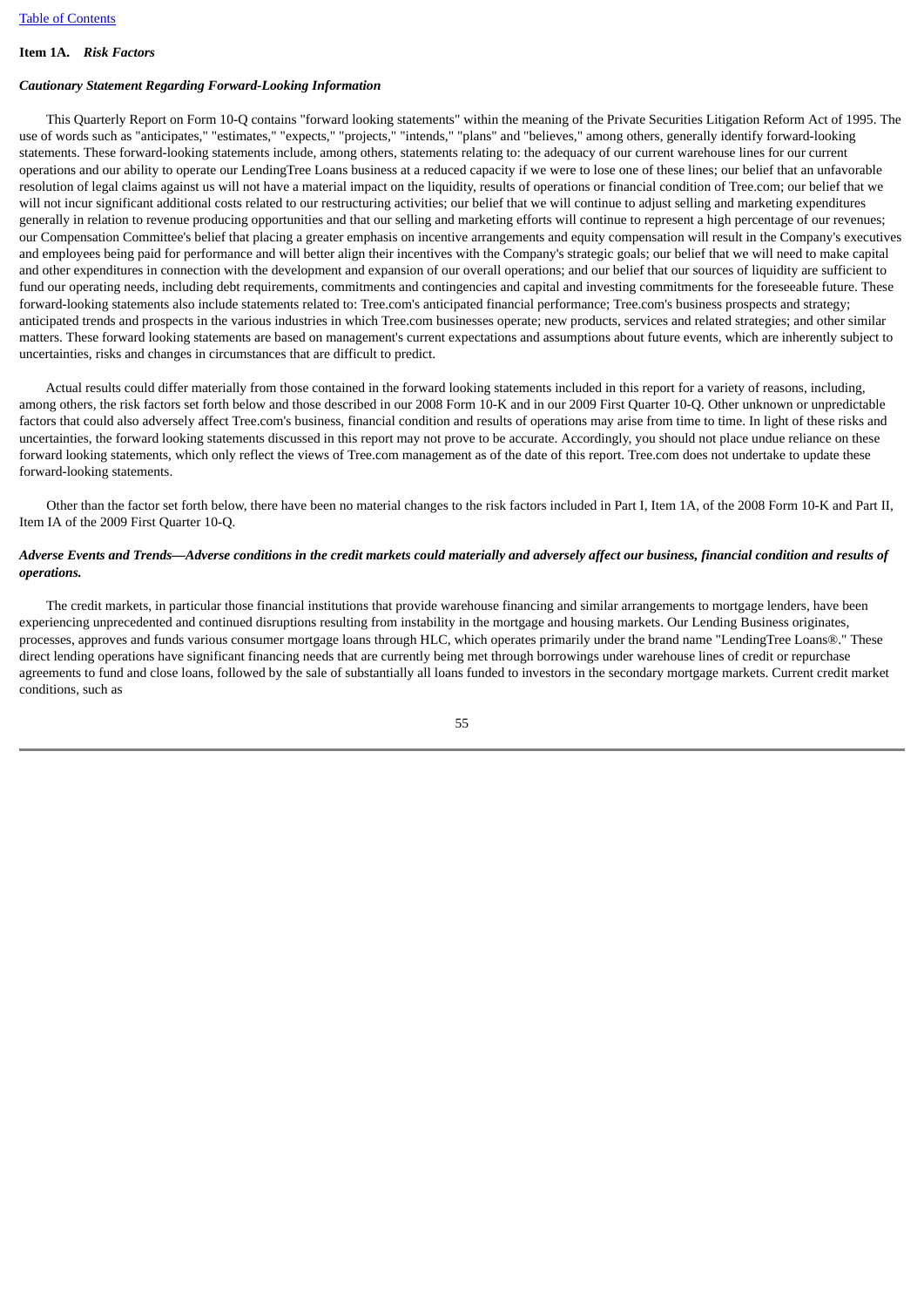significantly reduced and limited availability of credit, increased credit risk premiums for certain market participants and increased interest rates generally, increase the cost and reduce the availability of debt and may continue for a prolonged period of time or worsen in the future.

 As of June 30, 2009, LendingTree Loans had two \$50 million committed lines of credit ("warehouse lines"). Borrowings under these lines are limited for funding, and are secured by, consumer residential loans that are held for sale. Loans under these warehouse lines are repaid directly from proceeds from the sales of loans by LendingTree Loans.

 The first line is scheduled to expire on April 30, 2010, but can be cancelled at the option of the lender without default upon sixty days notice. The second line is scheduled to expire on December 30, 2009, however, that lender has indicated it is exiting the warehouse lending business and will honor the existing contract only through the stated term. The first line includes an additional uncommitted credit facility of \$75 million. The first line is also guaranteed by Tree.com, Inc., LendingTree, LLC and LendingTree Holdings Corp.

 The interest rate under the first line is 225 basis points plus the greater of (a) the 30-day LIBOR or (b) 200 basis points. The interest rate under the \$75 million uncommitted line is 30-day LIBOR plus 150 basis points. The interest rate under the second line is 30-day LIBOR plus 125 basis points.

 Under the terms of these warehouse lines, LendingTree Loans is required to maintain various financial and other covenants. These financial covenants include, but are not limited to, maintaining (i) minimum tangible net worth of \$44.0 million, cash on hand with a certain lender and liquid assets, (ii) a maximum ratio of total liabilities to net worth and (iii) pre-tax net income requirements on a quarterly basis. LendingTree Loans is also required to sell at least 50% of the loans it originates to an affiliate of the lender under the first line or pay a "pair-off fee" of 37.5 basis points on the difference between the required and actual volume of loans sold. During the quarter ended June 30, 2009, LendingTree Loans was in compliance with the covenants under the lines in existence at that time. At June 30, 2009, there was \$93.1 million outstanding under the committed lines of credit.

 The LendingTree Loans business is highly dependent on the availability of these warehouse lines. Although we believe that our existing lines of credit are adequate for our current operations, reductions in our available credit, or the inability to renew or replace these lines, would have a material adverse effect on our business, financial condition and results of operations. Management has determined that it could continue to operate the LendingTree Loans business, at a reduced capacity, if one but not both of the warehouse lines were lost. Management has been and continues to be in discussions with several financial institutions that could serve as potential sources of credit that could be a replacement of or increase to the current credit facilities. However, these financial institutions, like all financial institutions, are subject to the same adverse market conditions and may be affected by recent market disruptions, which may affect the decision to provide a credit line, or the pricing for such lines.

#### **Item 4.** *Submission of Matters to a Vote of Security Holders*

1. The Annual Meeting of Stockholders was held on April 28, 2009.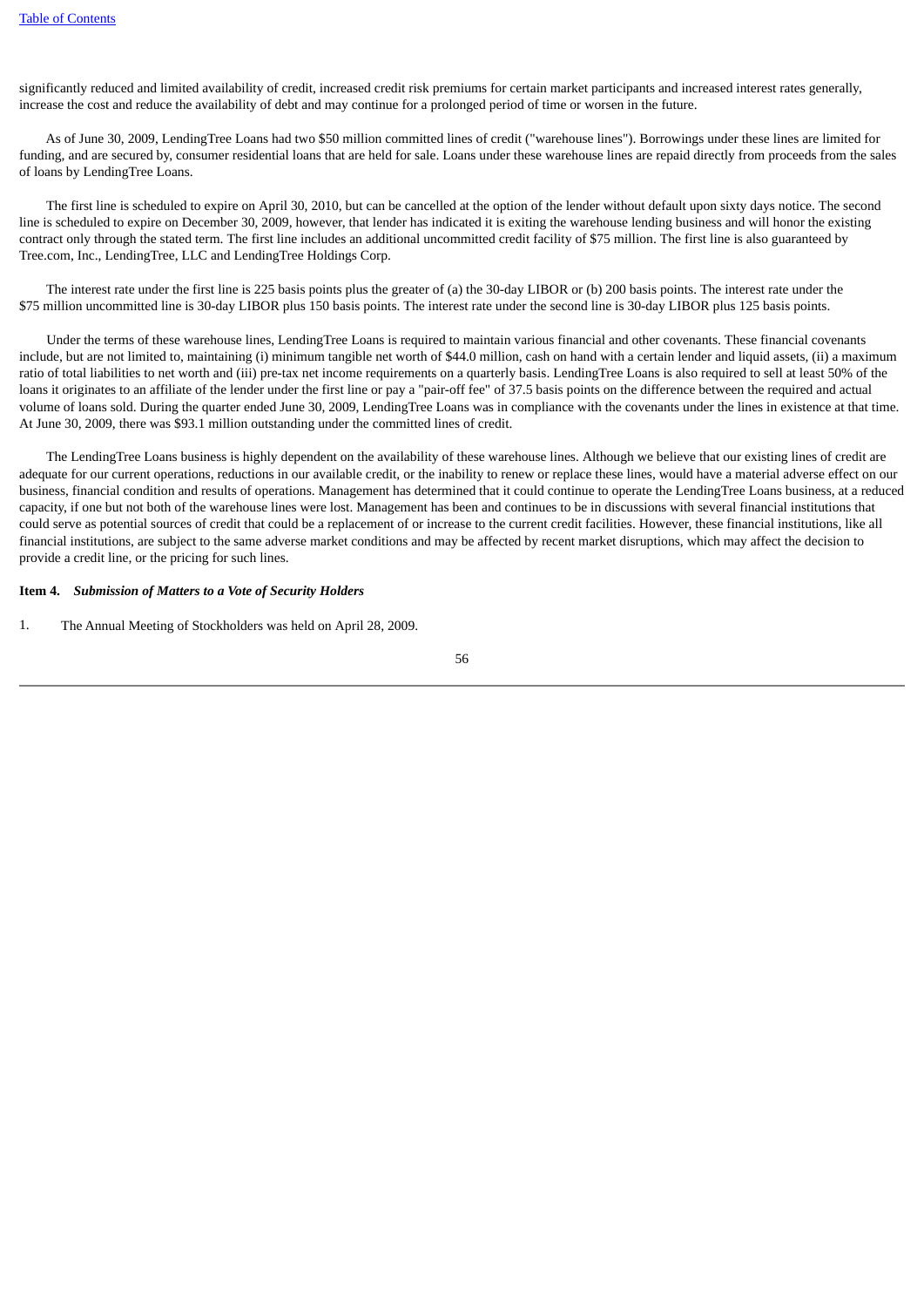## [Table of Contents](#page-2-0)

- 2. The following are the voting results on each matter submitted to the stockholders:
	- a. Election of seven (7) directors

|                 | For       | Withheld  |
|-----------------|-----------|-----------|
| Peter Horan     | 7,705,197 | 1,143,331 |
| W. Mac Lackey   | 8,805,061 | 43,467    |
| Douglas Lebda   | 8,787,041 | 61,487    |
| Joseph Levin    | 8,769,885 | 78,643    |
| Patrick McCrory | 8,806,406 | 42,122    |
| Lance Melber    | 8,802,084 | 46,444    |
| Steven Ozonian  | 8,806,769 | 41,759    |

b. Approval of the Second Amended and Restated 2008 Stock and Annual Incentive Plan

| For       | <b>Against</b> | <b>Abstentions</b> |
|-----------|----------------|--------------------|
| 4,891,152 | 1,796,671      | 1.284              |

c. Ratification of the appointment of Deloitte & Touche LLP as the Company's independent registered public accountants for the 2009 fiscal year

| For       | <b>Against</b> | <b>Abstentions</b> |
|-----------|----------------|--------------------|
| 8,799,427 | 45,748         | 3.355              |

## **Item 6.** *Exhibits*

| Exhibit | <b>Description</b>                                                                           | Location                                                                          |
|---------|----------------------------------------------------------------------------------------------|-----------------------------------------------------------------------------------|
| 10.1    | Option Cancellation Agreement dated April 28, 2009 between Douglas R. Lebda and              | Exhibit 10.1 to the Registrant's Current Report on                                |
|         | Tree.com, Inc.                                                                               | Form 8-K filed May 1, 2009.                                                       |
| 10.2    | Second Amended and Restated Tree.com, Inc. 2008 Stock and Annual Incentive Plan              | Exhibit 10.2 to the Registrant's Current Report on<br>Form 8-K filed May 1, 2009. |
|         |                                                                                              |                                                                                   |
| 10.3    | Early Purchase Program Addendum to Loan Purchase Agreement, dated May 1, 2009, by and        | Exhibit 10.1 to the Registrant's Current Report on                                |
|         | among Bank of America, N.A. and Home Loan Center, Inc.                                       | Form 8-K filed May 6, 2009.                                                       |
| 10.4    | Master Repurchase Agreement, dated as of May 1, 2009, by and among Bank of America, N.A. and | Exhibit 10.2 to the Registrant's Current Report on                                |
|         | Home Loan Center, Inc.                                                                       | Form 8-K filed May 6, 2009.                                                       |
| 10.5    | Transaction Terms Letter for Master Repurchase Agreement, dated May 1, 2009, by and among    | Exhibit 10.3 to the Registrant's Current Report on                                |
|         | Bank of America, N.A. and Home Loan Center, Inc.                                             | Form 8-K filed May 6, 2009.                                                       |
|         |                                                                                              |                                                                                   |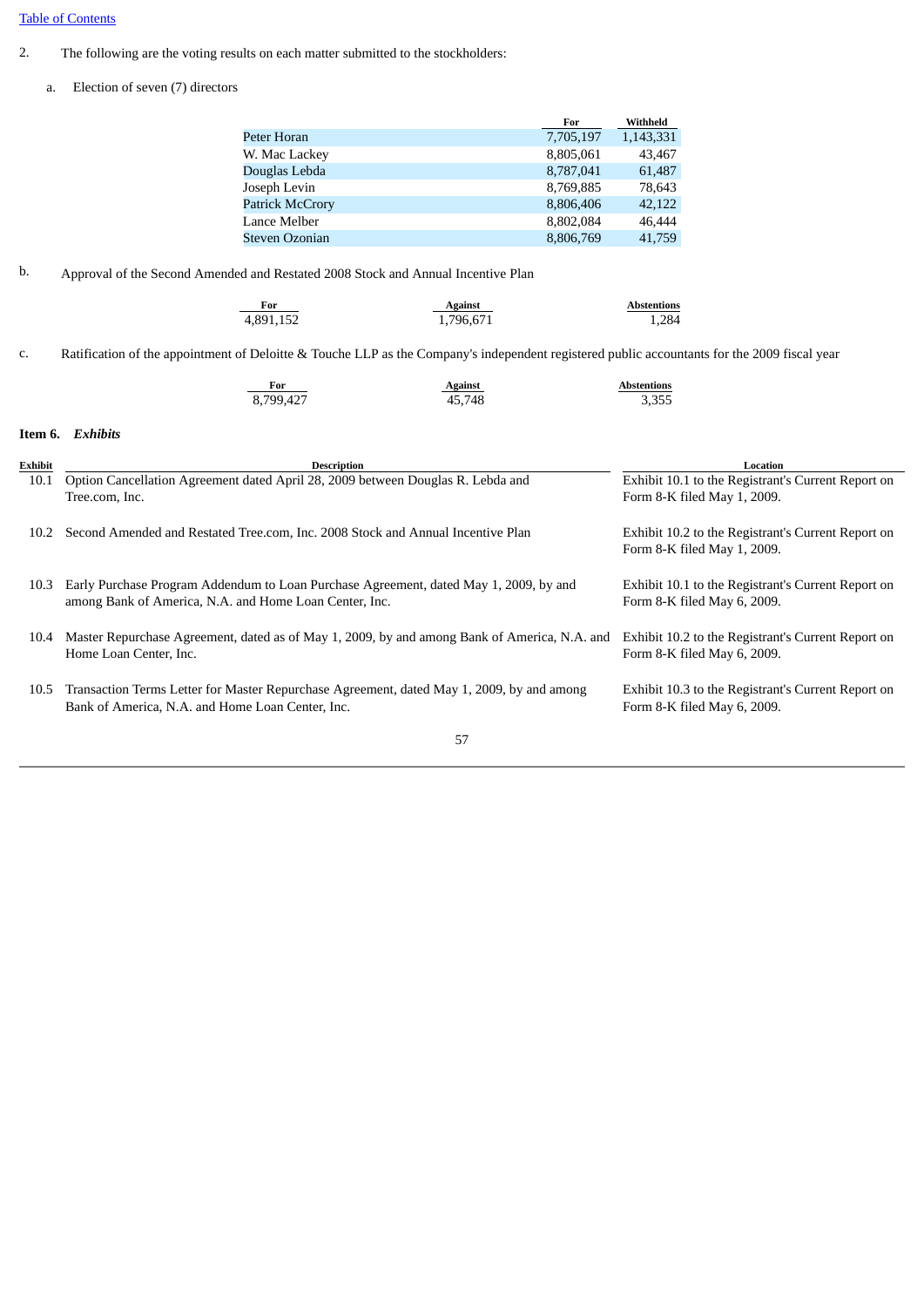## [Table of Contents](#page-2-0)

**Exhibit Description Location** 31.1 Certification of the Chief Executive Officer pursuant to Rule 13a-14(a) or Rule 15d-14(a) of the Securities Exchange Act of 1934 as adopted pursuant to Section 302 of the Sarbanes-Oxley Act of 2002. †

- 31.2 Certification of the Chief Financial Officer pursuant to Rule 13a-14(a) or Rule 15d-14(a) of the Securities Exchange Act of 1934 as adopted pursuant to Section 302 of the Sarbanes-Oxley Act of 2002. †
- 32.1 Certification of the Chief Executive Officer pursuant to 18 U.S.C. Section 1350 as adopted pursuant to Section 906 of the Sarbanes-Oxley Act of 2002. ††
- 32.2 Certification of the Chief Financial Officer pursuant to 18 U.S.C. Section 1350 as adopted pursuant to Section 906 of the Sarbanes-Oxley Act of 2002. ††
- † Filed herewith
- †† Furnished herewith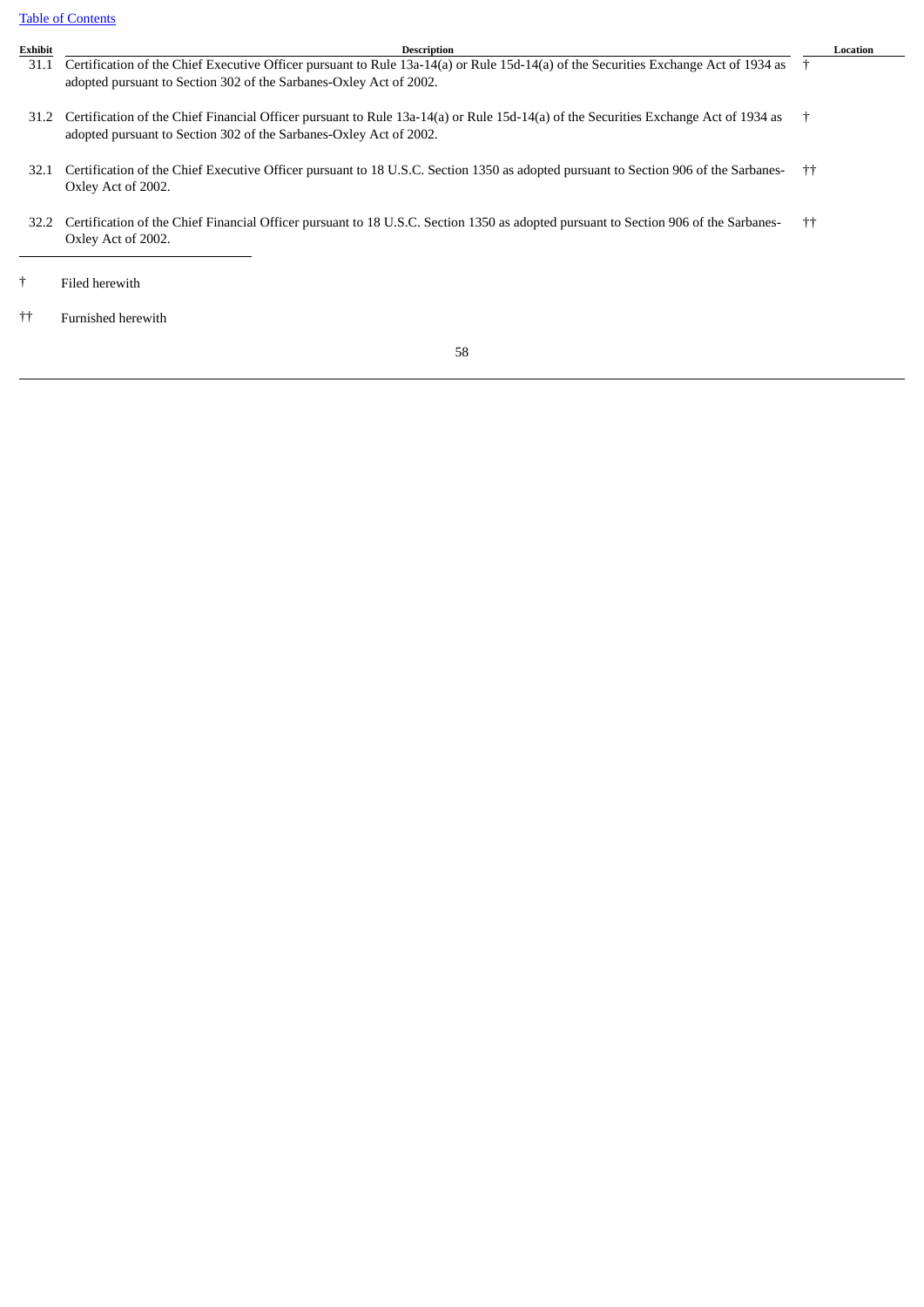## **SIGNATURE**

Pursuant to the requirements of the Securities Exchange Act of 1934, the Registrant has duly caused this report to be signed on its behalf by the undersigned, thereunto duly authorized.

Date: August 7, 2009

TREE.COM, INC.

By: /s/ MATTHEW PACKEY

Matthew Packey *Senior Vice President and Chief Financial Officer*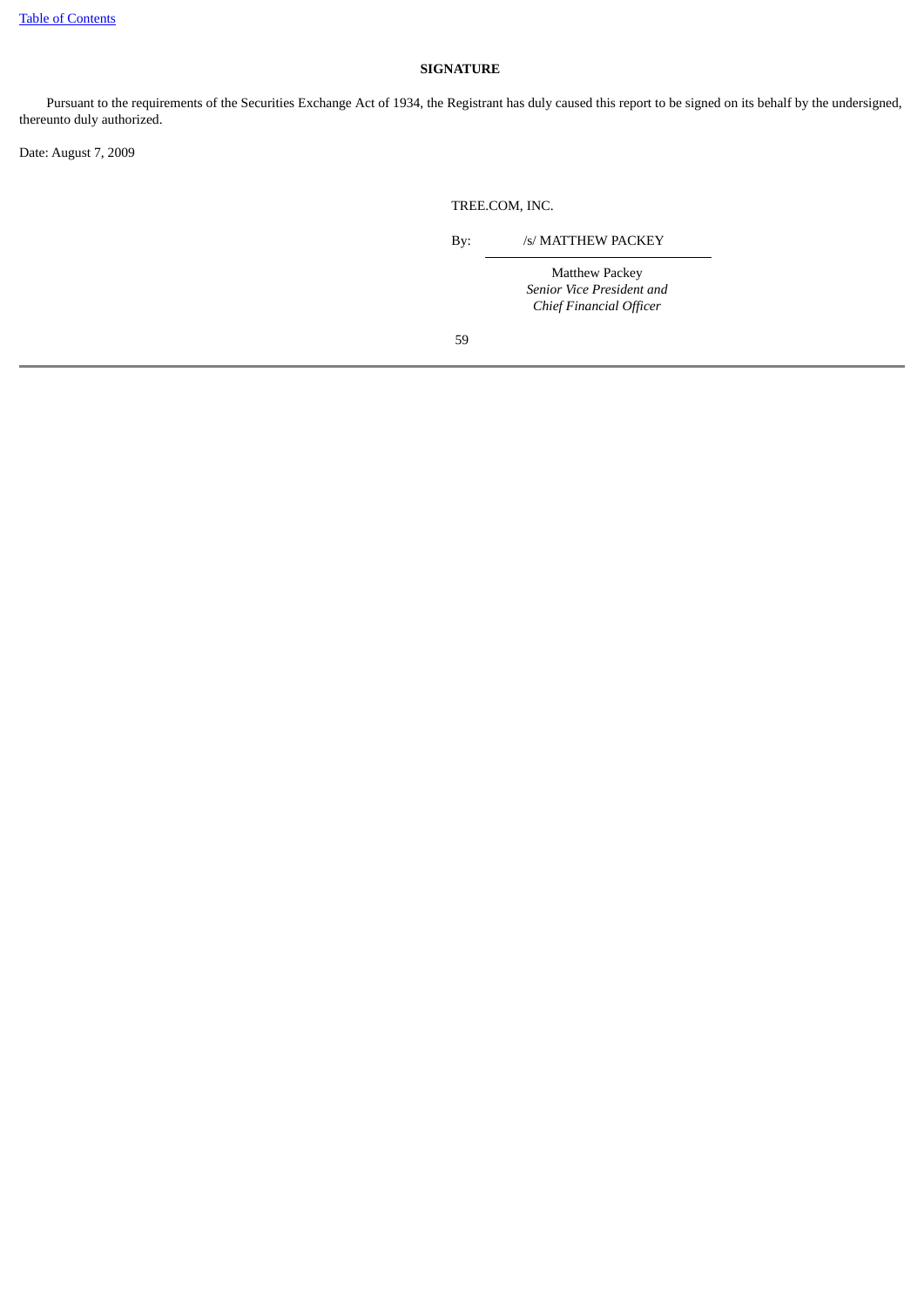# **EXHIBIT INDEX**

| Exhibit | <b>Description</b>                                                                                                                                                                                         | Location                                                                          |
|---------|------------------------------------------------------------------------------------------------------------------------------------------------------------------------------------------------------------|-----------------------------------------------------------------------------------|
| 10.1    | Option Cancellation Agreement dated April 28, 2009 between Douglas R. Lebda and Tree.com, Inc.                                                                                                             | Exhibit 10.1 to the Registrant's Current<br>Report on Form 8-K filed May 1, 2009. |
| 10.2    | Second Amended and Restated Tree.com, Inc. 2008 Stock and Annual Incentive Plan                                                                                                                            | Exhibit 10.2 to the Registrant's Current<br>Report on Form 8-K filed May 1, 2009. |
| 10.3    | Early Purchase Program Addendum to Loan Purchase Agreement, dated May 1, 2009, by and among Bank<br>of America, N.A. and Home Loan Center, Inc.                                                            | Exhibit 10.1 to the Registrant's Current<br>Report on Form 8-K filed May 6, 2009. |
| 10.4    | Master Repurchase Agreement, dated as of May 1, 2009, by and among Bank of America, N.A. and Home<br>Loan Center, Inc.                                                                                     | Exhibit 10.2 to the Registrant's Current<br>Report on Form 8-K filed May 6, 2009. |
| 10.5    | Transaction Terms Letter for Master Repurchase Agreement, dated May 1, 2009, by and among Bank of<br>America, N.A. and Home Loan Center, Inc.                                                              | Exhibit 10.3 to the Registrant's Current<br>Report on Form 8-K filed May 6, 2009. |
| 31.1    | Certification of the Chief Executive Officer pursuant to Rule 13a-14(a) or Rule 15d-14(a) of the Securities<br>Exchange Act of 1934, as adopted pursuant to Section 302 of the Sarbanes-Oxley Act of 2002. | ŧ                                                                                 |
| 31.2    | Certification of the Chief Financial Officer pursuant to Rule 13a-14(a) or Rule 15d-14(a) of the Securities<br>Exchange Act of 1934, as adopted pursuant to Section 302 of the Sarbanes-Oxley Act of 2002. | $^{+}$                                                                            |
| 32.1    | Certification of the Chief Executive Officer pursuant to 18 U.S.C. Section 1350, as adopted pursuant to<br>Section 906 of the Sarbanes-Oxley Act of 2002.                                                  | Ħ                                                                                 |
| 32.2    | Certification of the Chief Financial Officer pursuant to 18 U.S.C. Section 1350, as adopted pursuant to<br>Section 906 of the Sarbanes-Oxley Act of 2002.                                                  | ŤΤ                                                                                |
|         |                                                                                                                                                                                                            |                                                                                   |

- † Filed herewith
- †† Furnished herewith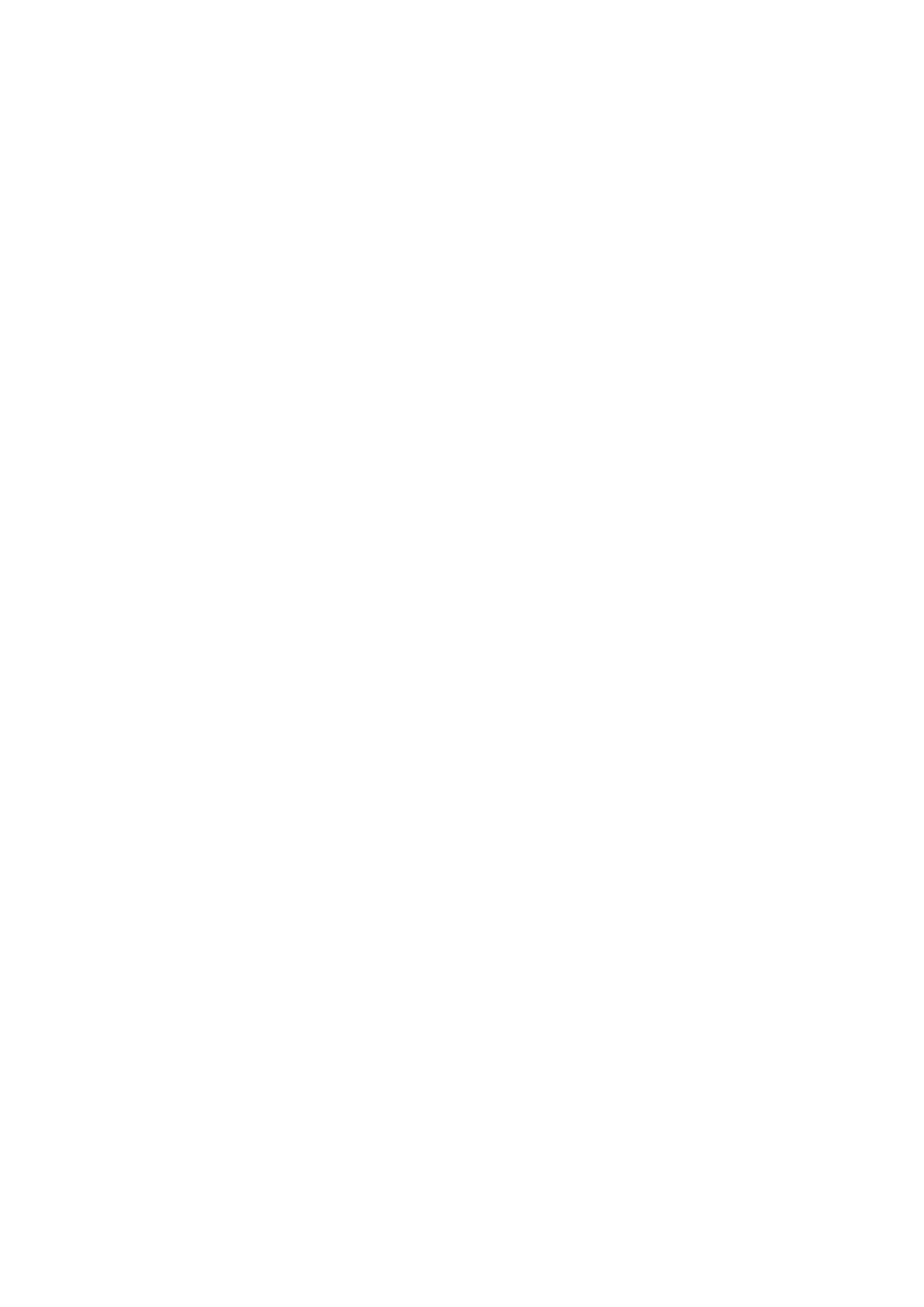## **CERTIFICATION OF THE CHIEF EXECUTIVE OFFICER PURSUANT TO RULE 13a-14(a) OR RULE 15d-14(a) OF THE SECURITIES EXCHANGE ACT OF 1934, AS ADOPTED PURSUANT TO SECTION 302 OF THE SARBANES-OXLEY ACT OF 2002**

<span id="page-64-1"></span><span id="page-64-0"></span>I, Douglas R. Lebda, certify that:

- 1. I have reviewed this quarterly report on Form 10-Q for the period ended June 30, 2009 of Tree.com, Inc.;
- 2. Based on my knowledge, this report does not contain any untrue statement of a material fact or omit to state a material fact necessary to make the statements made, in light of the circumstances under which such statements were made, not misleading with respect to the period covered by this report;
- 3. Based on my knowledge, the financial statements, and other financial information included in this report, fairly present in all material respects the financial condition, results of operations and cash flows of the registrant as of, and for, the periods presented in this report;
- 4. The registrant's other certifying officer and I are responsible for establishing and maintaining disclosure controls and procedures (as defined in Exchange Act Rules 13a-15(e) and 15d-15(e)) for the registrant and have:
	- a) Designed such disclosure controls and procedures, or caused such disclosure controls and procedures to be designed under our supervision, to ensure that material information relating to the registrant, including its consolidated subsidiaries, is made known to us by others within those entities, particularly during the period in which this report is being prepared;
	- b) Evaluated the effectiveness of the registrant's disclosure controls and procedures and presented in this report our conclusions about the effectiveness of the disclosure controls and procedures, as of the end of the period covered by this report based on such evaluation; and
	- c) Disclosed in this report any change in the registrant's internal control over financial reporting that occurred during the registrant's most recent fiscal quarter (the registrant's fourth fiscal quarter in the case of an annual report) that has materially affected, or is reasonably likely to materially affect, the registrant's internal control over financial reporting; and
- 5. The registrant's other certifying officer and I have disclosed, based on our most recent evaluation of internal control over financial reporting, to the registrant's auditors and the audit committee of the registrant's board of directors (or persons performing the equivalent functions):
	- a) All significant deficiencies and material weaknesses in the design or operation of internal control over financial reporting which are reasonably likely to adversely affect the registrant's ability to record, process, summarize and report financial information; and
	- b) Any fraud, whether or not material, that involves management or other employees who have a significant role in the registrant's internal control over financial reporting.

Dated: August 7, 2009 /s/ DOUGLAS R. LEBDA

Douglas R. Lebda *Chairman and Chief Executive Officer*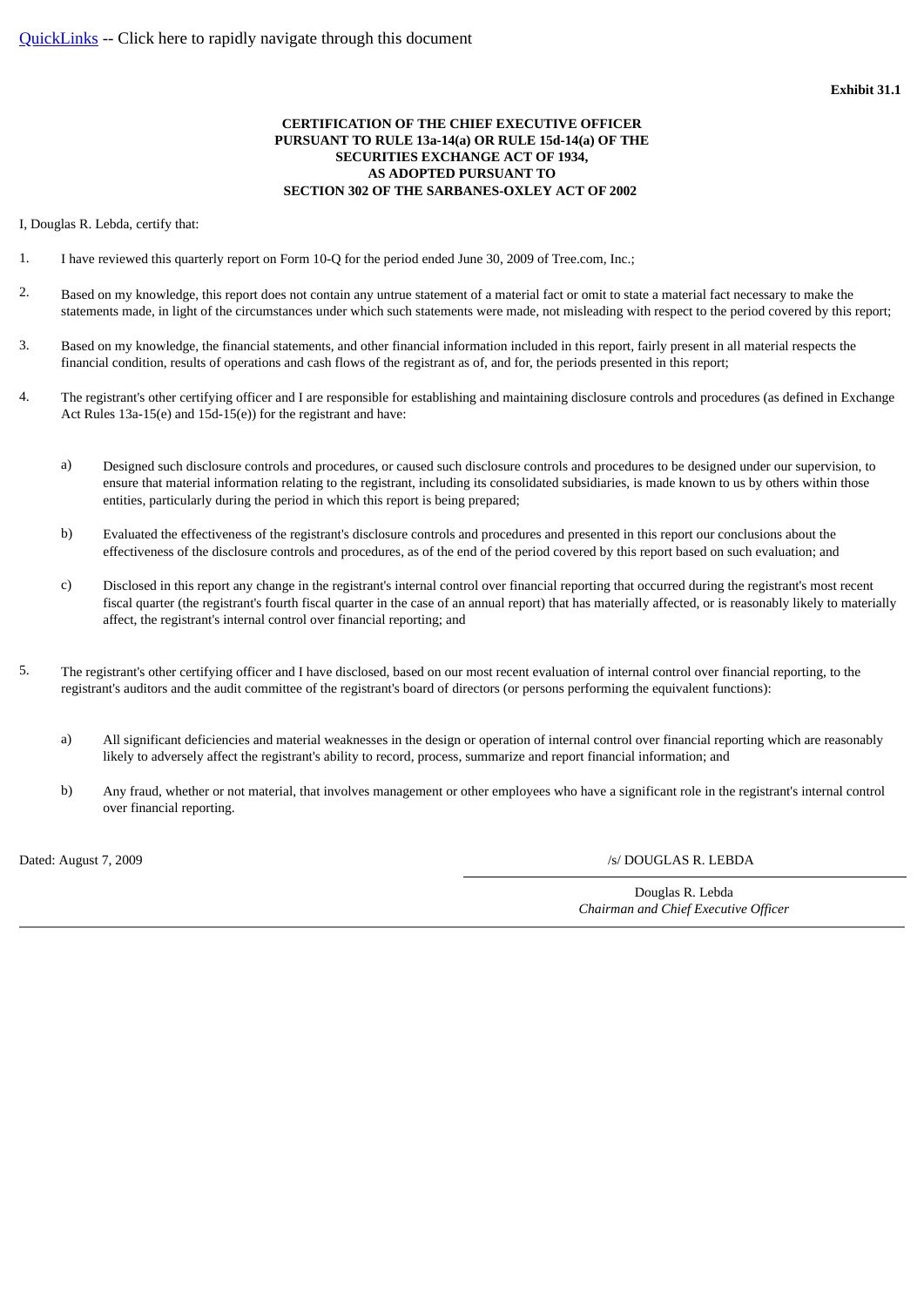# <span id="page-65-0"></span>QuickLinks

## [Exhibit 31.1](#page-64-0)

[CERTIFICATION OF THE CHIEF EXECUTIVE OFFICER PURSUANT TO RULE 13a-14\(a\) OR RULE 15d-14\(a\) OF THE SECURITIES EXCHANGE ACT](#page-64-1) OF 1934, AS ADOPTED PURSUANT TO SECTION 302 OF THE SARBANES-OXLEY ACT OF 2002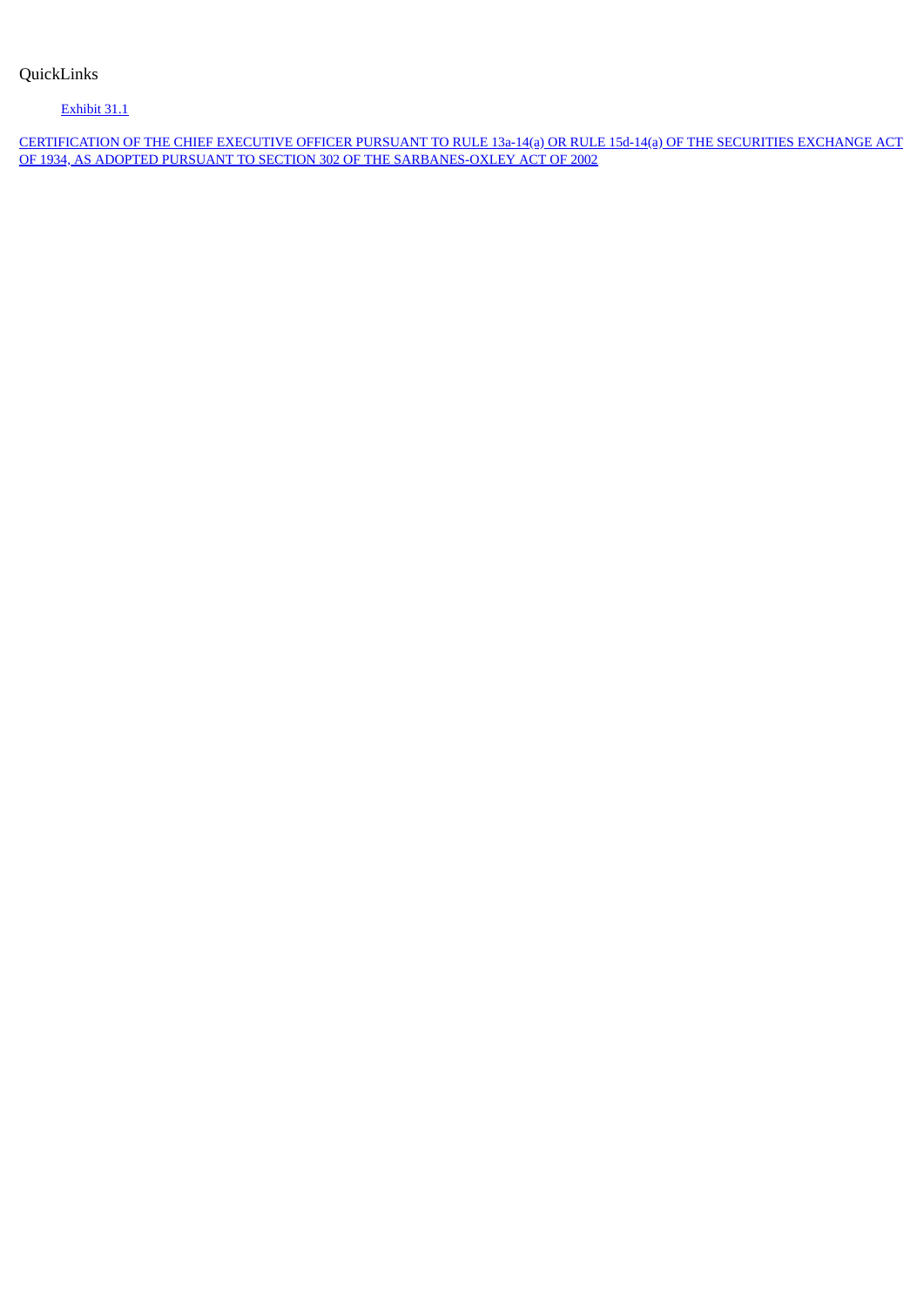## **CERTIFICATION OF THE CHIEF FINANCIAL OFFICER PURSUANT TO RULE 13a-14(a) OR RULE 15d-14(a) OF THE SECURITIES EXCHANGE ACT OF 1934, AS ADOPTED PURSUANT TO SECTION 302 OF THE SARBANES-OXLEY ACT OF 2002**

<span id="page-66-1"></span><span id="page-66-0"></span>I, Matthew A. Packey, certify that:

- 1. I have reviewed this quarterly report on Form 10-Q for the period ended June 30, 2009 of Tree.com, Inc.;
- 2. Based on my knowledge, this report does not contain any untrue statement of a material fact or omit to state a material fact necessary to make the statements made, in light of the circumstances under which such statements were made, not misleading with respect to the period covered by this report;
- 3. Based on my knowledge, the financial statements, and other financial information included in this report, fairly present in all material respects the financial condition, results of operations and cash flows of the registrant as of, and for, the periods presented in this report;
- 4. The registrant's other certifying officer and I are responsible for establishing and maintaining disclosure controls and procedures (as defined in Exchange Act Rules 13a-15(e) and 15d-15(e)) for the registrant and have:
	- a) Designed such disclosure controls and procedures, or caused such disclosure controls and procedures to be designed under our supervision, to ensure that material information relating to the registrant, including its consolidated subsidiaries, is made known to us by others within those entities, particularly during the period in which this report is being prepared;
	- b) Evaluated the effectiveness of the registrant's disclosure controls and procedures and presented in this report our conclusions about the effectiveness of the disclosure controls and procedures, as of the end of the period covered by this report based on such evaluation; and
	- c) Disclosed in this report any change in the registrant's internal control over financial reporting that occurred during the registrant's most recent fiscal quarter (the registrant's fourth fiscal quarter in the case of an annual report) that has materially affected, or is reasonably likely to materially affect, the registrant's internal control over financial reporting; and
- 5. The registrant's other certifying officer and I have disclosed, based on our most recent evaluation of internal control over financial reporting, to the registrant's auditors and the audit committee of the registrant's board of directors (or persons performing the equivalent functions):
	- a) All significant deficiencies and material weaknesses in the design or operation of internal control over financial reporting which are reasonably likely to adversely affect the registrant's ability to record, process, summarize and report financial information; and
	- b) Any fraud, whether or not material, that involves management or other employees who have a significant role in the registrant's internal control over financial reporting.

Dated: August 7, 2009 /s/ MATTHEW A. PACKEY

Matthew A. Packey *Senior Vice President and Chief Financial Officer*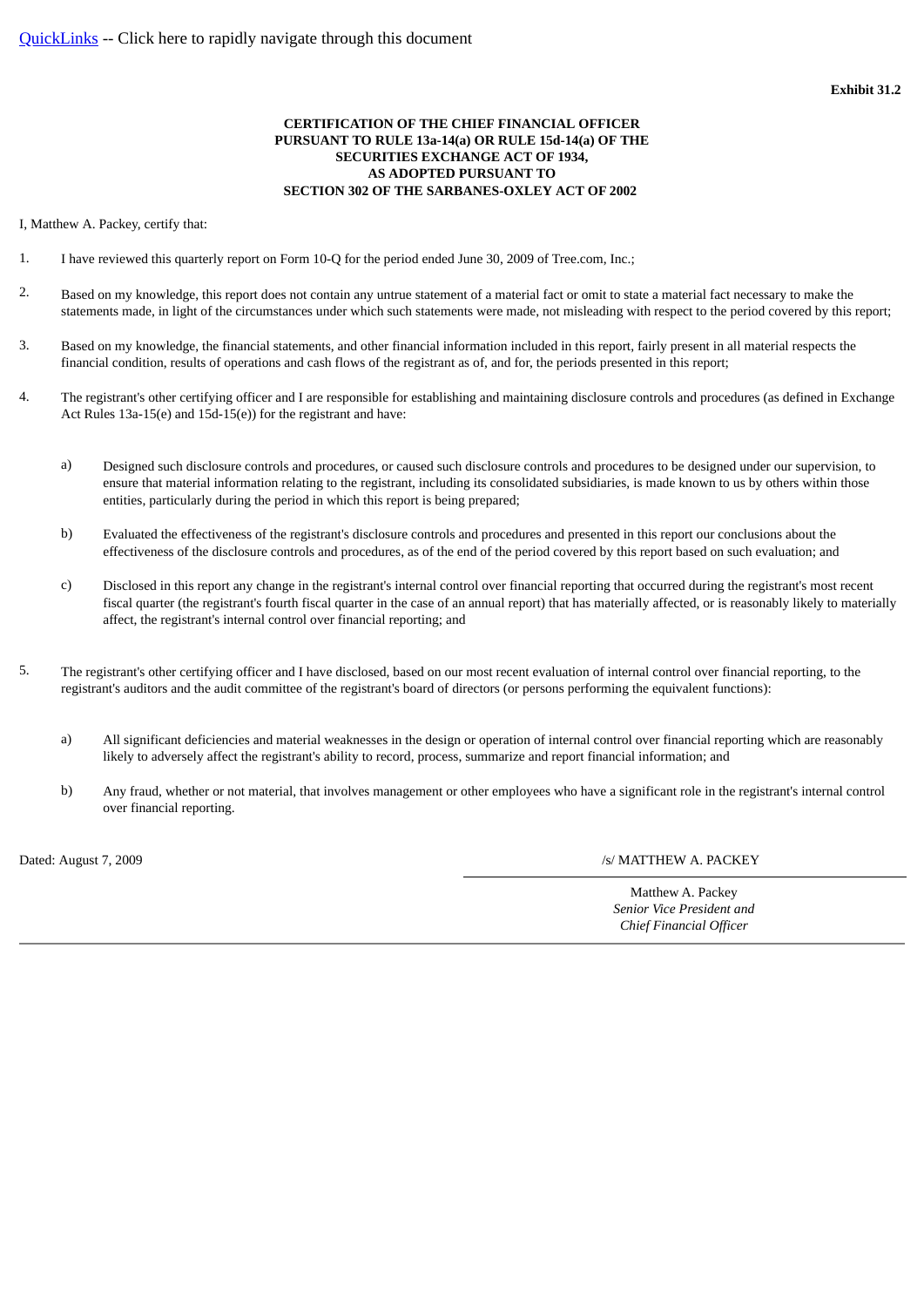# <span id="page-67-0"></span>QuickLinks

## [Exhibit 31.2](#page-66-0)

[CERTIFICATION OF THE CHIEF FINANCIAL OFFICER PURSUANT TO RULE 13a-14\(a\) OR RULE 15d-14\(a\) OF THE SECURITIES EXCHANGE ACT](#page-66-1) OF 1934, AS ADOPTED PURSUANT TO SECTION 302 OF THE SARBANES-OXLEY ACT OF 2002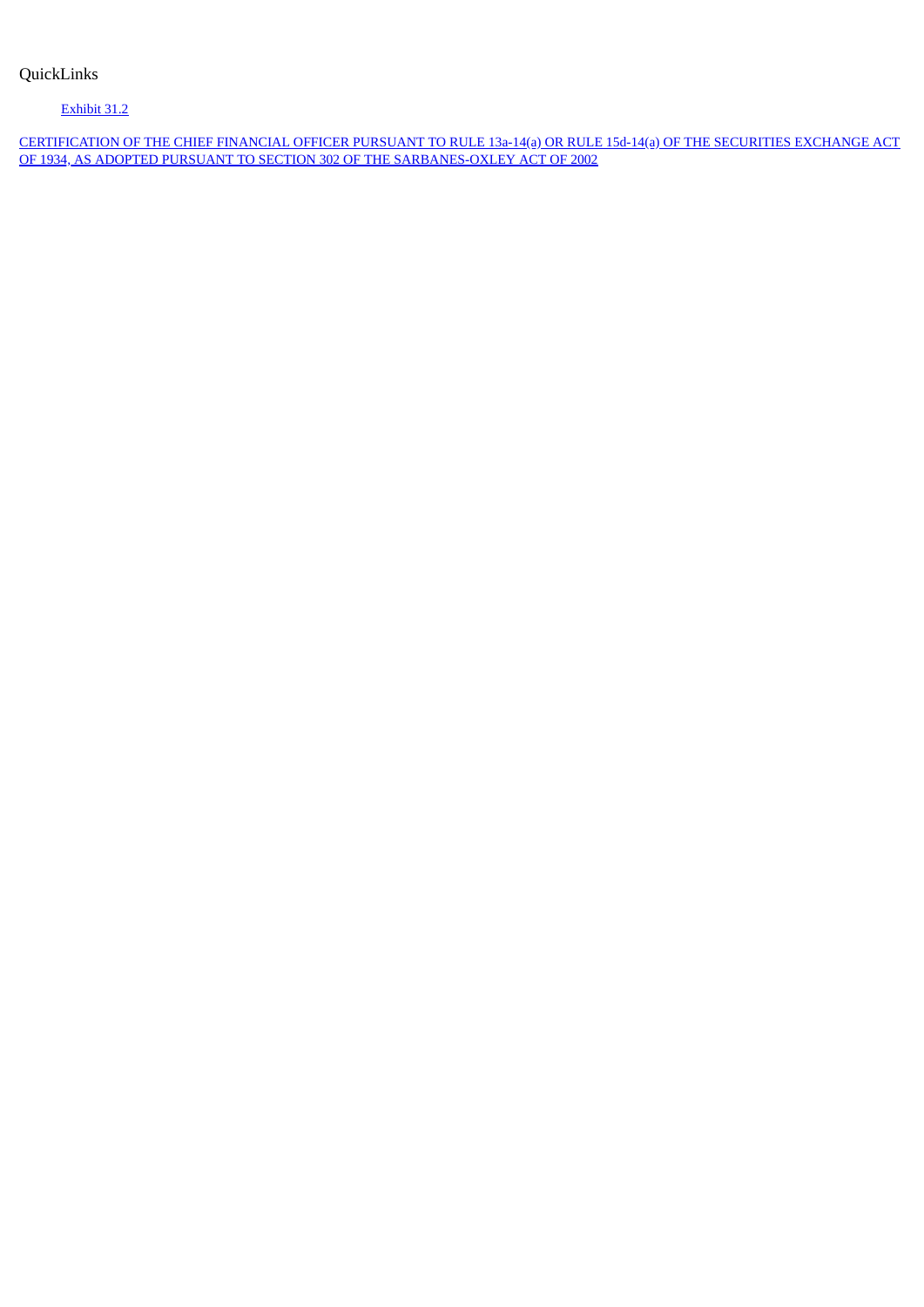## **CERTIFICATION OF THE CHIEF EXECUTIVE OFFICER PURSUANT TO 18 U.S.C. SECTION 1350, AS ADOPTED PURSUANT TO SECTION 906 OF THE SARBANES-OXLEY ACT OF 2002**

<span id="page-68-1"></span><span id="page-68-0"></span>I, Douglas R. Lebda, certify, pursuant to Section 906 of the Sarbanes-Oxley Act of 2002, 18 U.S.C. Section 1350, that:

- (1) the Quarterly Report on Form 10-Q for the fiscal quarter ended June 30, 2009 of Tree.com, Inc. (the "Report") which this statement accompanies fully complies with the requirements of Section 13(a) or 15(d) of the Securities Exchange Act of 1934 (15 U.S.C. 78m or 78o(d)); and
- (2) the information contained in the Report fairly presents, in all material respects, the financial condition and results of operations of Tree.com, Inc.

Dated: August 7, 2009 /s/ DOUGLAS R. LEBDA

Douglas R. Lebda *Chairman and Chief Executive Officer*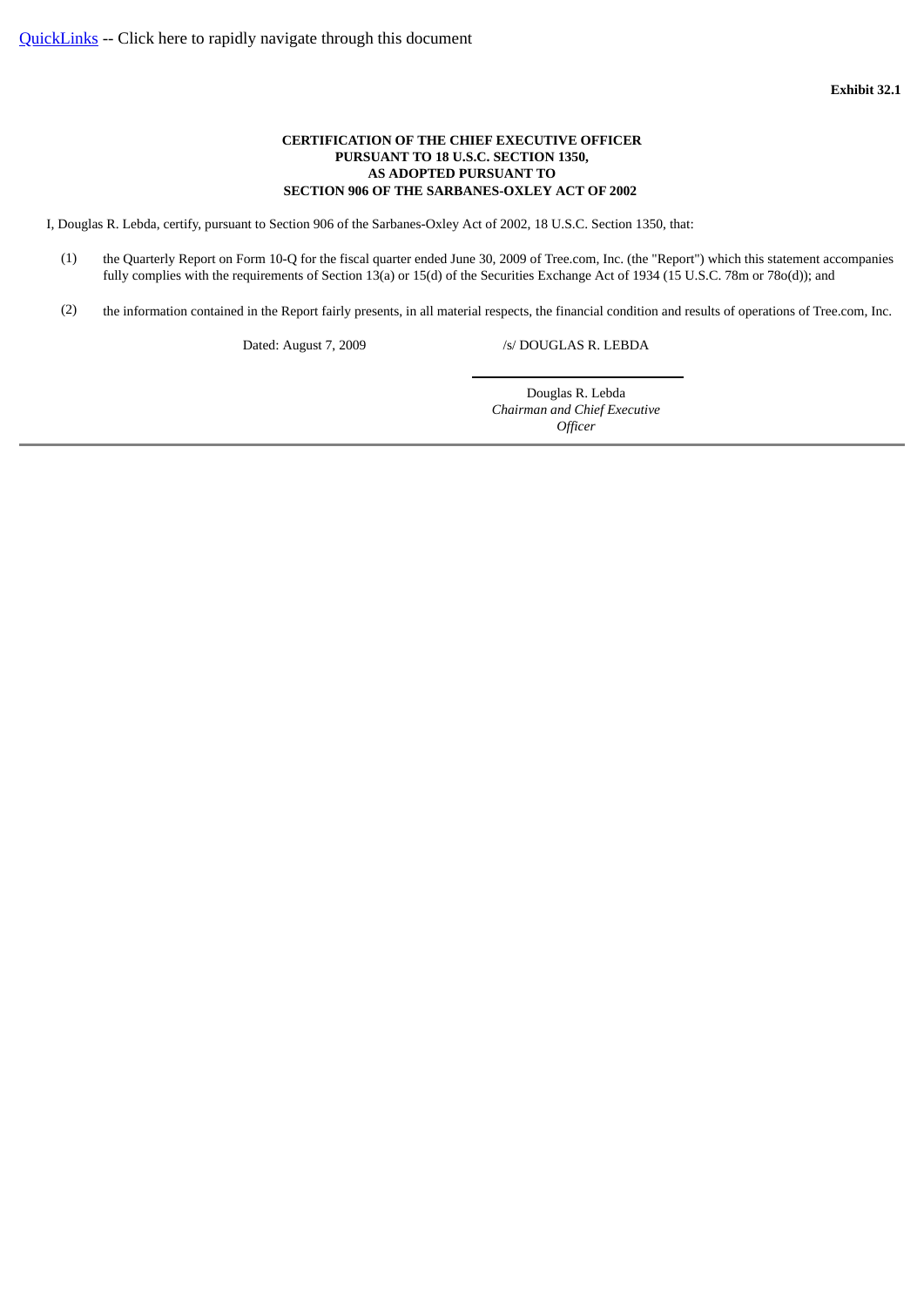# <span id="page-69-0"></span>QuickLinks

## [Exhibit 32.1](#page-68-0)

[CERTIFICATION OF THE CHIEF EXECUTIVE OFFICER PURSUANT TO 18 U.S.C. SECTION 1350, AS ADOPTED PURSUANT TO SECTION 906 OF](#page-68-1) THE SARBANES-OXLEY ACT OF 2002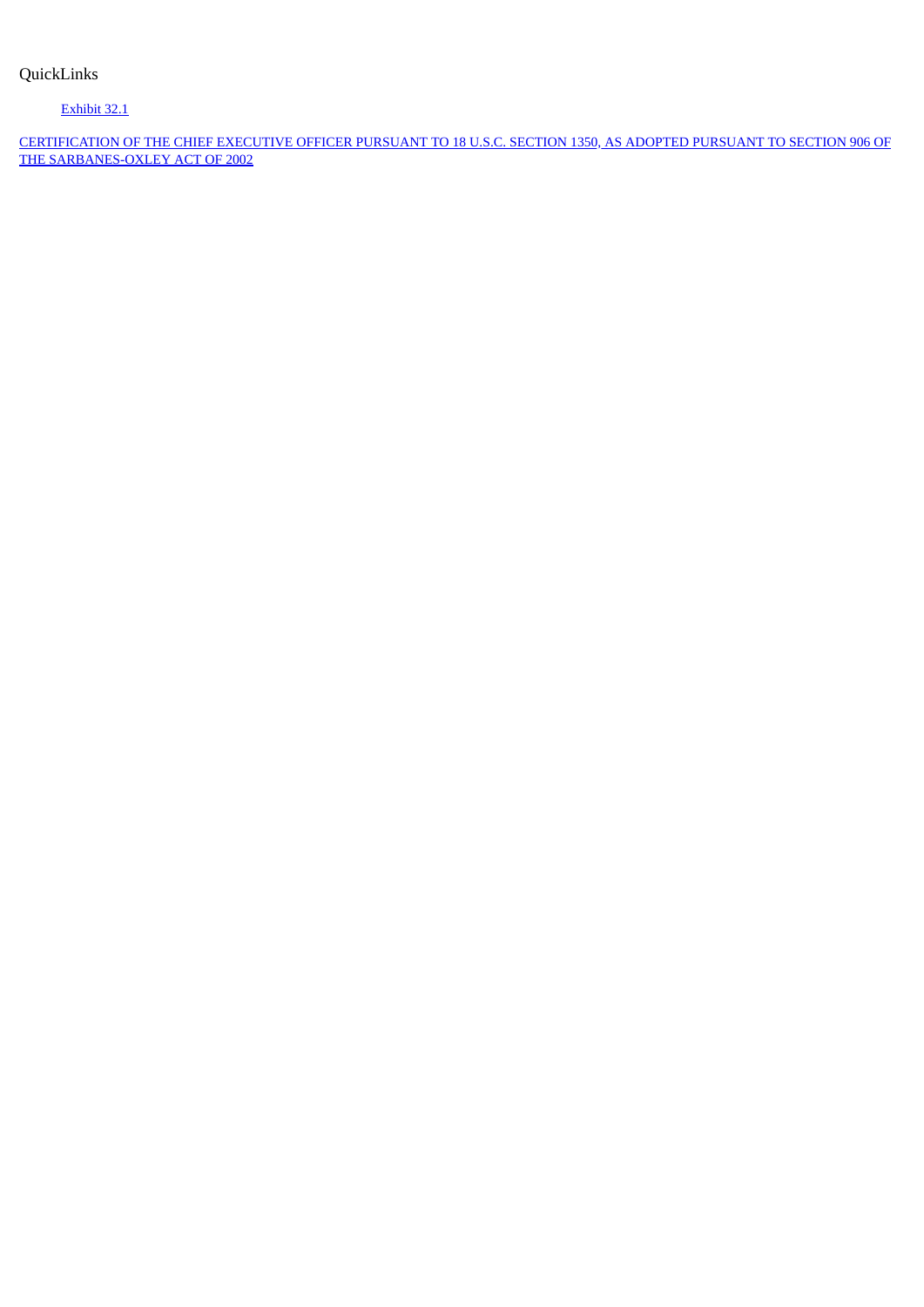## **CERTIFICATION OF THE CHIEF FINANCIAL OFFICER PURSUANT TO 18 U.S.C. SECTION 1350, AS ADOPTED PURSUANT TO SECTION 906 OF THE SARBANES-OXLEY ACT OF 2002**

<span id="page-70-1"></span><span id="page-70-0"></span>I, Matthew A. Packey, certify, pursuant to Section 906 of the Sarbanes-Oxley Act of 2002, 18 U.S.C. Section 1350, that:

- (1) the Quarterly Report on Form 10-Q for the fiscal quarter ended June 30, 2009 of Tree.com, Inc. (the "Report") which this statement accompanies fully complies with the requirements of Section 13(a) or 15(d) of the Securities Exchange Act of 1934 (15 U.S.C. 78m or78o(d)); and
- (2) the information contained in the Report fairly presents, in all material respects, the financial condition and results of operations of Tree.com, Inc.

Dated: August 7, 2009 /s/ MATTHEW A. PACKEY

Matthew A. Packey *Senior Vice President and Chief Financial Officer*